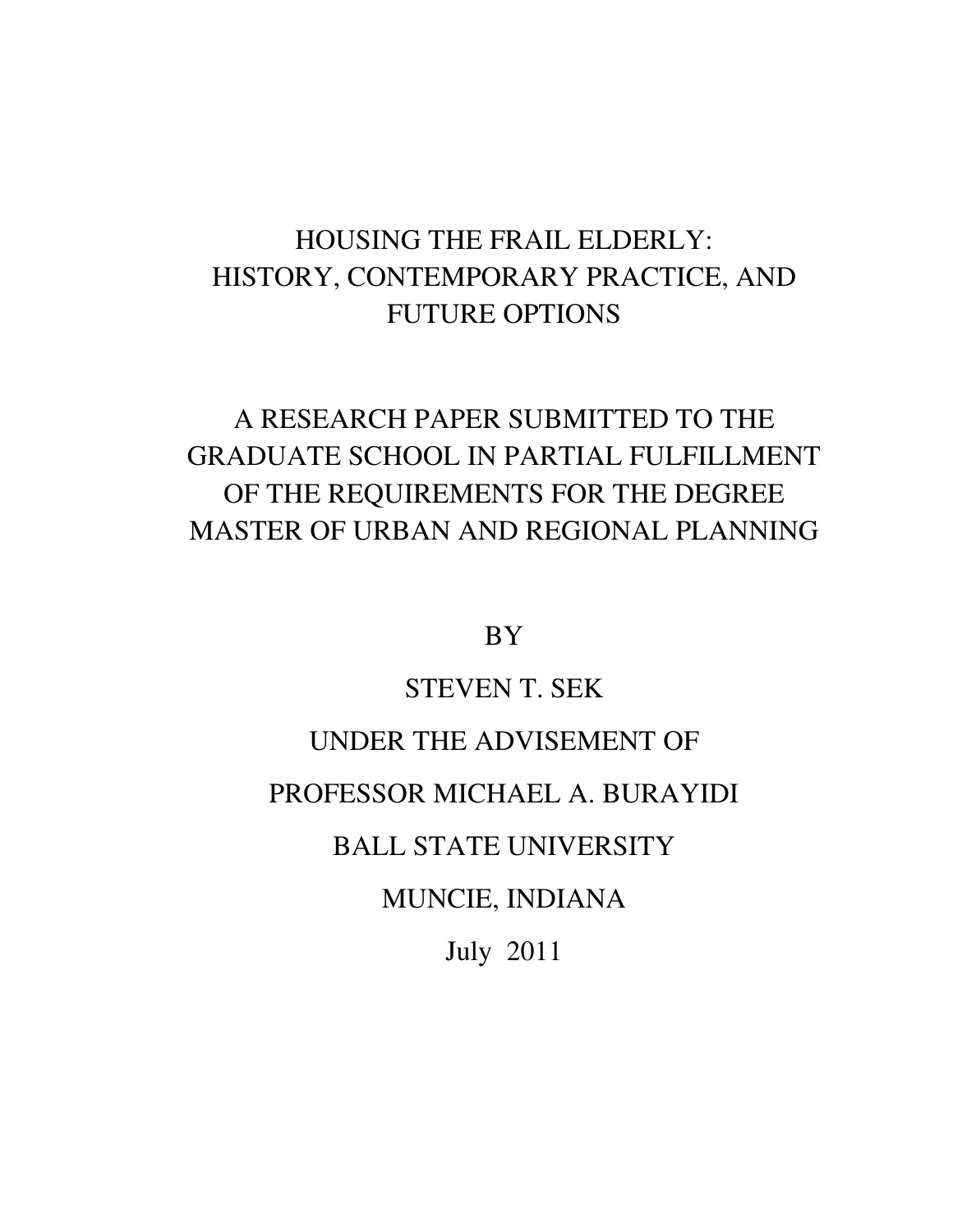## ACKNOWLEDGEMENTS

I would like to first thank my family for all the support and encouragement throughout the long hours and cheering me on when things never seemed to work out. I would also like to thank my advising professor that guided, and pushed me to create the best possible work I could. And finally, I would like to thank all my friends that grudgingly reread all my revisions, gave their input, or otherwise noticed the errors that I could not.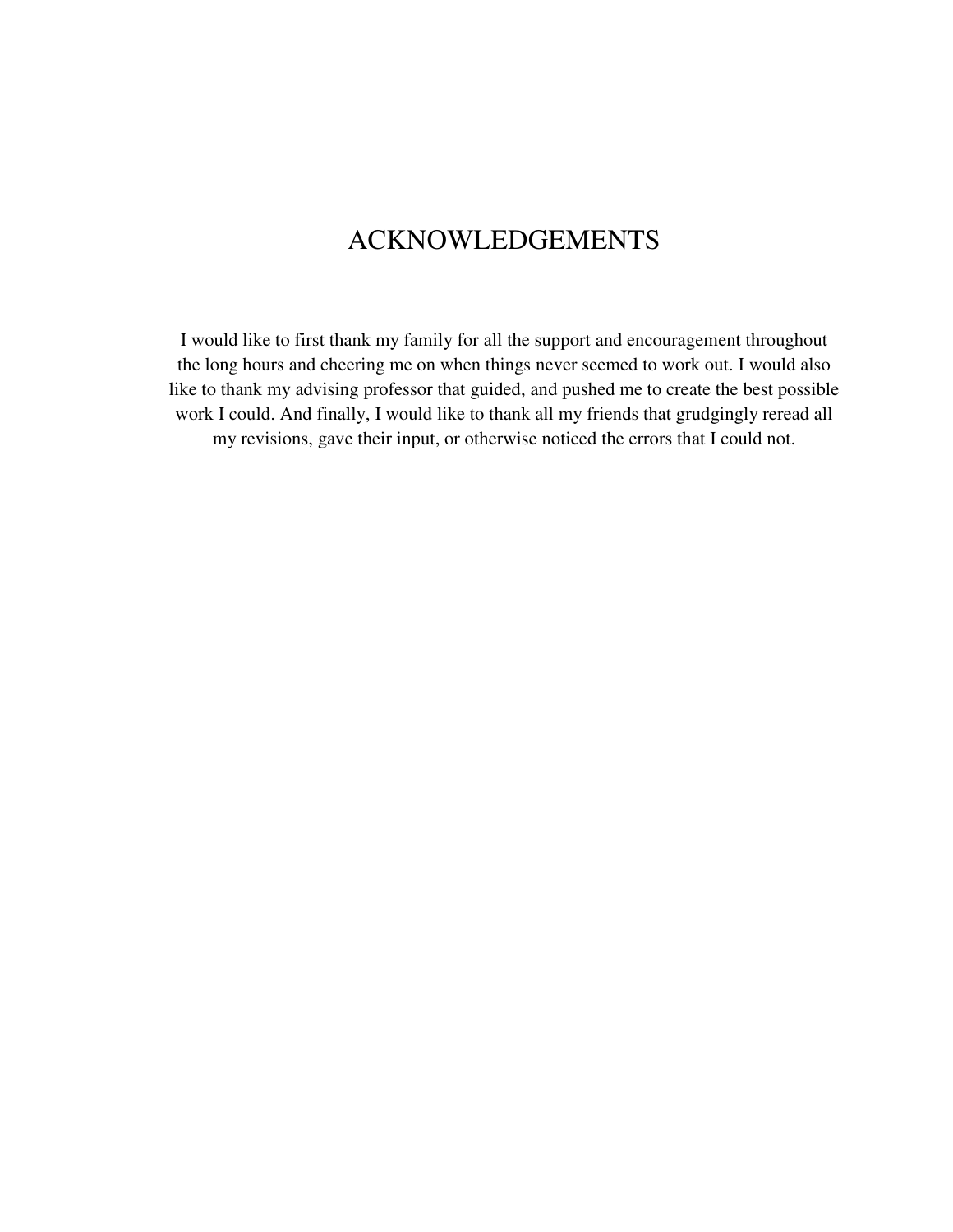# Table Of Contents

# Chapter One

| Growth Of The Elderly Population And Their Needs |    |  |  |  |
|--------------------------------------------------|----|--|--|--|
|                                                  |    |  |  |  |
|                                                  |    |  |  |  |
|                                                  |    |  |  |  |
| Methodology and Outline of Chapters              | 9  |  |  |  |
| <b>Chapter Two</b>                               |    |  |  |  |
|                                                  |    |  |  |  |
|                                                  |    |  |  |  |
|                                                  | 24 |  |  |  |
|                                                  |    |  |  |  |
|                                                  |    |  |  |  |
| <b>Chapter Three</b>                             |    |  |  |  |
| Planning Regulations And Housing For The Elderly |    |  |  |  |
|                                                  | 34 |  |  |  |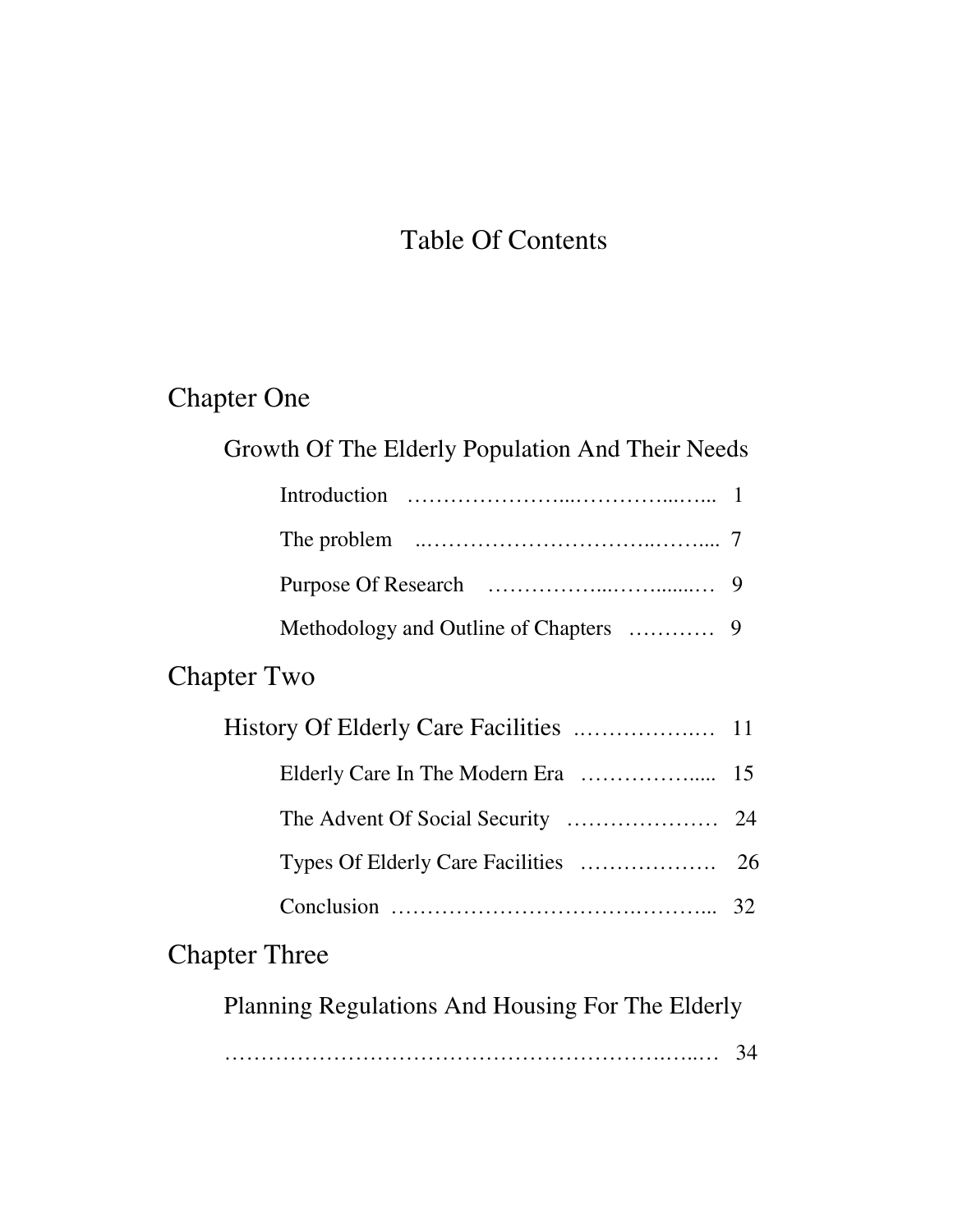| Two Contrasting Communities: Buffalo, NY and |  |
|----------------------------------------------|--|
|                                              |  |

# Chapter Four

| Universal Design And The Eden Alternative  46 |  |
|-----------------------------------------------|--|
| Aging In Place Through Universal Design  46   |  |
|                                               |  |

# Chapter Five

| Conclusion |  |  |
|------------|--|--|
|------------|--|--|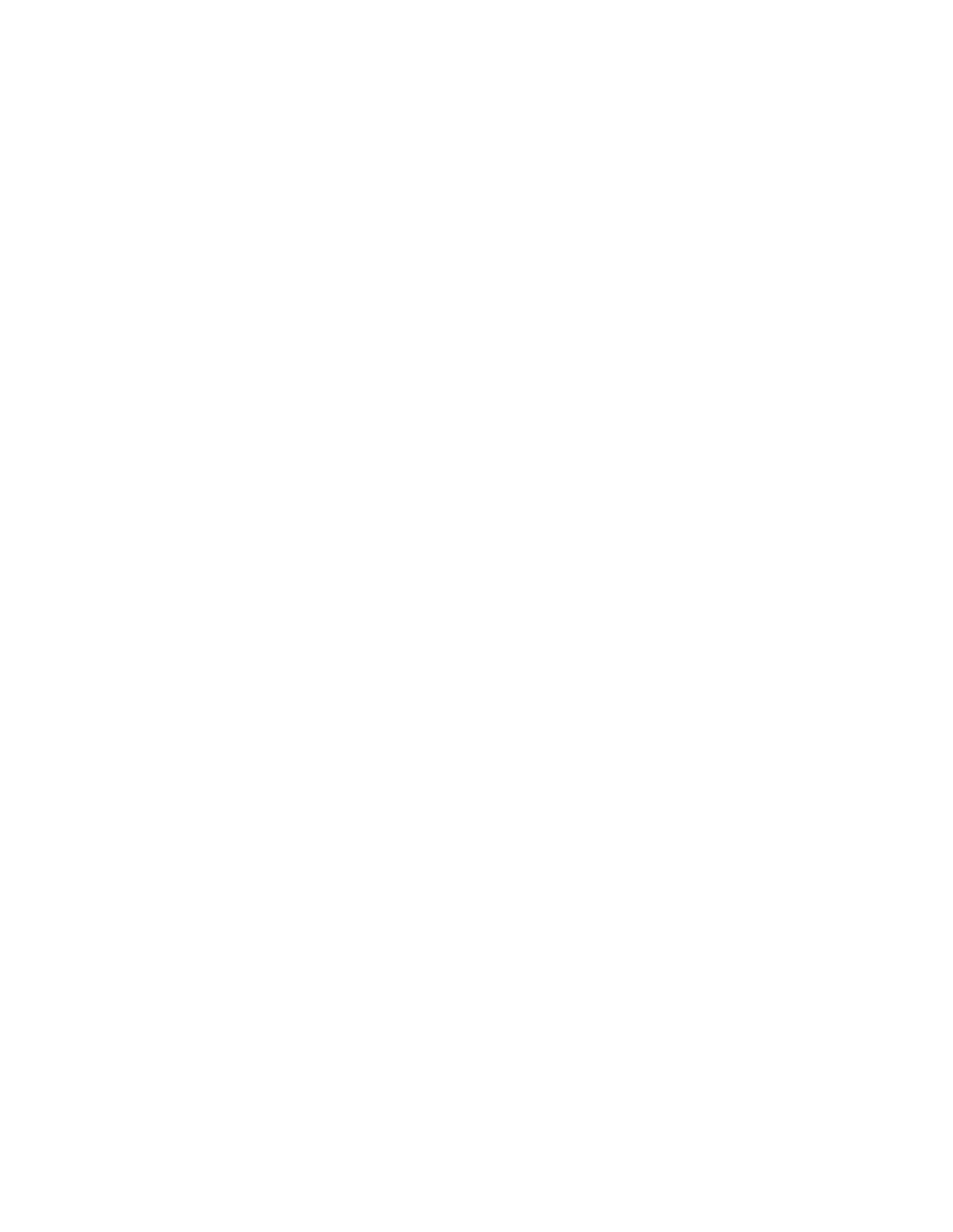### Chapter One:

#### Growth Of The Elderly Population And Their Needs

#### Introduction

The elderly population growth has greatly outpaced that of other age groups. For example, as Figure 1 shows, this population cohort increased by a factor of 11 from 3 million to 33 million between 1900 and 1994 and an estimated 39 million Americans were aged 65+ in 2009. By 2030, 80 million or nearly 1 in 5 people will be in this age cohort. Compounding this growth is that by 2012 some 10,000 baby boomers will turn 65 each day. Those aged 65 and older will account for 20% of the nation's total population by 2030. It is also estimated that one in four individuals aged 65 and over has a physical or cognitive disability which limits their independence or requires intensive medical care. Providing appropriate housing for this population is a critical housing concern. With a projected 5.4 million people reaching 85 years of age and above in 2030, a foreseeable lack of housing for the frail elderly will become an issue if planning for this tidal wave of need is not addressed ahead of time (American Geriatric Society 2005).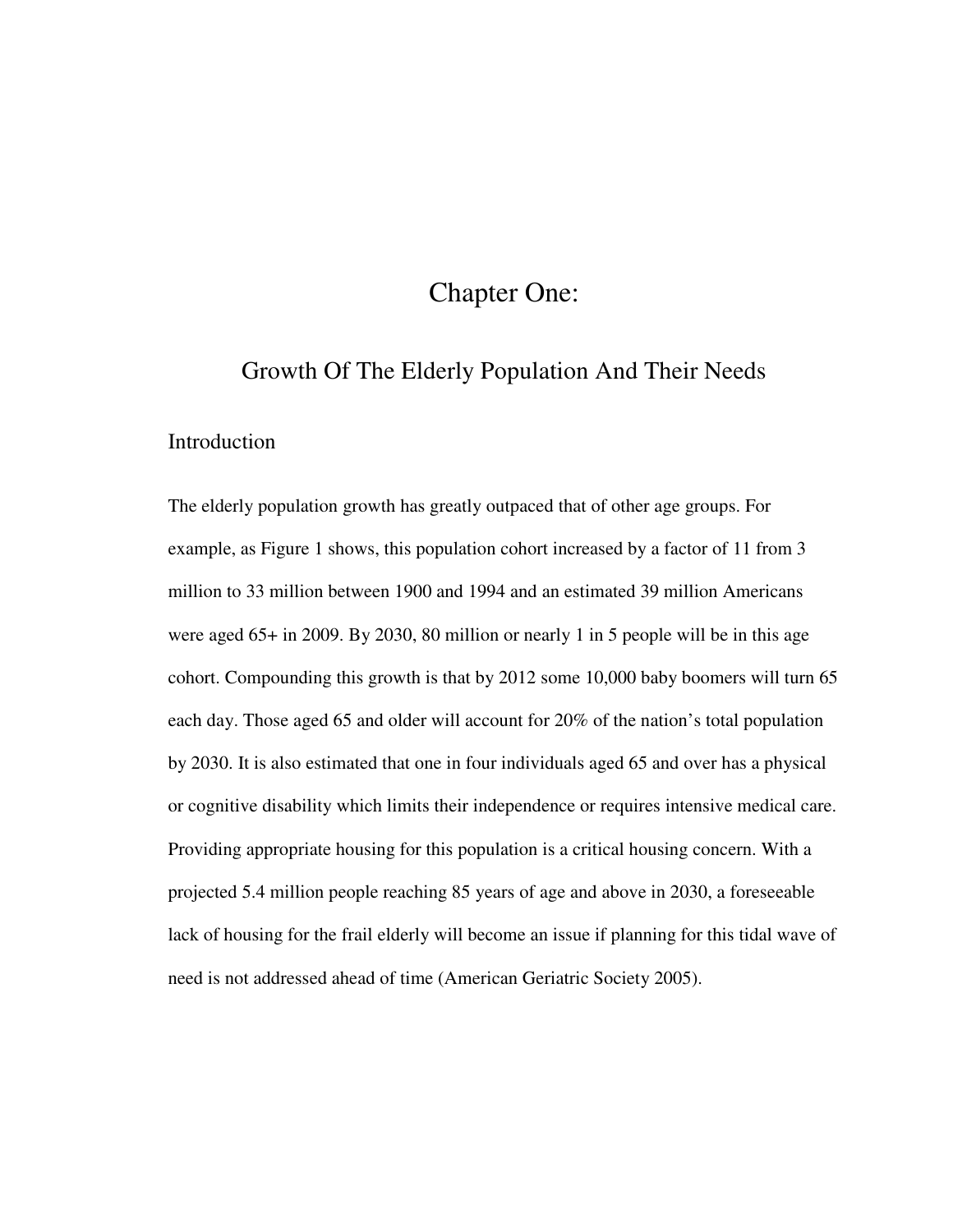

**Figure 1 -Estimated and projected population of the elderly 1900 – 2050 Source: U.S. Census Bureau, Decennial Census, Population Estimates and Projections**

It is estimated that some 1.5 million elderly households live in housing units that are unsuitable for their needs. An additional 30% of elderly households face high housing cost burdens as shown by Figure 2. Figure 3 also shows that with age, a greater percentage of the population will require assistance with activities of daily living (ADL); half of those aged 85+ need such assistance. A 1987 study by the U.S. Department of Health Services of non-institutional elderly found that 11.4% needed assistance with at least one or more activities of daily living (ADL) including eating, bathing, cooking, and walking. In 1996 a similar study conducted by the U.S. Department of Health Services, found an increase in the assistance needed within the elderly population to nearly 23%.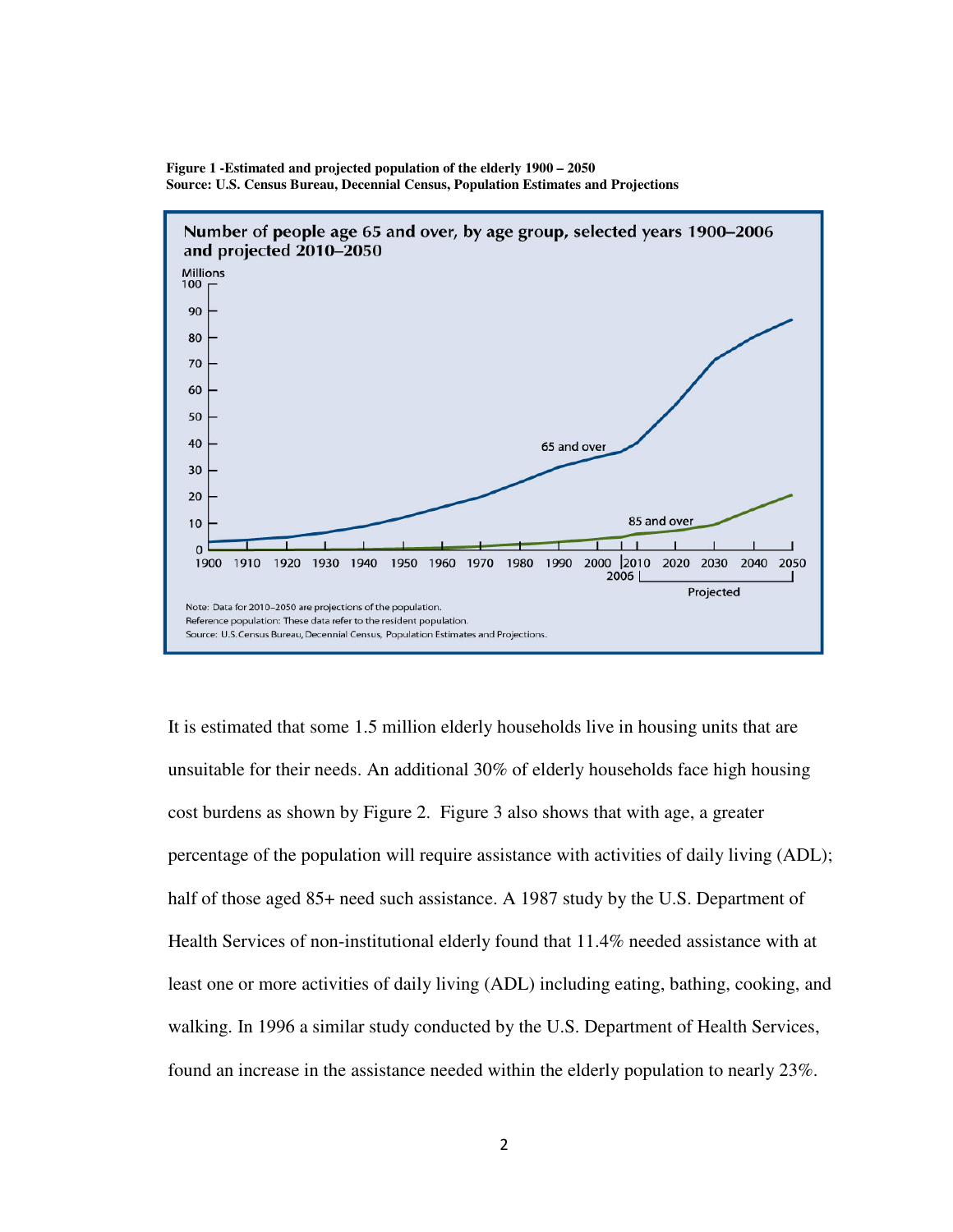The increase in needs will continue to grow as the 85+ age cohort gets larger in size and as a proportion of the total population. The housing needs of the elderly vary from house sharing arrangements all the way to nursing home care depending on the level of frailty.

**Figure 2 - US households with residents 65 and over that report housing problems. 1985-2005 Source: Department of Housing and Urban Development, American Housing Survey** 

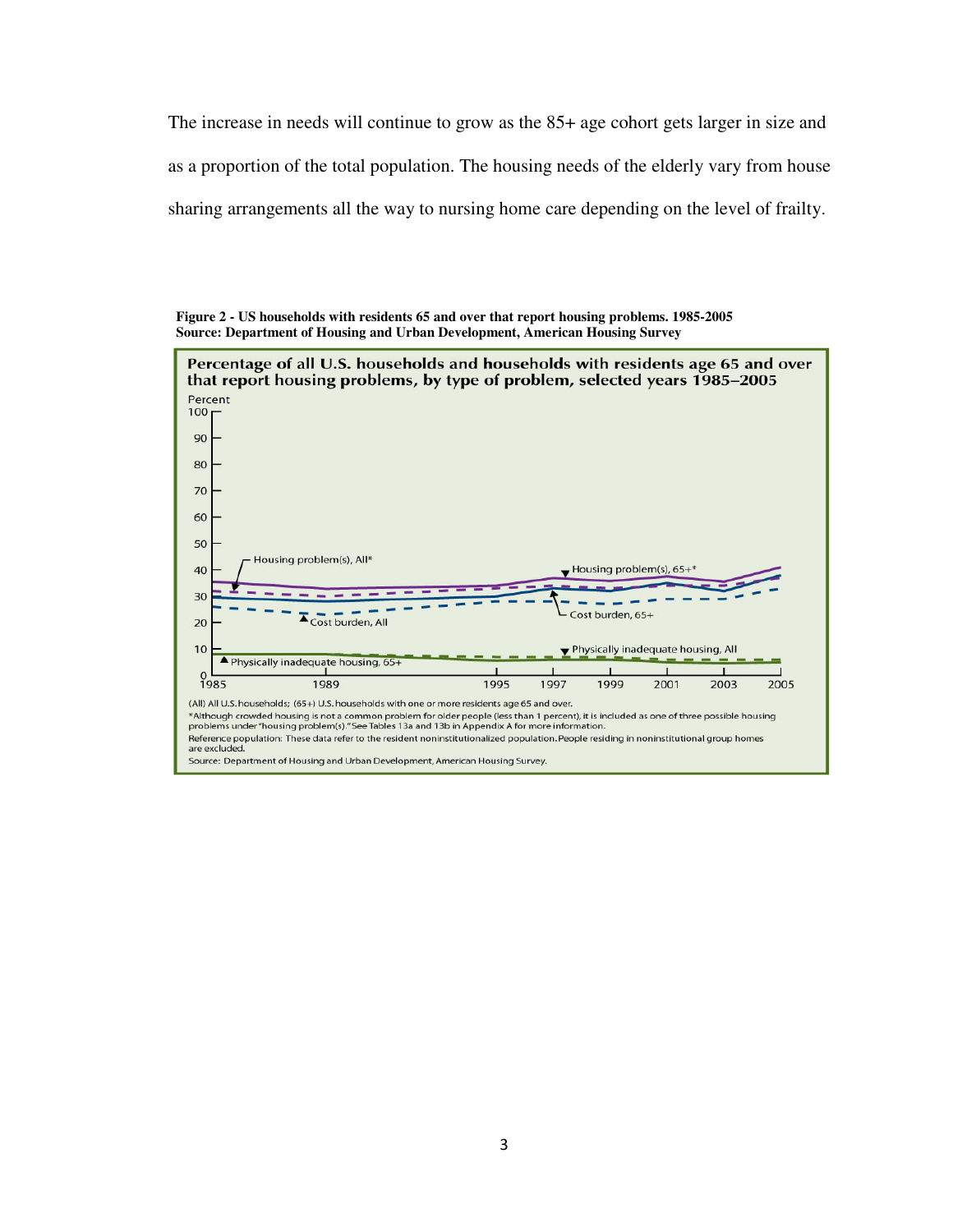**Figure 3 - Population needing assistance with ADLs Source: U.S. Census Bureau 1995**



**Figure 4: Projected percentage growth rate of elderly population Source: U.S. Census Bureau, 1995** 

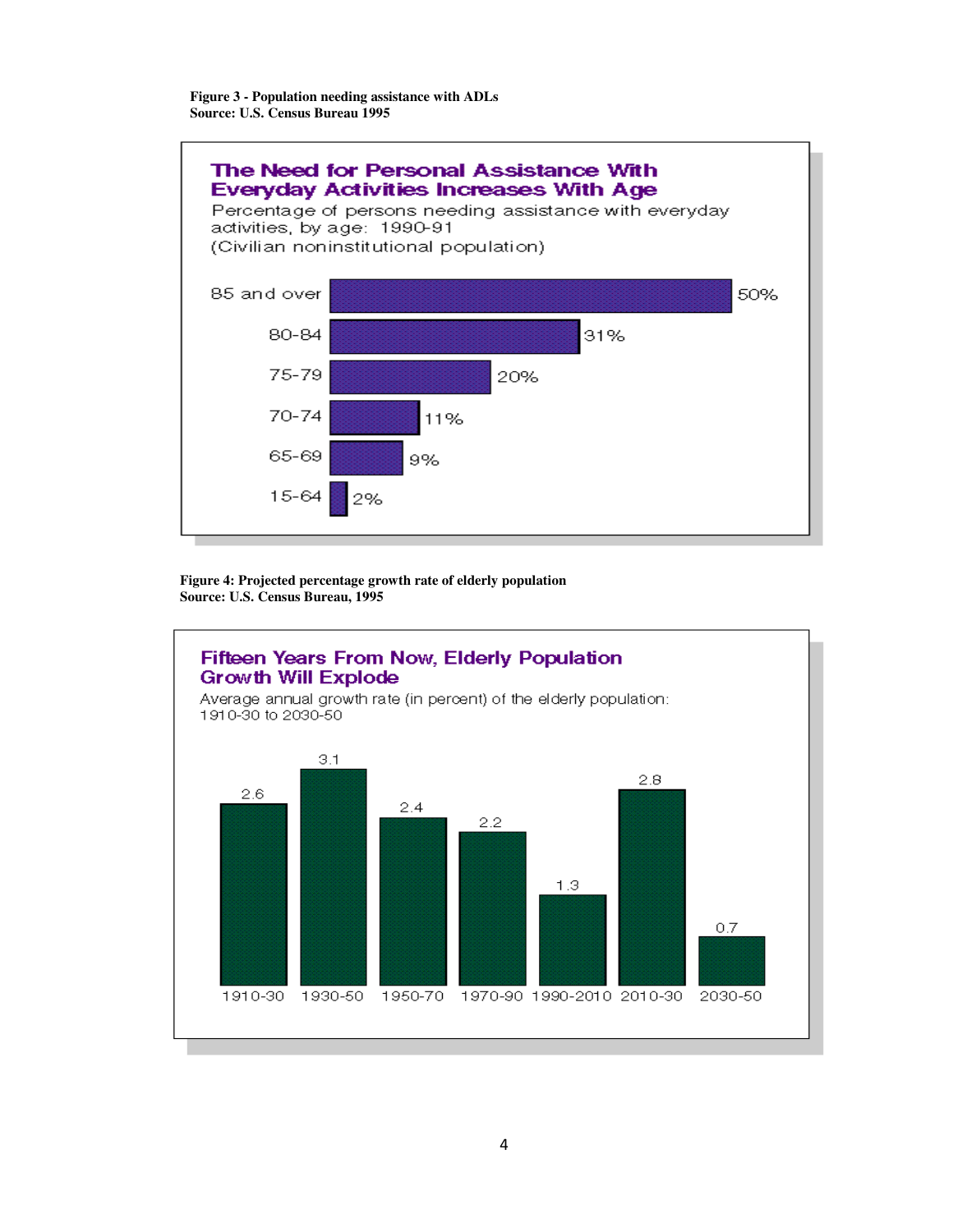The senior housing market is defined by those aged 55 and older that change addresses and move into different housing units in a given year. In 1987 the senior housing market drew from about 5% of the national elderly population that relocate in that year. This increased to about 12% in 2007. Given the projected population of 80 million elderly by 2030, this market will comprise of almost 10 million households. The housing needs of the elderly are vastly different from the rest of the population, due to the increasing mobility and physical limitations that develop as one ages.

In 2009 the nursing home care field had a bed availability of 1.7 million beds and an elderly population of 65 and older of nearly 39 million. As expected, within the nursing home residence, 80% are mobility dependent, 47% are eating dependent and 65% are incontinent (Alpert and Powers. 2007). Figure 5 shows the increase of physical function restriction of the elderly over time. As Figure 5 and 6 show, the elderly not only need assistance with activities of daily living, they are also afflicted with chronic illness such as heart disease, hyper tension, stroke, diabetes, etc,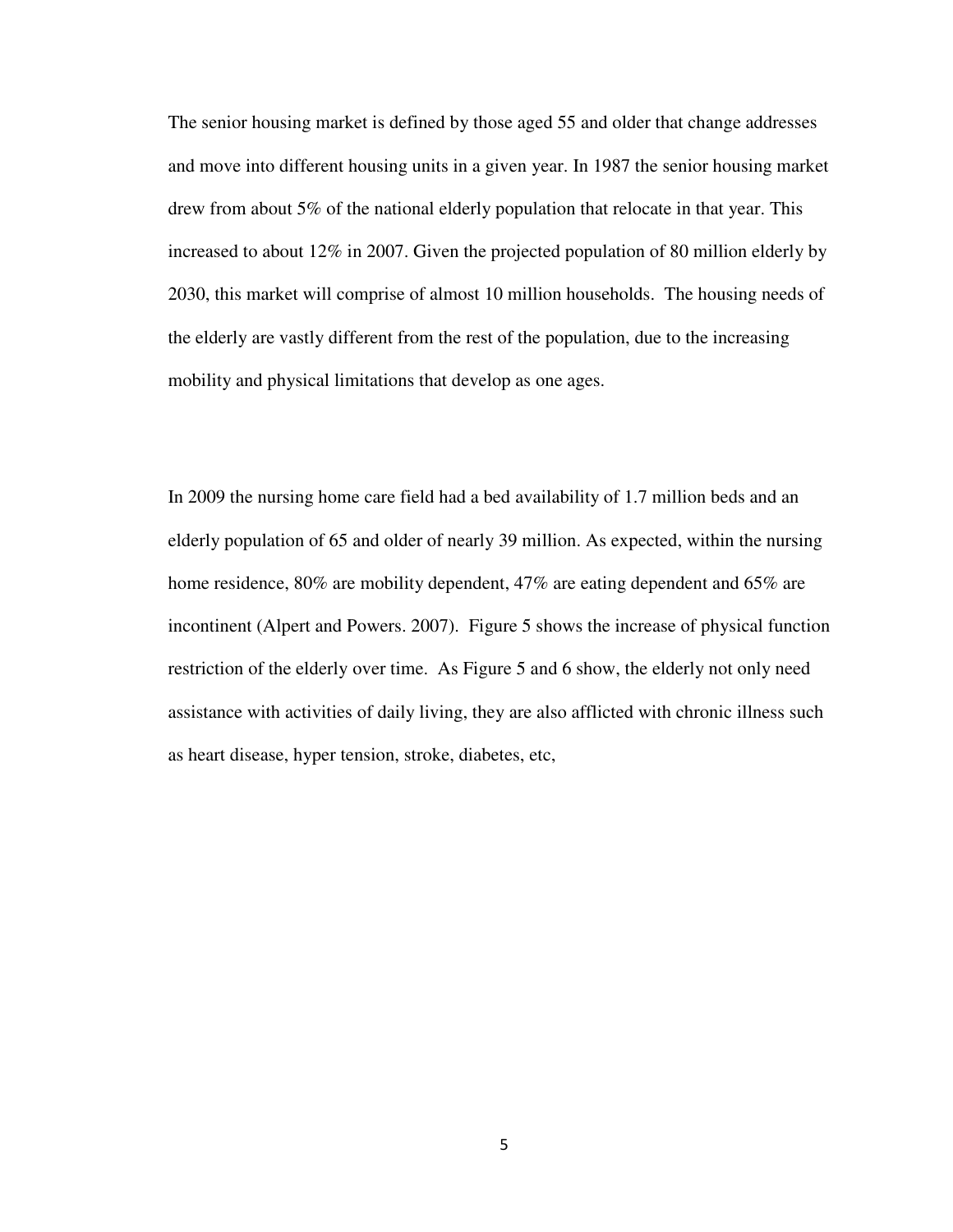



**Figure 6 - Percentage of 65 and over with selected chronic conditions. 2005-2006 Source: Centers for Disease Control and Prevention, National Center for Health Statistics, National Health Interview Survey** 

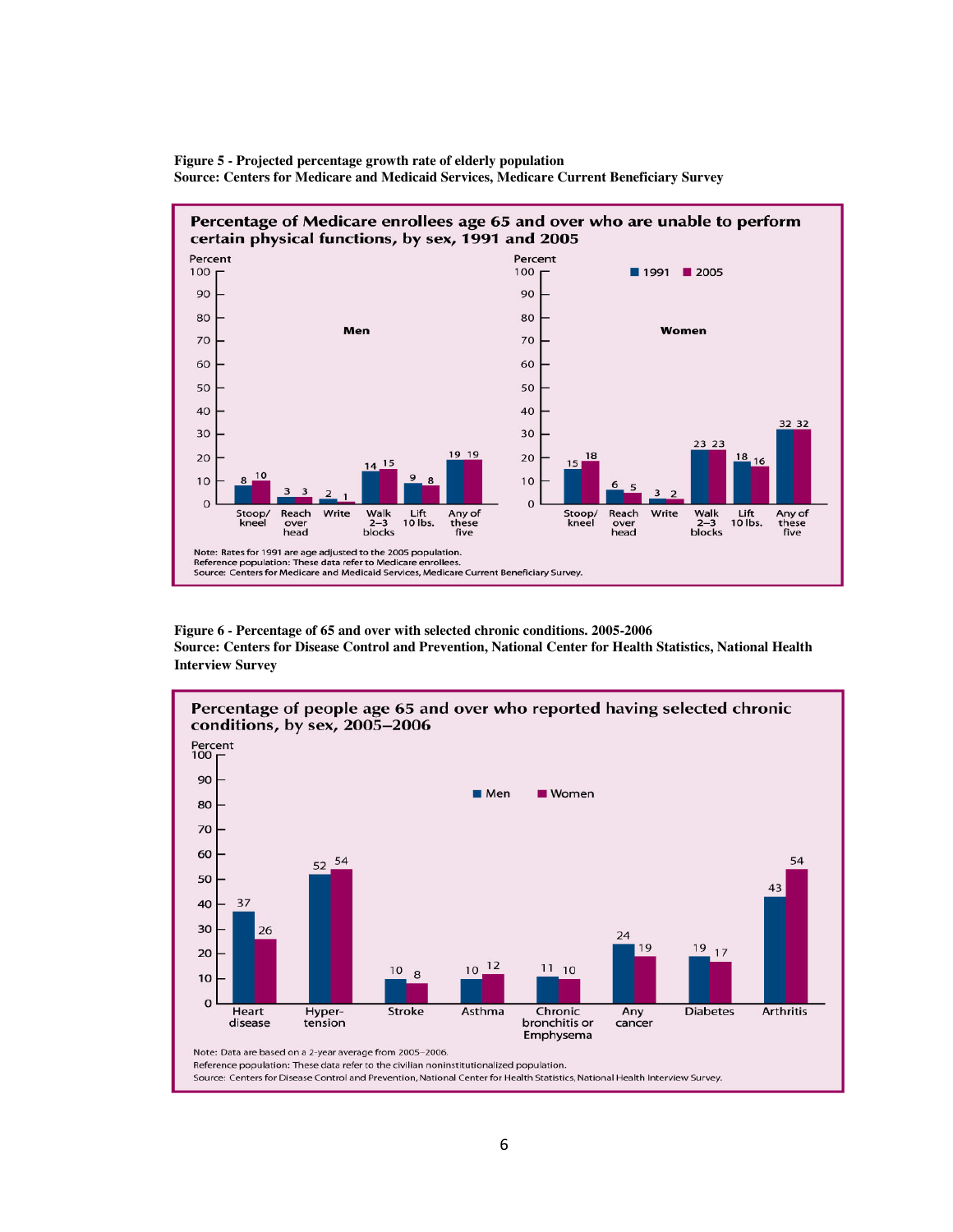#### The Problem

A large number of elderly households are living in housing environments that are not conducive to their needs and or abilities. The housing units are either physically inadequate (about 10%), have physical and structural problems (about 40%) or the elderly pay a significant amount of their income on housing (about 35%)as figure 2 dipicted. Support systems such as family, home health care, and other services seem to be available only to those who can afford them. Nishita et al. (2008) for example note that nursing facility residents desire to transition out of the nursing facilities and into community living, but remain in the facilities because there are no options available to facilitate leaving the nursing care facitity. They also note that the important goal for planned housing for the elderly should be the provision of enriched social opportunities. The act of transitioning out of a nursing facility and into a community setting is a major decision as Nishita et al. note: "transition is a complicated decision in which the individual weighs the capacity and the desire to relocate, as well as the community support available to meet anticipated care needs" (Nishita 2008, p.6).

Chen et al. (2001) report that malnourishment in the elderly can stem from depression brought upon from living alone and becoming dependent on others for help: "When the supports the elderly have relied upon are lost or diminished in their old age, the elderly may have difficulty in forming new attachments, in coping, and in caring about life" (Chen 2001, p.137).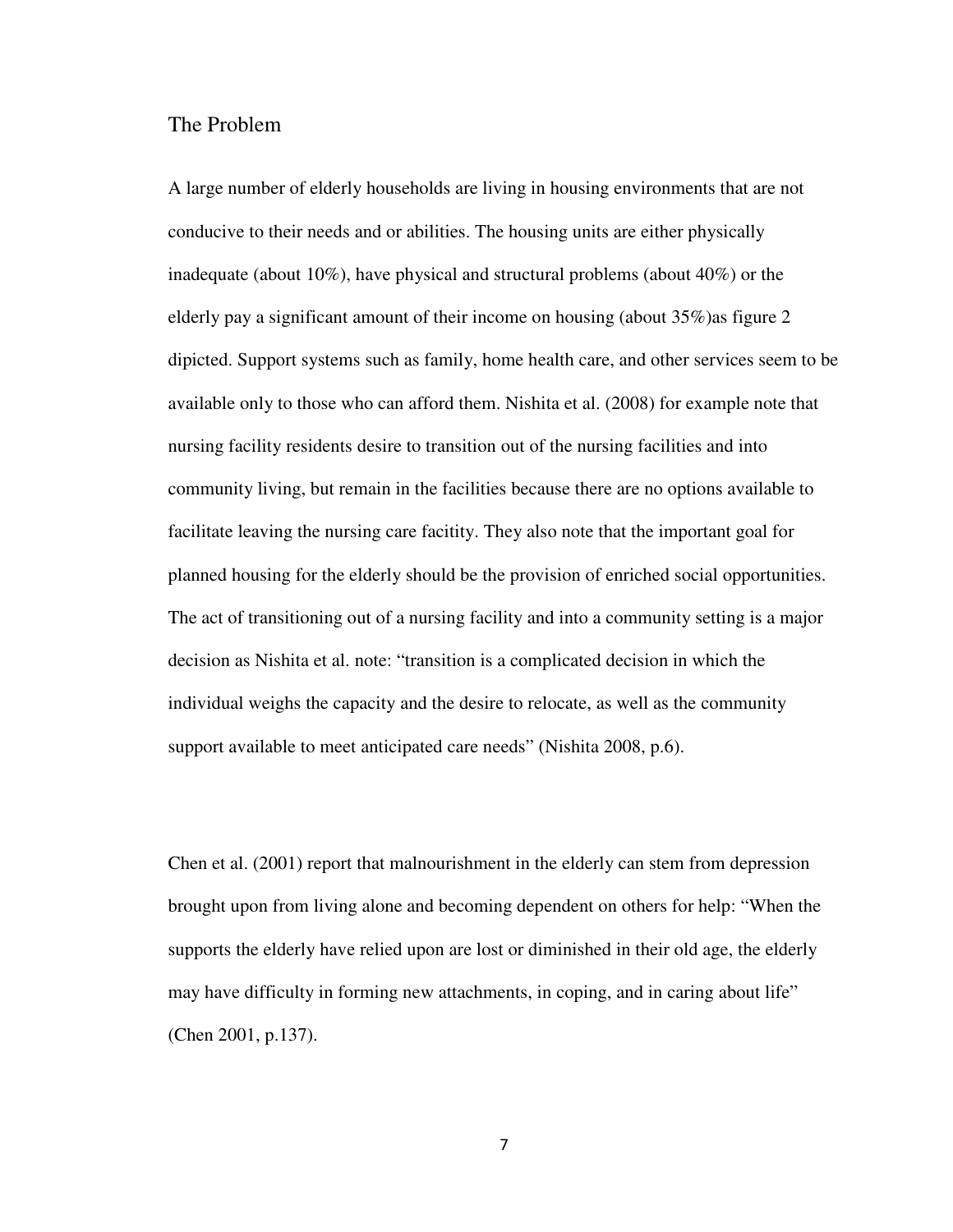Birnholtz and Jones-Rounds (2010, p.143) also report that: "While aging in place allows seniors to maintain a sense of independence and to remain in a familiar environment, both of which are often desirable, it is important that they also be able to interact with others. Communication, after all, serves as a foundation for social relationships and can help seniors avoid the sense of isolation that often leads to loneliness and possible depression."

As the human body goes through the many changes of life and old age becomes more apparent, mobility restrictions and activities of daily living such as moving around to changing clothes become harder or impossible to do. Solutions range from moving into a new ranch style home in order to eliminate stairs, to moving into an elderly care facility. Regardless of the housing facility, Bhushan (2010, p.20) notes, "the move can still be traumatic…this transition is also devastating to one's feelings of well-being, security and orientation." Elderly care should be more than the sterile environment we have grown to associate it with. The choices in aging care facilities are as varied as the people that inhabit them.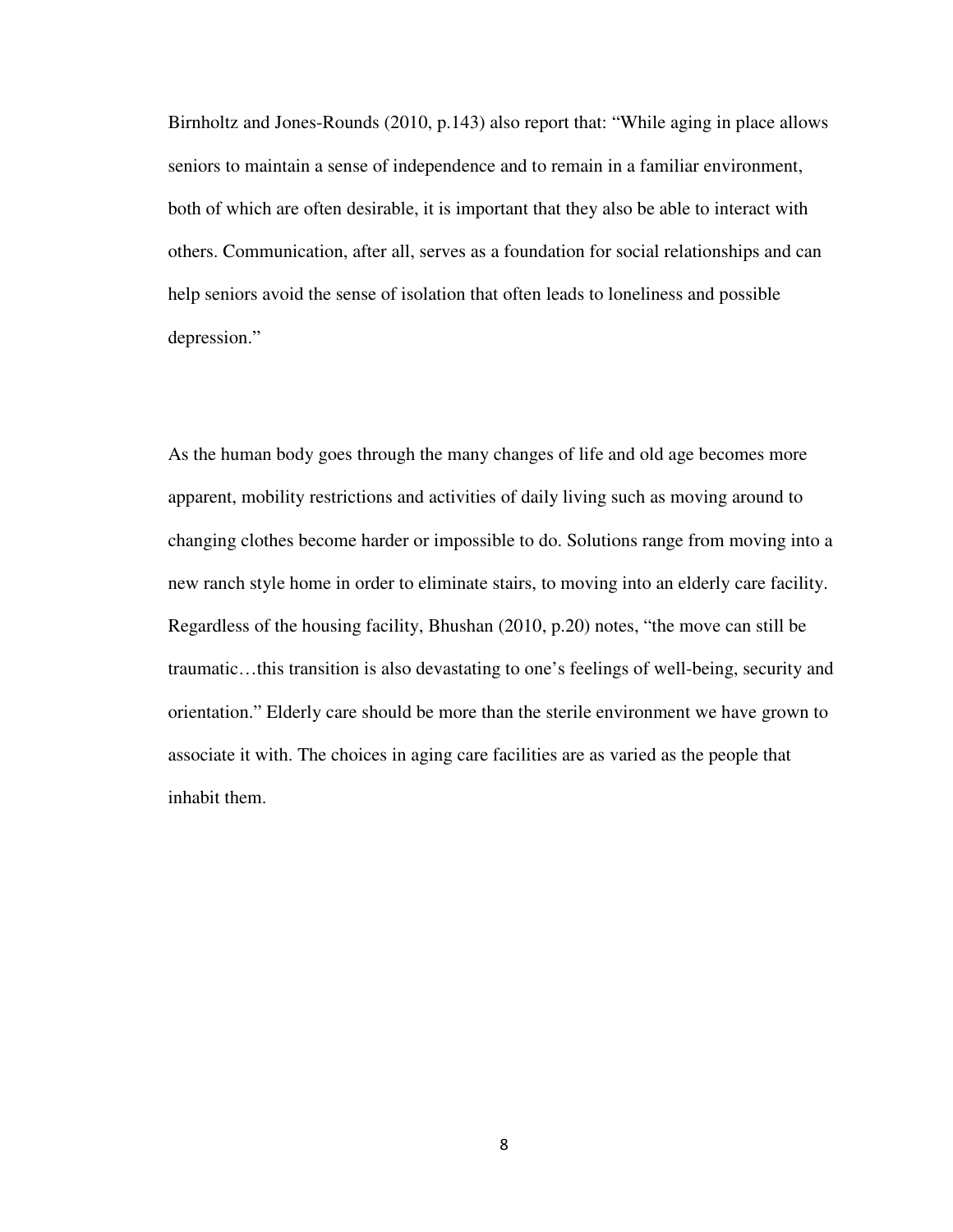#### Purpose of Research

The purpose of this research is to promote the idea of "aging in place" through the means of universal design as well as the Eden Alternative concept as a replacement to the current model of institutionalized housing for the elderly. The choice of housing for the elderly will vary depending on need and level of supportive service needed. This research will review different approaches to housing the frail elderly, identify the major issues and concerns in the industry, and suggest ways to better address and meet the housing needs of this population.

It is hoped that by showing the ill effects of the current nursing home model on the individuals that live in these facilities, and contrasting it to the proposed option of aging in place through universal design and the Eden Alternative, the industry of elderly care will change. Through the provision of information, it is hoped that more individuals will seek out a better option than the status quo. The provided information can also lead to a change in the way developers build nursing facilities, cities are zoned, and nursing care is managed.

#### Methodology and Outline of Chapters

This study will utilize the case study approach. I will examine the factors that contribute to prolonging "aging in place" for the elderly. The Eden elderly housing approach will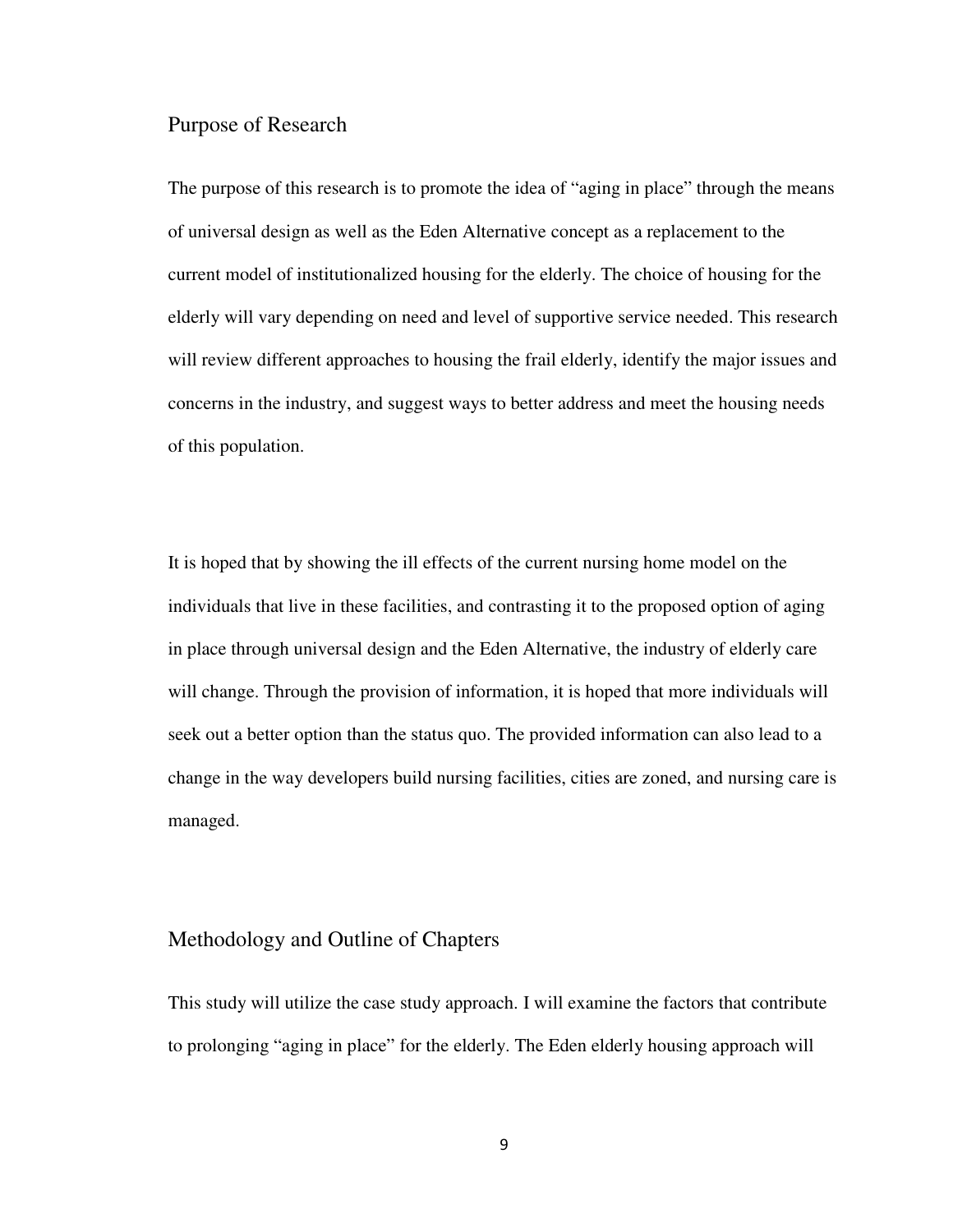also be discussed and used as the model on which to base future elderly housing design. The key elements of this housing approach will be identified and suggestions will be made for adapting this model for developing future elderly housing facilities. Before I do so, the next chapter will address the historical development of elderly care facilities to provide a guide for how we got to where we are today. Chapter three will discuss how the planning profession has adapted zoning codes and other regulatory tools to accommodate the housing needs of the elderly. Chapters four and five examine alternative design approaches to elderly housing. The thesis concludes with suggestions and proposals for designing appropriate housing for the elderly in chapter six.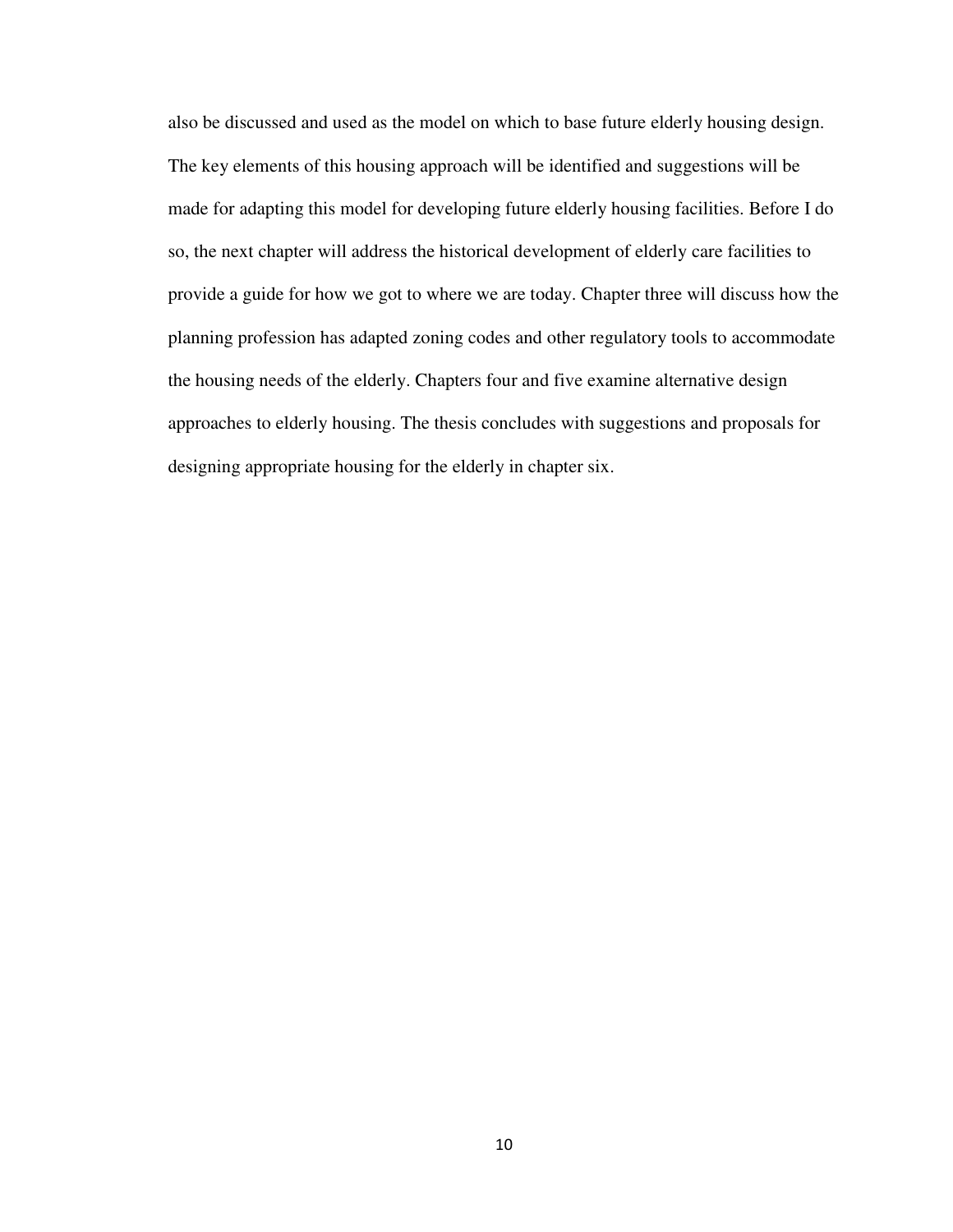## Chapter Two:

### History Of Elderly Care Facilities

From the temple to the rudimentary medical facilities of the past, little has seemingly changed in today's modern elderly care facility. This chapter traces the historical development of elderly care. The objective is to show both the evolution and changes that have occurred over time in the care of the frail elderly in society, especially in the United States.

Through the ages, the provision and development of long-term care has been "inextricably intertwined with the care of those that were sick, helpless or dependent" (Tibbits 1960, p.713). The U.S. Department of Health and Human Services defines longterm care as, "a variety of services and supports to meet health or personal care needs over an extended period of time". <sup>1</sup> This care has been provided by various factions such as in the home, churches / temples, hospitals and community institutions such as almshouses. One thread that runs through all elderly care systems is the expectations for children to care for their parents. Initially, at least, because of this expectation, there was no need for care facilities to be built specifically for the elderly. This idea has now become, at least in America, virtually foreign. The idea that the offspring of the elderly

l

<sup>&</sup>lt;sup>1</sup> U.S. Department of Health and Human Services -

http://www.longtermcare.gov/LTC/Main\_Site/Understanding\_Long\_Term\_Care/Basics/Basics.aspx accessed on - 6/9/2010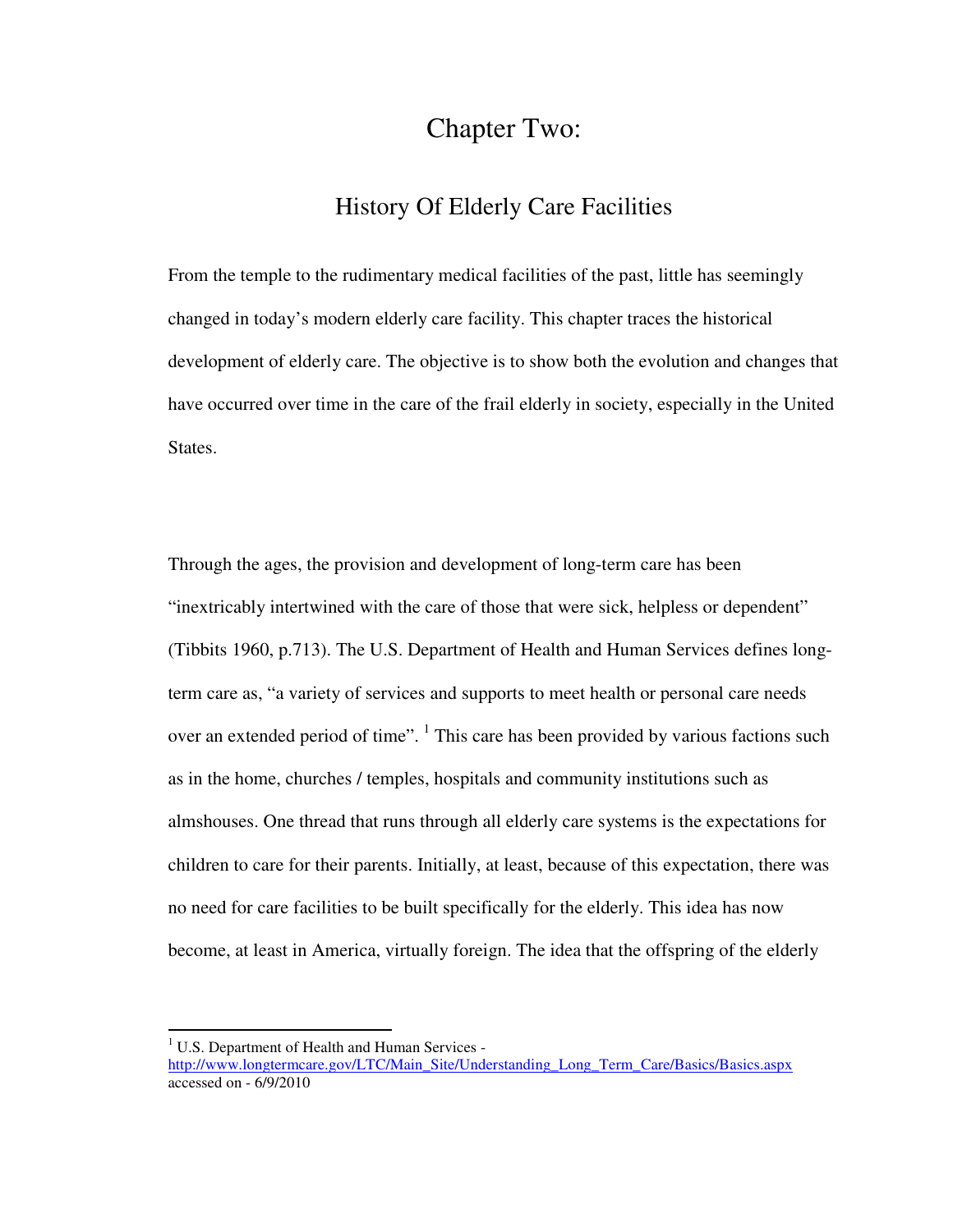provide all the care for their parents, from housing to food as they provided to their infants seems now more of a burden that is best left to someone else.

The invention of elderly care facilities began around the start of the modern era. The first attempts of providing hospitals for the sick dates as far back as sixth century B.C.E.; where Buddha appointed a physician for every ten villages and built hospitals for the disabled and indigent (McClure, 1968). It is much more difficult to determine when hospitals established themselves as specialized facilities for long term care of the elderly. Nonetheless, ancient temples found in Cos, Trikka, and Cnidus have shown evidence of institutions functioning as hospitals and, though indirectly, in some way as long-term care facilities (Gordon, 1949).

In Egypt, care for the elderly varied greatly from class to class and even from family to family. The wealthy drew income from their estates, requiring little effort or supervision on their part and were sometimes granted a Staff of Old  $Age<sup>2</sup>$  to fulfill the more onerous duties if they held a high position within the public office, while still retaining much of the salary. Those who were of the lower to middle class depended on their children for support and care in their elder years. If widowed, the children would often take in the widowed mother while giving the widowed father a stipend of food. This difference in care might be cultural in that women were considered vulnerable widows whereas fathers

l

 $2<sup>2</sup>$  At the very highest levels of the Egyptian administration, officials had the option of never retiring or relinquishing their official incomes at all; instead an assistant was appointed to over take many of the duties associated with the office.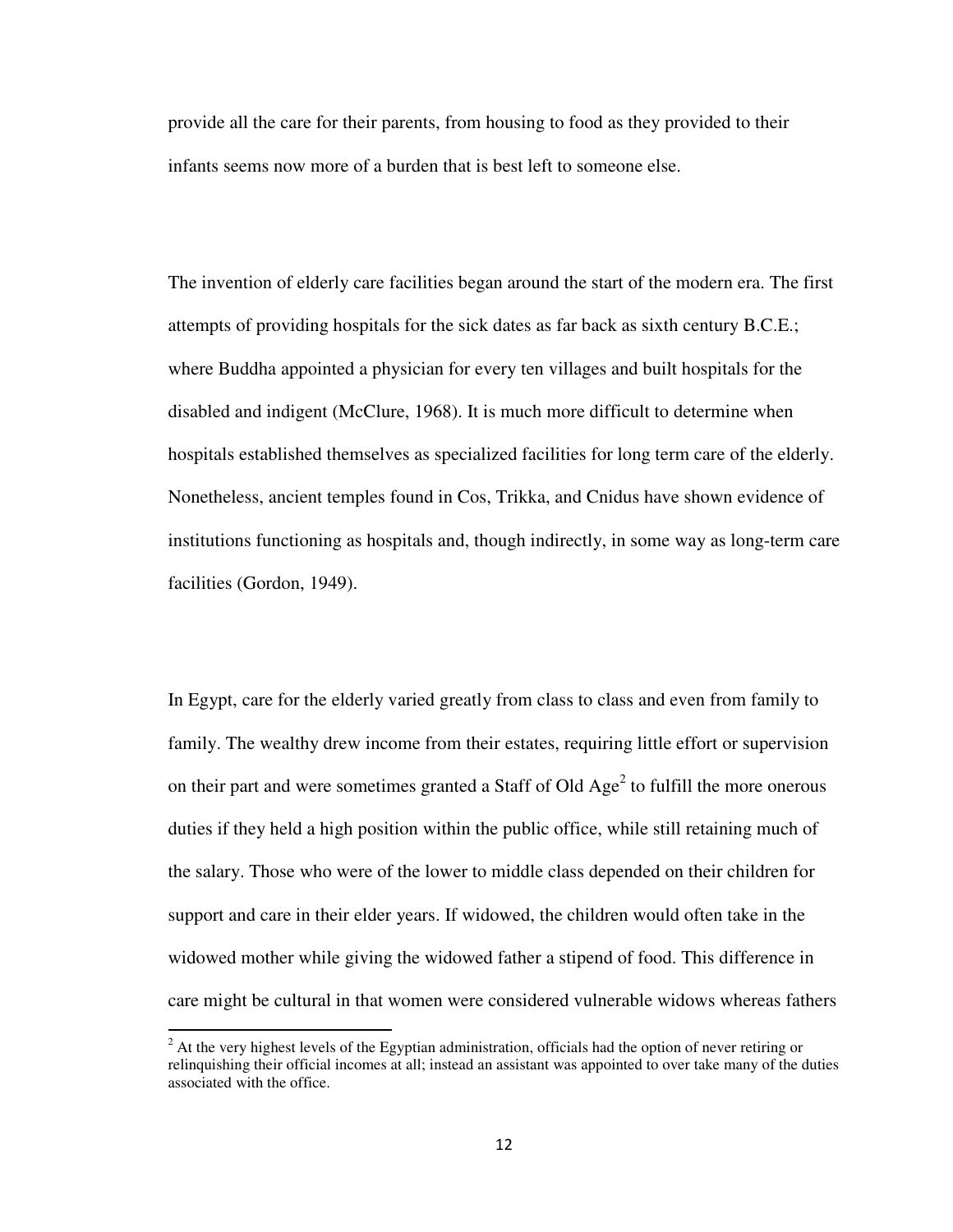were seen as dependents. Those families that had no children adopted orphans to carry out the family name, although this was the extreme case (Stol, and Vleeming, 1998).

Within the Greek and Roman societies, little care was provided to the aged, widowed, orphans, sick or disabled (Gilleard 2007, p.626). The development of elderly care stems from the influence the Christian church had not only on the Byzantine Empire but also on the imposed order of social life.

Starting in the  $5<sup>th</sup>$  and  $4<sup>th</sup>$  centuries B.C.E., it was the sacred duty of the children to look after the elderly. The legal ramification of maltreatment of parents was punishable by revoking the rights of being a citizen, which was seen as a sentence second only to death (Thane, 2005). There were no public facilities for the aged - the very idea would have been alien to the Greeks. Greek law laid down severe penalties for those who rejected their moral duties to their parents. In Delphi, for instance, anyone who failed to look after his parents was liable to be put in jail. Though Athenians were required by law to look after their parents, contempt of the elderly became a national norm by the late fifth century B.C.E. This was in bright contrast to Sparta, where old people were held in high esteem (Garland, 1998).

Similar to the Egyptian custom, Greek men without children, could adopt a son who is then given the elderly man's entire estate. In return, while the adopted father is alive, he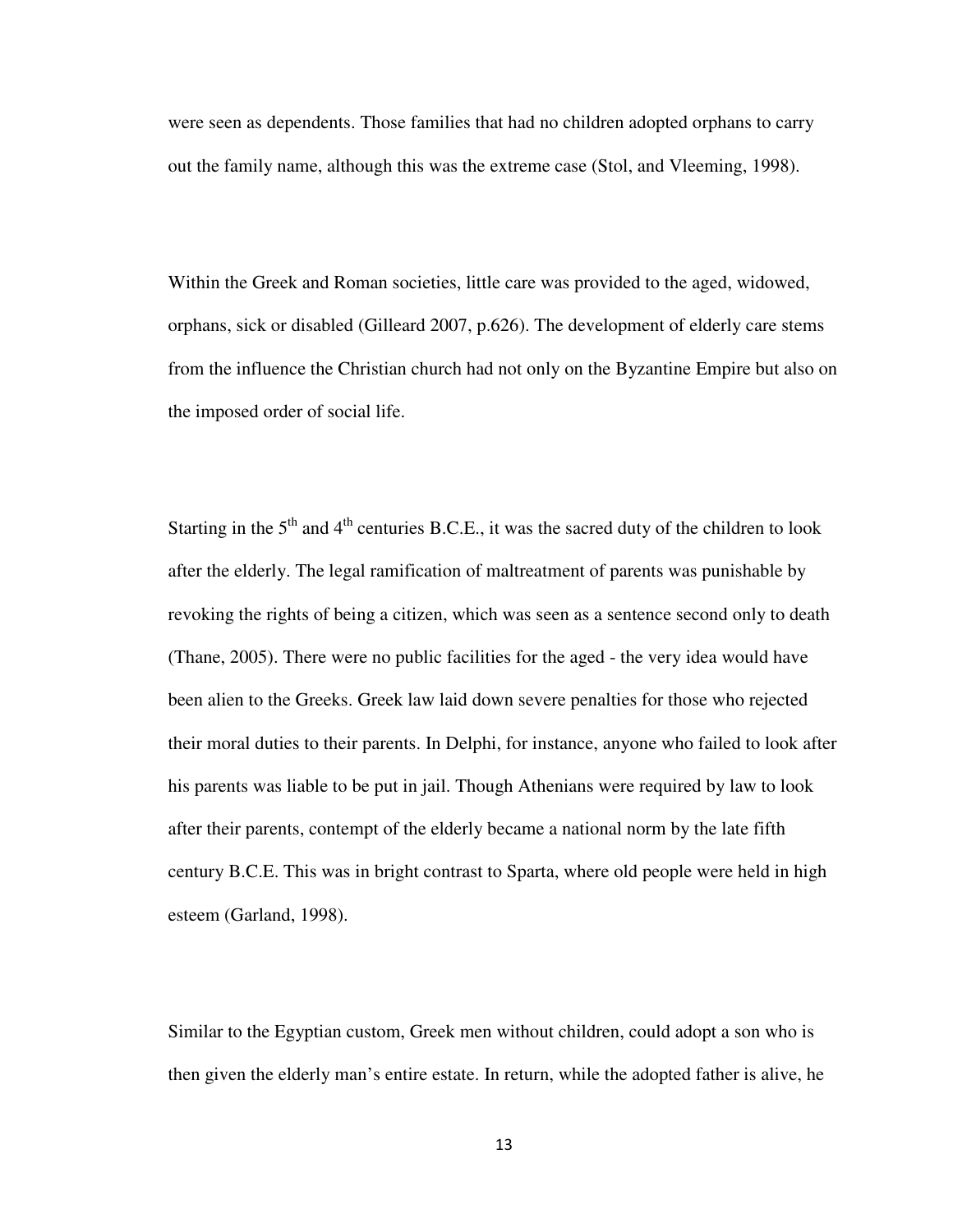would look after and care for the elderly man and after death provide for a proper burial and visit the tomb on a regular basis. The adopted son would lose all legal connection to his birth family and be unable to inherit from the birth family.

Literature of the Greek and Roman period indicates that the temples of the gods were also used as hospitals. In 369, Justinian built at Caesarea, a community hospital that provided a facility that not only tended to the sick but also cared for the elderly (MacEachern, 1962). The formation of many of the care facilities we are familiar with today began within the Byzantine society. These institutions included hospitals, poor houses, orphanages and old people's homes (Crislip 2005, p.105).

From moral obligation to moral authority, the church developed institutions for the first time in Europe that offered some degree of security for the aging and ill. Financial support for the institutions that cared for the elderly, widowed, orphaned and disabled was provided through alms collected by the church or through various charitable institutions that flourished throughout much of the empire. In some contrast, the wealthy established a monastery or retirement home in which to retire should they or their kin become unable to look after themselves. This provided a means of security in their later years as servants within the monastery would look after them.

14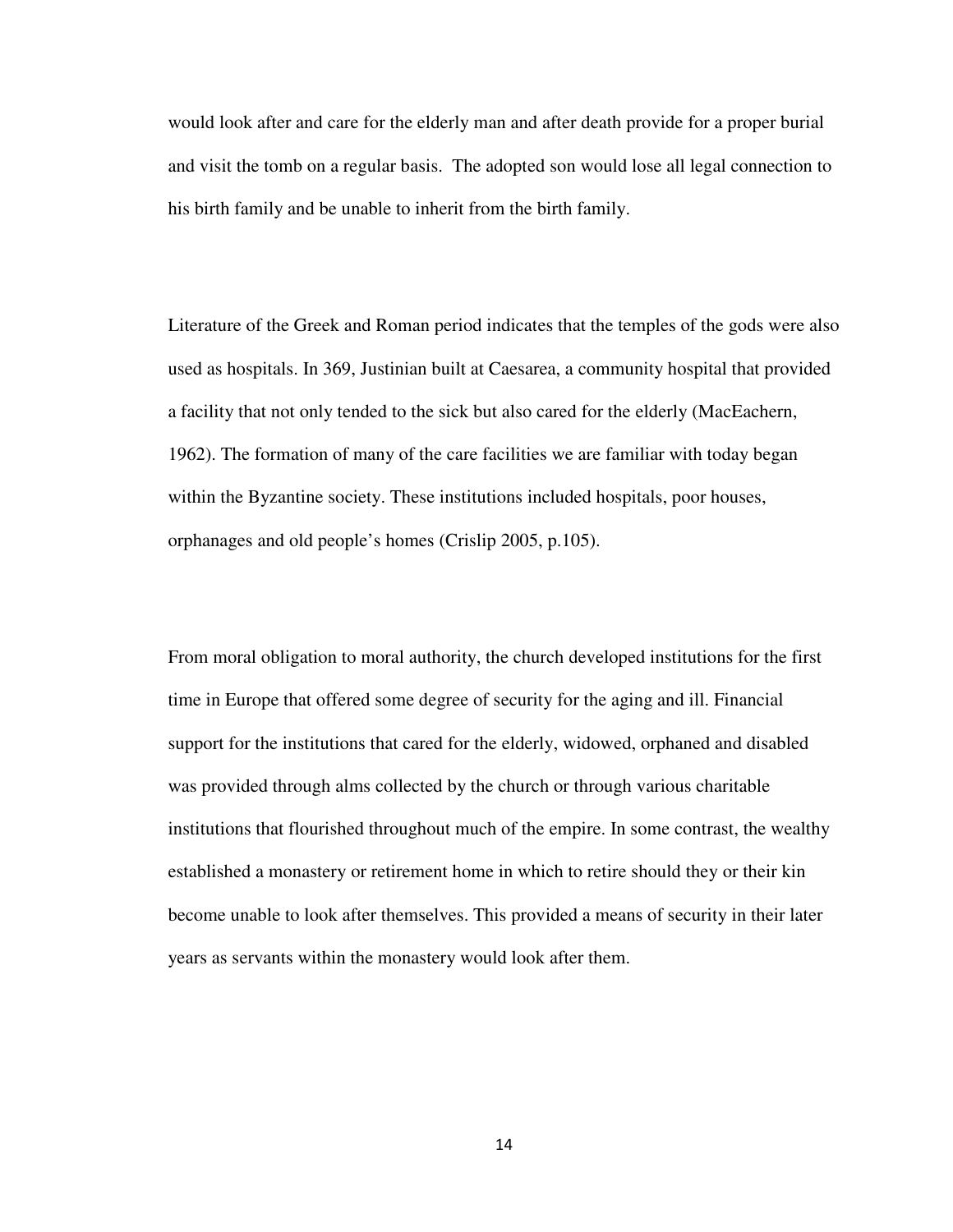#### Elderly Care In The Modern Era

The revival of learning during the Renaissance brought significant changes in the hospitals of Western Europe. Anatomy became a recognized field of study, and new drugs were discovered, which enabled higher degrees of care. During the same period, interest in the establishment of facilities that would alleviate the hardships and sufferings of the poor elderly were established. The earliest examples were the "almshouses", as they would come to be known, that appeared in 1368 when Mr. John Stodie, Lord Mayor of London, donated thirteen buildings to be used for such purposes (Morley, 1890). The first English to settle in America brought with them the same health care methods as they existed at the time in England. These were based on the principles of public and local responsibility for the sick, poor and aged, which were incorporated into the English Poor Law of 1601.

Between 1776 and 1799 America was a young society and "old age security" at the time meant having children or wealth. Poor houses became home to the indigent elderly and the earliest federal welfare and pension programs were developed. The United States in the 1700's was comprised predominately of young people. Life expectancies were much shorter than they are today, primarily because so many people died in infancy or childhood. That meant that a relatively small percentage of the population lived to old age.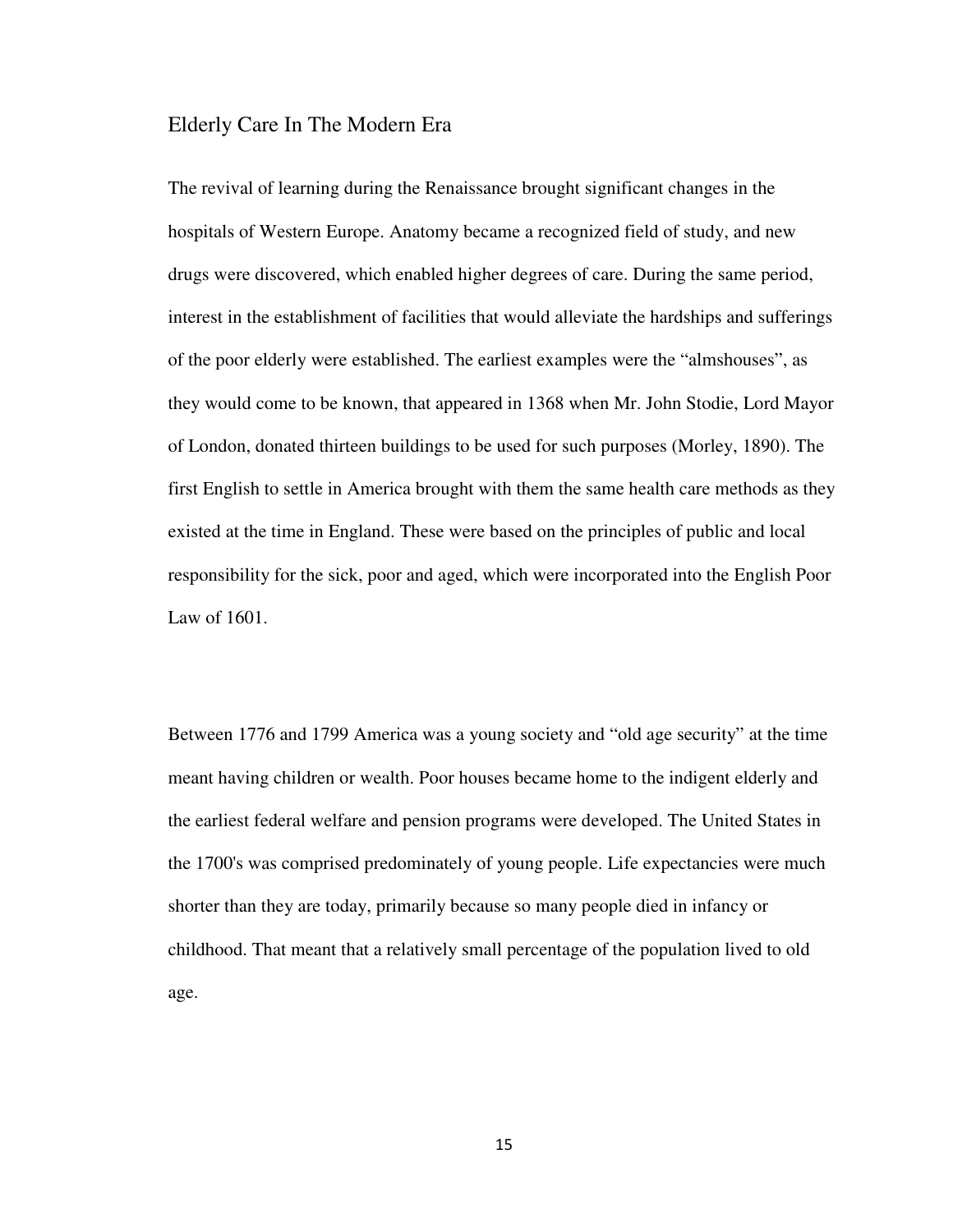Other that the Native Americans, the country was populated almost entirely by immigrants, many of whom came from England or other parts of Europe. Getting here required an extremely hazardous ocean voyage, and life on the new continent was equally difficult. The immigrants who came here voluntarily were either fleeing from persecution or were poor and hoping for a better life in the new world, the only reasons they would take such a risk. Few people who were old or ill would have attempted such a trip, and many of those who did probably died in the process.

Before 1800, less than 5% of the U.S. population lived in cities. Everyone else resided in rural areas where extended families could live together easily and cheaply. Generally, people worked for themselves. As a 1937 Social Security pamphlet described it; "The home of a pioneer family was a little world in itself. Members of the family were their own farm and factory workers, butchers, bakers, and barbers; policemen and firemen; often their own doctors and nurses, and sometimes their own teachers as well" (Ross, 1937). You didn't need cash to survive in that economy, and families were fairly selfsufficient.

Children were expected to split their earnings with, or otherwise provide for, their parents. If a parent needed care, the children were expected to provide it. Elderly people in need of care who were childless but wealthy could hire whatever help they needed. Dependent elderly people who could not be cared for by their own families could be

16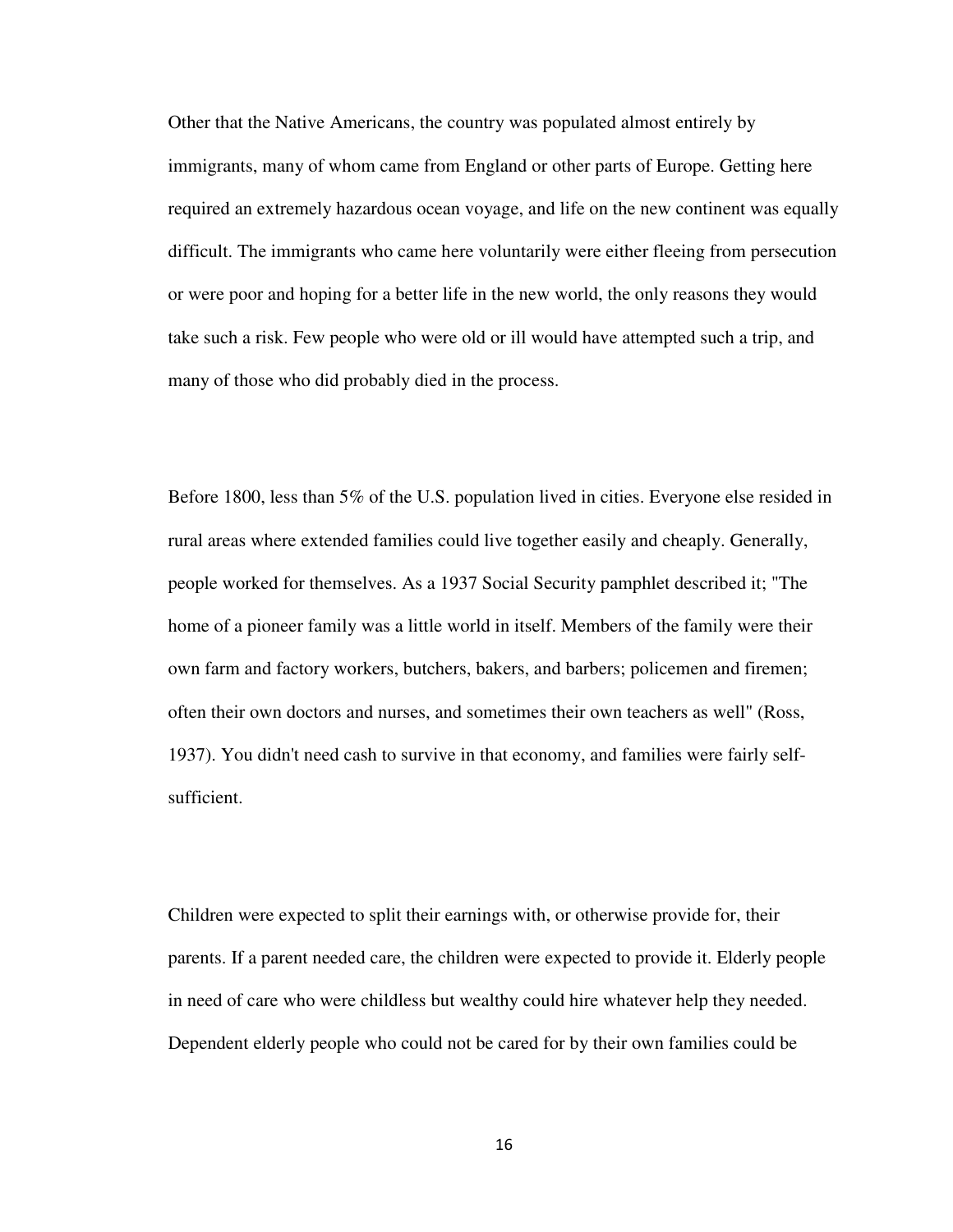'boarded out' with surrogate families, and the adult children paid for the cost of that care. Those elderly who were poor and childless, or whose children refused or were unable to care for them, ended up dependent on charity or public welfare.

Without a federal assistance program in the United States in the early 1700s to help pay for the care of the elderly or disabled, most states sent their impoverished citizens to "poor farms" or "almshouses." The homes were known for their dilapidated facilities and inadequate care, and states appeared to encourage the stigma as a motivating factor to keep people from relying on them. Some immigrant communities established organizations that helped newcomers and the aging instead of using public services (PBS. 2/13/2006). Drake (1857), tells of the construction of an almshouse as early as 1662 in Boston; the first health care facilities in this country.

The public welfare system in the 18th and 19th centuries was a local, not a federal, obligation, patterned on the English "Poor Laws". The Poor Laws established the government's responsibility to provide for those who could not care for themselves, but left the details about how to do it up to the local town or county officials.

Initially, "paupers" were given cash payments called "outdoor relief", which was paid for by the taxpayers of the city or county. As the cost of outdoor relief increased, governments decided to create a more cost-effective system, called "indoor relief". They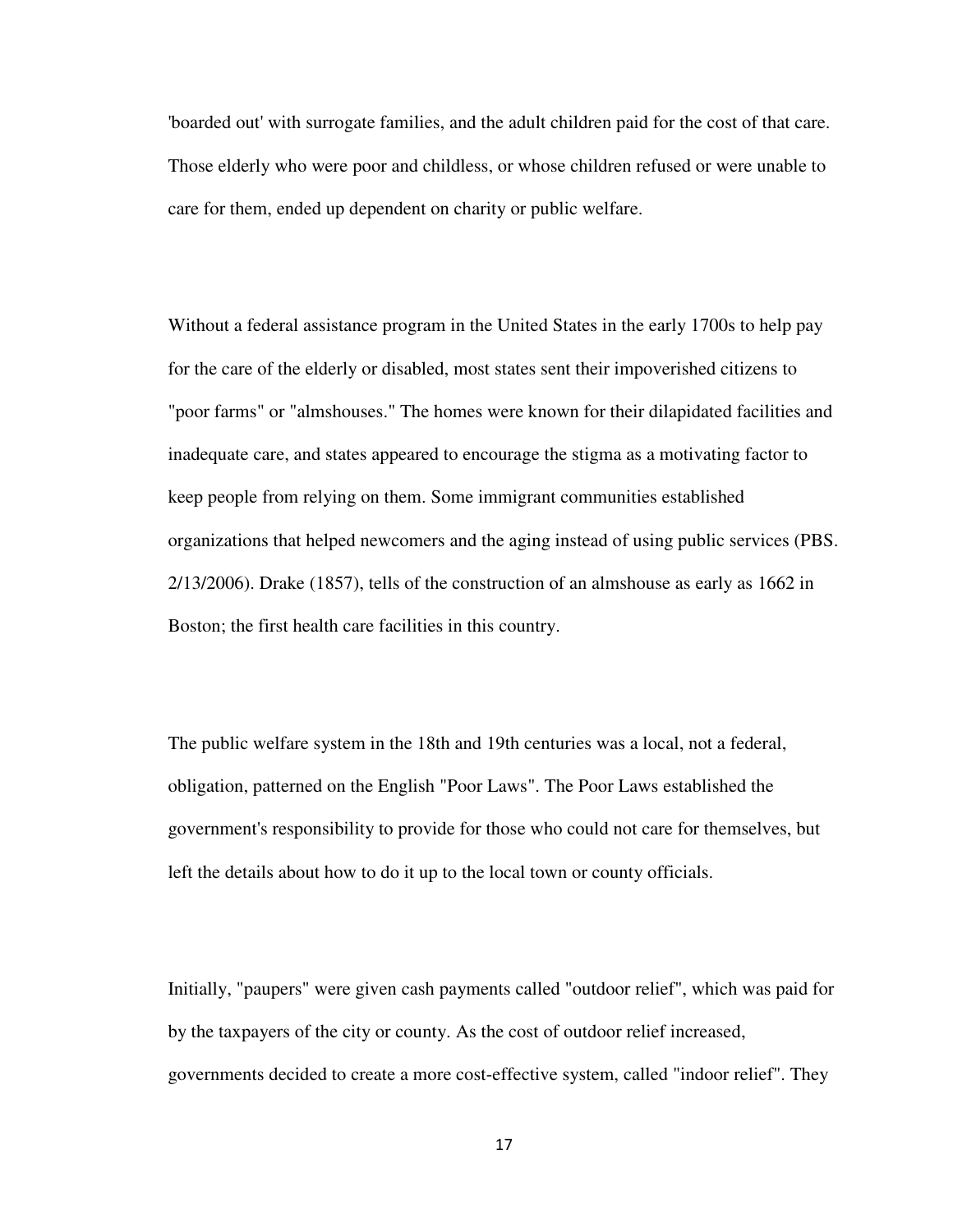built poorhouses, almshouses, poor farms, county infirmaries, asylums, or county homes to house people who were too expensive to support with outdoor relief, and required welfare recipients to go to these facilities if they wanted assistance. In some states, the state owned and operated some or all of the poorhouses. In others, counties or cities ran them. A few states avoided the cost of building and maintaining poorhouses by boarding paupers out, sometimes with their own relatives, or paying farmers to care for them. Tennessee actually auctioned their paupers off to the lowest bidder (Katz, 1986).

A common concern of the public at that time was that the opportunity to get free room and board would be so attractive that people would deliberately pretend to be poor so they could live an "indolent life" in the almshouse at the expense of the taxpayers. Consequently, poorhouse life was made as unappealing as possible. The "inmates" were expected to wear a poorhouse uniform rather than their own clothes, and they were not allowed to leave the poorhouse. Many of the poorhouses had attached farms so they could produce their own food and be self-sufficient, and they were often located far out in the country to keep them out of sight. To offset the cost of care, the inmates were expected to do the work needed to keep the operation going. Even the older women were given jobs like sewing.

As time passed, the poorhouses became catch-alls for anyone who couldn't survive in the outside world, and they became home to poor dependent elderly people, where they lived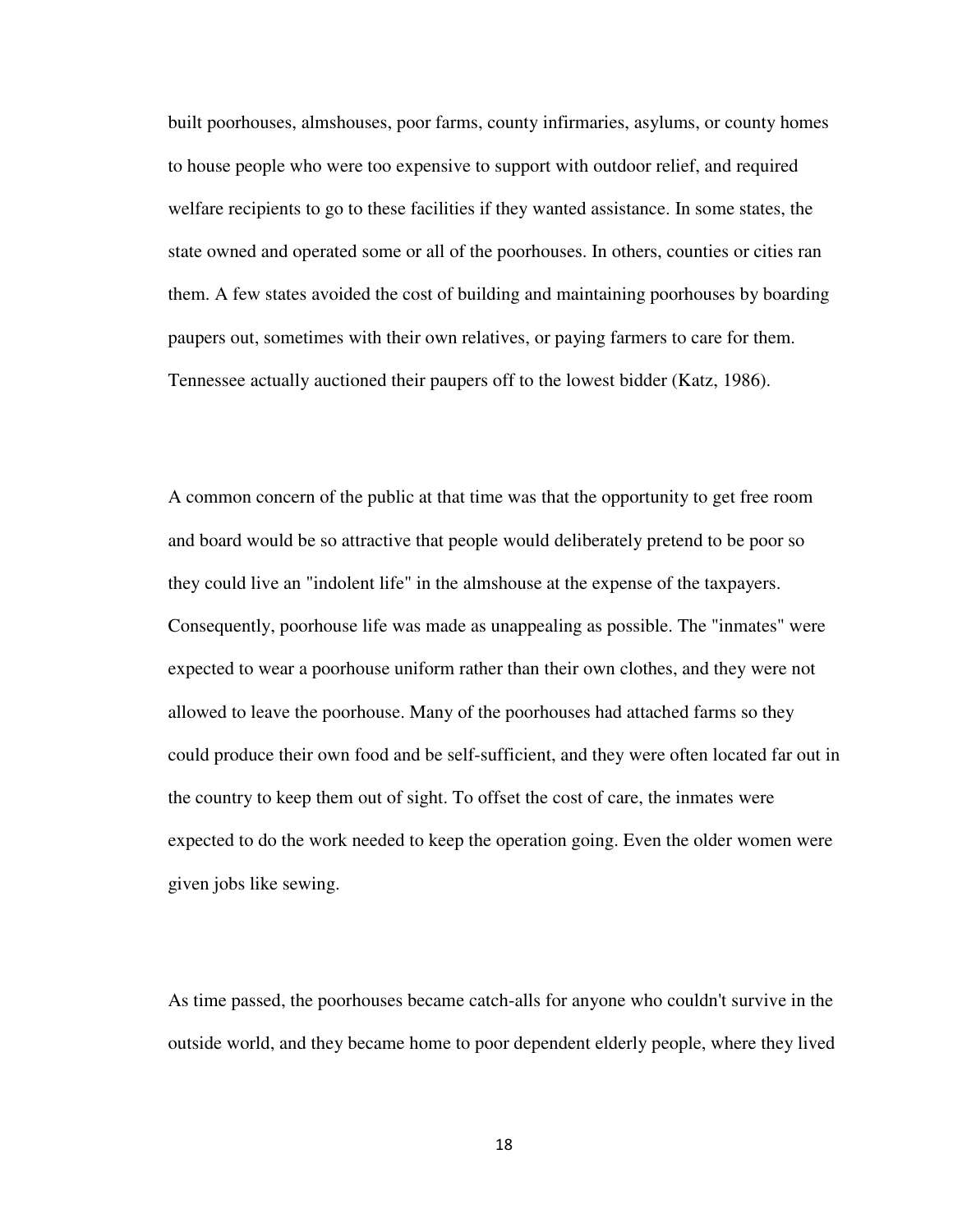in the same rooms with "miscreants" (petty criminals), "inebriates" and "intemperates" (alcoholics), orphans, unwed mothers, and the "feeble-minded" (mentally ill) (Katz, 1986).

In 1800, the largest cities in the country were all in the original 13 colonies. By 1850, some of the "gateways" to the West, like Cincinnati, St. Louis, and New Orleans, overtook the eastern cities as the largest cities in the country. By 1900, the Midwest had become quite settled and many of the largest cities in the country were in the Midwest.

The westward migration of the country contributed to the dispersion of families. Although a few families took their elderly relatives along on the difficult journey west, a number of the western settlers left their parents and other relatives behind in the East. Some families made several moves, perhaps settling in the Midwest for a time before moving farther west. Each time they moved on, some members of the family might decide to stay put, leaving relatives scattered along the migration route. Over time, the massive westward migration made it less likely that many, or any, child lived near enough to their parents to provide help.

Family living arrangements have always had an impact on the need for long term care. Women were less likely than men to have accumulated assets of their own that they could use to take care of themselves in retirement, and unmarried people of both sexes were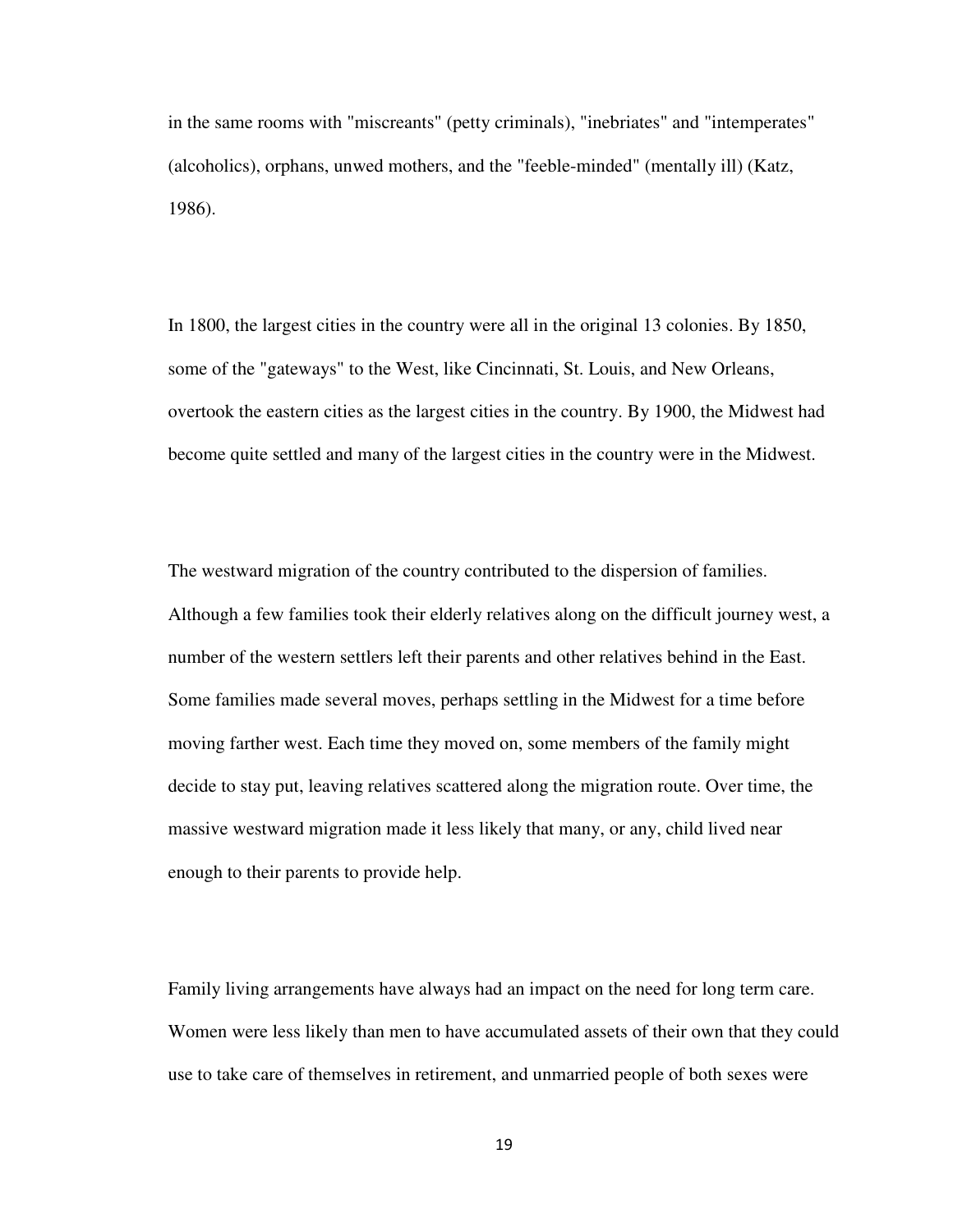more vulnerable in old age because they had no partner to provide them with physical and financial assistance. The most vulnerable group of all were unmarried elderly women.

Older unmarried women largely had to rely on children and other family members for help, and often ended up living with them. About 10% of married women and nearly 60% of unmarried women age 65 or older were living with children or other family members as dependents in 1890 (Costa, 1997).

Hundreds of benevolent societies affiliated with nearly every ethnic, religious, trade, profession, and social group imaginable were established during the 19th century. In response to the problems of the poorhouses, numerous nonprofit organizations began building old age homes to give "respectable" poor people a way to avoid the degradation of the poorhouse. Although they seem to be a precursor to nursing homes, most of the old age homes were more residential than medical. They probably provided something ranging from "room and board" or "board and care" to what we now call "assisted living". There are references to "infirmaries" in some old-age homes, and others included a separate building or section that they called a "hospital" where people who were very ill would be housed. The infirmary or hospital section of these facilities was probably comparable to what we call a "nursing home" today (Bowly, 1978).

20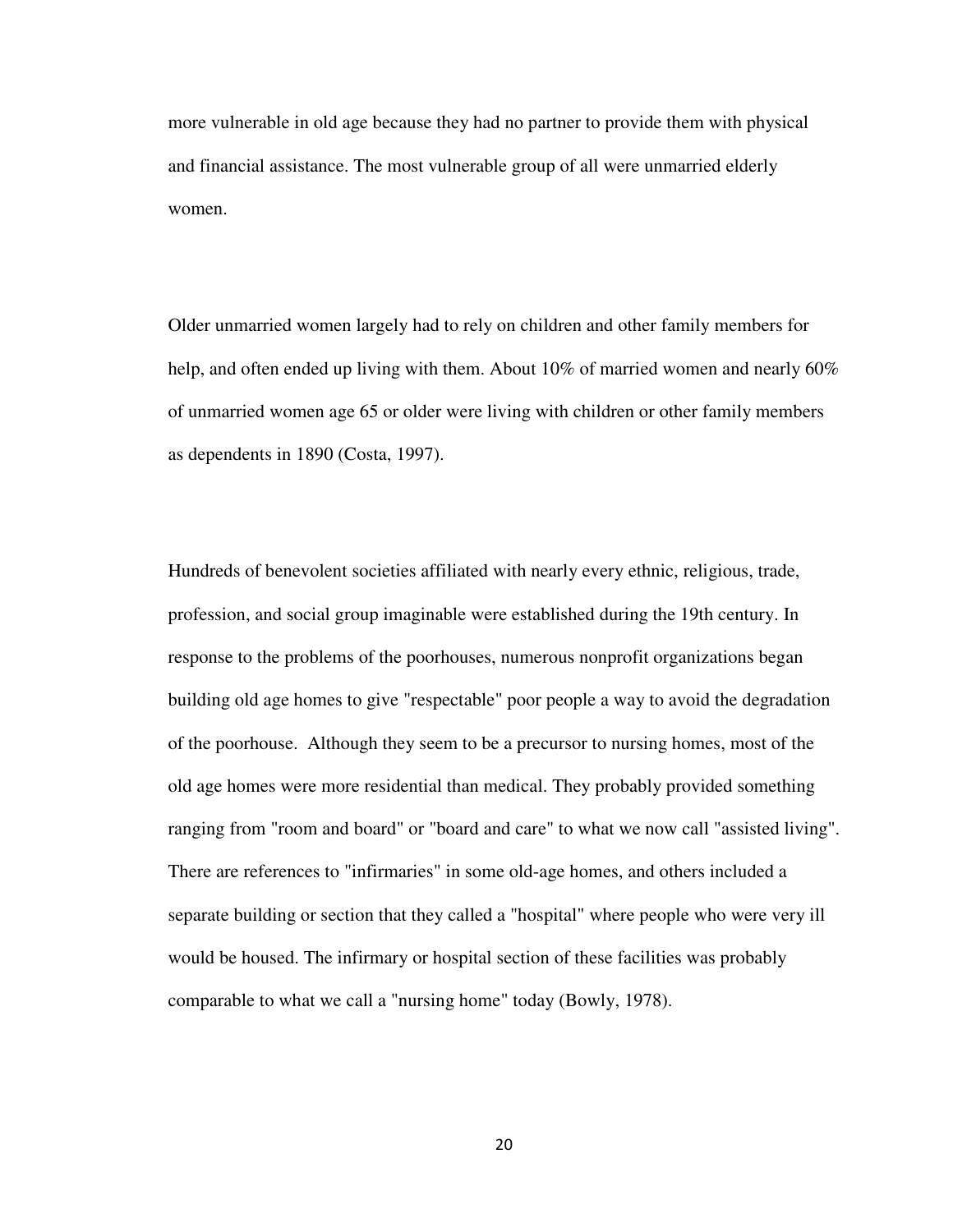While most of the elderly needing care were those that are poor or cast off from their families, there were also those that had the financial means but were still frail and needed care. The small number of non-indigent frail elderly people lived in "proprietary", privately-owned facilities called "rest houses," "convalescent homes," or "medical boardinghouses", generally just rented rooms in a family home.

Nursing began to emerge as a profession in the late 19th century, along with professional "home health care." The newly created hospitals needed nurses to care for their patients, and developed schools to train them. As trained nurses became available, wealthier families sometimes hired them as live-in care providers for invalids and the elderly.

During the early decades of the 1900s the convalescent home progressed as an institution furnishing care for the aged and the sick of all ages and became the forerunner of the modern nursing home. In spite of its contributions to later health care, the almshouse was regarded prior to World War I, primarily as a home for the indigent aged. Medical care for those residing in almshouses consisted of a small amount of infirmary care which bore little relationship to the care offered in many of today's nursing homes.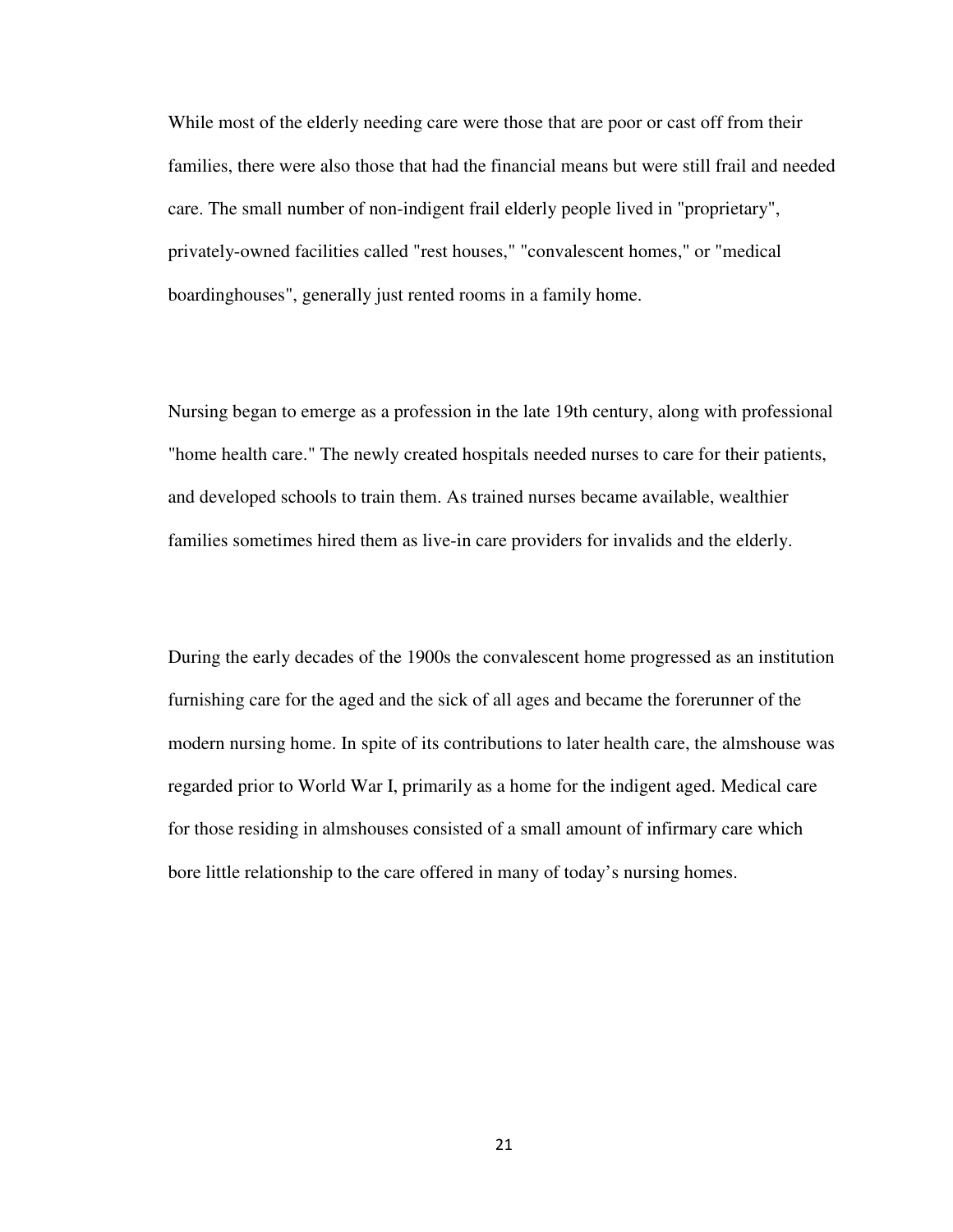#### Table 1: Male Life Expectancy in the U.S. (1900-2000)

Source: Costa, D. (1997). *A House of Her Own: Old Age Assistance and the Living Arrangements of Older Nonmarried Women.* 

| Year | White Male | <b>Black Male</b> |
|------|------------|-------------------|

|      |                            | Additional      | Additional       |          |                 | Additional Additional |
|------|----------------------------|-----------------|------------------|----------|-----------------|-----------------------|
|      | $\mathop{\rm At}\nolimits$ | Years At        | Years At         |          | Years At        | Years At              |
|      | <b>Birth</b>               | Age 65          | Age 85           | At Birth | Age 65          | Age 85                |
|      | 47                         | $\overline{12}$ | $\overline{4}$   | 33       | $\overline{10}$ | $\overline{4}$        |
| 1900 |                            |                 |                  |          |                 |                       |
| 1910 | 49                         |                 | $\overline{4}$   | 34       |                 | 5                     |
|      |                            |                 |                  |          |                 |                       |
| 1920 | 54                         |                 | $\overline{4}$   | 46       |                 | 5                     |
| 1930 | 60                         |                 | $\overline{4}$   | 47       |                 | $\overline{4}$        |
|      |                            |                 |                  |          |                 |                       |
| 1940 | 62                         |                 | $\overline{4}$   | 52       |                 | 5                     |
| 1950 | 67                         | 13              | $\overline{4}$   | 59       | 13              | 5                     |
|      |                            |                 |                  |          |                 |                       |
| 1960 | 67                         | 13              | $\overline{4}$   | 61       | 13              | 5                     |
| 1970 | 68                         | 13              | 5                | 60       | 13              | 6                     |
|      |                            |                 |                  |          |                 |                       |
| 1980 | $71\,$                     | 14              | 5                | 64       | 13              | 6                     |
| 1990 | 73                         | 15              | $\mathfrak{S}$   | 65       | 13              | 5                     |
|      |                            |                 |                  |          |                 |                       |
| 2000 | $75\,$                     | 16              | $\boldsymbol{6}$ | 68       | 15              | 6                     |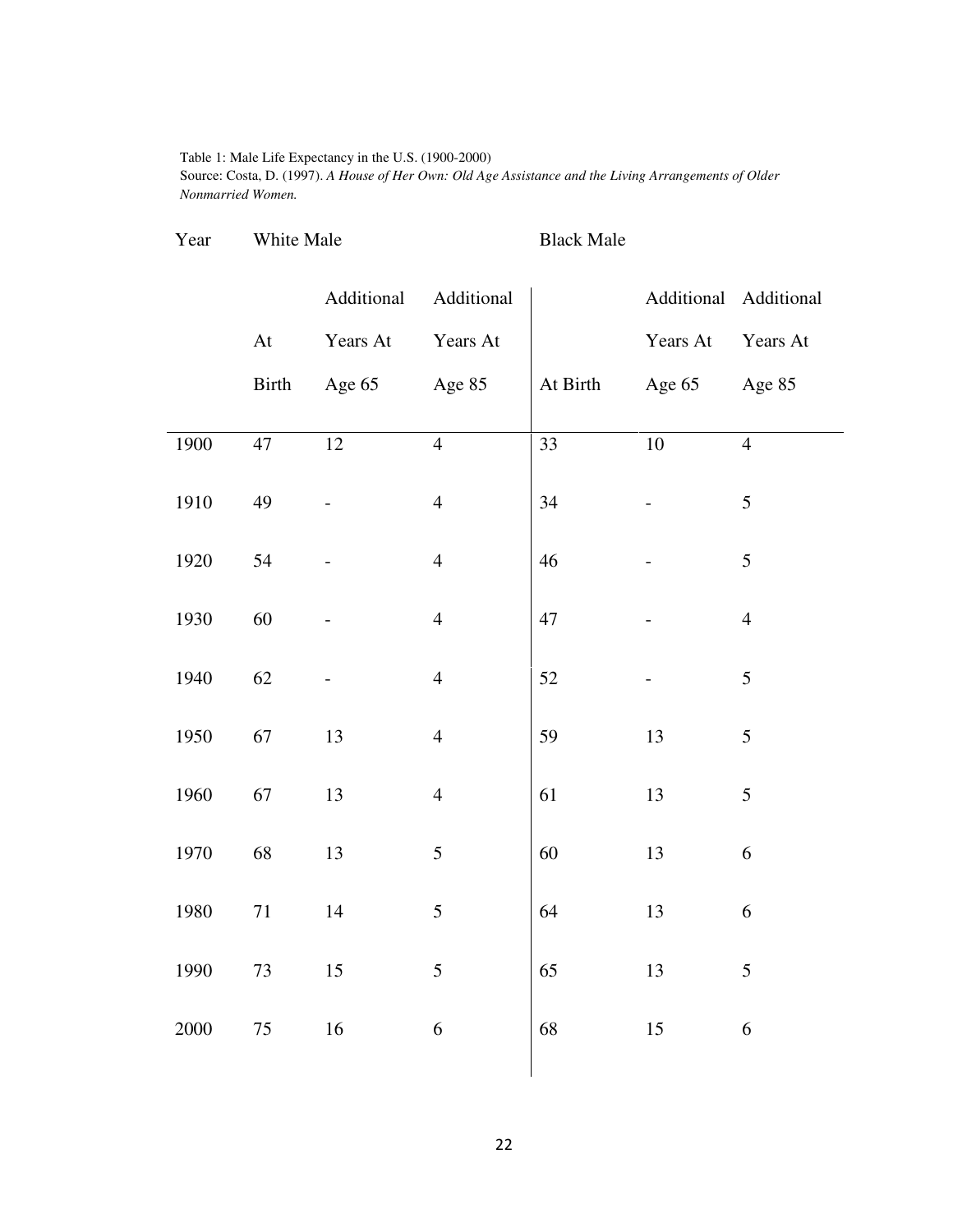Table 2: Female Life Expectancy in the U.S. (1900-2000)

Source: Costa, D. (1997). *A House of Her Own: Old Age Assistance and the Living Arrangements of Older Nonmarried Women.* 

| Year | White Female |            |                | <b>Black Female</b> |            |                  |  |
|------|--------------|------------|----------------|---------------------|------------|------------------|--|
|      |              | Additional | Additional     |                     | Additional | Additional       |  |
|      | At           | Years At   | Years At       | At                  | Years At   | Years At         |  |
|      | Birth        | Age 65     | Age 85         | Birth               | Age 65     | Age 85           |  |
| 1900 | 49           | 12         | $\overline{4}$ | $\overline{34}$     | $11\,$     | 5                |  |
| 1910 | 52           |            | $\overline{4}$ | 38                  |            | 5                |  |
| 1920 | 66           |            | $\overline{4}$ | 45                  |            | 5                |  |
| 1930 | 64           |            | $\overline{4}$ | 49                  |            | 6                |  |
| 1940 | 67           |            | $\overline{4}$ | 55                  |            | 6                |  |
| 1950 | 72           | 15         | 5              | 63                  | 15         | 6                |  |
| 1960 | 74           | 16         | 5              | 66                  | 15         | 5                |  |
| 1970 | 76           | 17         | 6              | 68                  | 16         | $\boldsymbol{7}$ |  |
| 1980 | 78           | 18         | 6              | 73                  | 17         | $\boldsymbol{7}$ |  |
| 1990 | $80\,$       | 19         | $\tau$         | 74                  | $17\,$     | 6                |  |
| 2000 | $80\,$       | 19         | $\overline{7}$ | $75\,$              | $18\,$     | $\boldsymbol{7}$ |  |
|      |              |            |                |                     |            |                  |  |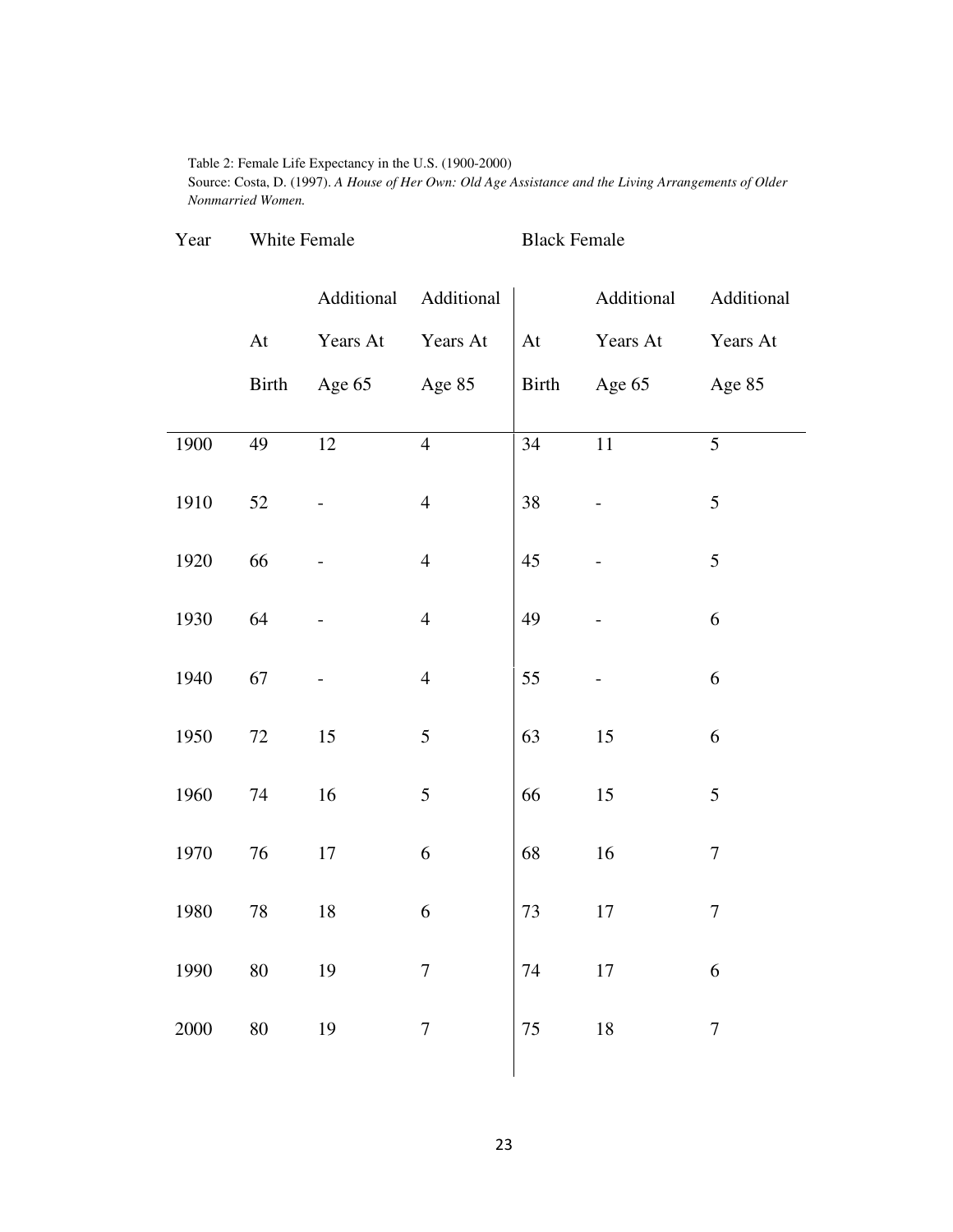As tables 1 and 2 show, the number of people living to old age and the number of years they spent in old age continued to increase. The average life expectancy at birth increased by 10 years from 1900 to 1930, and increased by another 15 years from 1930 to 1990. This change occurred largely because fewer people were dying in childhood, so a larger percentage of the population lived to old age. In 1900, those hardy souls who outlived diseases and injury in childhood and early adulthood had nearly as many years ahead of them as today's seniors do, and finding a place where they could live for what might be a fairly lengthy period of time was just as important then as it is now. People who reached age 65 in 1900 could expect to live another 10-12 years. Those that reached the age of 85 could expect to live another 4-5 years.

#### The Advent of Social Security

Title I of the 1935 Social Security Act created the Old Age Assistance (OAA) program, which gave cash payments to poor elderly people, regardless of their work record. OAA provided for a federal match of state old-age assistance expenditures. Among other things, OAA is important in the history of long term care because it later spawned the Medicaid program, which has become the primary funding source for long term care today.

One of the big debates in the development of the Social Security Act legislation was how to provide assistance to the poor elderly while getting rid of the poorhouse system that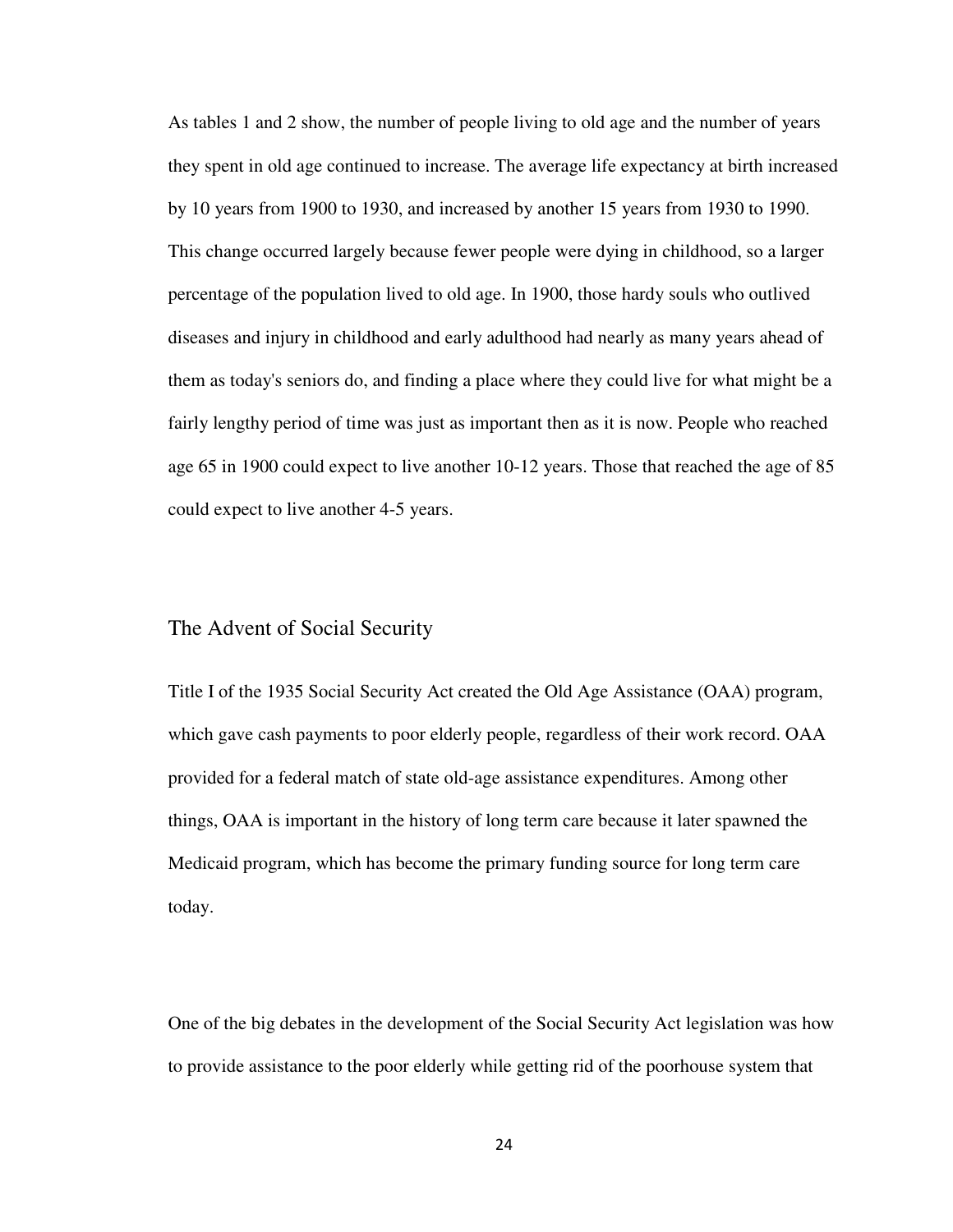had become so problematic. The National Advisory Council was quite sure it did not want to encourage care in the poorhouses. One way to do that was to give individuals cash payments, which they called "pensions", that would hopefully allow the recipients to remain in their own homes.

In 1925 E.M. Stewart, in "The Cost of American Almshouses," reported that Massachusetts had 144 such institutions, which cared for around 6,000 patients, nearly 42 persons per facility. Just eight years later, the Commonwealth of Massachusetts claimed the existence of 435 nursing homes with a resident population of 4,350, an average of about ten residents per facility.

In addition to the controversy about whether care in a poorhouse was appropriate for the elderly, there was a question of cost. One Council member pointed out that it would cost half as much to support older people with a cash payment in their own home than in an institution. This was founded on the assumption that the older person would continue to work to help support himself if he lived at home, an argument which made sense if those in the poorhouse were too poor to support themselves but were generally healthy, or if they had family or friends who would take care of them in the community. Even in the early days, people noticed the benefits of aging in place which will be discussed in a later chapter.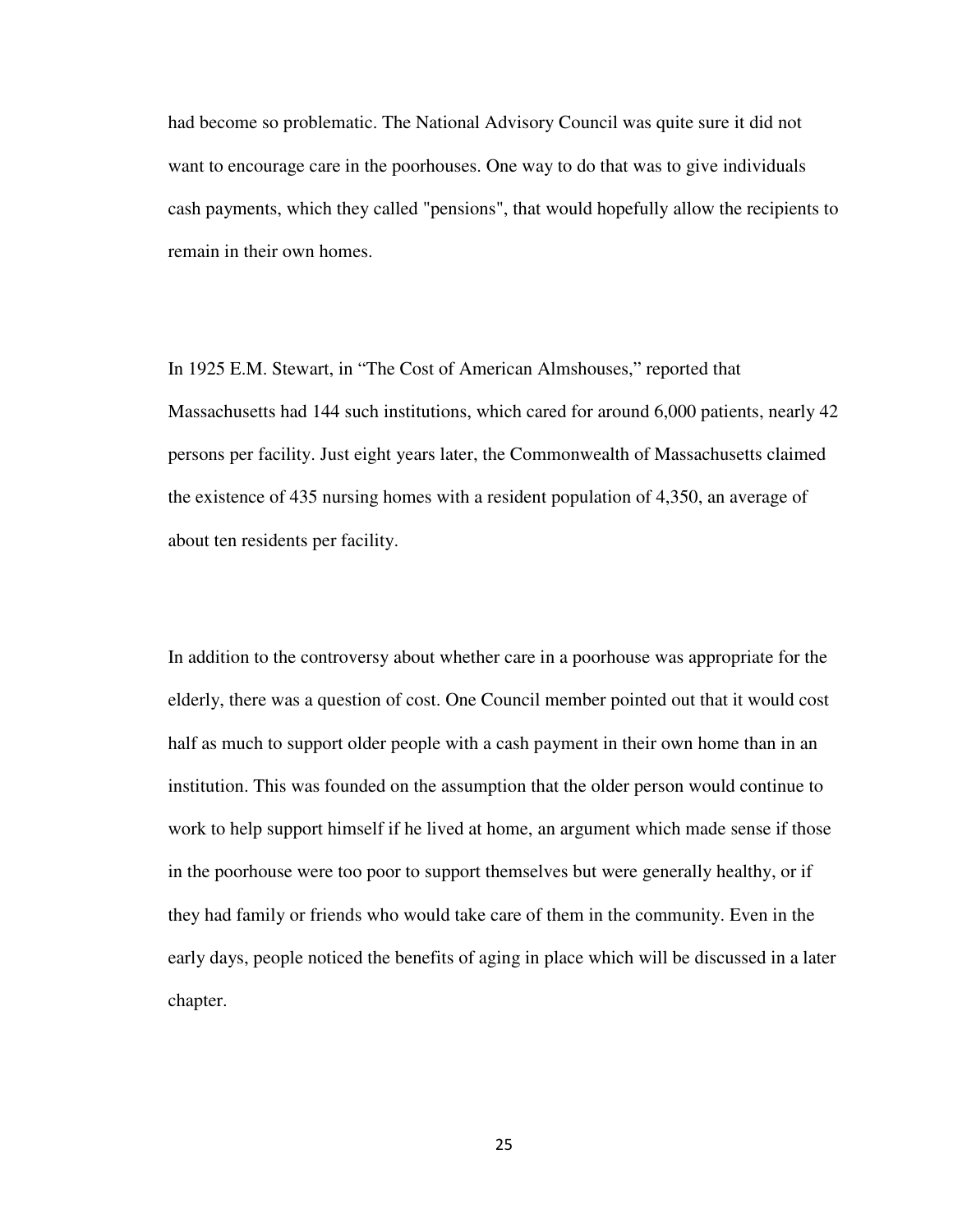Between 1930 to 1939 OAA recipients were able to pay cash at a time when there was little real money in circulation, making them very attractive customers for proprietary operators, and old age homes became a perfect "cottage" industry. They were being easily and often inexpensively launched by "mom and pop" operators who boarded their elderly customers in unused rooms in private homes. Some were run by unemployed nurses who provided rudimentary care in addition to room and board, giving rise to the term "nursing home." In a time when many people were still out of work, the fledgling industry provided homeowners with an opportunity to use the only asset they owned to generate a welcome source of cash. Nursing homes were emerging all over the country, but there were no federal standards for their design or operation. They were not licensed, buildings were unsafe, there were allegations of abuse and neglect, and nursing care was sometimes non-existent. In 1956 the Social Security Act was again amended to eliminate a cap on payments to medical providers for medical services. The elimination of the cap on payments meant that the government quickly became the primary purchaser of nursing home care (Social Security Online, 1956. Retrieved on May 2010. Web page: http://www.ssa.gov/history/tally56.html).

#### Types Of Elderly Care Facilities

The surge in the development of long-term care industry in recent years has been attributed to several factors. These include: the increasing population over the age of 65, advances in medical technology, and the changing attitudes of society towards institutionalized care of the aged. Today's long-term care facilities offer a variety of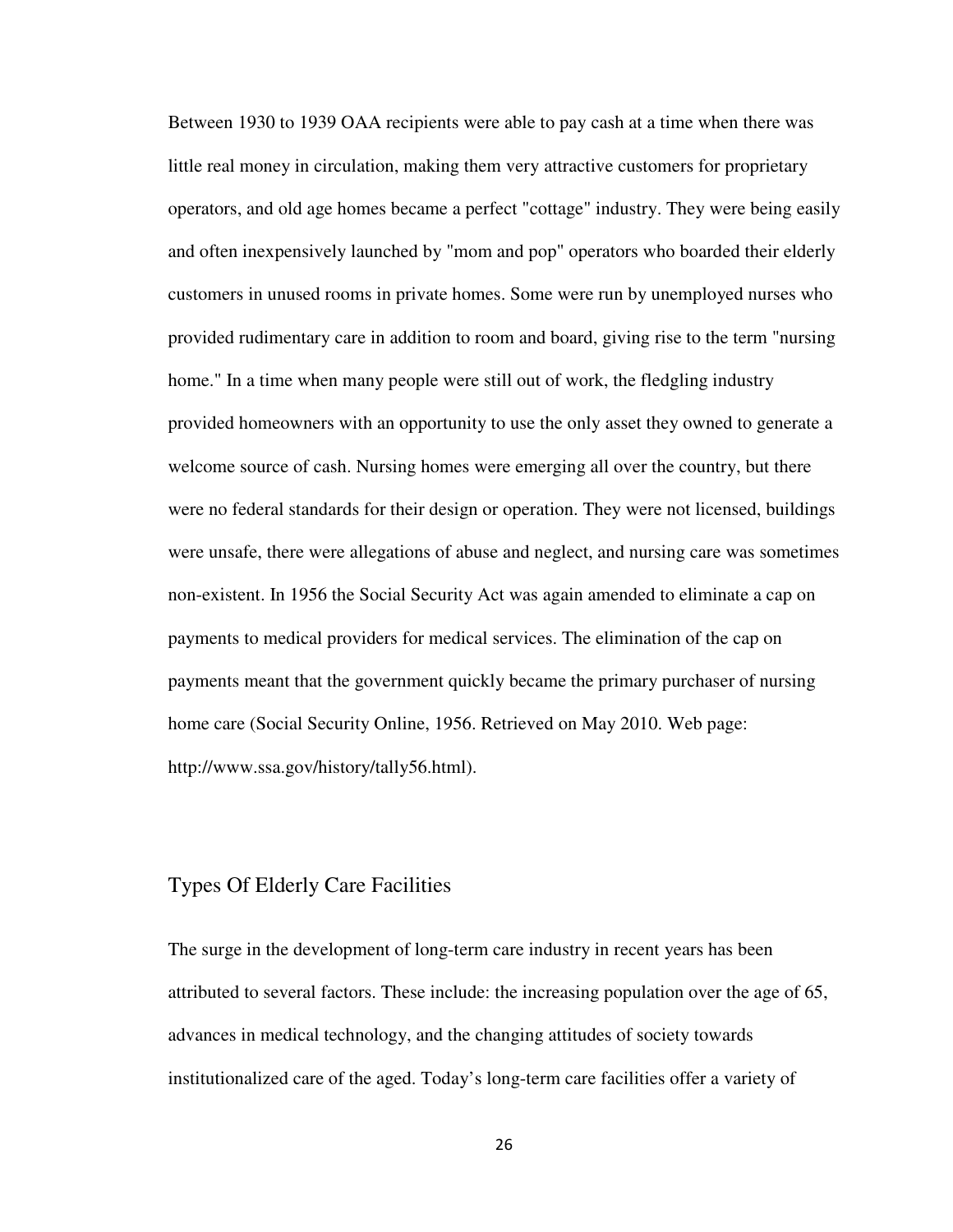services. According to Medicare.gov (2005), long-term care facilities provide one or more of the following:

- nursing care nursing procedures requiring skill beyond that of untrained persons including, but not limited to, administering medications, injections, catheterizations, and similar procedures under orders of the patient's physician;
- personal care personal services such as assistance in walking, getting in and out of bed, bathing, dressing and eating, as well as the preparation of special diets; and
- residential care room and board, laundry facilities, and personal courtesies such as aid with shopping or letter writing.

Long term care facilities focus on medical and non-medical care to people who are chronically ill or disabled by providing assistance in Activities of Daily Living (personal hygiene, dressing and undressing, meal preparation), rehabilitative services or specialized nursing care. Most common long term care is the nursing home with other options ranging from assisted living and home health care which provides assistance in ADL's to those that are still well enough to live independently.

Long-term care facilities in the United States are operated essentially under three classifications of ownership and control: proprietary, governmental, and voluntary nonprofit. The Department of Health Care Administration at George Washington University reported in 1967 that 82.4 percent of all long-term care facilities were owned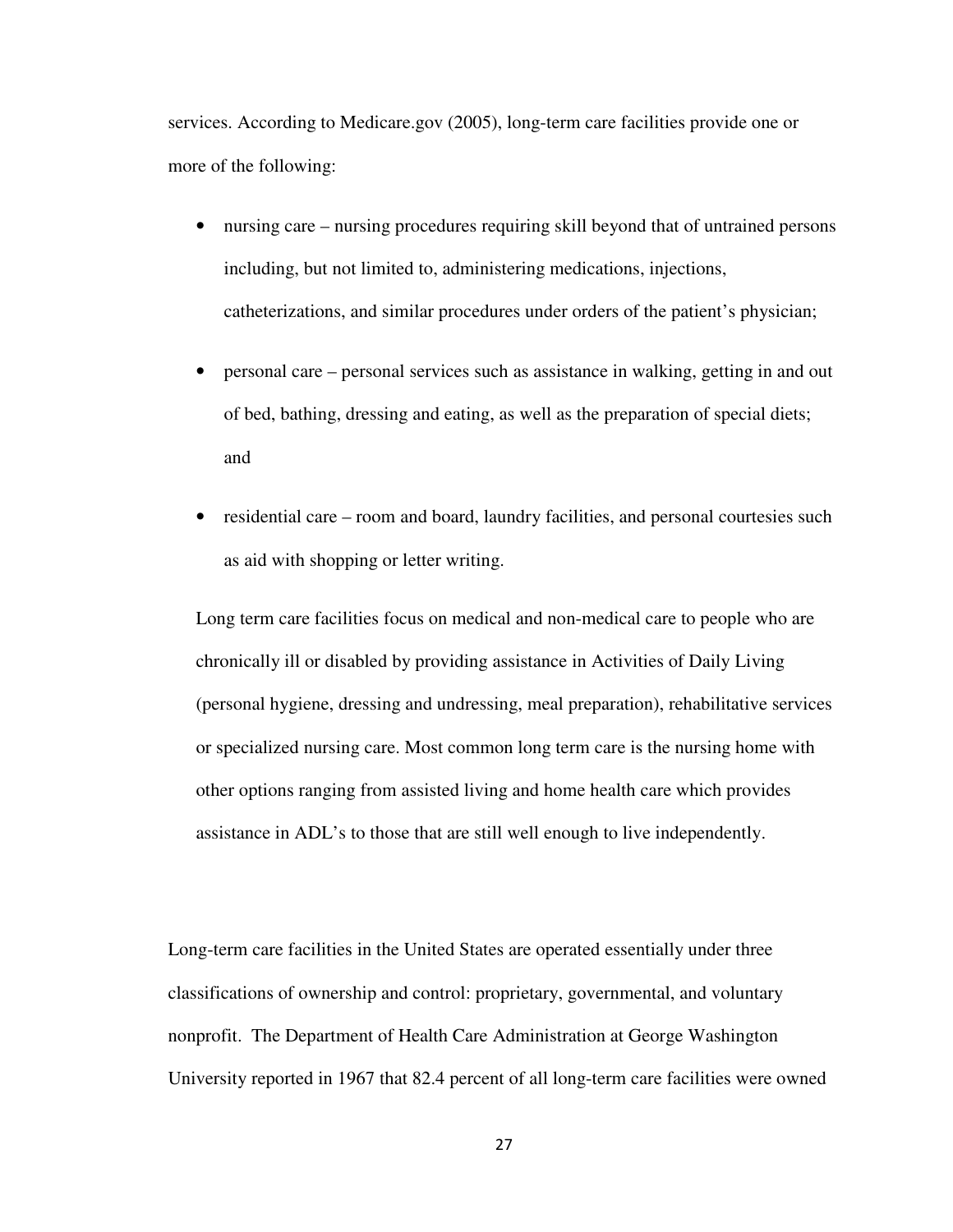and controlled by proprietary institutions. This number dropped to 66 percent in 2009, governmental institutions owned and controlled 3.5 percent of the facilities in 1967 and this increased to 7 percent in 2009, and voluntary nonprofit organizations owned and controlled 14.1 percent of the facilities in1967 and this has almost doubled to 27 percent in 2009 (Rubin, A., Rubin H. 2009. "Statistics on Nursing Homes and Their Residents". Accessed on: 6-5-2010 http://www.therubins.com/homes/stathome.htm).. The number of nursing homes has increased from 15,700 in 1973 to 18,000 with 1,900,000 beds in 2002 but has since declined to 1.5 million beds in 16,400 nursing homes (Centers for Medicare and Medicaid Services 2007). At the same time, average number of residents per home increased from 88 to 91 and the total number of nursing staff hours per resident per day decreased from 3.9 to 3.8 hours between 2003 and 2008 (U.S. Department of Health & Human Services, Medicare; Statehealthfacts.org. 2003, *Average nurse hours per resident day in all certified nursing facilities, 2008.* Accessed on: 6-5-2010 http://www.statehealthfacts.org/comparebar.jsp?yr=63&typ=1&ind=417&cat=8&sub=97 .).

Another form of elderly care is the nursing home. Nursing home facilities provide 24 hour skilled nursing, assistance in ADL's, and rehabilitative services. Most residents in nursing homes can no longer live on their own and reside within the nursing home following a hospitalization from illness or accidents while others may need extended care due to a chronic nature. Some facilities offer specialized programs for residents suffering from Alzheimer's or other sever ailments. Settings range from hospital to home-like,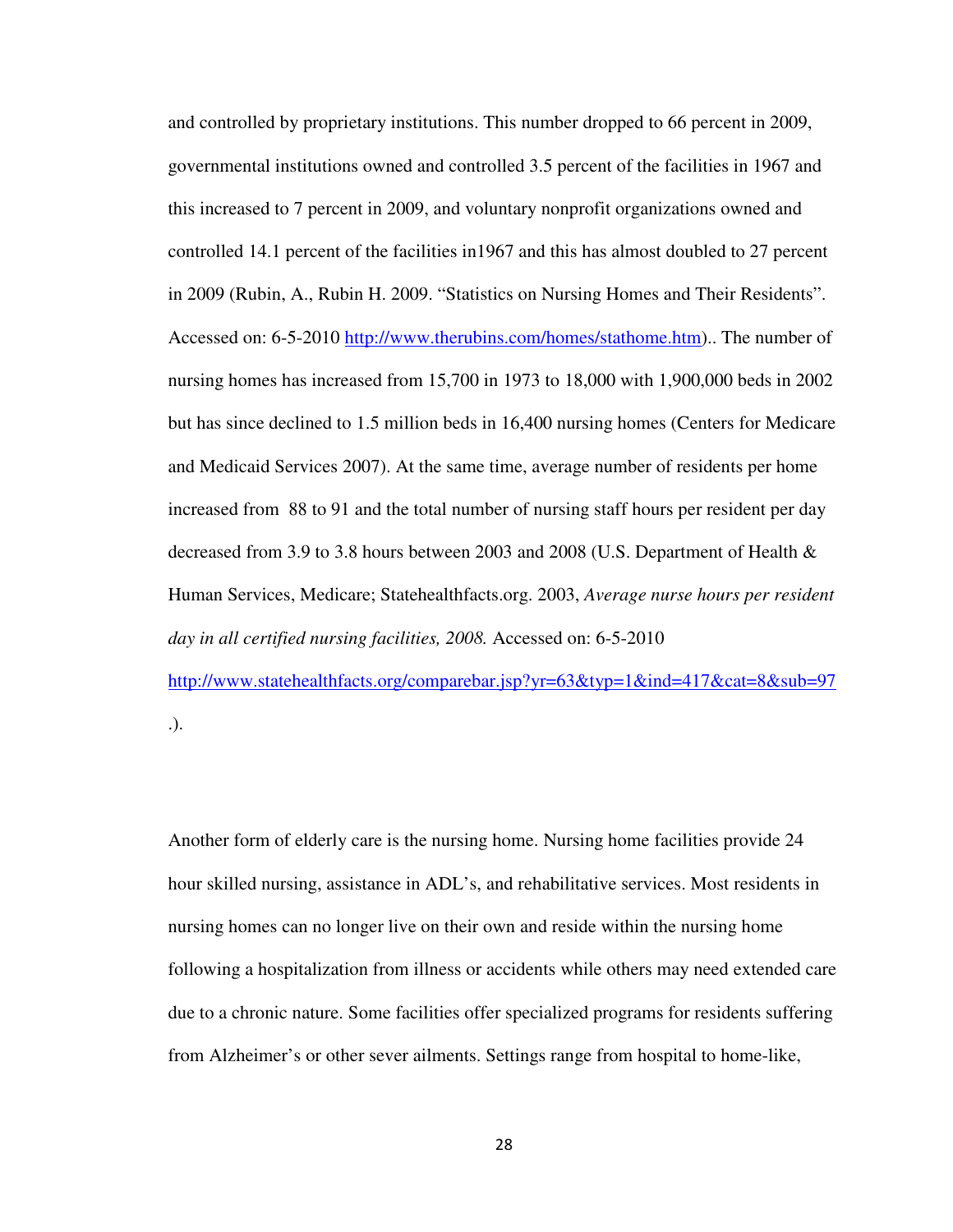private rooms or shared rooms. While no specific date marks the inception of the American nursing home, it was fostered by the passage of the Social Security Act of 1935 (brought on by the Great Depression) and the establishment of Medicare and Medicaid in 1965. These two major coverage programs led to the growth of the nursing home industry, and the regulations that followed their initiation shaped the nursing homes as the standard long-term care setting.

Much of the elderly population may not need the care that is provided by a long-term care facility, so other options are available. They include adult day care, aging in place, assisted living, congregate housing, and continued care retirement communities among others.

One option of care for the elderly is the adult day care. This is a planned program of activities for the elderly population beginning at age 65. The programs provide structured social and recreational opportunities for the participants while also providing a needed break to caregivers. Adult day care is a form of non-institutional form of care where participants need to be mobile, and also need to be continent. Many adult day care facilities voluntarily become accredited under the National Council On the Aging's national standards to assure quality care. A limitation of this type of care, of course is that one has to be able to move around. Those who lack mobility functions cannot benefit from this type of care.

29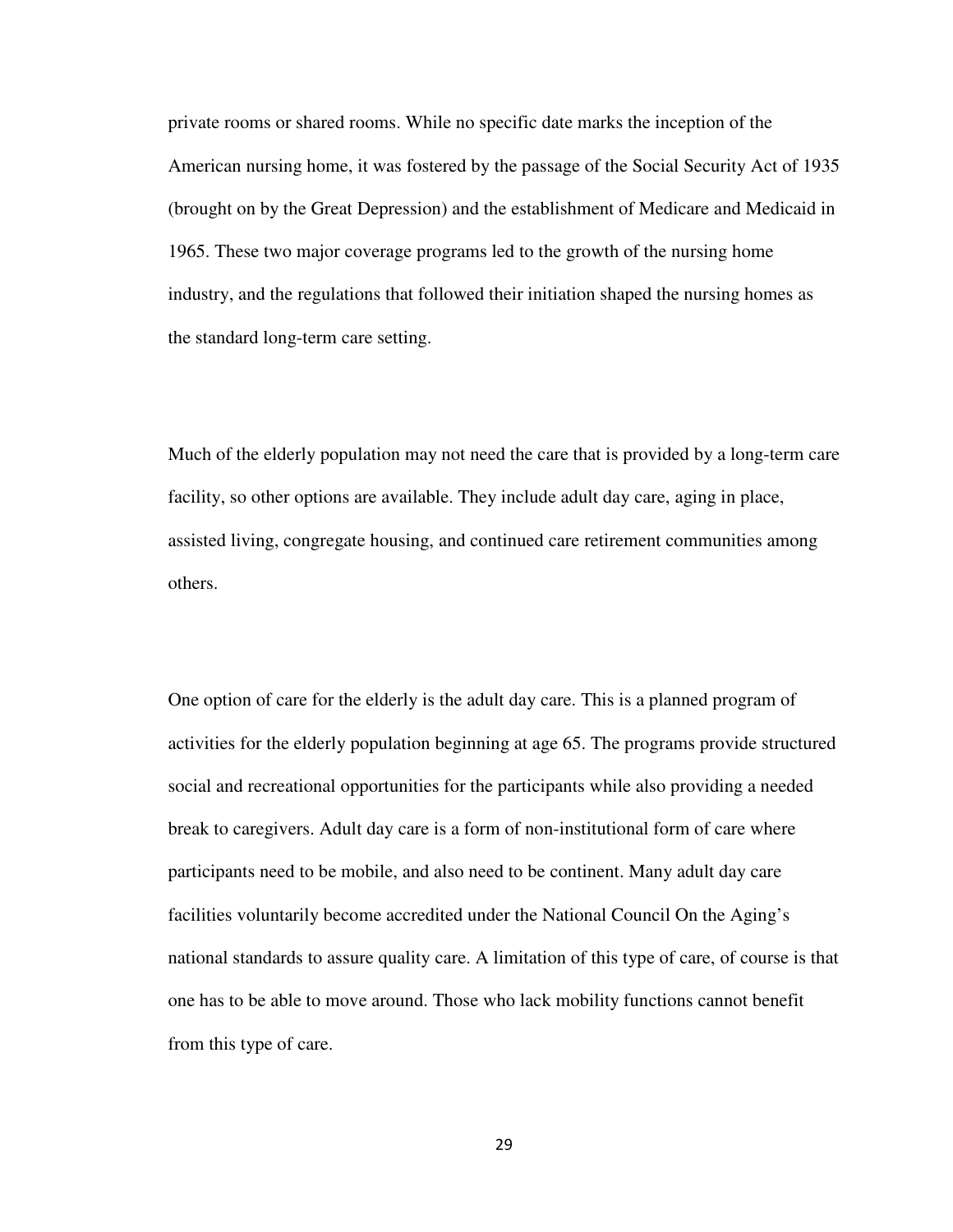A second option for the elderly allow them to "age in place" This is an option that allows the elderly to remain in their home for as long as possible, regardless of physical or mental disabilities. Aging in place often requires the need to remodel the home to suit the changing needs of the inhabitants from adding grab bars in showers, to renovation of the lower level of a home to eliminate the need to use stairs. Those who age in place often have many services delivered to them from a full range of health services to meals on wheels. Most people who benefit from this option are relatively well to do and are home owners. Renters are thus less able to benefit from this option.

Assisted living is another option. This option provides supervision or assistance with activities of daily living in order to monitor residents' activities to ensure their health, safety and well-being. The assisted living concept also provides a means of providing an alternative to those seniors who cannot live independently but who also do not require the need of 24 hour medical care provided by a nursing home.

The board And Care option is a group living arrangement that provides help in the activities of daily living for the people who cannot live on their own but do not require the needs of a nursing home. This option is also sometimes referred to as group homes. An obstacle to the provision of this form of care for the elderly is the NIMBY (Not In My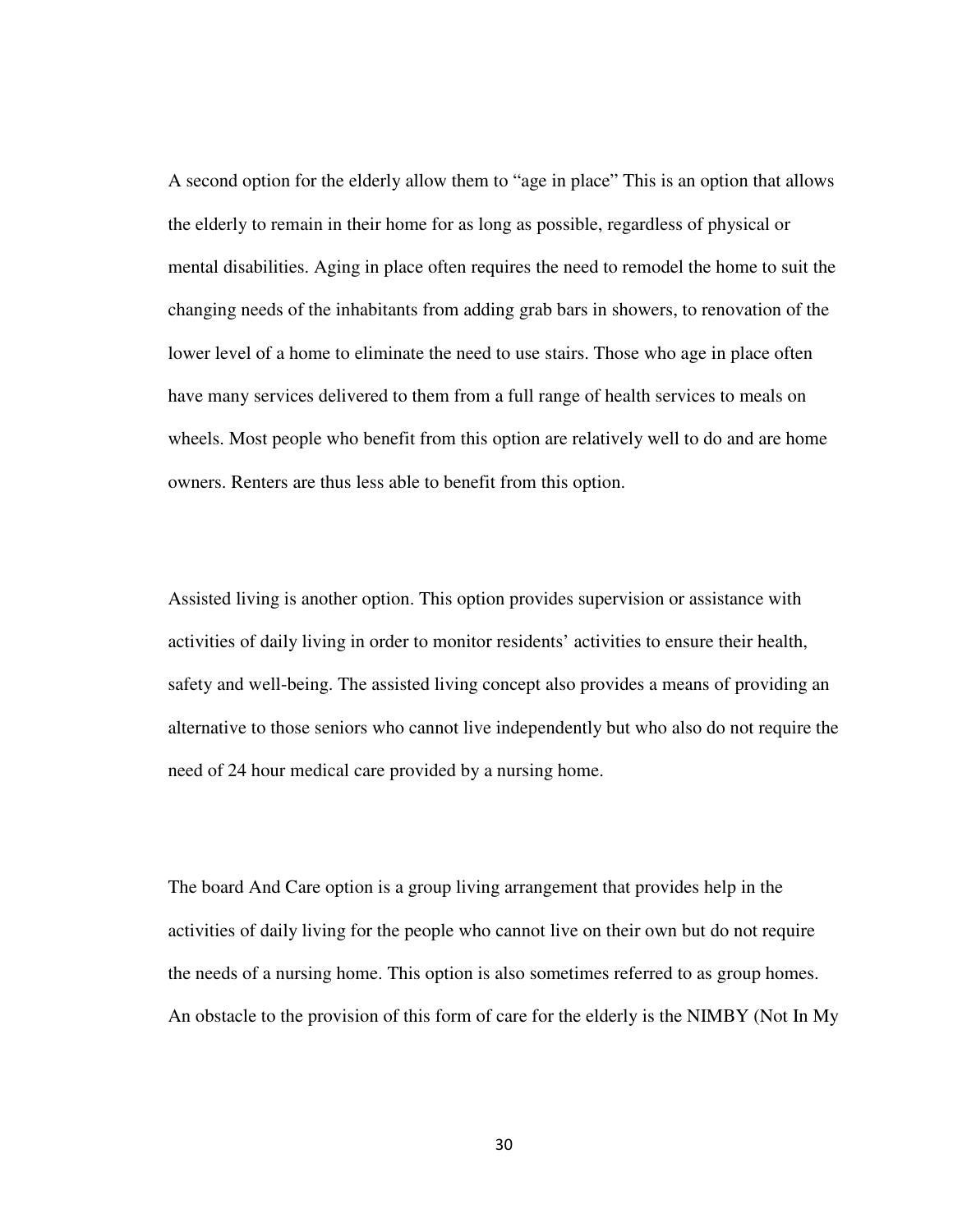Back Yard) syndrome. Neighbors in which such homes are proposed to be located may protest their location fearing that they will depress property values.

Congregate housing is similar to nursing homes in design of a living facility or apartment style living but directed towards individuals who are in relatively good health and can perform some of the essential activities of daily living. Most provide a centralized common area for socializing, and a shared kitchen facility. Usually one communal meal is served daily and housekeeping as well as laundry services are provided. A 24-hour staff is available to assist residents in need. This option is also referred to as supported housing, life-care homes, congregate retirement housing, congregate senior communities, residential care, sheltered housing, enriched housing, and single room occupancy housing.

Continued care retirement community is an option of elderly care which allows flexible "aging in place" accommodations that are designed to meet the changing needs of the residents over time in one facility. Entering residents sign a long term contract that states the housing that will be provided as well as the services and nursing care. It is important, prior to entering into the contract that a full understanding is reached as to exactly what services will be provided, at what costs, and what contingency plans are available if more attentive care is needed. Various housing options are available from independent living,

31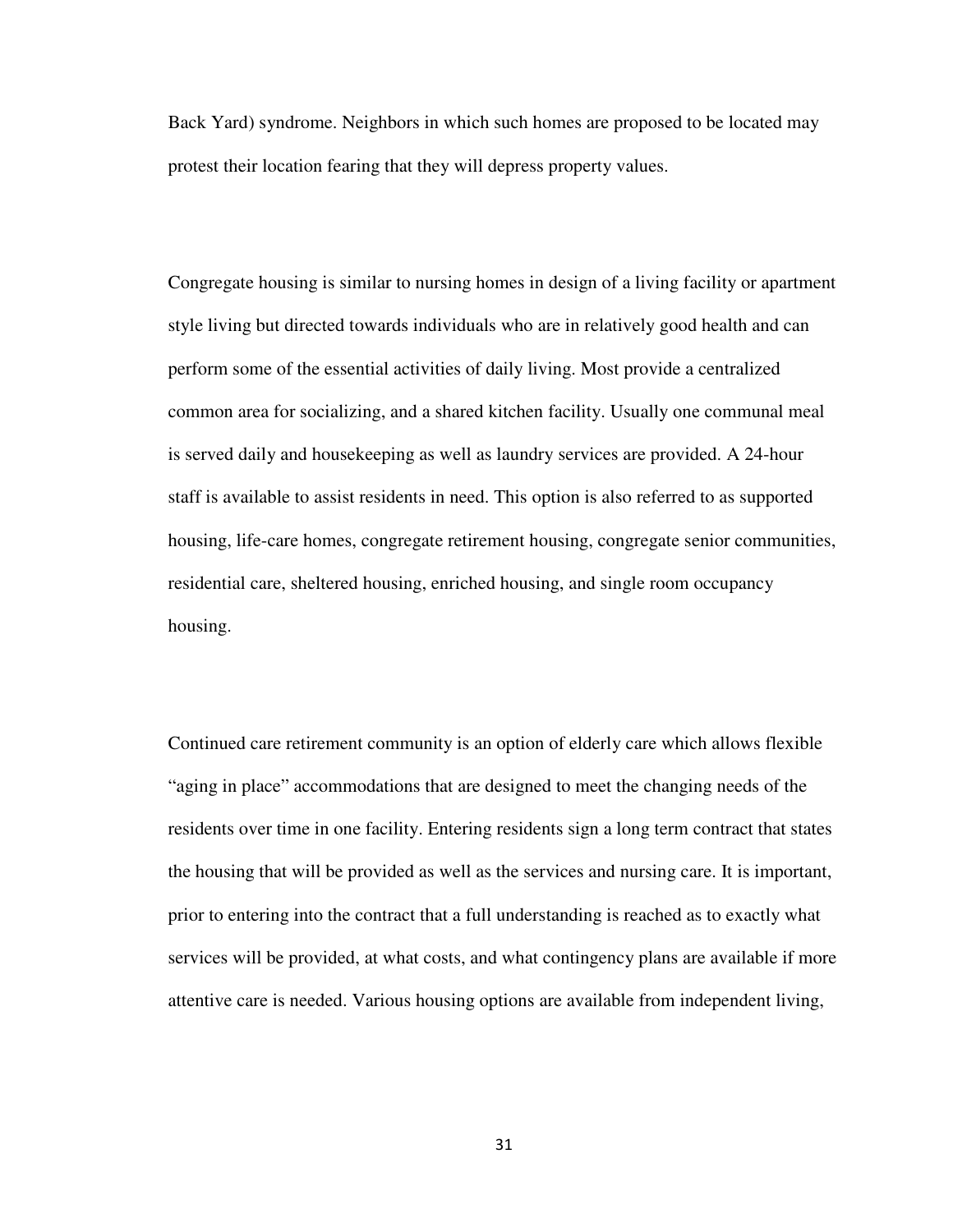assisted living and nursing facilities in single family, to apartment or condominium style housing.

Elder Cottage Housing Opportunity (ECHO) is a small free standing home for an elderly person or persons erected near family members of the elderly person. This option provides the security of knowing family is close by while still allowing the inhabitants to be independent. This is perfect for older persons who can no longer maintain a larger home but do not require nursing care accommodations. This is also sometimes referred to as Granny flats.

Hospice Care is provided 24/7 and may be within the patient's home, hospital, nursing home or private hospice facility with the family members being the primary caregiver. Caregivers are trained by a nurse to provide much of the hands on daily care. Hospice provides many services ranging from pain and symptom control to bereavement care and counseling for the family members who partake in hospice care.

#### Conclusion

As we can see, elderly care has evolved over time from one that relied entirely on the family to the now ubiquitous institutional care facilities. Institutional care facilities have grown with a change in the social structure of society where the nuclear family now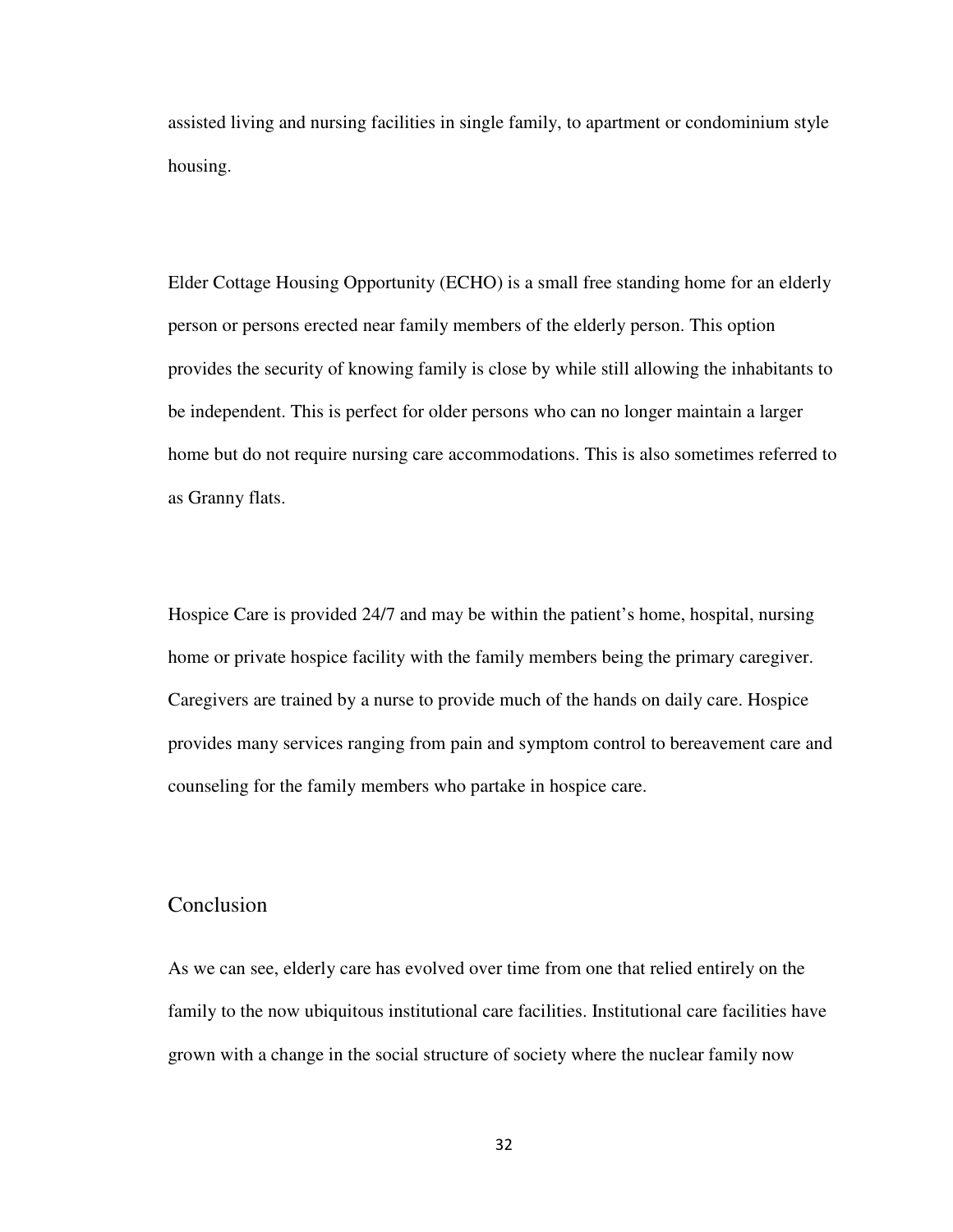dominates and with two working family members. The extent to which these institutional care facilities are meeting the needs of the frail elderly will be taken up later in this thesis. In the next chapter, we examine how the planning profession has responded to this demographic shift in the country's population.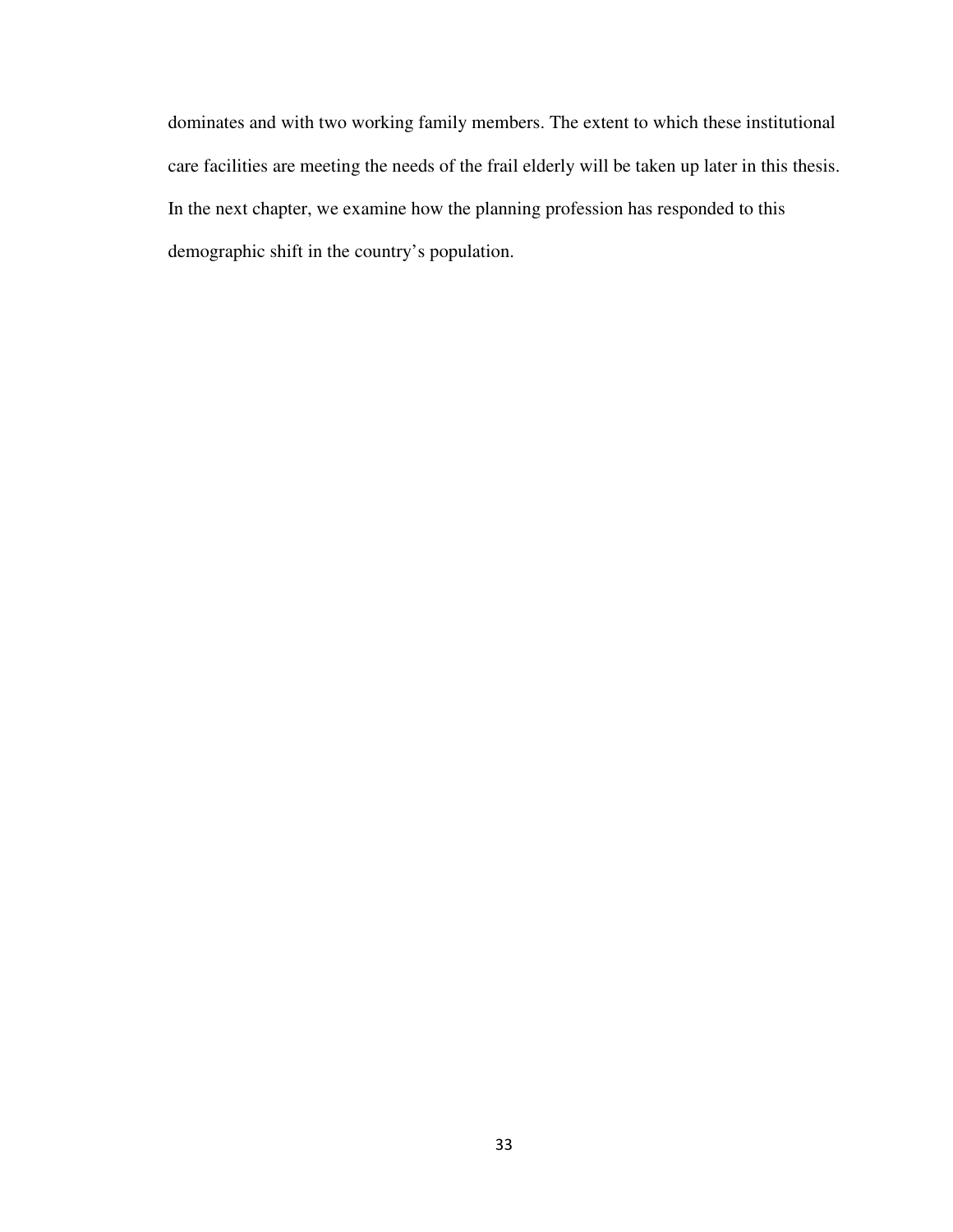## Chapter Three

## Planning Regulations and Housing for the Elderly

In this chapter I will argue that successful practices of aging in place could be sustained in many residential neighborhoods through zoning. One way to achieve this is by allowing what are commonly known as granny flats but more technically called second dwelling units, Ancillary Dwelling Units (ADUs) or companion units to be built in single family residential neighborhoods.

 Choosing where to live in the elder years can be a complex decision, based on social ties, financial availability, family relationships and available information and options. While many older people are forced into a hasty decision following an illness and hospitalization, change can be instituted to facilitate a more community based care as we experience a boom in the elderly population in this century.

Research (Oswald et al, 2000) has shown that most older Americans want to remain in their homes within the community, so as to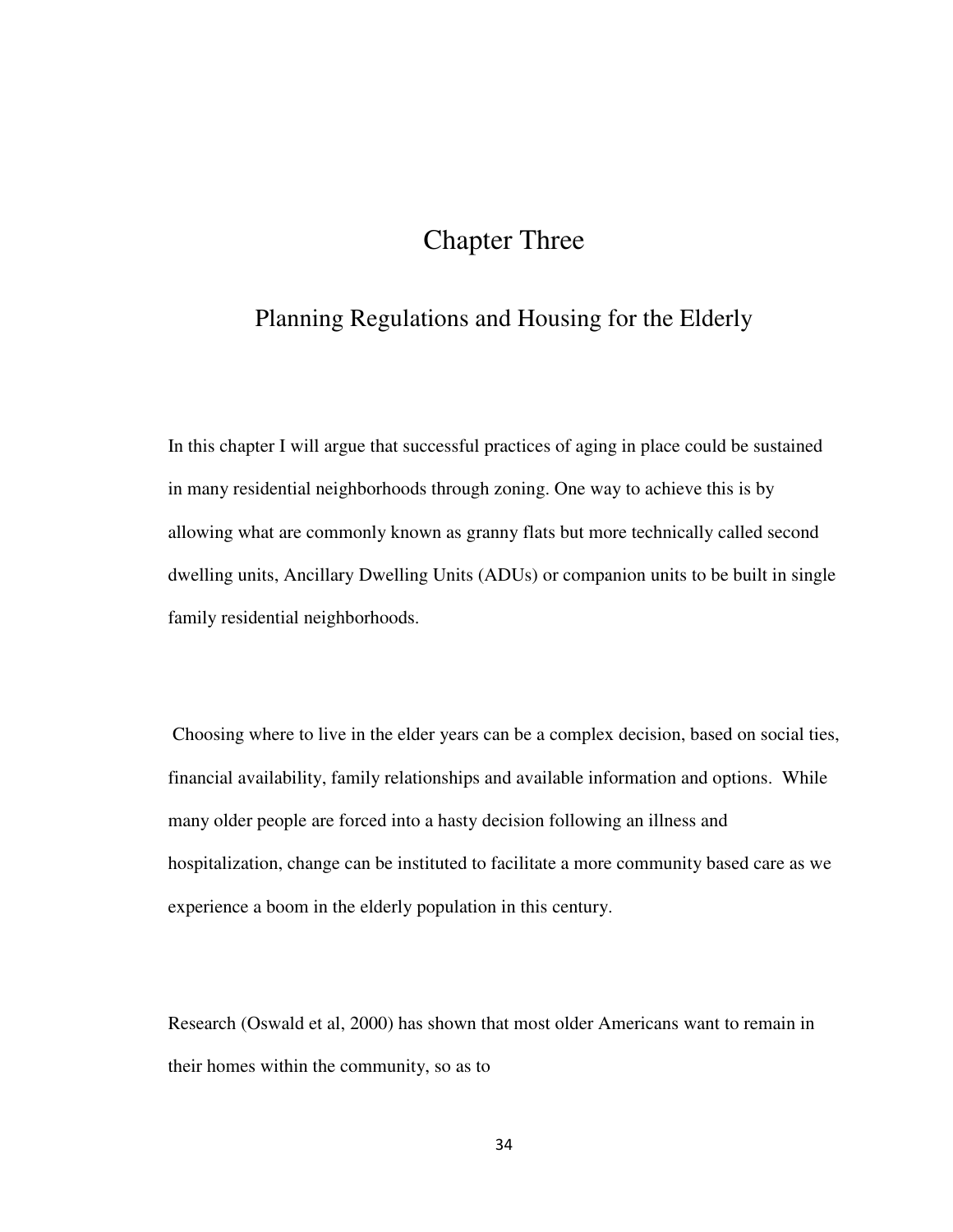age in place. Homes are safe havens, places where memories are created. In the home, the elderly have feelings of belonging to a place and identification to with their childhood, and life experiences. Homes are physical and psychological attachment which creates the feeling of belonging. While the abilities of the elderly might decline as they age, the memories that were created within the home often keep them alive when their bodies start to fail.

Most aging Americans live and will be living in environments built and selected by them according to their goals, interests, and future needs. For this reason aging in place cannot be achieved in all locations and particularly true where zoning regulations and building codes become barriers against the needs of the elderly. Zoning regulations have created neighborhoods that are based on segregating land uses and do not consider the accommodation of people that might face unexpected disabilities. Because of the strict regulations that have seemingly gone unchanged over time, remaining unprogressive with the changing culture of the population, many aging empty-nester -homeowners are unable to adapt their homes to meet their changing circumstances. They may also be unable to move into smaller homes without leaving the familiar neighborhoods in which they have spent much of their lives. To get to where we can be more progressive, we need to understand some of the past and the reasons why we separate uses.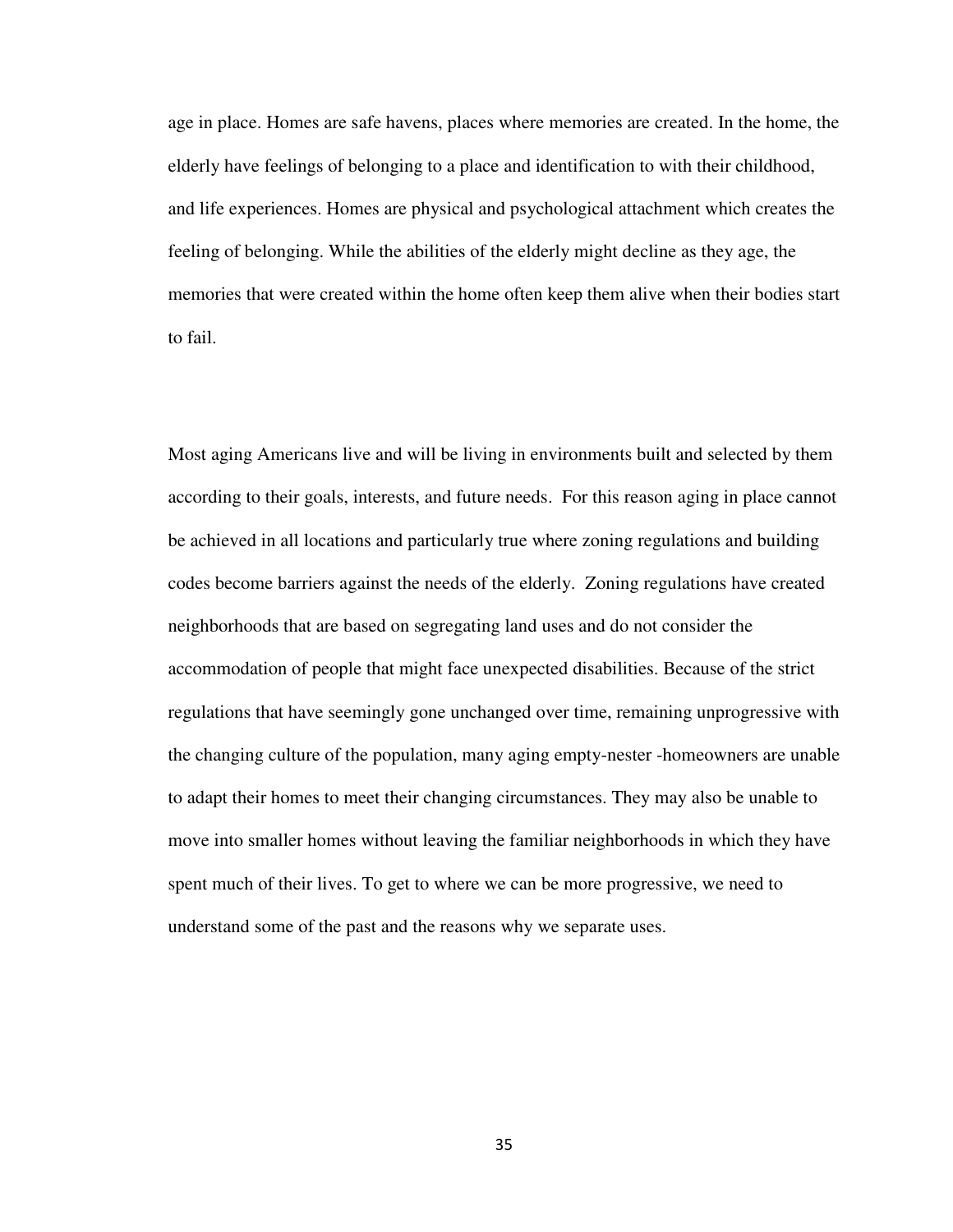History of Zoning in the U.S.

Zoning in America formerly started in 1899 with the court case L'Hote verse New Orleans in which some residents contested the expansion of a "zone" in which houses of prostitution were allowed within "residential" zones. Continuing the progression of zoning was the New York Zoning Code of 1916 which created the "pyramidal" system in which residential zones are the highest rated and nothing else is permitted. Below it is commercial use in which residential uses but not industrial uses. Within the industrial zone all uses were permitted. The last milestone case was in 1926, in the case of Euclid versus Ambler, legalizing the right for municipalities to separate land uses in order to protect the sanctity of single family homes and allowed for all land to be regulated for future use (Fischel, 2004). Zoning ideally protects single family housing by restricting land use through two provisions; first, restrictions limiting use of a single family zoned area and what defines a single family; second, limiting single family use to only one single family dwelling per lot. Although the conceptual and legal basis for zoning was laid in the 1920s, the major impact of widespread zoning was not really felt till the period of rapid building that followed World War II. Control of growth was not a concern during the late 1920s into the 1930s due to the Great Depression.

Emerging from the Great Depression and World War II, suburban landscapes began developing around American cities. These suburban paradises representing the fulfillment of the American dream have now become the prisons in which we are confined. But times are changing. West coast states are enacting laws to slow outward growth of cities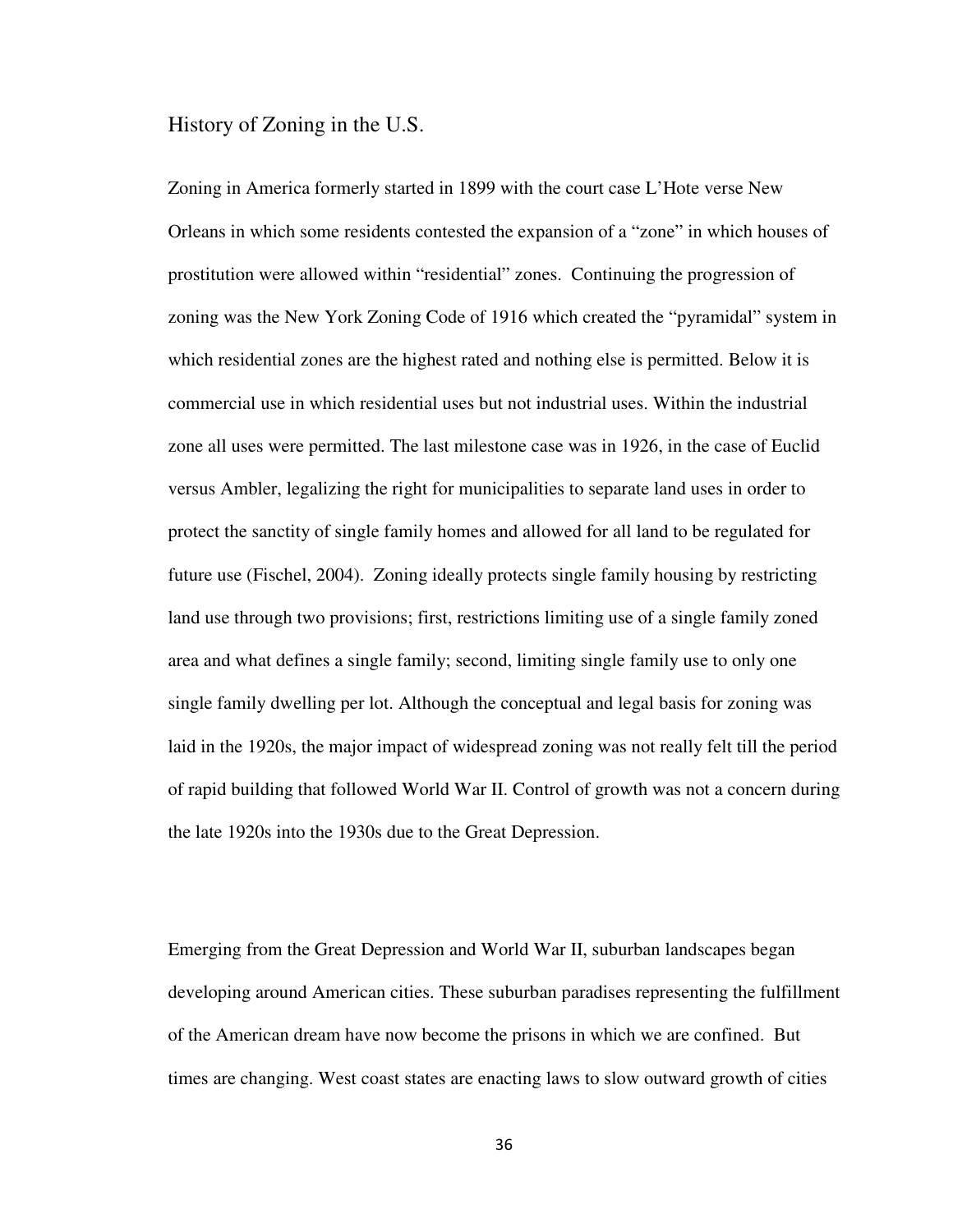by increasing the single family zone densities through what was once popular in the middle half of the 1900s, the accessory dwelling unit or ADU.

Accessory dwelling units or ADUs can be traced back to the early  $20<sup>th</sup>$  Century, where they were a commonly seen feature on most properties. After World War II, an increased demand for housing was created by the availability of FHA loans which made it cheaper for someone to build a new suburban home than to improve upon a preexisting inner city structure. Many homes built between 1940 and the 1960s were designed to hold large households; as a consequence to the past trend of building homes for large families, these homes now have surplus living space (Gellen, M, 1985).

Accessory apartments and "elder cottages" are two types of apartments receiving recent attention in elderly housing discussions. Accessory apartments are created as an attachment to an existing single-family home and provide the opportunity for exchanging services and generating income. A second option is the use of elder cottages. Elder cottages (also referred to as Elder Cottage Housing Opportunities or ECHO) are prefabricated small dwellings that may be physically set apart from a house on a single site, typically a family member's or other caregiver's lot (Hare and Hollis, 1983). Like accessory apartments, ECHO units offer caregiving opportunities that allow an elderly person to remain independent, but with support nearby. However, unlike accessory apartments, ECHO units can be moved when the occupant dies or leaves and are often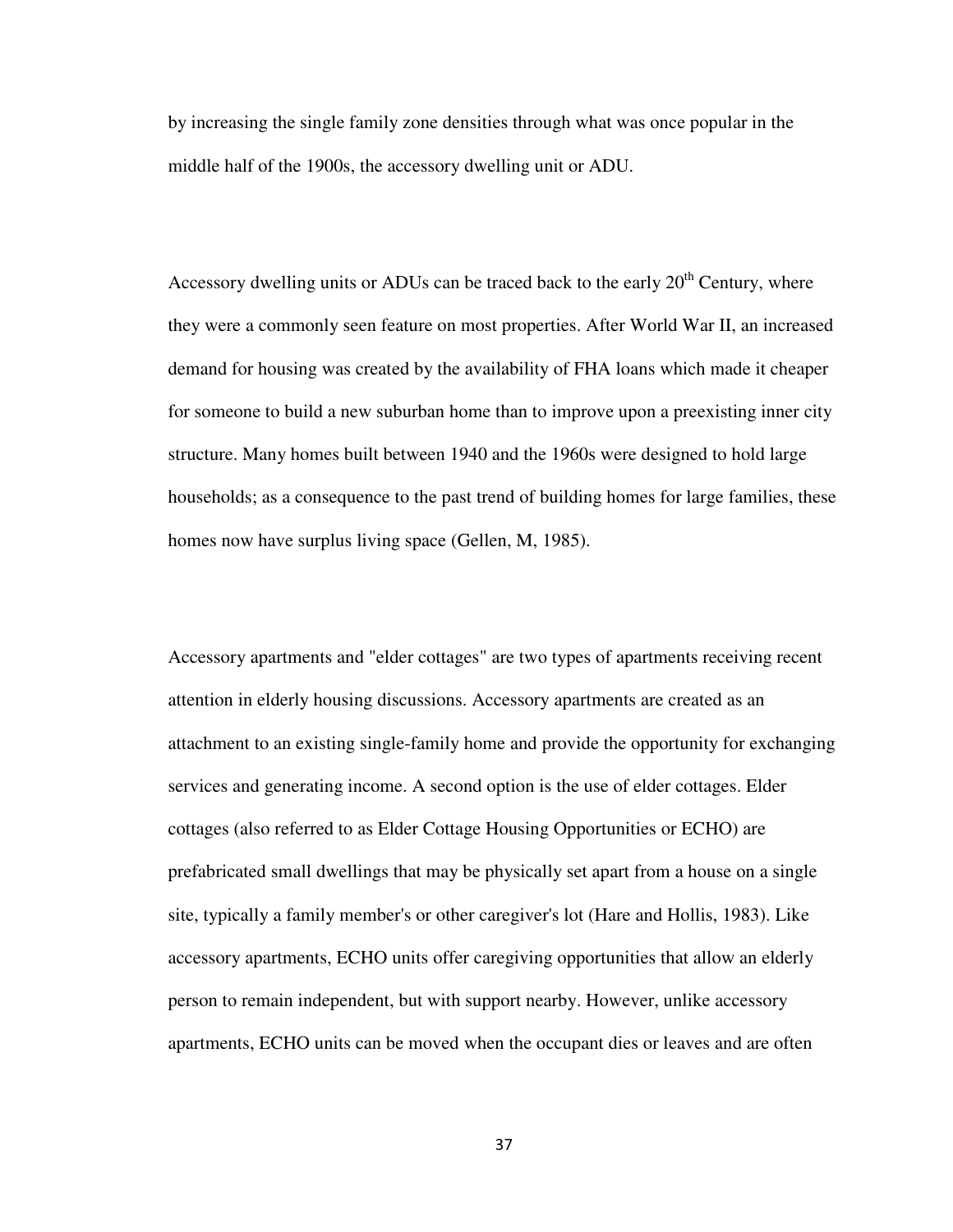inexpensive to build. Both arrangements often have to overcome zoning restrictions. An elder cottage technically reduces lot size, while accessory apartments cause single family dwellings to be classified as multifamily or business buildings. Perhaps because of such problems, or because these alternatives have not been vigorously promoted, there has been only scant interest in and relatively little development of them.

ADUs offer a variety of benefits to communities by increasing the community's affordable housing supply for many low and moderate income residents whether they are elderly or disabled, who wish to live close to family. They provide a residence for caregivers outside of the main home, and provide homeowners a source of income in tough economic times or a supplement income upon retirement.

Many of the elderly find their current home is too large to maintain, possibly too expensive within their fixed income and there is little if any alternative to their current living needs. The provision of alternative housing options within the community for the aging population has both social and economic benefits. Studies conducted by Gore & Mangione (1983), Kendel et al, (1985), and Moen (1996) have found that integration into the community can have various health benefits for the elderly such as prolonged life, better physical health, and reduced psychological stress.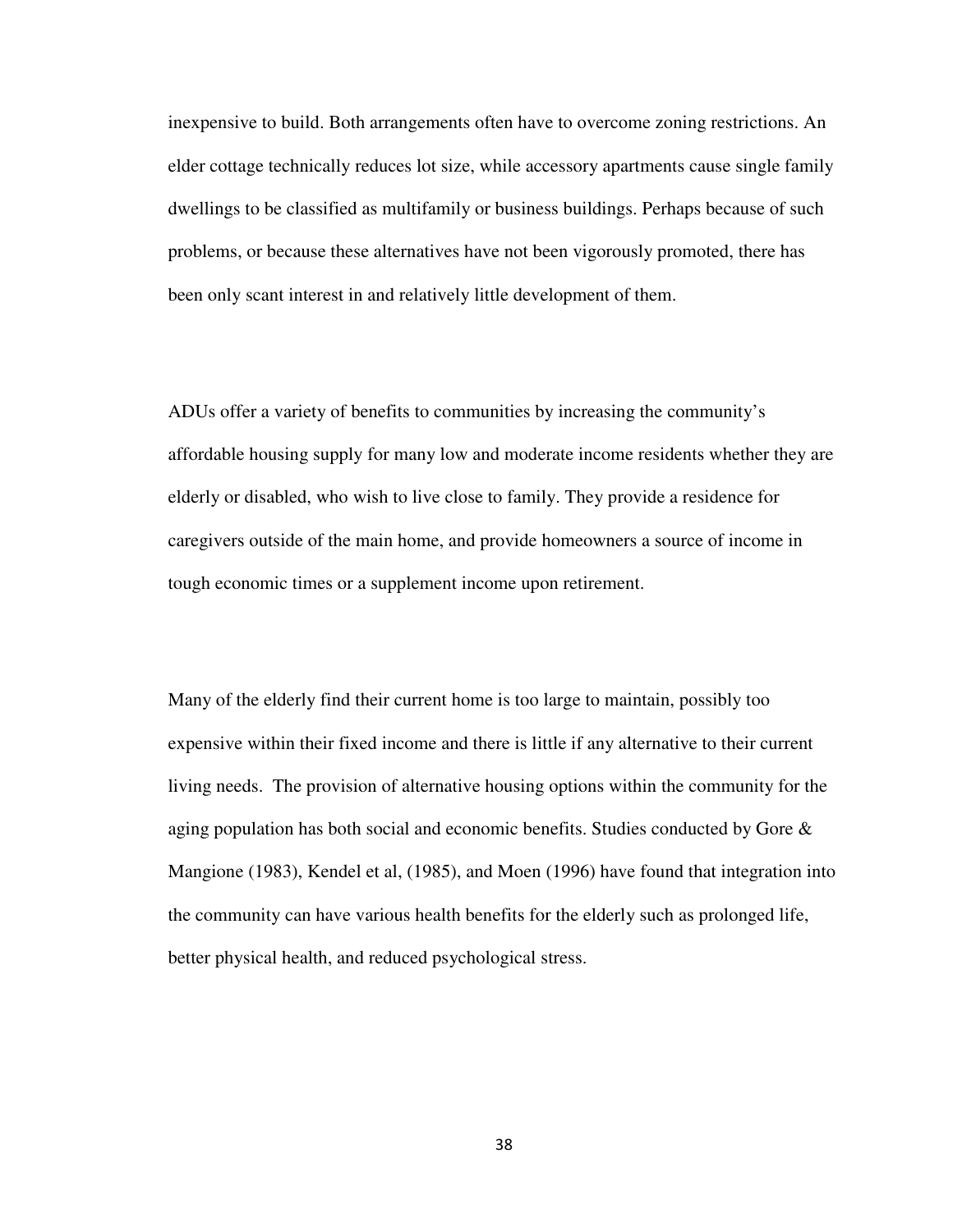Interaction and communication among the elderly is important. The elderly have a greater need for social support than other age populations (Biegel, et al 1994). The social interactions with friends and family members provides emotional and practical support, allowing the person to continue living an independent lifestyle in the community, promoting aging in place and reducing the possible need for formal health care services.

From a social perspective, housing is crucial to a person's ability to remain a valuable and valued contributor to the community. Communities are enriched by the presence of people of all ages. Communities where the range of generations remains complete may also see benefits extending past the social; from smoothing out the dramatically fluctuating demand for community services in many suburban communities to a reduction in the need for nursing home care. It is in this light that some states and courts have allowed the creation of special zoning provisions particularly for the elderly (Pollak and Gorman, 1989).

 These communities allow shared residence for the elderly and permit ADUs, either by right or as a conditional use, in all or certain single-family zones. Special use permits, special conditions, or site plan review may also be appropriate in a community that wants to maintain control over the use of such residences so as to keep the integrity of a neighborhood intact. The distinction between shared residences and nursing homes or licensed care facilities is that shared residences enjoy no state sanction, licensing, and/or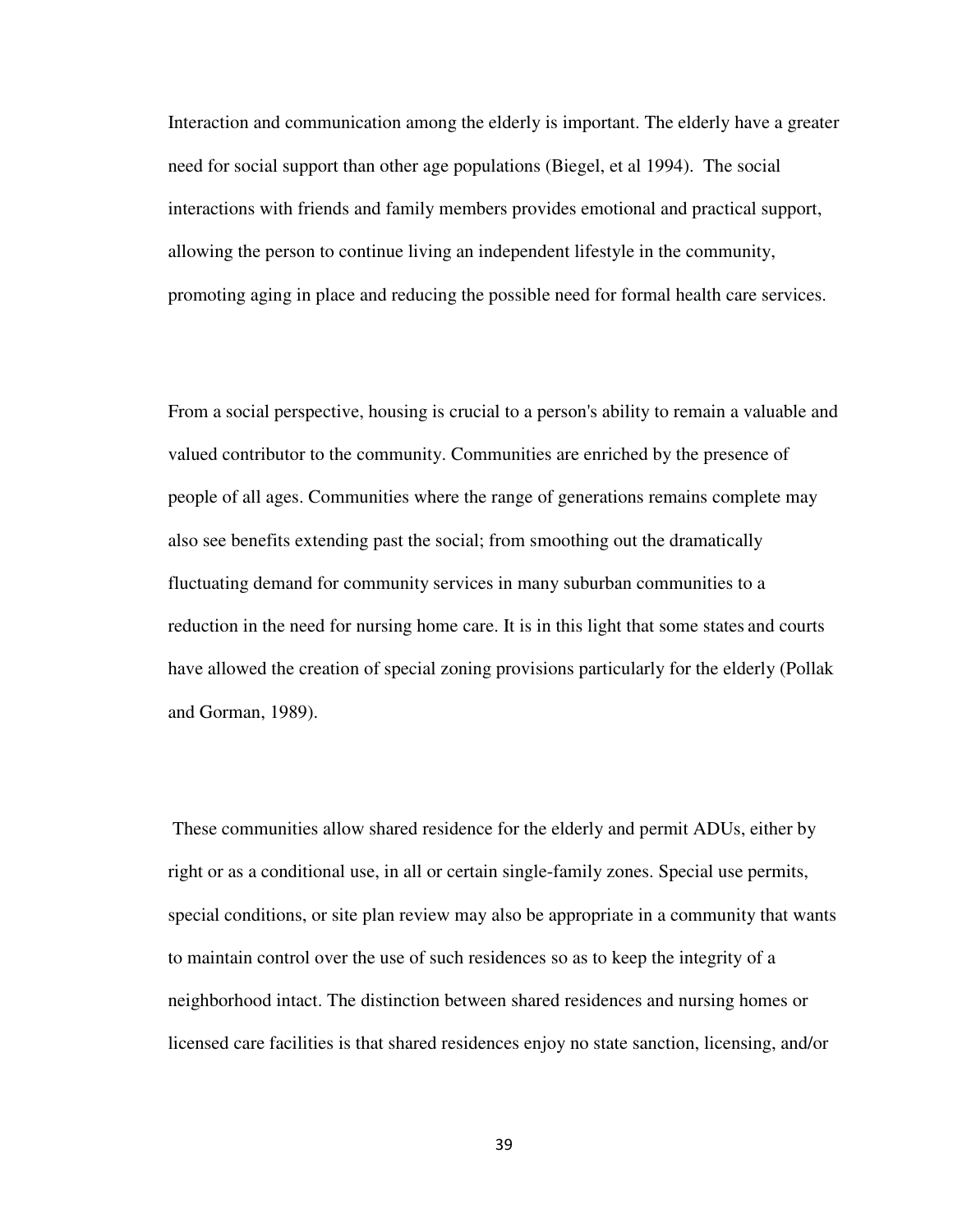responsibility, and have no staff. Such residences are not commercial operations; they function in essentially the same way as any other home, but without biological or legal bonds between the "family" members.

The identification of community need should go a long way toward legitimating particular provisions used to regulate second units. A number of communities have included lengthy statements of purpose to support such regulations. For example, Pollak (1994) writes about the Town of North East, NY and how they specify the following goals in the city's elder cottage regulation:

. . . Foster and support extended families; Permit adult children to provide small, temporary homes for their aging parents who are in need of support, while maintaining as much of the independence of the two generations as possible; Reduce the degree to which elderly homeowners have to choose between increasing isolation in their homes and institutionalization in nursing homes; Encourage the continued development and use of small homes, specifically designed and built for elderly people; . . . (Pollack 1994; p.521-531)

Through regulation and the approval process by the zoning board this approach can protect the property values and character of neighborhoods by ensuring that the units are compatible with the neighborhood and are easily removable.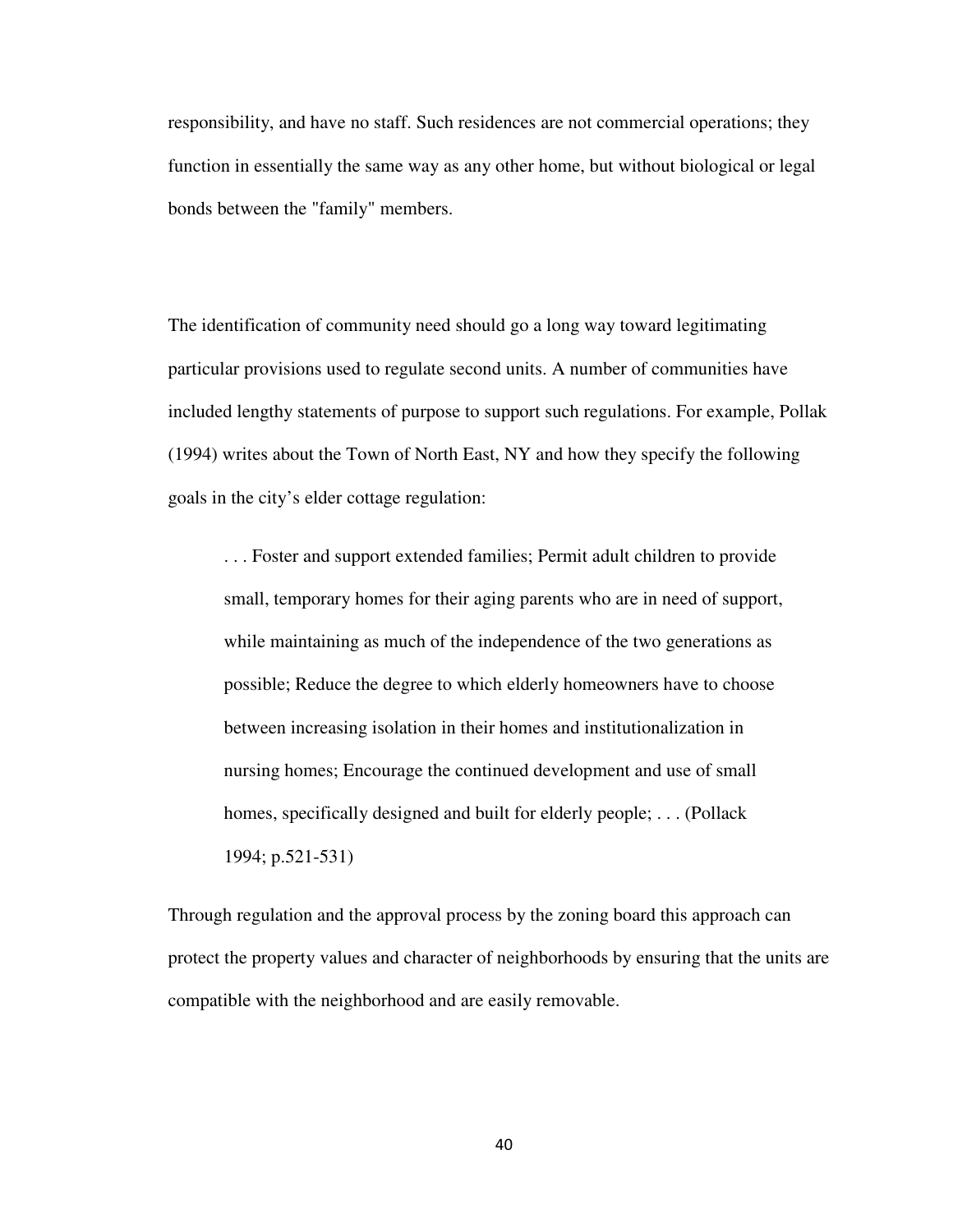In 2001, the state of California enacted Bill AB 1866, which states that every local agency shall grant a variance or special use permit for the creation of second unit housing as long as standard restrictions are met. Such restrictions stipulate that the second unit may not be built upon a property for the intention of sale, the lot must already have a single family home and the second unit must not exceed 1,200 square feet, to name a few. California anticipates that with the passing of this law, there will be a substantial increase in housing stock that will relieve the financial burden on many of the elderly by allowing them to continue to age in place within a smaller, more manageable home, maintain their community ties, and prolong the often un-needed move into a nursing home. Additionally, the increased housing stock will lower housing and rental prices which had been steadily increasing over the years. The lower cost of housing would help address the funding of a 2005 study by the Department of Housing and Community Development that older renters at all income levels have high needs for affordable rental housing.

By excluding ADU's from residential neighborhoods, the elderly who cannot drive are stranded in their homes and disconnected from society until they receive a visit from a friend or family. The benefit of ADUs is that they allow for continued bonding between older and younger generations. The aging elderly would live independently but in close proximity to their children and possible grandchildren. Because of this, the potential to create family care situations is increased as well as an increase in support system and companionship to the elderly. This is especially the case for those elderly who live alone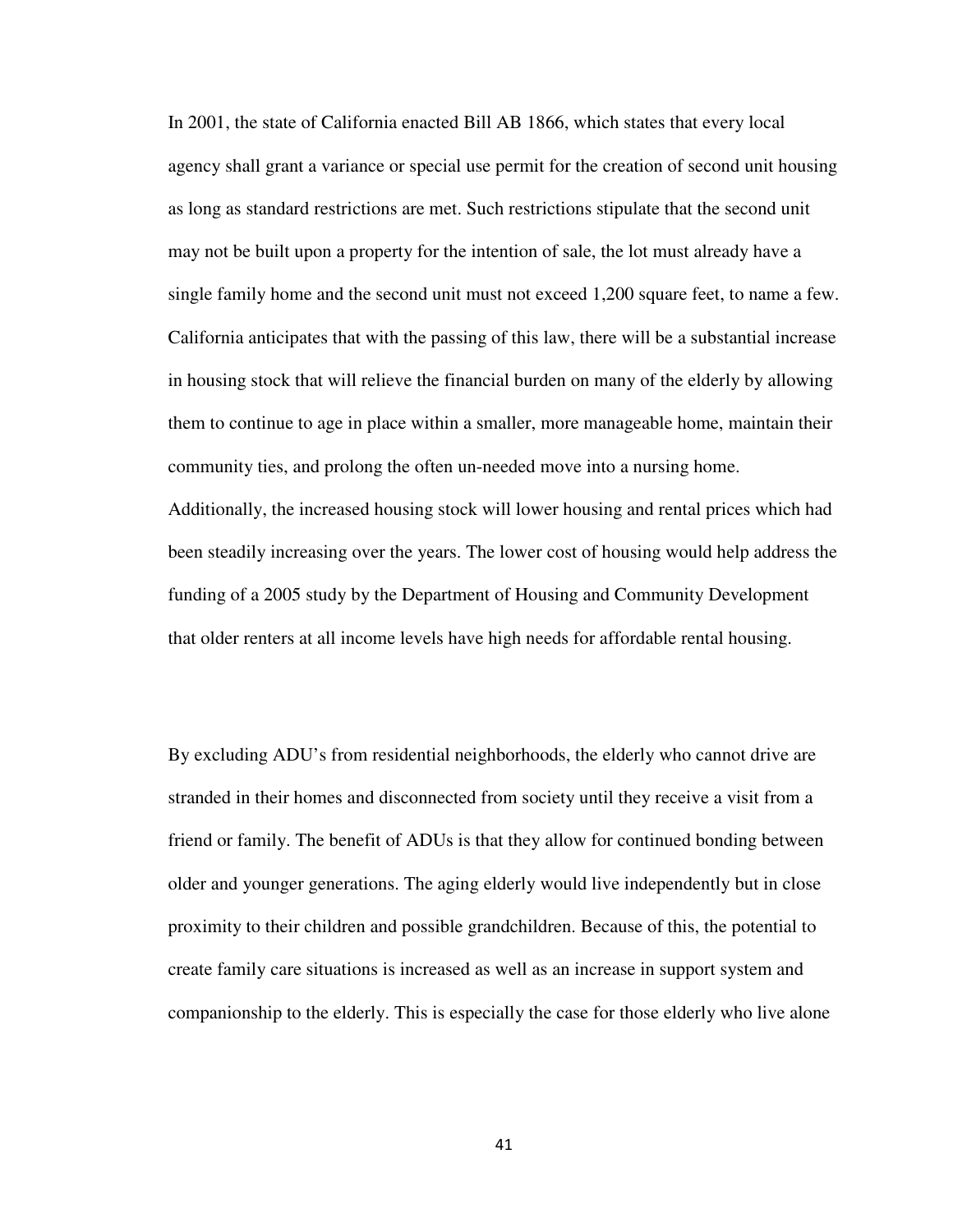(Altus et al. 2002). The elderly can also provide babysitting, and house sitting duties to a working family.

One factor that cannot be overlooked is that to successfully age in place the design of the housing unit must take the needs of the elderly into consideration. If ADUs are considered as the alternative of choice, they must be designed or rehabilitated to accommodate the present and future physical needs of the aging person(s). To assist in the relocation from their current housing to an ADU, the principle of Universal Design must be implemented. Universal design would create (among other features), zero step entrances, minimum doorway widths of 34 inches allowing easy wheelchair access, reinforced walls for the addition of grab bars installation if needed, and electrical outlets placed higher than usual to avoid excessive bending. When Universal Design practices are implemented at the start of the design phase, costs do not increase but rather it saves money in the long run as changes do not need to be made to suit the users' future needs (The Center for Universal Design 2000).

#### Two contrasting communities: Buffalo, NY and Chula Vista, CA

Buffalo New York currently has a population estimate of nearly 260,000, of which almost 32,000 are aged 65 years and over. Despite this, the comprehensive plan for 2030 currently has no plan for the elderly and their needs for housing. Although the overall population has declined over the years, the percentage of households with people aged 60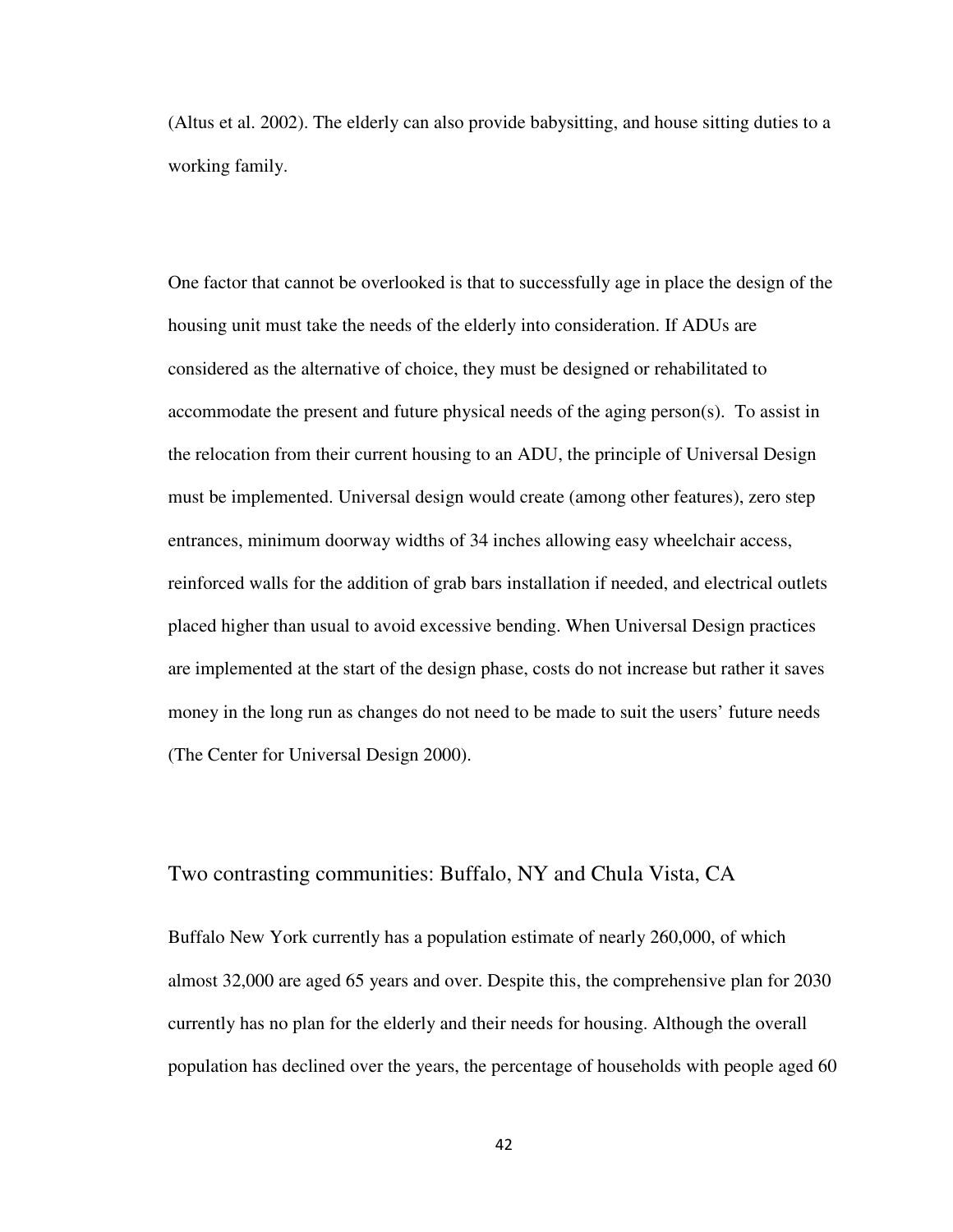and over has increased by nearly 40%, households with people 65 and over increased by nearly 38% and households with people 75 and over increased by 2% (City of Buffalo New York, Charter Commission, 2000).

While buffalo is a very affordable place to live, with median home values of \$67,800 (2008 values), the addition of an ADU in single family residential neighborhoods would potentially increase property values for the homeowners. Taking inflation into account, home prices have dropped 24 percent due to urban sprawl outside of the city center causing land assessments to decline (City of Buffalo New York, Charter Commission, 2000). One of the housing concerns stated within the comprehensive plan is the need to increase incentives for home ownership. By allowing ADUs within the residential neighborhoods, the elderly benefit with a more affordable home, remain connected to the community through social ties and connections with friend and family and can still remain independent through home health care services such as Meals on Wheels. Benefits are also gained by the residential neighborhood as well. Homeowners with ADUs gain a possible rental income, the street becomes more populated, meaning there are eyes on the street which results in lower crime and a safer neighborhood.

Zoning for any type of elderly care in Buffalo, New York is restricted to R3 districts which limit the direct connection to a neighborhood setting and family connection for direct elderly care. With restrictions in the city's zoning code to prevent overcrowding,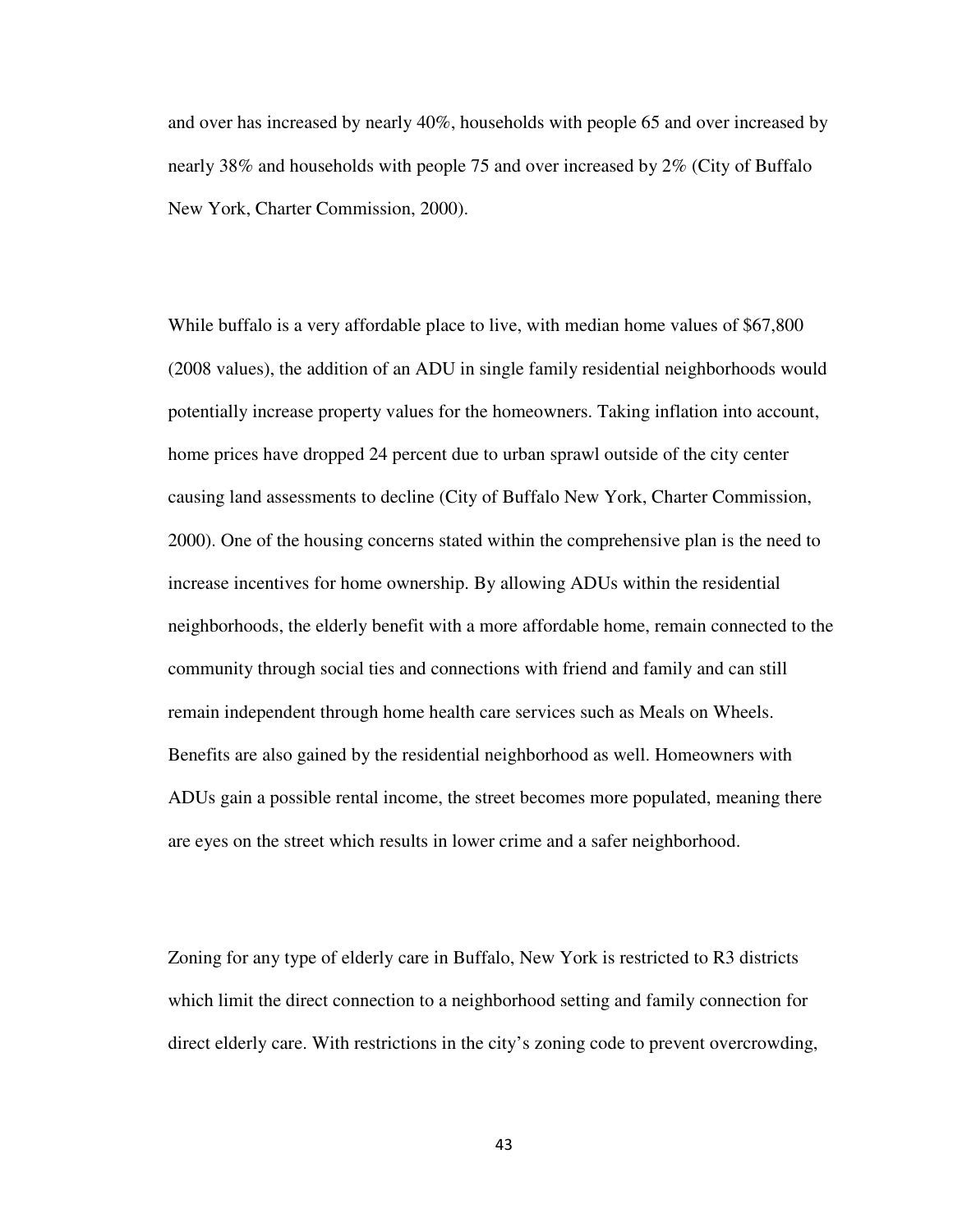protect property values and the general character of the neighborhood as the objective of the Board of Appeals, the chance of ADUs being allowed in single family residential neighborhoods is seemingly non-existent. By contrast one national survey involving 47 communities suggests that communities with "favorable" zoning can expect to get approximately one ADU per 1,000 single family homes per year (Hare, Danbury, 1995) which shows that neighborhoods won't drastically change.

The city of Chula Vista, CA has been far more progressive in allowing accessory dwelling units within its residential neighborhoods. California state law mandates accessory dwelling units be allowed in single family neighborhoods for the purpose of providing more affordable housing options to the community. Within the Chula Vista comprehensive plan additional policies for housing are also promoted such as shared living which is a support program that connects those with a home and are willing to share the living accommodations with those seeking housing. This option allows an elderly person to move in with someone that would be willing to assist in some of the activities of daily living that the elderly person might not be able to perform, but is still not in need of 24 hour care service.

The city has an estimated 2008 population of 223,867. The elderly (65+) population is 23,392 (10.4%), Chula Vista's comprehensive plan states that there is a need for 93,000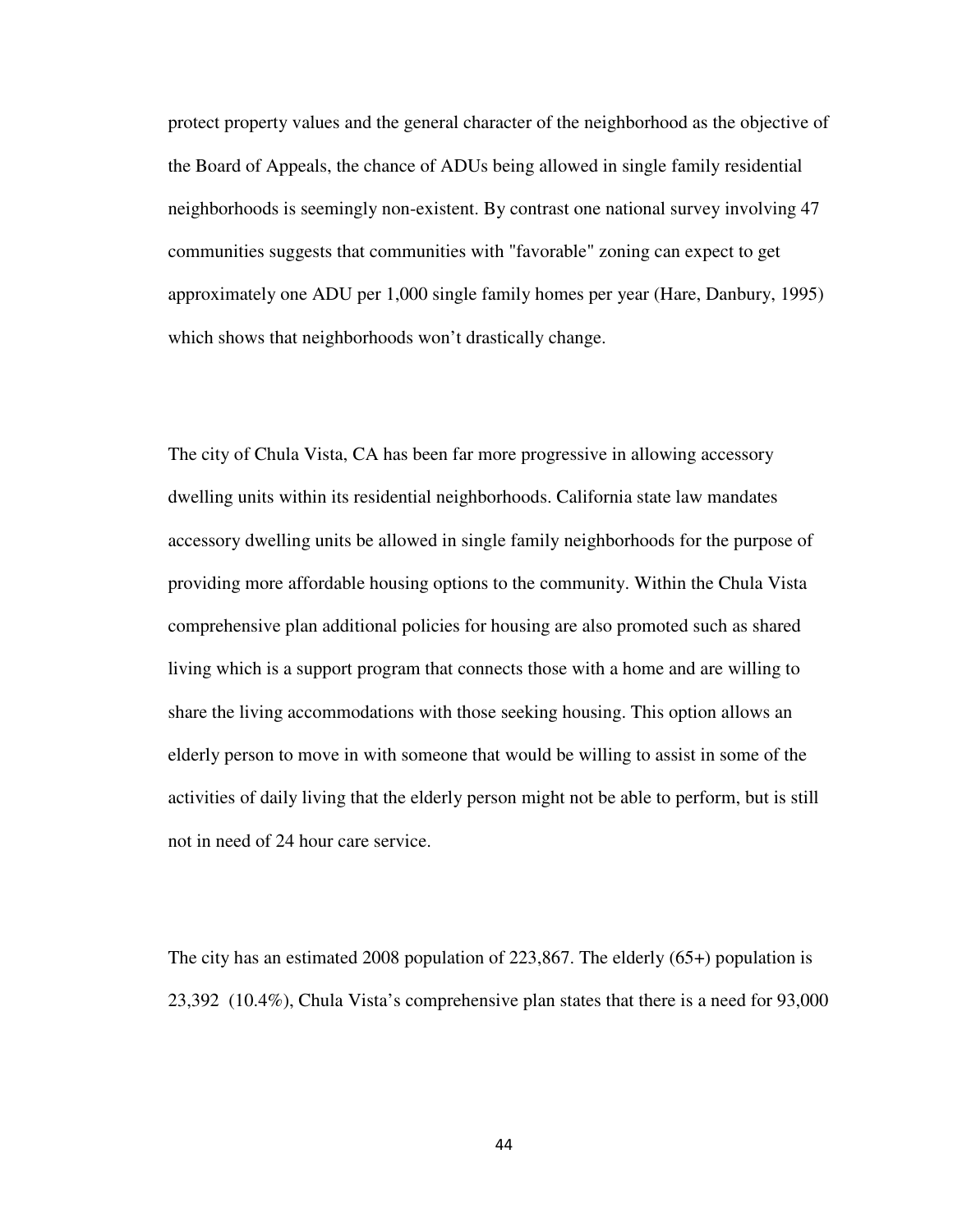housing units for the entire community. Chula Vista's median home value of \$449,600 in 2008 is substantially greater than that of Buffalo New York.

With a projected shortage of housing in the area, Chula Vista continues to rank as one of the top areas in the nation for highest priced and least affordable homes. For rental units, the typical two bedroom apartment cost just under \$1000 a month. Thus a person would need an annual income of just under \$40,000 a year to afford such a unit, well above the means of even two minimum wage employees living together.

By allowing group homes within all residential zones, the elderly can have a feeling of being part of the community instead of being pushed to the outer limits of city boundaries, away from everyday life interactions and possibilities.

Allowing seniors to age in place in a multigenerational environment (such as a granny flat) with the support of their family and friends is healthier, and from a governmental point of view less expensive, than putting more elderly Americans in nursing homes or other assisted living facilities. Zoning laws should promote, rather than discourage such housing possibilities.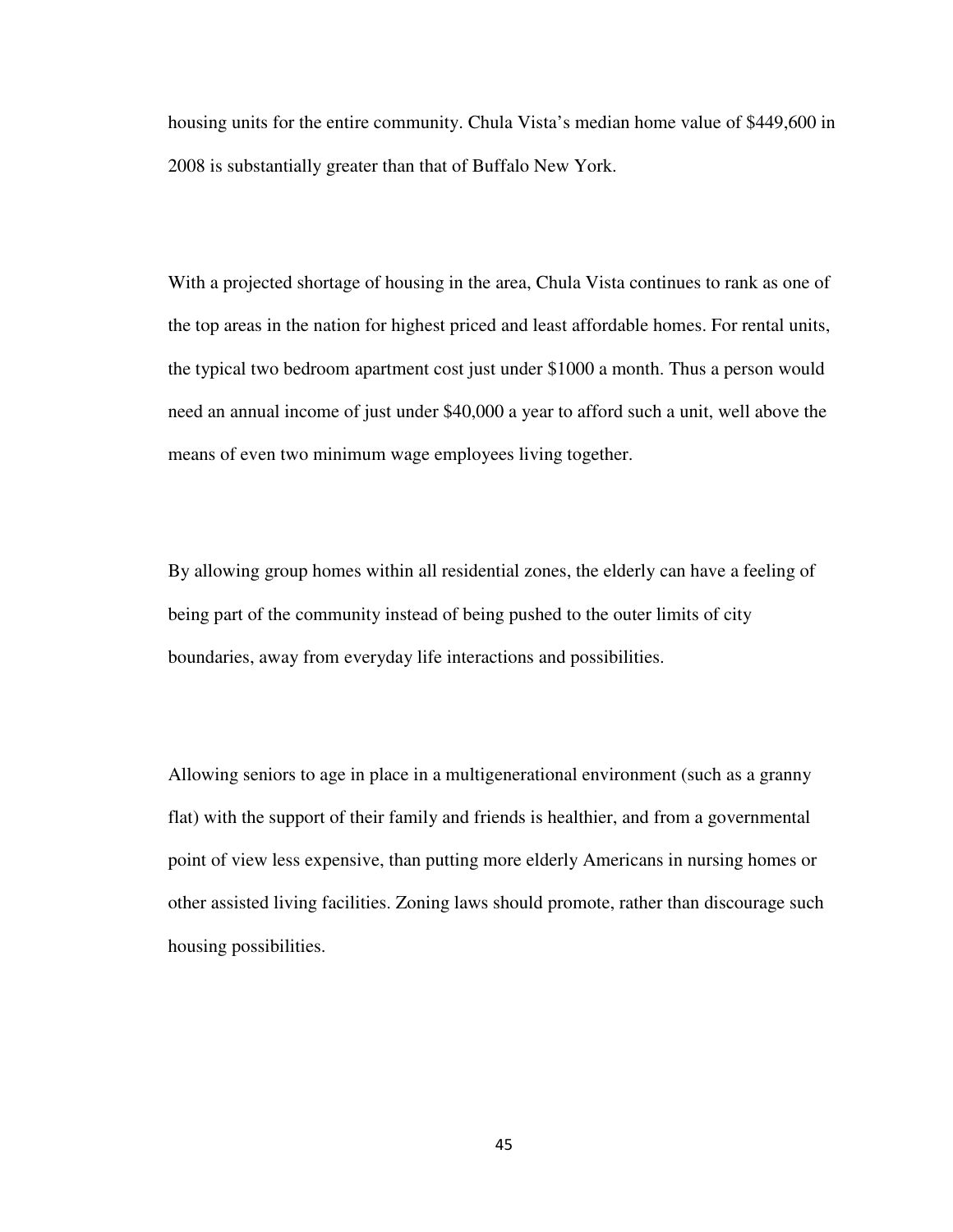# Chapter Four

### Universal Design and the Eden Alternative

With the aging population and the growing shortage of nursing home beds, different options need to be explored for housing the elderly. Two promising options are that of i) aging in place through the use of Universal Design, and ii) the Eden Alternative. The first option provides an opportunity for the elderly to be housed within the community, and the second option, seeks ways to make the elderly more comfortable in an institutional housing setting. These two options will be discussed in this chapter.

### Aging in Place through Universal Design

One factor that cannot be overlooked in helping the elderly to successfully age in place is the environment in which the elderly live. Universal Design practices, when implemented at the start of the design phase, helps to decrease project costs in the long run as changes do not need to be made at a later time to suit the users' future needs (The Center for Universal Design 2000).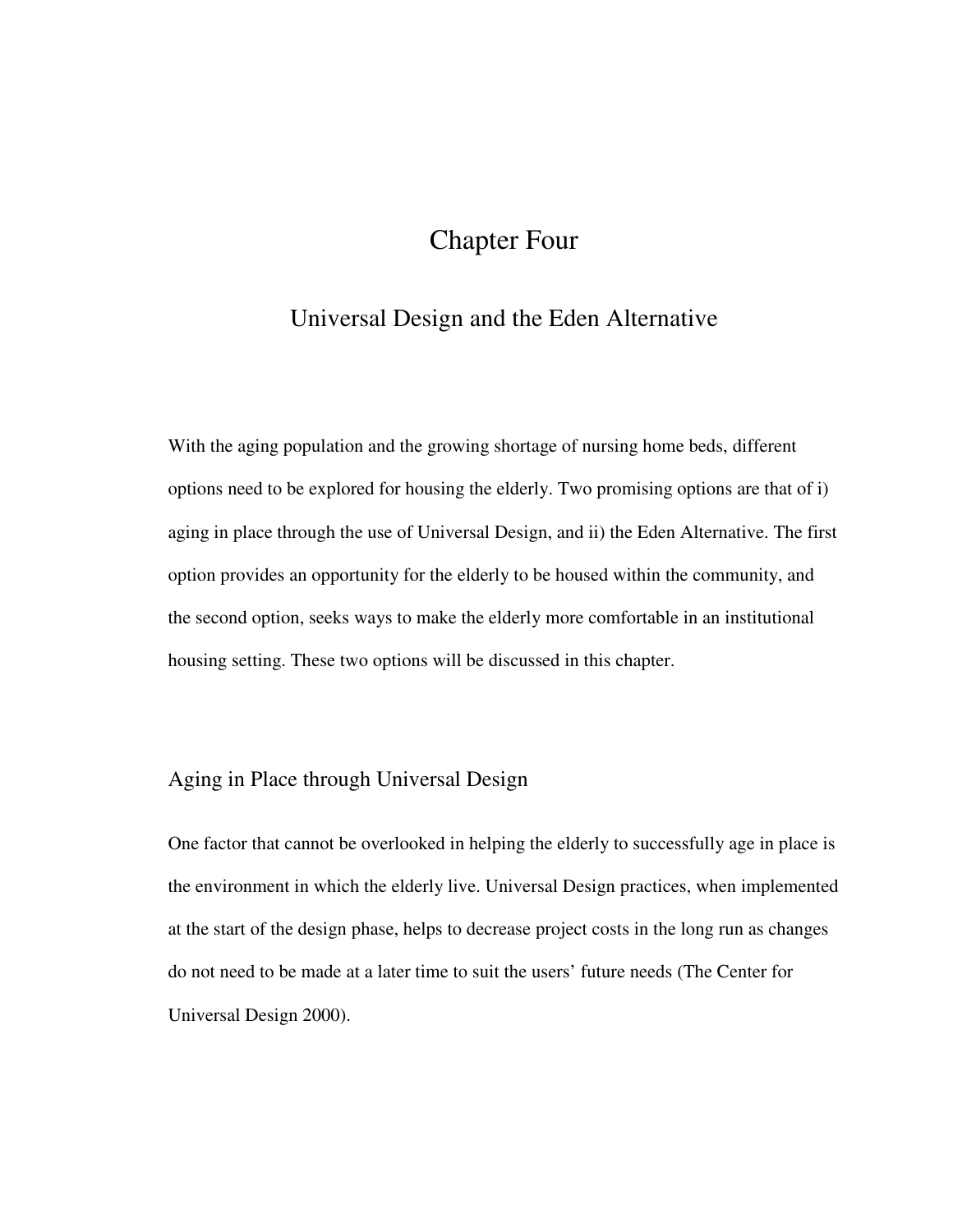Universal Design, when coupled with the concept of aging in place, promotes the idea that the environment should suit the user's needs and not the other way around. As one ages there is often the fear of losing one's health, friends, mobility, and independence. The fear of being forced to leave ones home for various reasons or even having to move into a nursing home due to poor health can cause undue stress on many, which can perpetuate further health problems such as depression (Donald, 2009).

It is often difficult for the elderly to age in place because of difficulties of making the home habitable for the frail elderly. Reasons range from the need to downsize to a smaller home, to moving from a two story to a ranch style home, and the inability to maintain a lawn. Through renovation, forethought and the concept of Universal Design, the home can once again become a space that works for the users instead of the other way around. Home modifications in part or in whole, improve lifestyle and save money when compared to the expense of managed care facilities. By aging in place, and modifying ones home, the burdensome costs of purchasing a new home is avoided.

I have previously argued the importance of social ties and support on the health and wellbeing of the elderly. Krout and Wethington (2003) note that the elderly often desire to remain close to family, and maintain a sense of intimacy at a distance with adult children. Furthermore, they note that this desire reinforces the need for policy makers to develop, implement, and support a long-term care policy that provides multiple housing options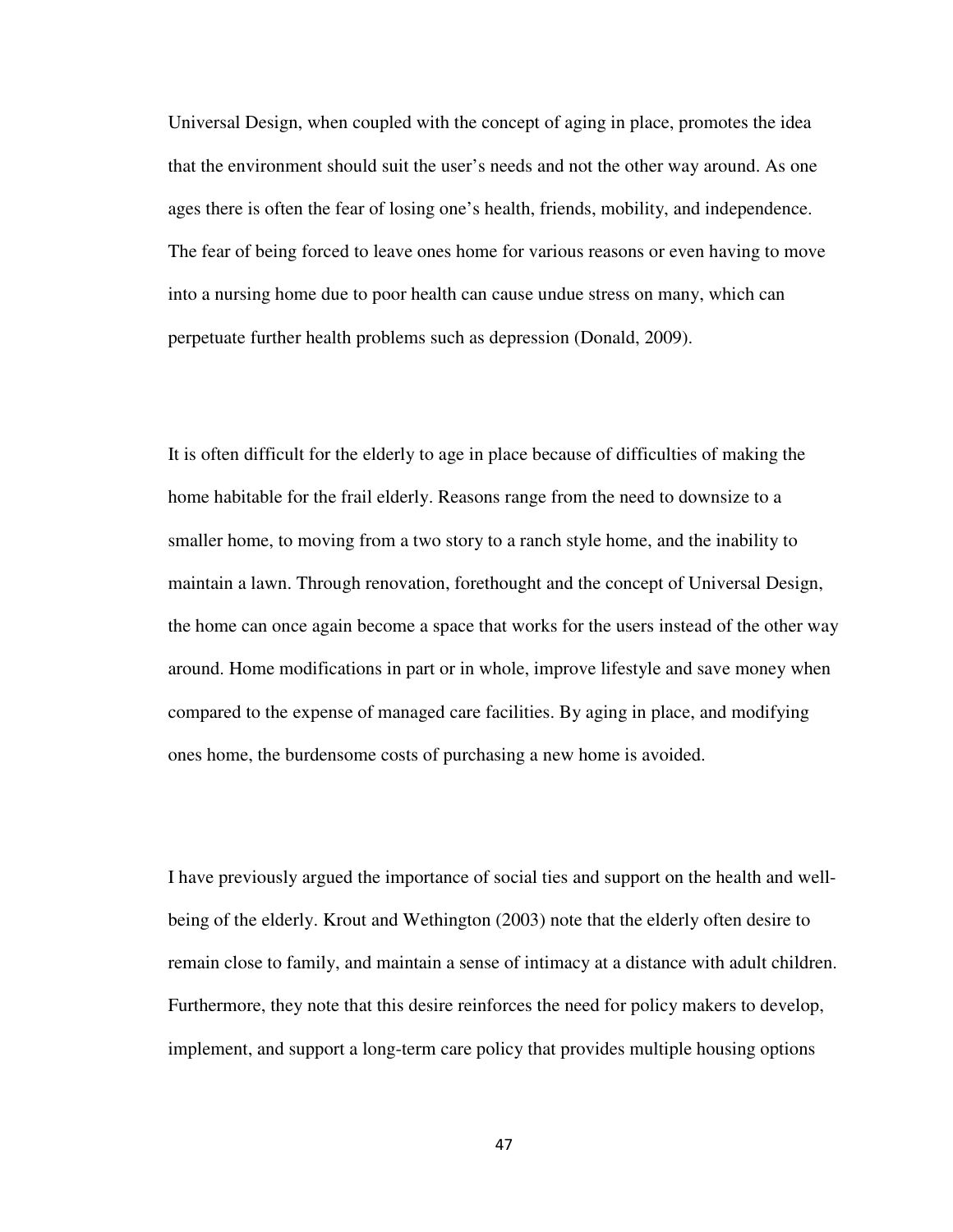for older adults. A suggestion is made for a more community oriented solution, one that is based on better housing design. Housing should not be a place of temporary living once bought, but an investment for one's entire life, an environment that works for and not against the owner as physical limitations arise.

 Disabilities are defined by products and architecture, not by failing health. If someone is unable to perform a task, design is to blame. A better, more user friendly design process needs to be adopted, taught and implemented throughout the building and educational communities to eliminate perceived disabilities. The idea of designing to eliminate disabilities instead of designing to alleviate them provides a different way of looking at the design process. When the process is approached differently certain things are sure to happen:

- a. if taught early and as a basis for design, a more thoughtful design process is developed;
- b. as the "new" design process is accepted in the educational communities, those entering the work force will slowly change current design practices; and
- c. future facilities will become more accessible to all possible users.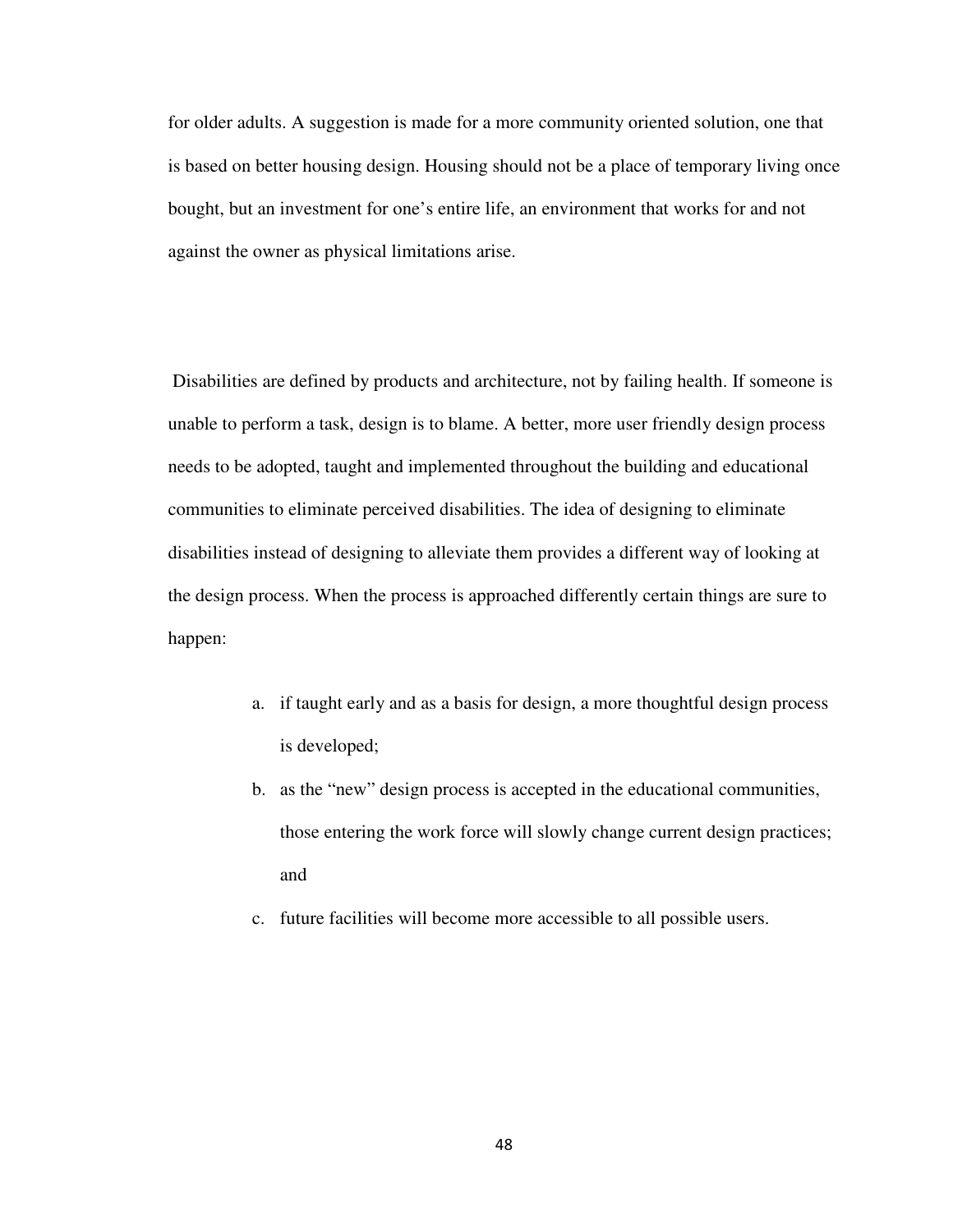All products can be changed to a more user friendly design – from doors, packaging, internet web sites, buildings, and spaces. Universal Design is a worldwide movement that promotes design as a support for independence. Due to healthier living and advances made in the medical field it is now possible for people to live far longer lives as well as survive accidents and illnesses that were once thought of as fatal. People with disabilities and health conditions are now living longer and more fulfilling lives. As a result, the creation of a design or system that allows for the accommodation of this lifestyle is of utmost importance and of high-priority. Often, at the onset of health-related problems and physically limiting disabilities, it becomes necessary for these individuals to leave their homes and transfer into more accommodating and less-restrictive environments in which they can function more freely and independently. Factors such as continual health care attention and the need for social support are just examples of issues that compel this particular move. This, however, need not be the case. The point of contention here is that individuals should not have to relocate just because the home or dwelling is no longer conducive to fulfilling their needs. This is a case of a design flaw—a problem that can be rectified. The solution lies in Universal Design

The concept and beginnings of universal design began with the barrier-free movement (Knecht 2004) which started in Europe, Japan and the United States in the 1950s. The goal was to design for people with disabilities and to move away from institutional care to integrating the disabled into the community. The movement was established in response to demands by disabled veterans and advocates for people with disabilities.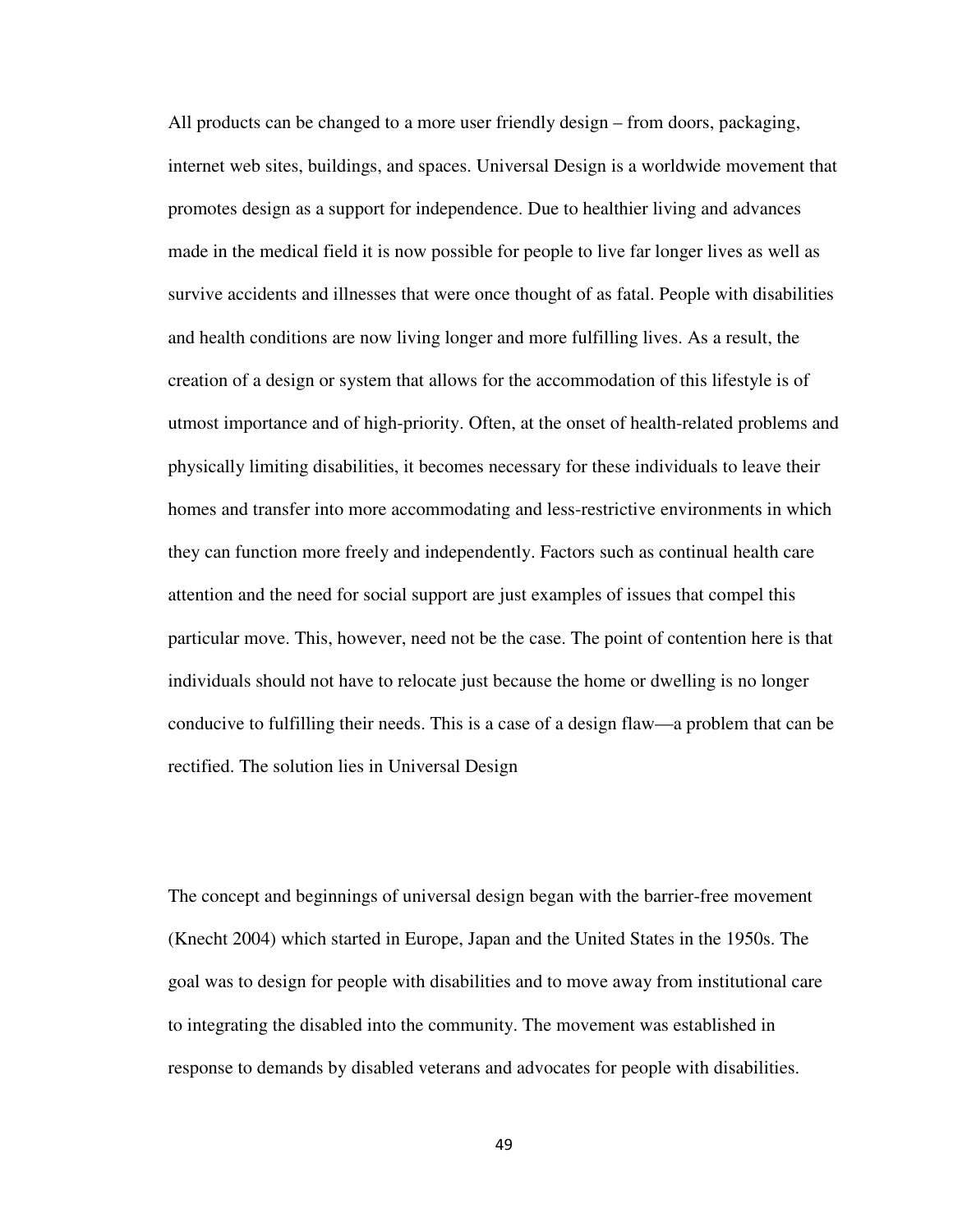While physical barriers in the environment were recognized as significant hindrances to people with mobility impairments, various groups, most notably the Veterans Administration, The President's Committee on Employment of the Handicapped, and the National Easter Seals Society agitated for the development of national standards for "barrier-free" buildings.

By the 1970s, parts of Europe and the United States began moving beyond special solutions tailored to individuals and toward the idea of total integration. Legal standards used the term accessible design. Beginning with section 504 of the Rehabilitation Act of 1973, the United States required developers to utilize accessible design as a condition for parties responsible for accessible design to those entities that receive federal financial assistance. In 1990, the Americans with Disabilities Act led by the disabled community established the most expansive legal requirements pertaining to accessible design, and gained most of its legal language directly from the Civil Rights Act of 1964.

Progress towards universal design has been fueled by three parallel tracks: legislation, barrier-free design and advances in rehabilitation engineering and assistive technology. The Civil Rights Movements of the 1960s inspired the subsequent Disabilities Rights Movement that greatly influenced the legislation of the 1970s, 1980s and 1990s. These new laws prohibited discrimination against people with disabilities and provided access to education, places of public accommodation, telecommunications, and transportation.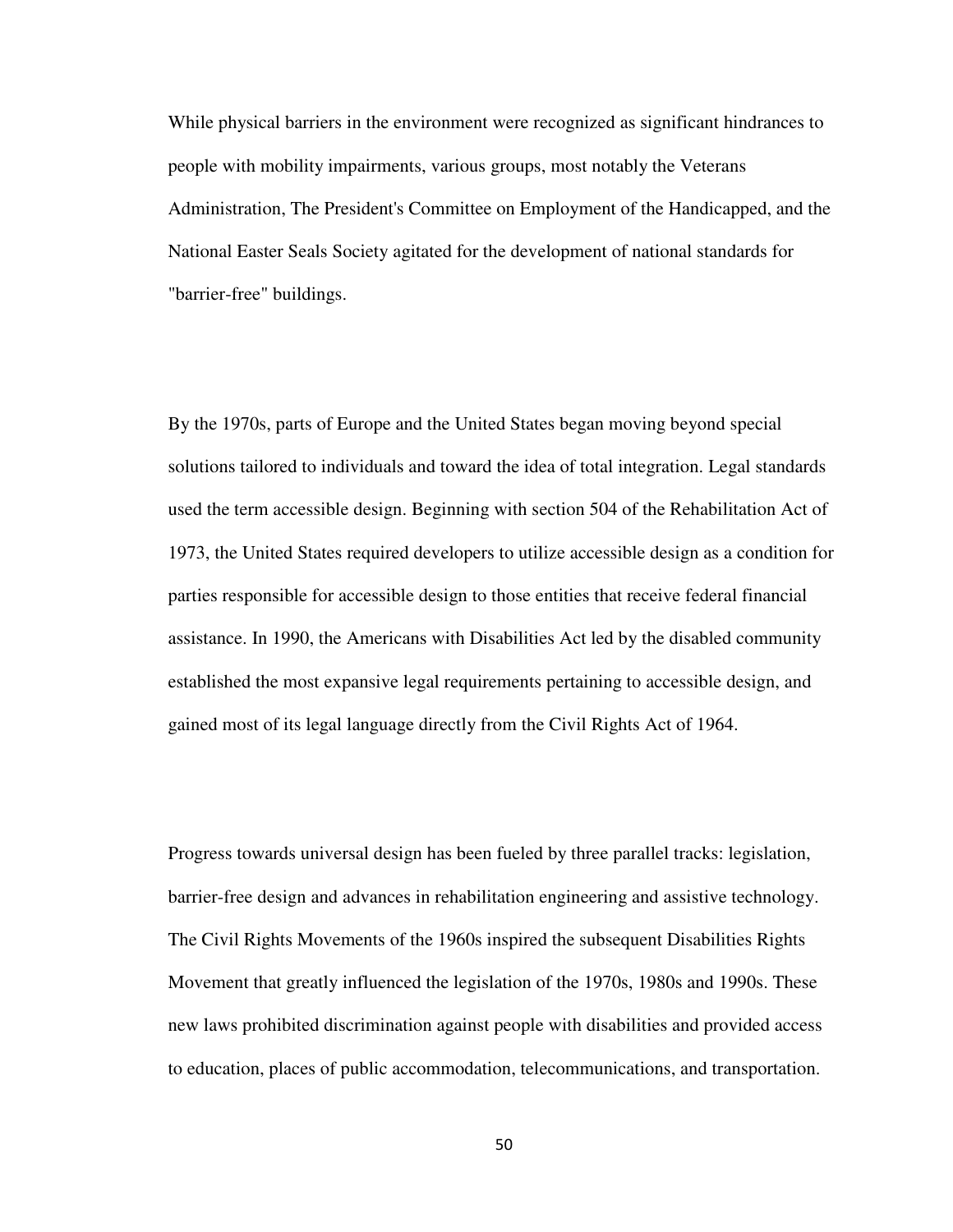Advocates of barrier-free design recognized the legal, economic, and social power of a concept that addressed the needs of people with and without disabilities. During the early stages of implementation of standards, it became apparent that segregated accessible features were "special", more expensive, and often times architecturally unappealing. But the attraction towards finding a system that is not only receptive to the needs of the disabled, but is also advantageous to those who are not was perceptible. Universal design is anchored in the belief that it can be implemented at a lower cost, be unlabeled, attractive and even marketable.

The parallel tracks of rehabilitative engineering and assistive technology combined with the legislation and Civil Rights Movements worked towards the idea of universal Design. It almost seems to become a matter of cause and effect. Within the rehabilitation engineering and assistive technology path that emerged in the middle of the  $20<sup>th</sup>$  century efforts to improve the lives of those using prosthetics and orthotics intensified as thousands of disabled veterans returned from World War II.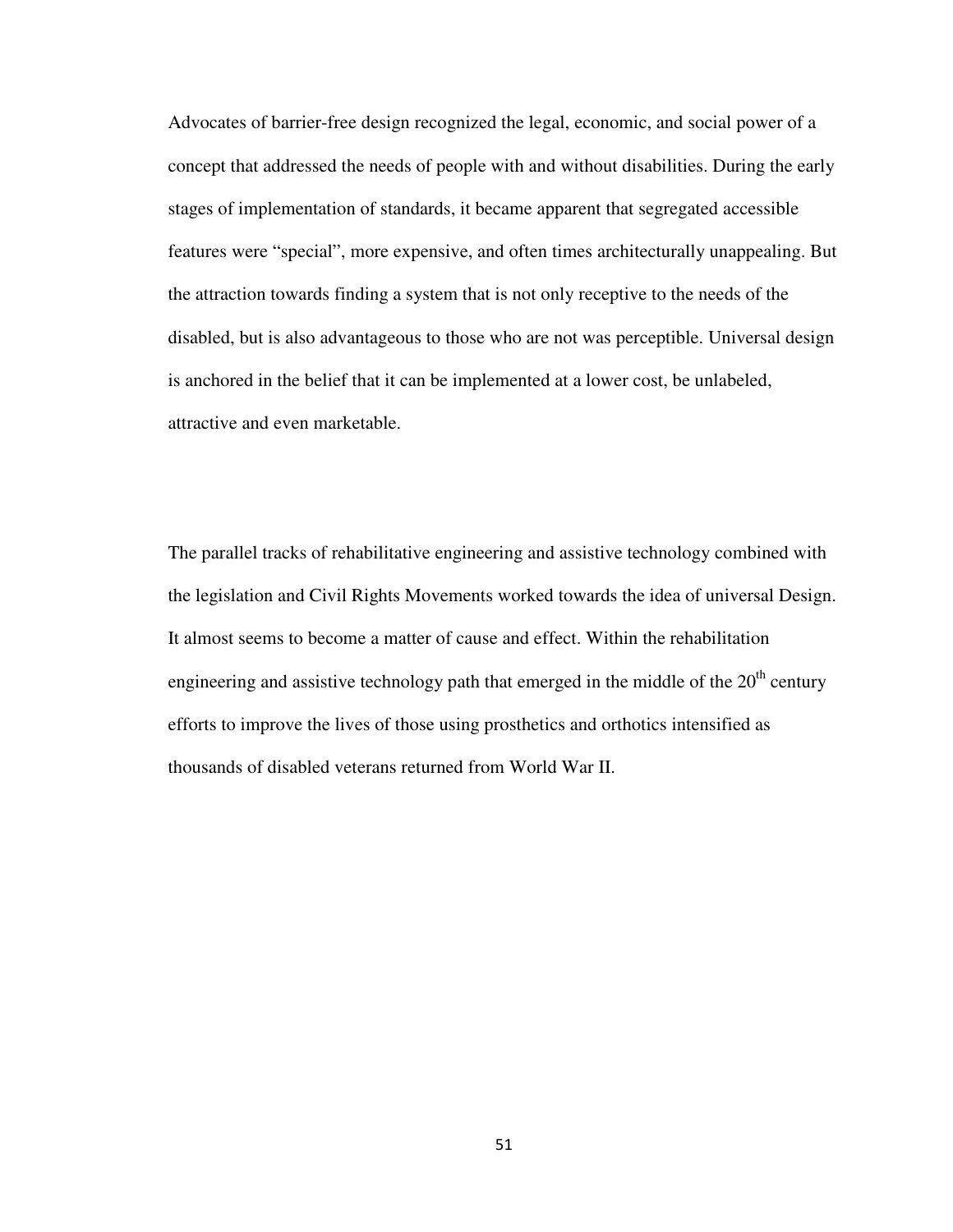

Figure 7: Disability Prevalence and the Need for Assistance by Age: 2005 (percent) Source: Brault (2008). Disability Prevalence and the Need for Assistance by age: 2005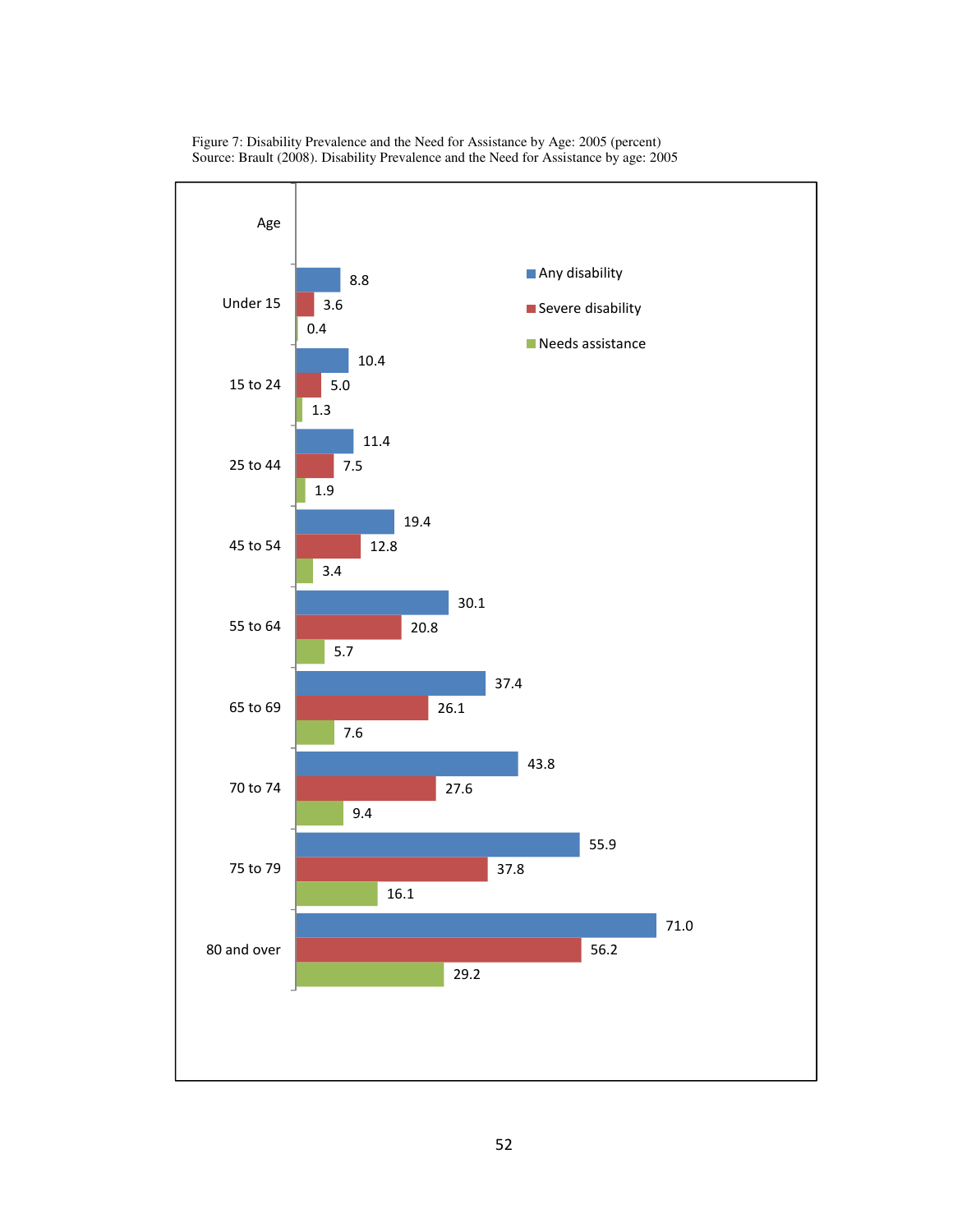Assistive technology should also respond to the effects of the changing demographics of the user base. The population is getting older. No longer will the majority of users be young people with a single disability, but of an older population with multiple minor disabilities, some of whom may have a major disability.

Universal design is, overall a combination of the three paths, and a "gray" zone in which the barrier-free design and assistive design merge; a place where cross-over products are emerging and have become successful. One such group is that of the OXO brand of kitchen utensils. With thick grips, the items become easier to hold, more comfortable to grip and more user friendly to. The limitations imposed by products and environments designed and built without regard to the needs of all people are significant but often go unrecognized. As figure 7 shows a report by the U.S. Department of Commerce revealed that in 2005, 18.7 percent of the 291.1 million people had some level of disability, and 12.0 percent or 35 million people had a severe disability. Of the entire U.S. population aged 6 and older, 4.1 percent needed personal assistance with ADLs. Within the senior population of 18.1 million, 51.8 percent had a disability and 36.9 percent had a severe disability.

Currently the elderly have few options for when long term care needs emerge. The elderly can stay at home, move in with a family member, or move into a nursing home. Housing options should be a core part of long term care planning. Home modifications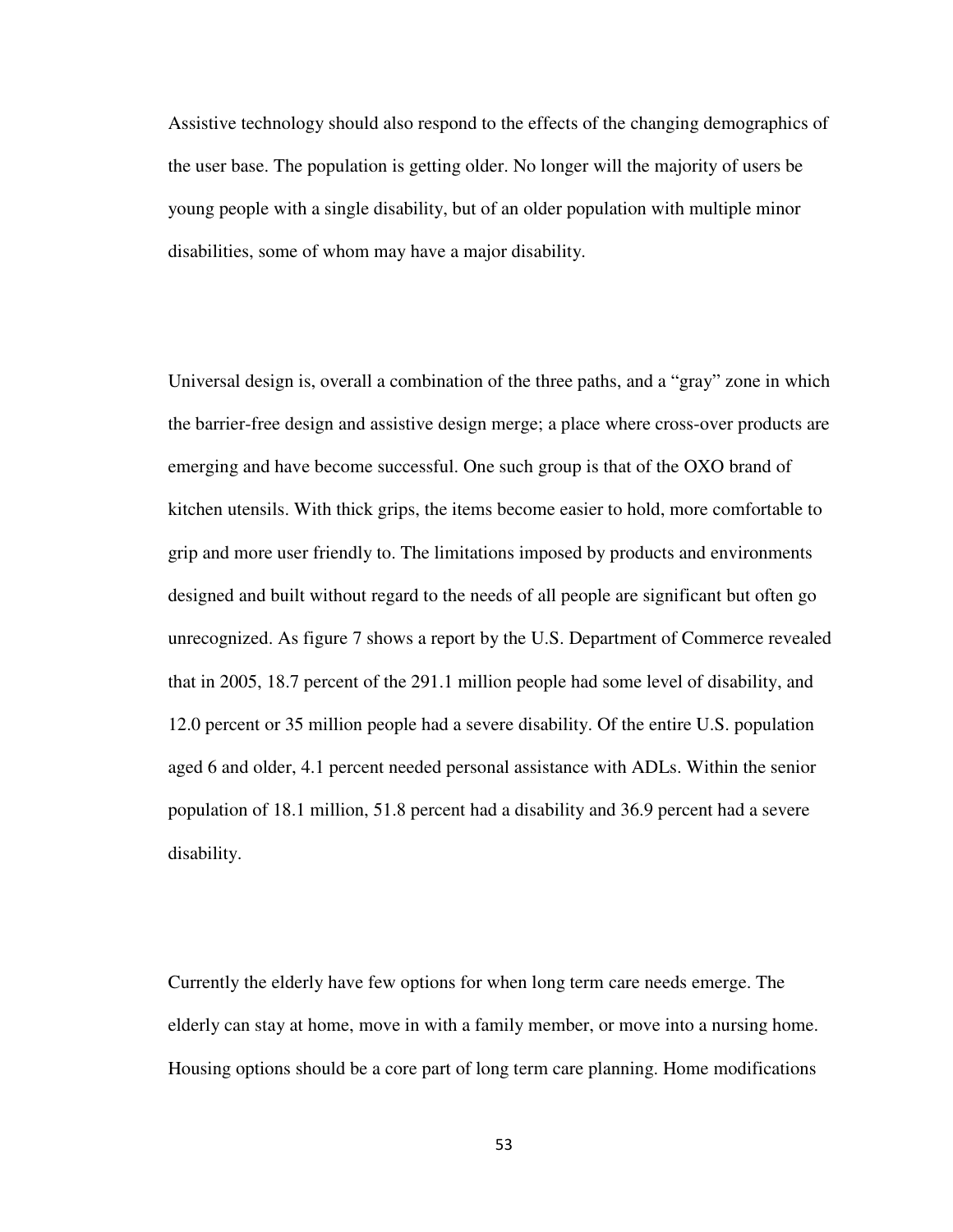are becoming more popular with the elderly to allow the aging population to maintain their life and social connections within their current housing unit, and for financial reasons. Currently, very few public dollars are available for private housing modification, because most public programs are aimed at new construction (Krout, Wethington, 2003). A solution to this might be to encourage public-private partnerships, in lieu of allowing a higher density development, the developer can agree to pay for some rehabilitation and modification costs to existing homes for the elderly. By having the developer pay for some modification costs, some elderly are capable of remaining in their home longer and this helps to keep the neighborhood from becoming gentrified.

The purpose of universal design is to reduce the physical and attitudinal barriers between people with and without disabilities. Some basic universal design examples are light switches with large flat panels rather than small toggle switches, walk-in bath tubs, large button controls that are easy to read on appliances, and multi-level countertops. According to Michael Bednar, everyone's functional capacity is enhanced when environmental barriers are removed. Ron Mace further observed that universal design is not a new science or style of design, but an awareness to a commonsense approach to making everything either designed or produced usable by everyone to the greatest extent possible (Rose, Meyer, 2002).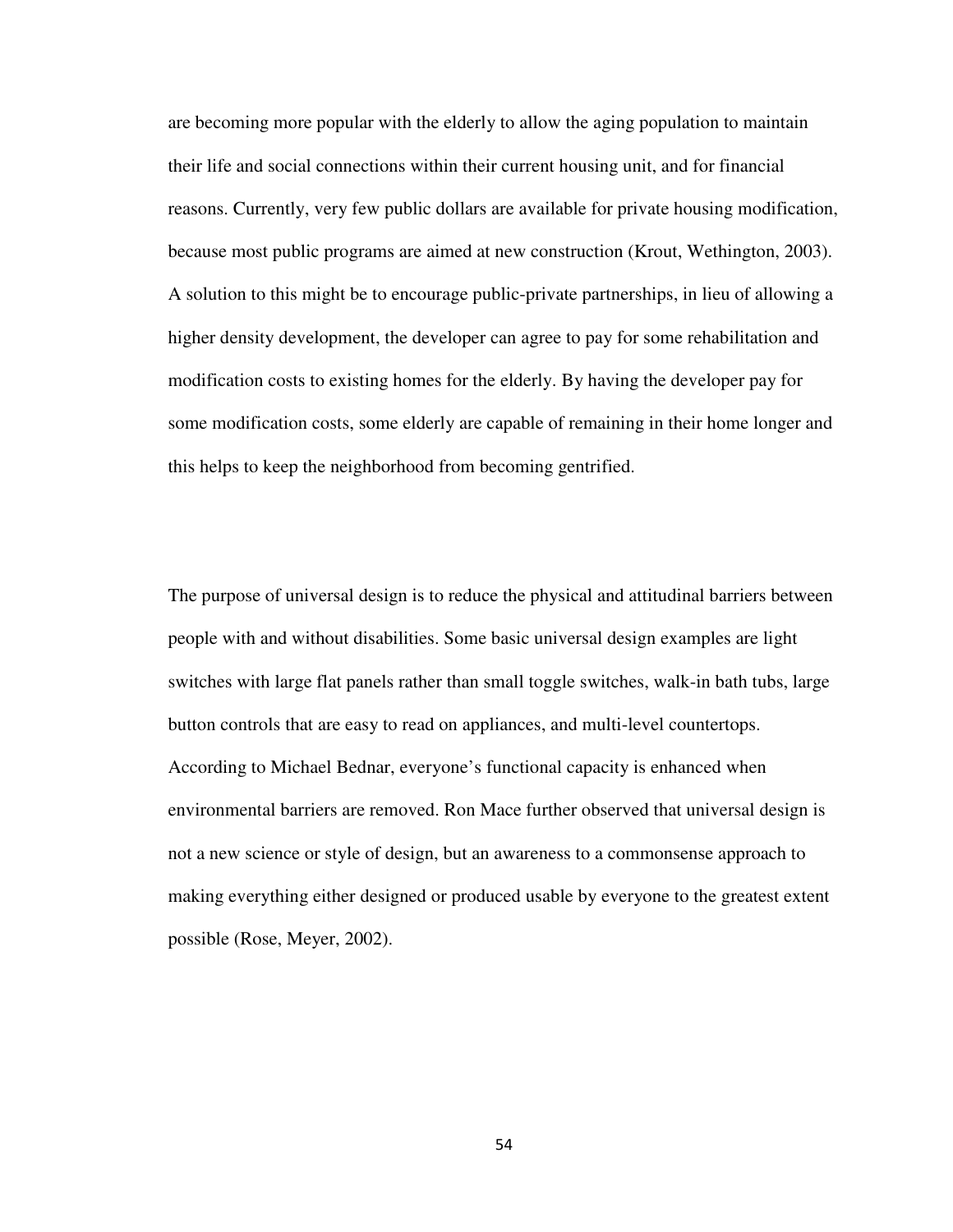The principle of universal design has seven guidelines that are used in the design process. The seven guidelines as created by advocates of universal design at North Carolina University, the Center for Universal Design in 1997 (Center for Universal Design, 1997) are as follows:

- Equitable use the design is useful and marketable to people with diverse abilities. This makes the design appealing to all users.
- Flexibility in use the design accommodates a wide range of individual preferences and abilities and thus provides a choice in the method of use.
- Simple and intuitive use of the design is easy to understand, regardless of the user's experience, knowledge, language skills, or current concentration level. Unnecessary complexity is eliminated.
- Perceptible information The design communicates necessary information effectively to the user, regardless of ambient conditions or the user's sensory abilities.
- Tolerance for error The design minimizes hazards and the adverse consequences of accidental or unintended actions.
- Low physical effort The design can be used efficiently and comfortably and with a minimum of fatigue.
- Size and space for approach and use Appropriate size and space is provided for approach, reach, manipulation, and use regardless of user's body size, posture, or mobility.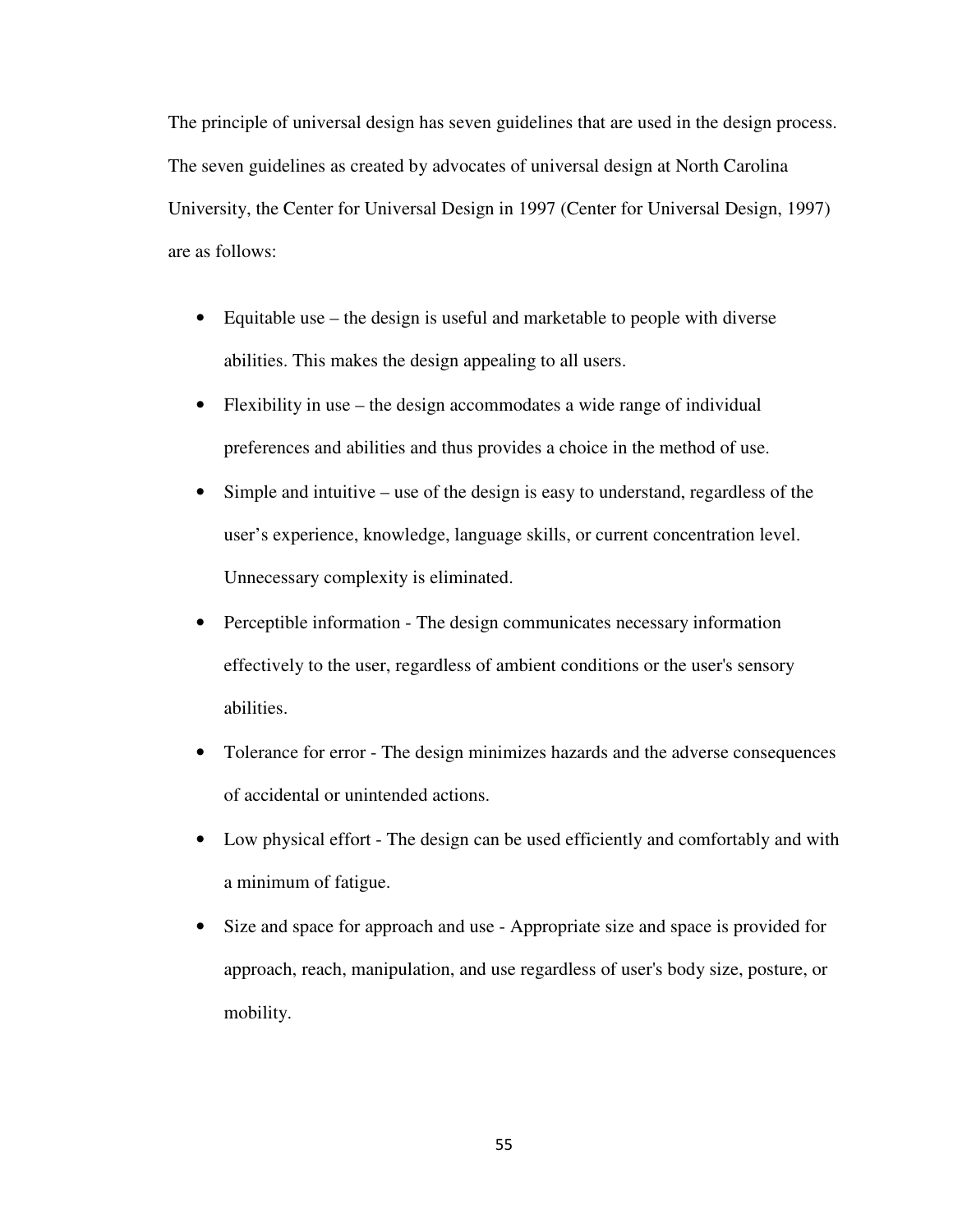Examples of how Universal Design is incorporated within a home includes in at least one bedroom and bathroom are on the first floor; lever door handles and rocker-arm light switches help alleviate problems for arthritis sufferers; electrical outlets are raised to lessen the degree of bending over and electrical switches positioned slightly lower for easier access; and extra maneuvering space such as wider doors and hallways to allow for easier walker and wheelchair mobility.

The ability to age in place successfully is feasible only to those with the financial wherewithal to fund the necessary renovations (e.g., bathroom and kitchen upgrades). Those unable to independently afford such renovations from their own accounts may need access to innovative financial instruments. The provision of such instruments could provide societal benefits in that the elderly would not find it necessary to enter into expensive, long-term care facilities that may ultimately need to be taxpayer funded.

One option that was created in the mid 1970s is the reverse mortgage program. This option "unlocks" the equity in a homeowners' home. The reverse mortgage is available to those aged 62 and over looking to supplement their income or provide a line of credit to be used at a later time. Beyond the age requirement, other conditions include, participants must not have existing mortgage(s), no pending bankruptcy, and before borrowing, the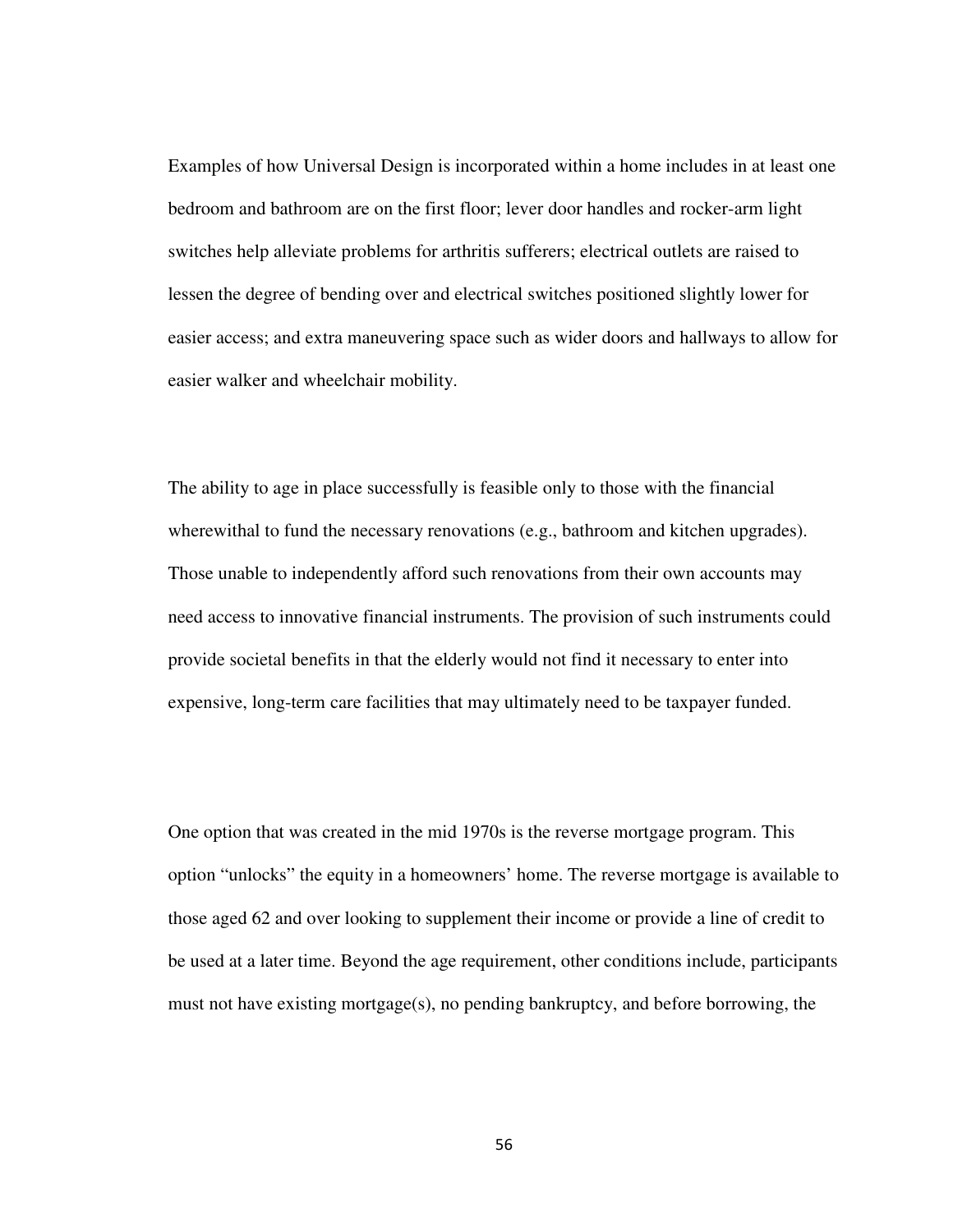applicants must seek financial counseling approved by the Department of Housing and Urban Development.

Once the loan is granted, a lien is placed on the home by the reverse mortgage lender and the homeowner decides between either receiving monthly payments, or a lump sum. The loan payment obligations are deferred until the homeowner moves out of the home sells the home or passes away.

There is a cap to the lending limit which is \$625,500. This was raised from \$417,000 in 2009. This lending limit is capped, no matter how much the house is appraised for, and is determined by a series of factors ranging from the age of the senior, to the interest rate determined by the U.S. Treasury one year T-Bill. There are some advantages to the reverse mortgage. It is a form of untaxed income, and is income that does not directly affect Social Security or Medicare benefits. However the income received by the reverse mortgage can affect eligibility for various public programs if the money sits in a bank account for longer than a month (Consumer Union, 1998).

There are high upfront costs ranging from mortgage insurance at two percent of the appraised value of the loan, title, as well as attorney and origination fees, which could amount to over \$6000. Lastly, since no monthly payments are made, compound interest is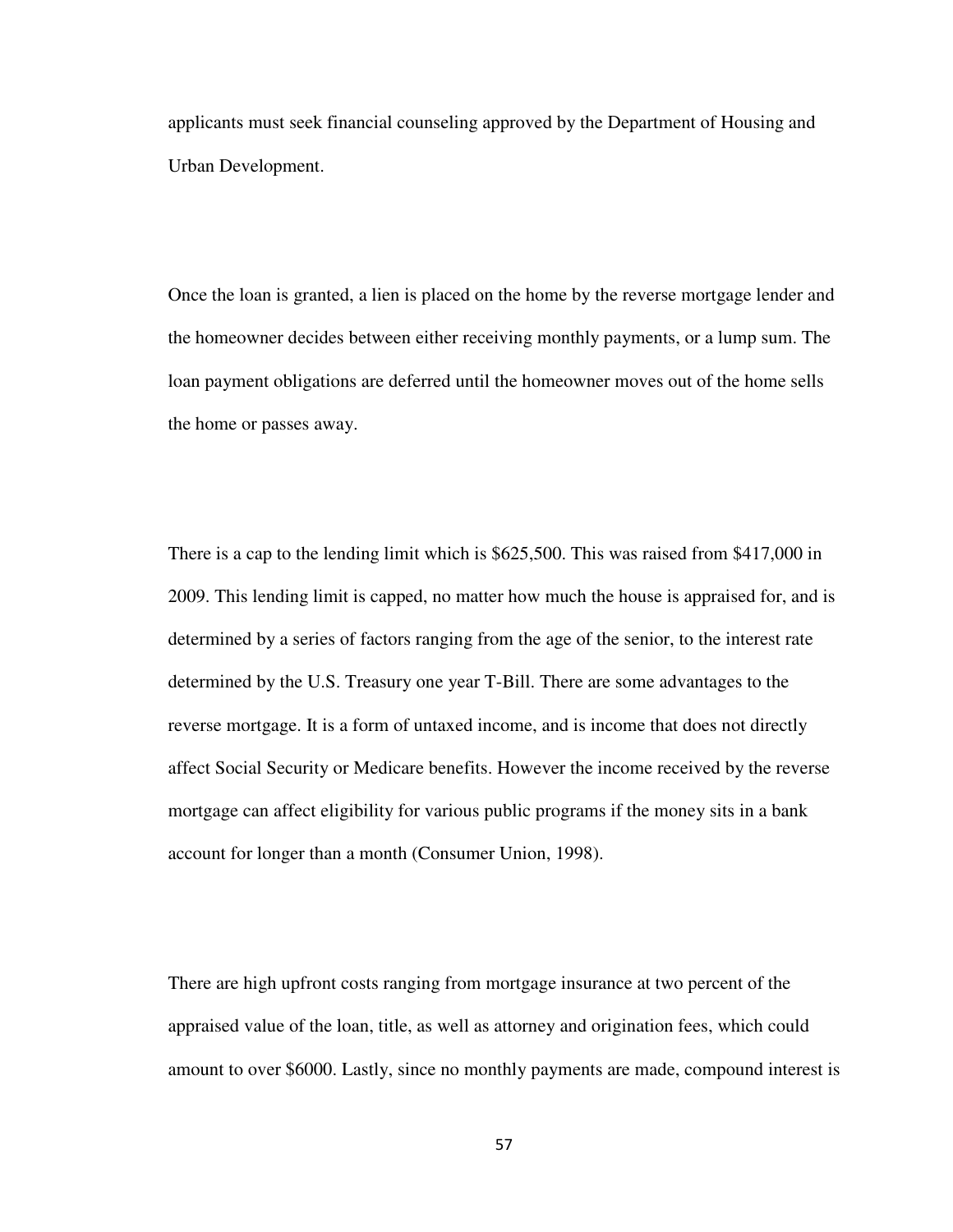accrued. Due to the compounding interest, the longer the reverse mortgage is outstanding the more likely all the home equity will be depleted when the loan is due (Medicare.gov, 2007).

Aging in place is an important issue in that it is related to how people think of housing. They live in homes that have been invested in, both in a financial as well as psychological way. With the use of a reverse mortgage for home modifications, neighborhoods retain their elderly population and remain age diversified.

The modification of a home can be the key factor in increasing the chances of older persons staying independently and injury free in their homes. According to the Center for Disease Control (Center for Disease Control, 2009) one in three adults 65 and older fall each year, and of those who fall, 20-30% suffer moderate to severe injuries. The American Association of Retired Persons put together a brief report on improvements one can make to a home that would provide an immediate impact on the quality and safety of the home which parallels the ideas promoted by universal design. Such modifications include installing grab bars in the shower, by the toilet, and the tub to assist the individual getting up and down on their own, an adjustable shower seat so those that can't stand unassisted can sit and shower and not have to worry about slipping and have an easier time standing up as opposed to sitting in the base of the tub, or the use of nightlights that provide enough illumination to navigate without turning on additional lighting, causing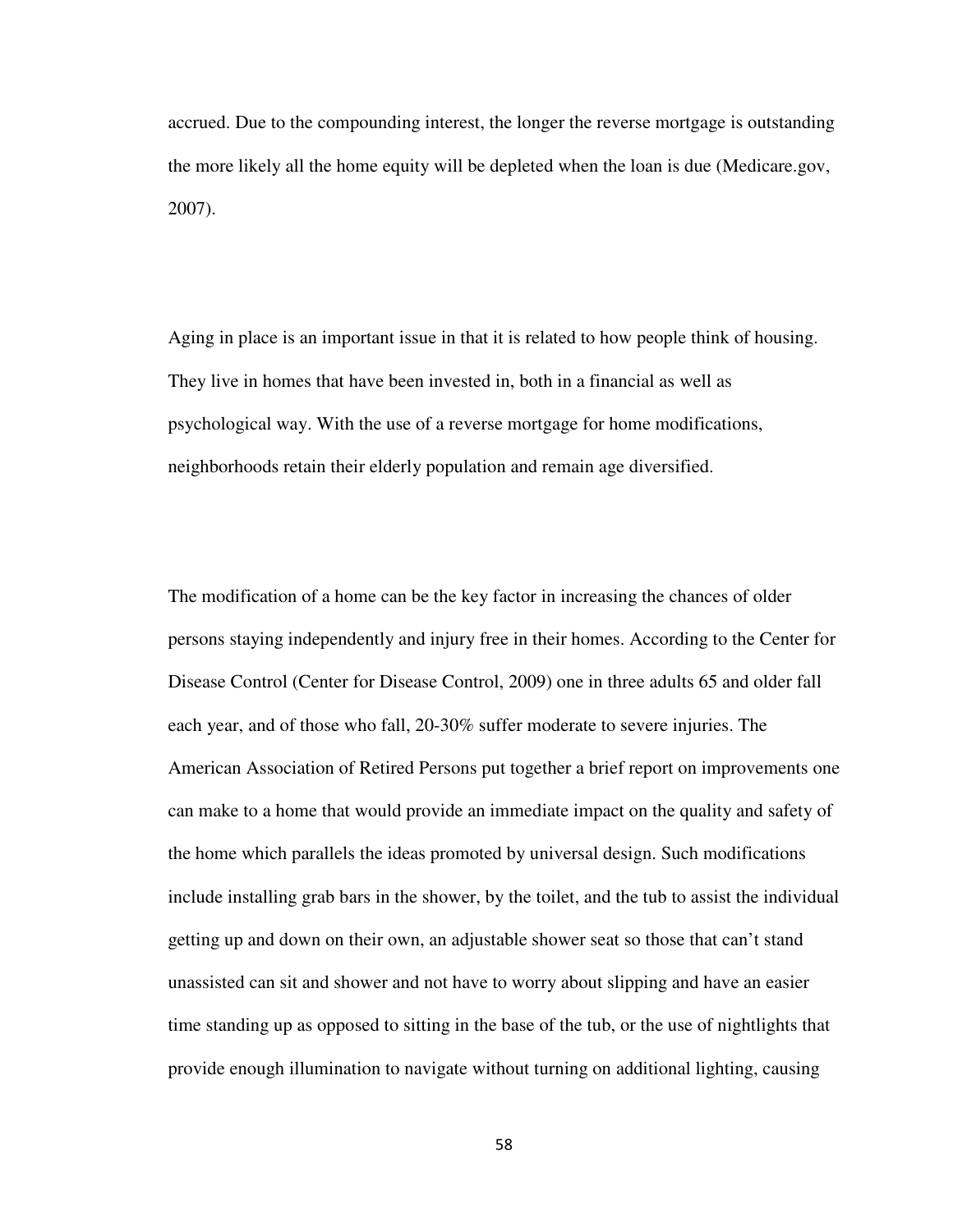temporary light blindness. These are some of the many cheap and easy modifications that improve the safety of an elderly person's home.

Many of these options are similar and are different almost only by name alone. The biggest problem is trying to predict what someone's lifestyle might be like ten, fifteen, or twenty years into the future, as one goal is to limit the amount of times one has to change living situations.

The need to leave one's home and into a nursing care facility is often sad. But what if that move was reinforced with increased social interaction, a home like feeling, comfort, and a feeling of being welcomed? An option known as the Eden Alternative may appeal to the elderly because of its social, economic and safety benefits.

### The Eden Alternative

Nursing homes are not all bad; the benefits of nursing homes have been long established. There is no denying that they offer a wide-range of options to the elderly--from providing preventive and therapeutic care services to providing emotional and social support.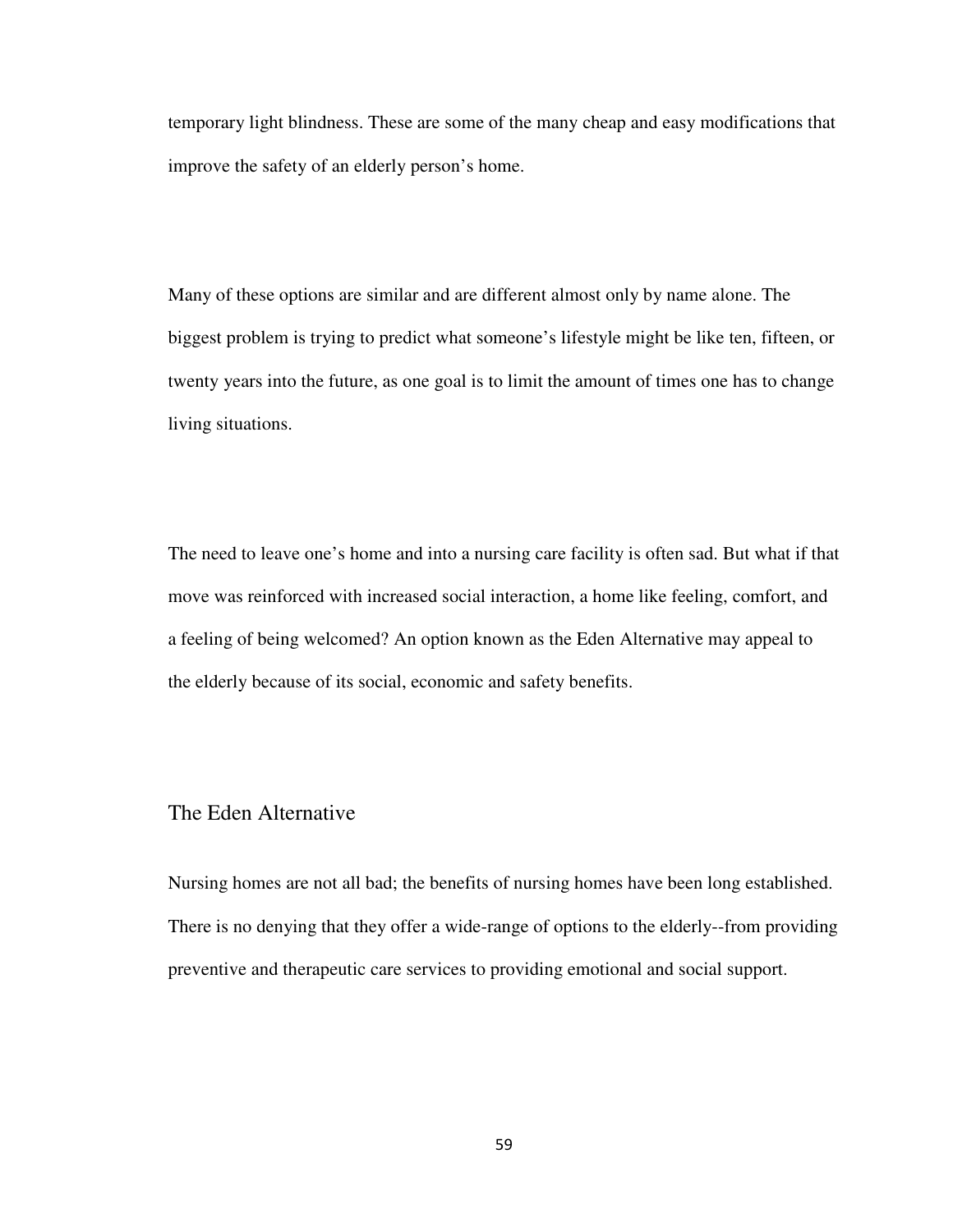Patients in nursing homes may require preventive, therapeutic, and rehabilitative nursing care services for non-acute, long-term conditions. Specialized clinical and diagnostic services are obtained outside the nursing home. Most residents are frail and aged, but not bedridden, although they may use a cane, walker, or wheelchair. Stays are relatively long, and last the remainder of the person's life. Nursing homes also care for a smaller percentage of convalescent patients of all ages. These patients are in long-term recovery from acute illnesses, but no longer require hospitalization.

The reinvention of nursing homes has become the life work of Dr. William Thomas. In his design, the nursing home is changed into a home full of gardens of earthly delights, away from the "bleak housing" that one usually associates with nursing homes. Thomas observed that residents in nursing homes suffer from loneliness, and depression, and declining health. So he challenged the typical thinking of nursing care and thought that institutions should be seen as homes. The concept of companionship through animals and the opportunity to care for something such as gardens, or flower beds, coupled with variety and spontaneity create a lively community which can succeed where medications, traditional healthcare and therapies fail. This is the Eden Alternative.

 The Eden Alternative pilot project began in 1991 at the Chase Memorial Nursing Home in New Berlin, New York, and surprising results were found. Residents in this nursing home took less medication, lived longer, and experienced less staff turnover (Clark,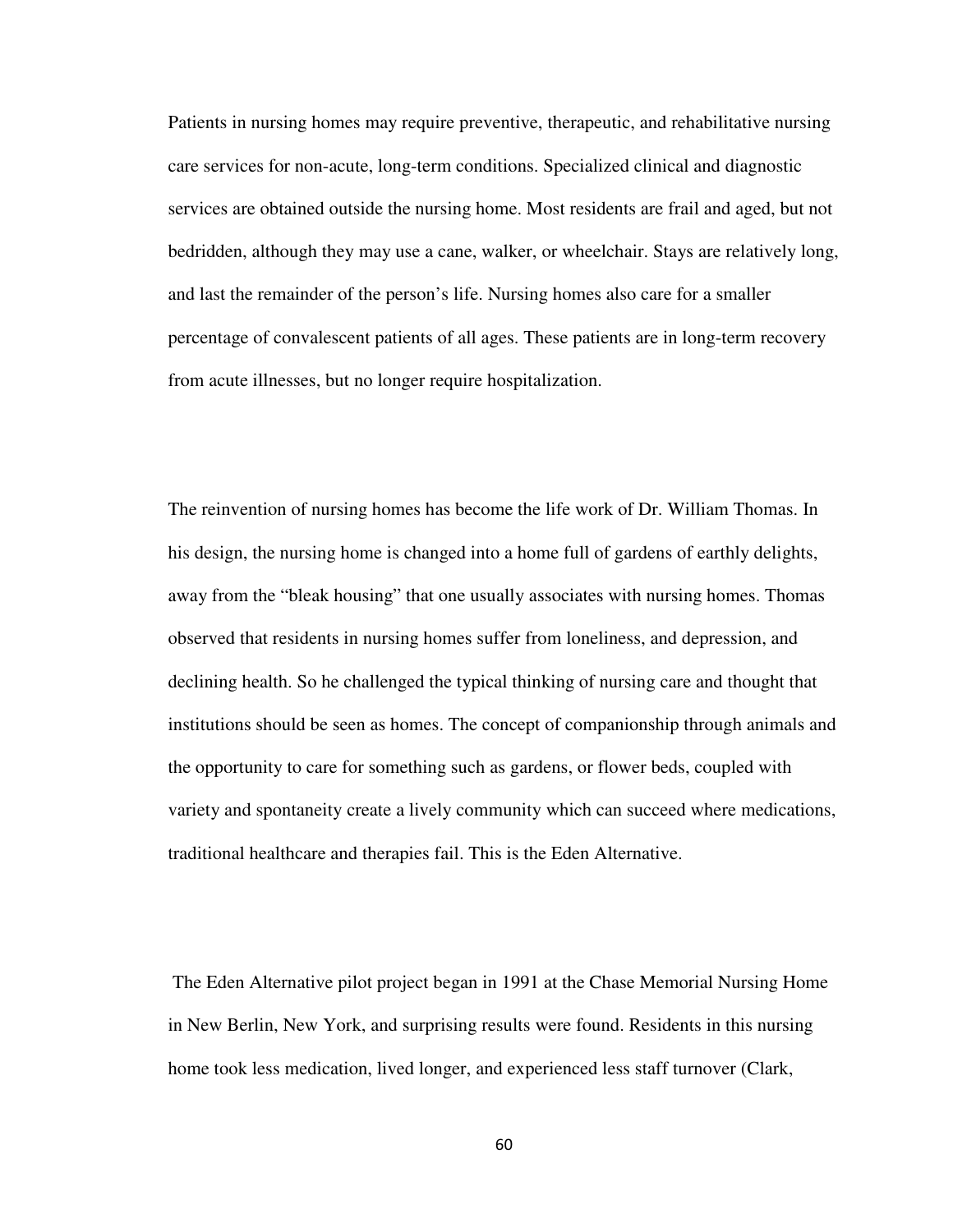2006). The Eden housing model has thus shown that the residential model works better than that of the sterile hospital model.

The Eden Alternative has 10 principles which form the foundation of nursing care facility practice. The underlining goal of these principles is to eliminate the feeling of boredom, loneliness and helplessness. The principles include committing to creating a human habitat where lives revolve around relationships to promote interaction within a traditional US nursing home between the elderly and children, animals, and plants. It also de-emphasizes the top-down bureaucratic authority in exchange for one where the elderly are given the maximum decision making control over their own lives.

Among the major prerequisites for successful transition into a retirement community is the ability to form a social connection and an attachment to place. This is what the Eden Alternative seeks to achieve. While some of the elderly may not be able to remain in their homes and age in place, the transition into an elderly care facility may be beneficial. It has been mentioned that the breaking of social ties may be stressful on some individuals and may cause depression. In general, relocation transitions are among the top 10 life stressors for people of any age (Mead, et al. 2005) and are associated with loss of social support systems and fear of the unknown (Drummet, et al. 2003). What is place attachment? And, what are the benefits of creating social involvement within a community setting?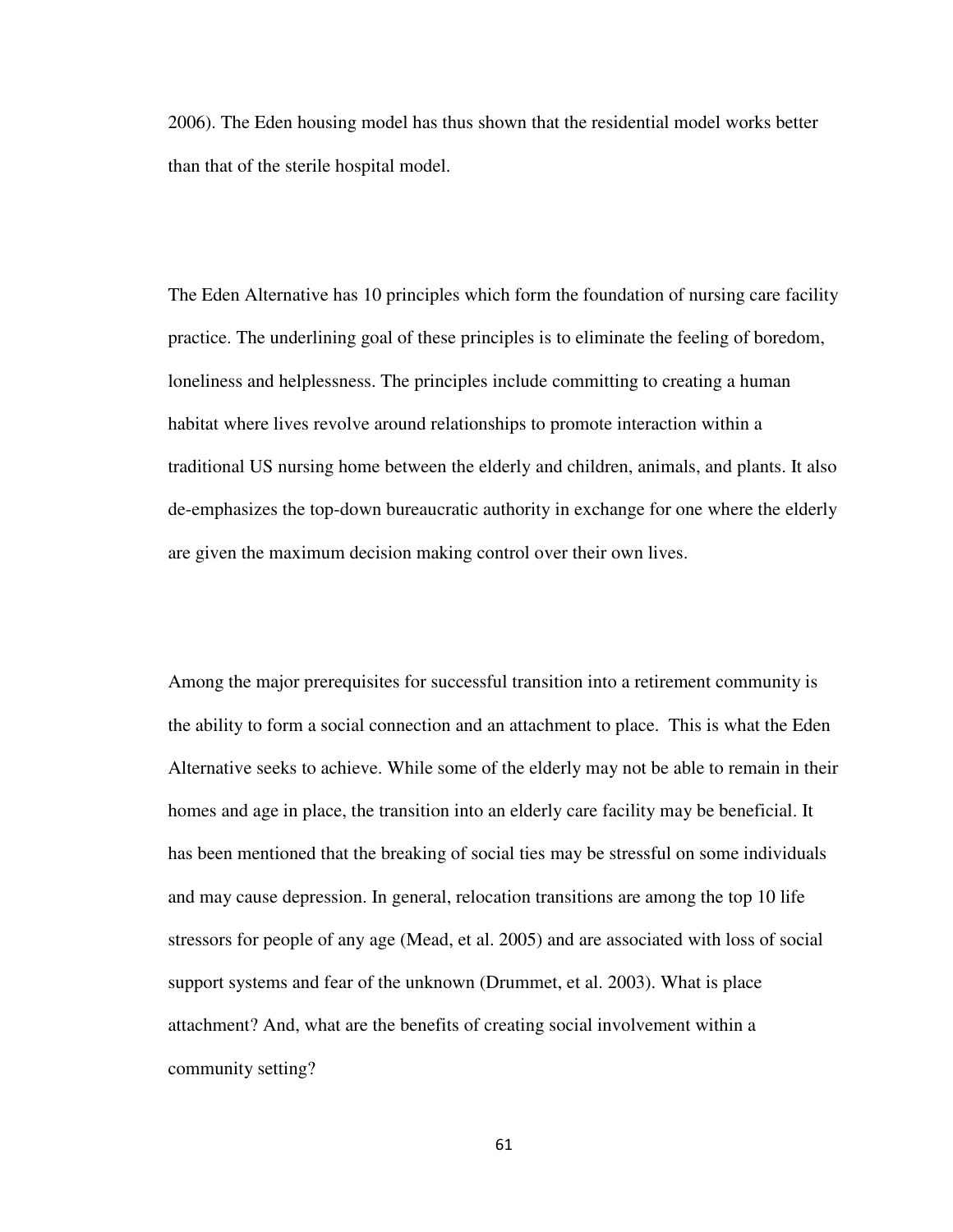Place attachment is a process that provides personal and group identity, fostering security and comfort with one's immediate surroundings (Brown & Perkins, 1992). Social support and networks appear to boost the immune system, reduce the likelihood of illness, speed up the recovery process, diminish the need for medication, reduce psychological strain and cognitive impairment and reduce the risk of death from heart disease (Larson, 1995; Sarafino, 1990).

For most people, the mention of a nursing home automatically conjures up a vision of a hospital-like setting. From the floor plan to the living spaces of the residents, the mental image seems sterile, even if one has never set foot in one. The nursing home institution in the U.S. has not really changed since the  $19<sup>th</sup>$  century and no longer meets the needs of the elderly today. Nursing homes have become factories of services, where people are provided a service for the bottom line, money. The Eden Alternative is a transformation and improvement on the existing nursing home model that brings back compassion. Caring is no longer set aside for the bottom line, it is the bottom line!

Traditionally, when one moves into a nursing home, one gives up the free will and ability to make decisions for oneself. The amount of control that is given up is staggering. No longer can a person wake up in the middle of the night, go to the kitchen and get a snack.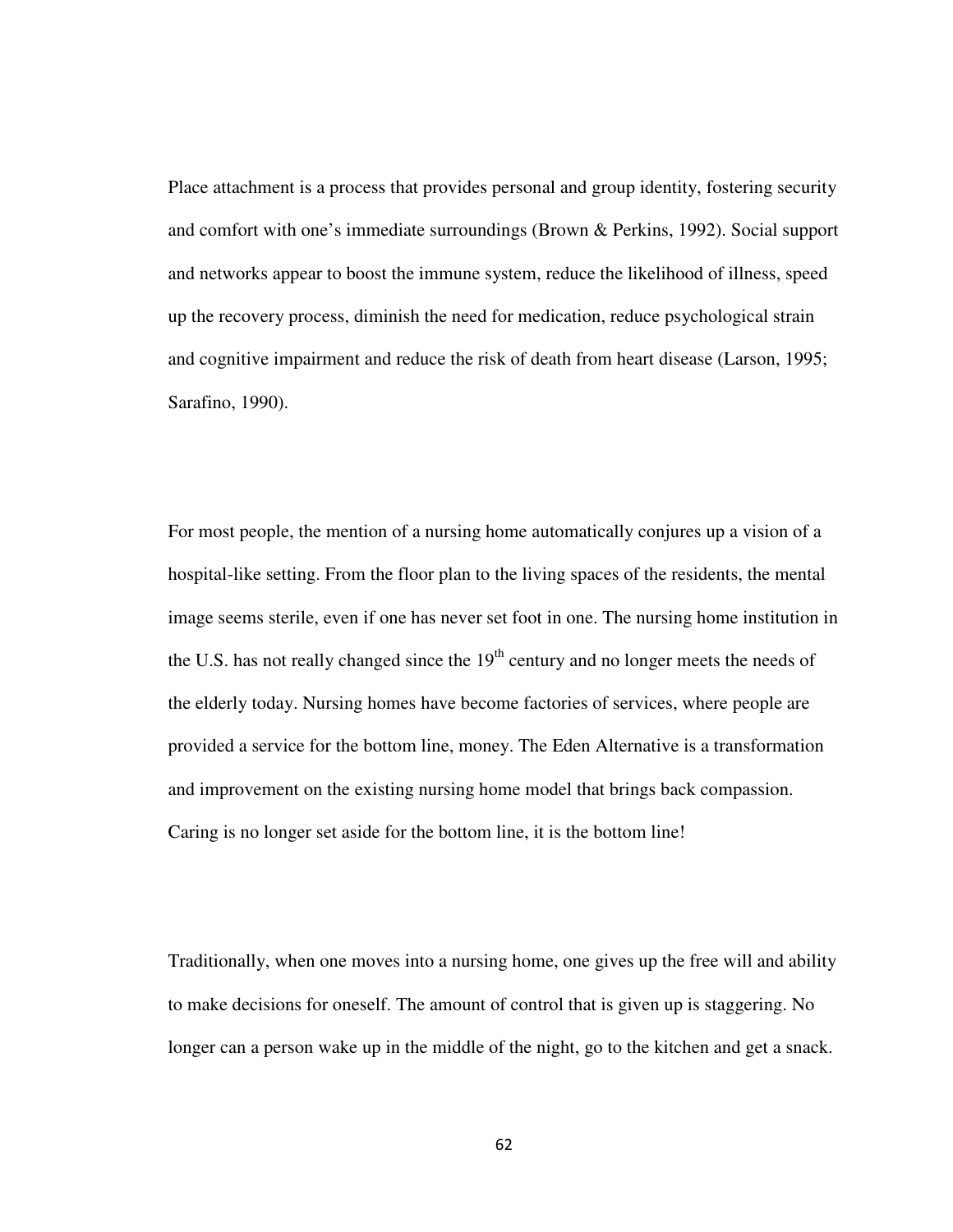What is lost in control over oneself is gained by the nursing facility. The traditional nursing facility gains control over when a resident wakes up, goes to sleep, eats, when they bathe, and what activities they do and who they do it with. The nursing home is run like a factory and residents become puppets in their own lives. Lives are managed as group wholes and for the convenience of the health care worker instead of managed for the individual resident's needs, wants and most importantly, their desires.

Conventionally, decisions are made from top down instead of bottom up. Those who pay for the service (although mostly indirectly by Medicaid and Medicare) rarely, if at all, get a say in what happens. Involving residents in simple decisions such as helping make a monthly food menu to deciding when they go to bed and when they wake up, could have a tremendous positive impact on the individual's life.

The physical environment of the space is also a concern that needs to be addressed. Spaces such as the dining room and lounges, to the more personal space of the inhabitant's room must move away from the sterile hospital, institutional feel and give way to a warm, inviting, home feel. Granted, elderly care facilities present special design challenges. For most residents, the nursing home is not just a facility, but indeed their home. The reality is that in most cases the residents will live there for the rest of their lives and, moreover, rarely leave the premises at all. The nursing home becomes their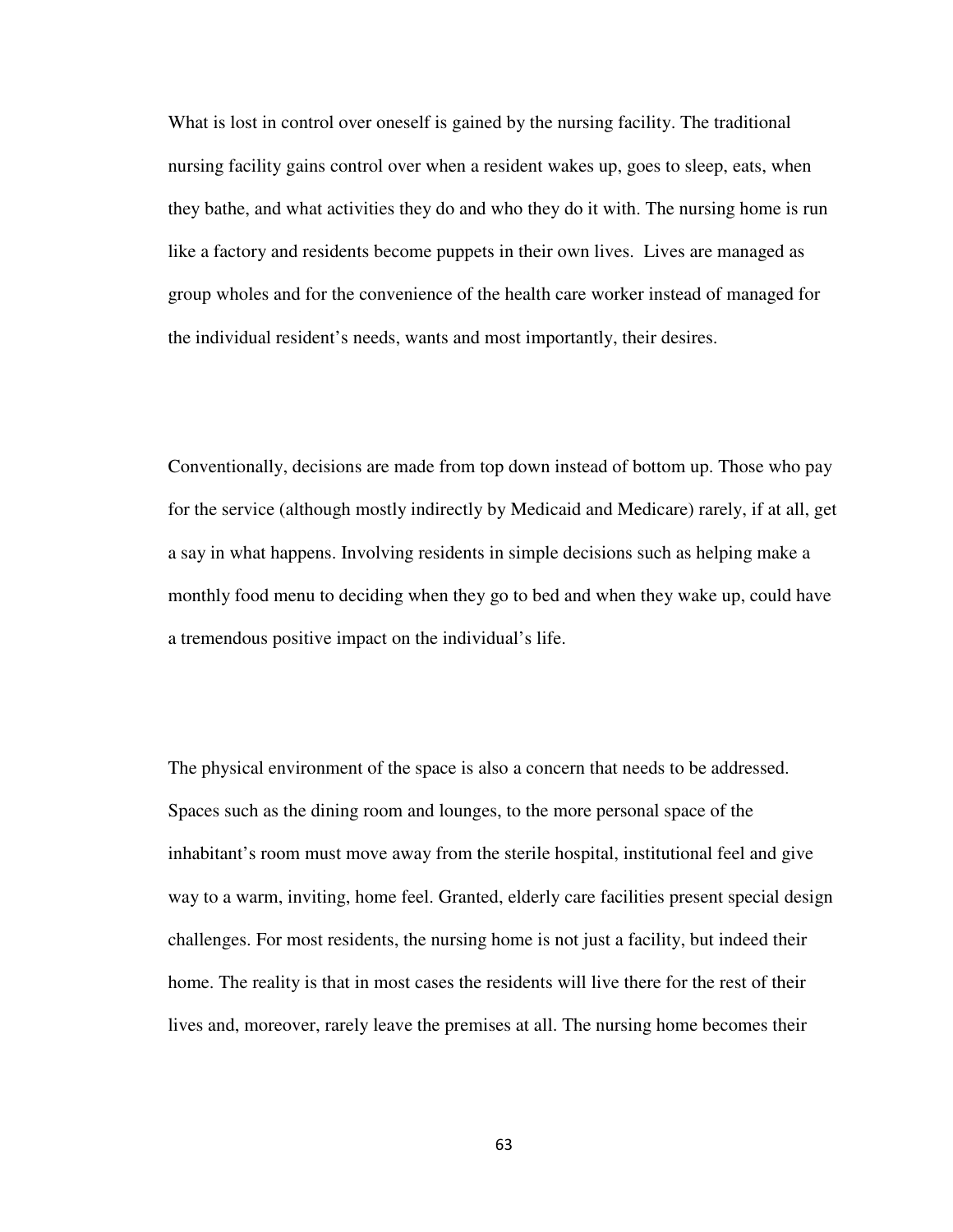entire world in a sense. The challenge is to design a nursing home that is sensitive and responsive to long-term human needs and well-being, both physically and emotionally.

The Eden Alternative is a replacement for the institutional nursing home; started by one man searching for an answer to a question. While working at a nursing home and tending to one of the residents, Dr. Bill Thomas asked the resident if there was anything he could do. A reply came from the resident that he could not stop thinking about. For days that turned into weeks he thought about what was said to him. He looked through his medical texts and still had no answer. What were these words that set Dr. Thomas on this path? "Doctor, I am so lonely" (http://www.edenalt.org/about-us). These are the words that began the idea of the Eden Alternative.

Dr. Thomas has said that, as an American society, we have a grim look towards our elders. We no longer have the feeling of responsibility of the past to care for the sick, poor and aged. As mentioned earlier, elderly care was expected to be provided by children, but times have changed since the splendor of antiquity. It is a mistake in which we see the vast knowledge and experiences of the elderly, not as a connection to our past, or understanding, but as a burden to our society. The stark outlook towards the elderly started in the 1950's as teen heros like James Dean emerged on the movie screens and America began its love with the automobile by breaking up the extended family for the more intimate immediate family.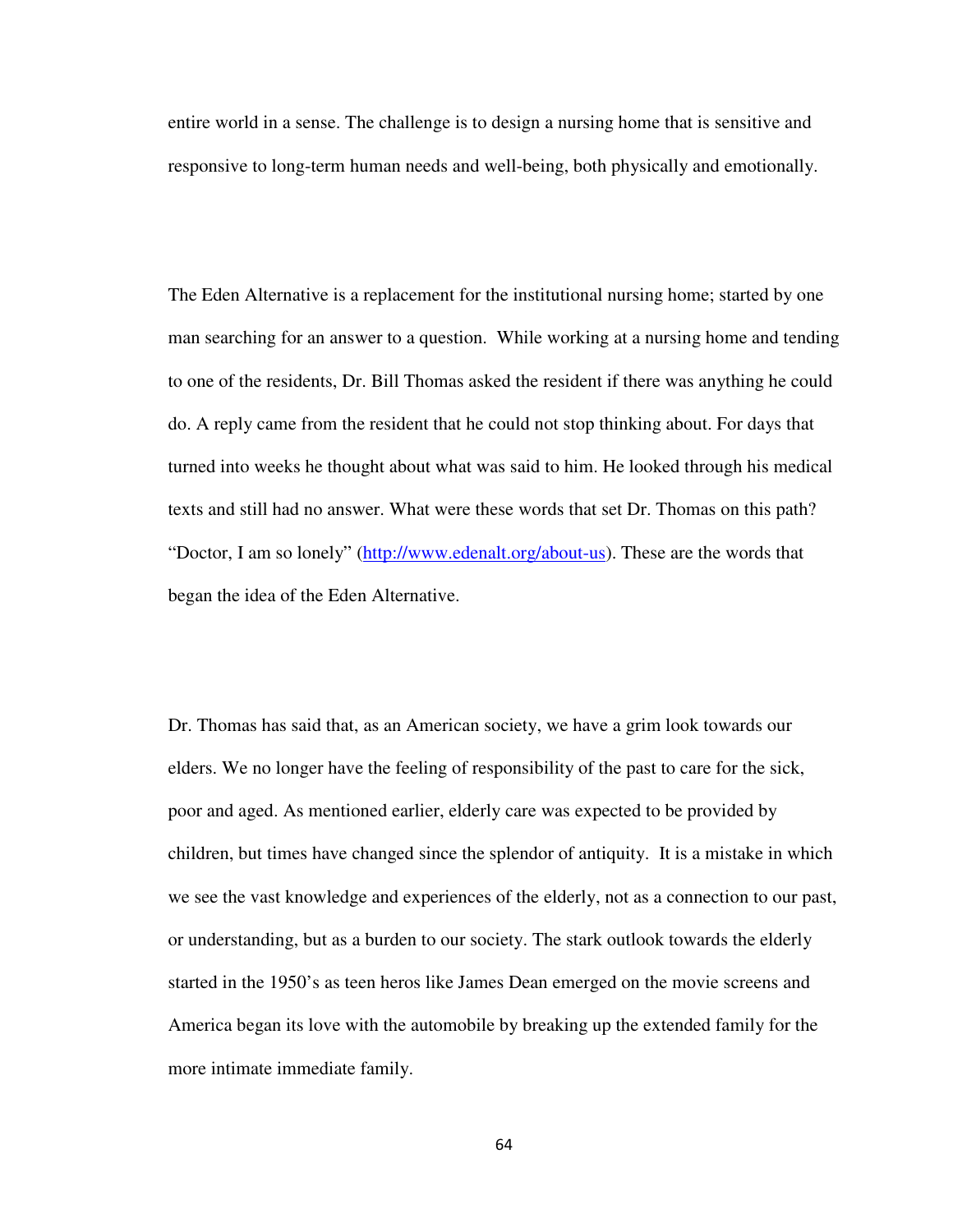The base for the Eden Alternative is to change the idea of nursing homes as well as remake the experience of aging and disabilities. By providing education and resources for improving quality of life, for the elderly and the caregivers, a recapturing of a meaningful work life is instilled.

With the Eden Alternative, Dr. Thomas seeks to change the way people look at the nursing care industry. By looking at the healthcare industry as more than curing the sick but, as the creation of a community which eliminates loneliness, helplessness and boredom. These are the sicknesses that attack the spirit, which is just as debilitating and deadly as any disease. A change of perspective from nursing care as an industry to one of caring about the elderly, becomes the new paradigm.

The concept is simple. No longer are nursing homes seen as "god's waiting rooms", but as places where humans live. Aging is viewed as a continued stage of development and growth. Life is still vibrant and vigorous and not one based only on a period of decline.

Nursing homes need to start addressing the emotional needs of the inhabitants as much as the physical and nursing care needs. The culture change initiative that the Eden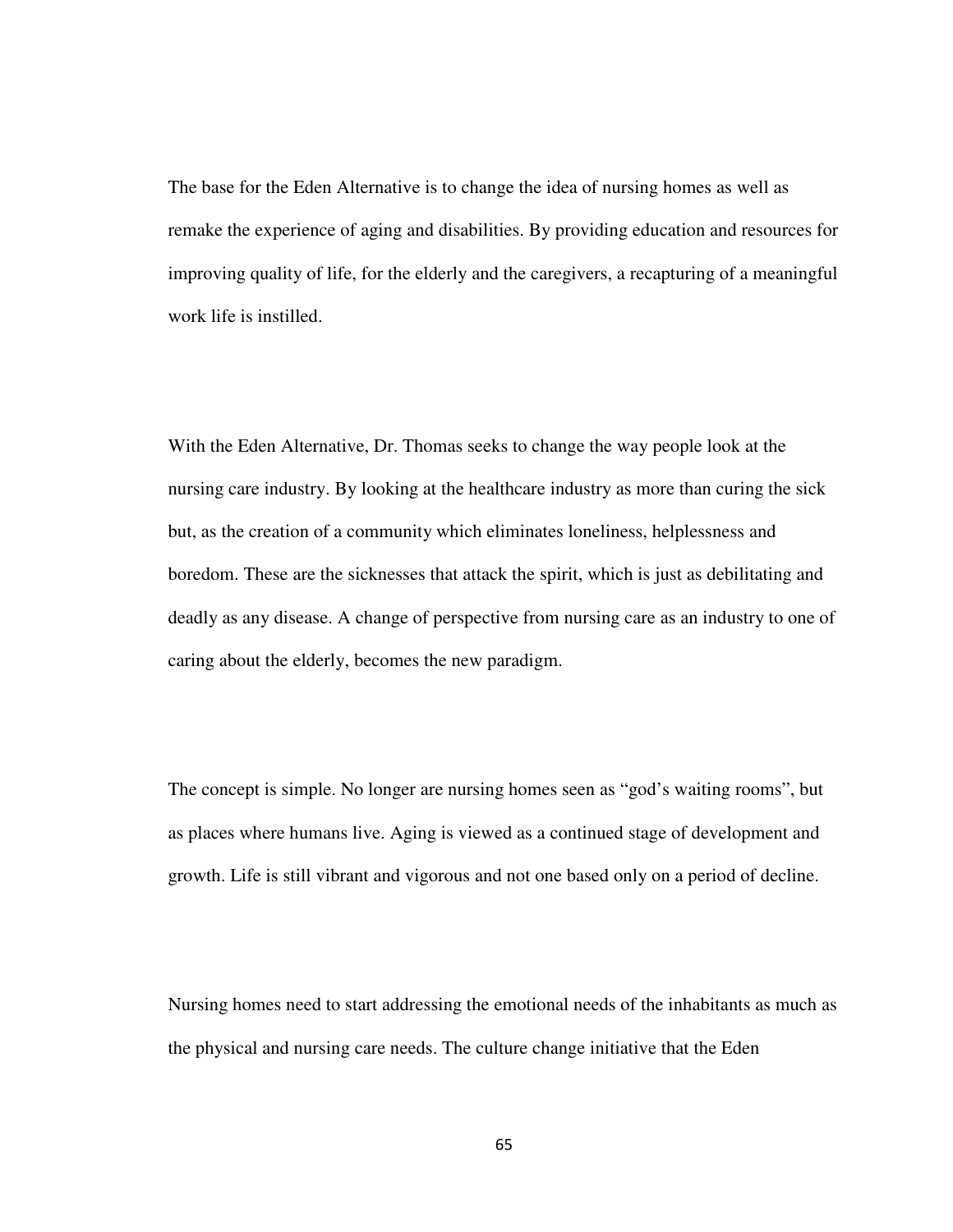Alternative embraces does just that. In order to enliven the traditional American nursing home environment, Eden Alternative nursing homes take actions that "humanize" the habitat, by including companion animals, maintaining gardens and plants, "on-site" and "after school" care for children, family style dining, and other practical activities that bring the real world into the facility and link the facility with the surrounding community.

The foreseeable benefits extend past the residents and unto the children by a dissolution of the stigma of nursing homes as places where the elderly go to die into a place where the elderly regain social involvement with the community. In turn, this provides the elderly with a feeling of self-worth and a means for engagement with society.

Nursing facilities that promote the Eden lifestyle move away from the traditional model of rotating nursing staff. Traditionally, staff is moved through the entire facility in order to familiarize all staff with all residents. Within an Eden Alternative nursing facility, staff has a more consistent assignment. Nursing staff work and care for the same residents on a daily basis. Where the traditional nursing care model had nursing staff care for different residents every day then return to the beginning of the rotation once the care worker saw all the residents. This change in work design has shown to have a significant positive effect not only on staff retention but also on the health of the residents, including lower reports of pressure ulcers, falls and weight loss (Baldauf 2010).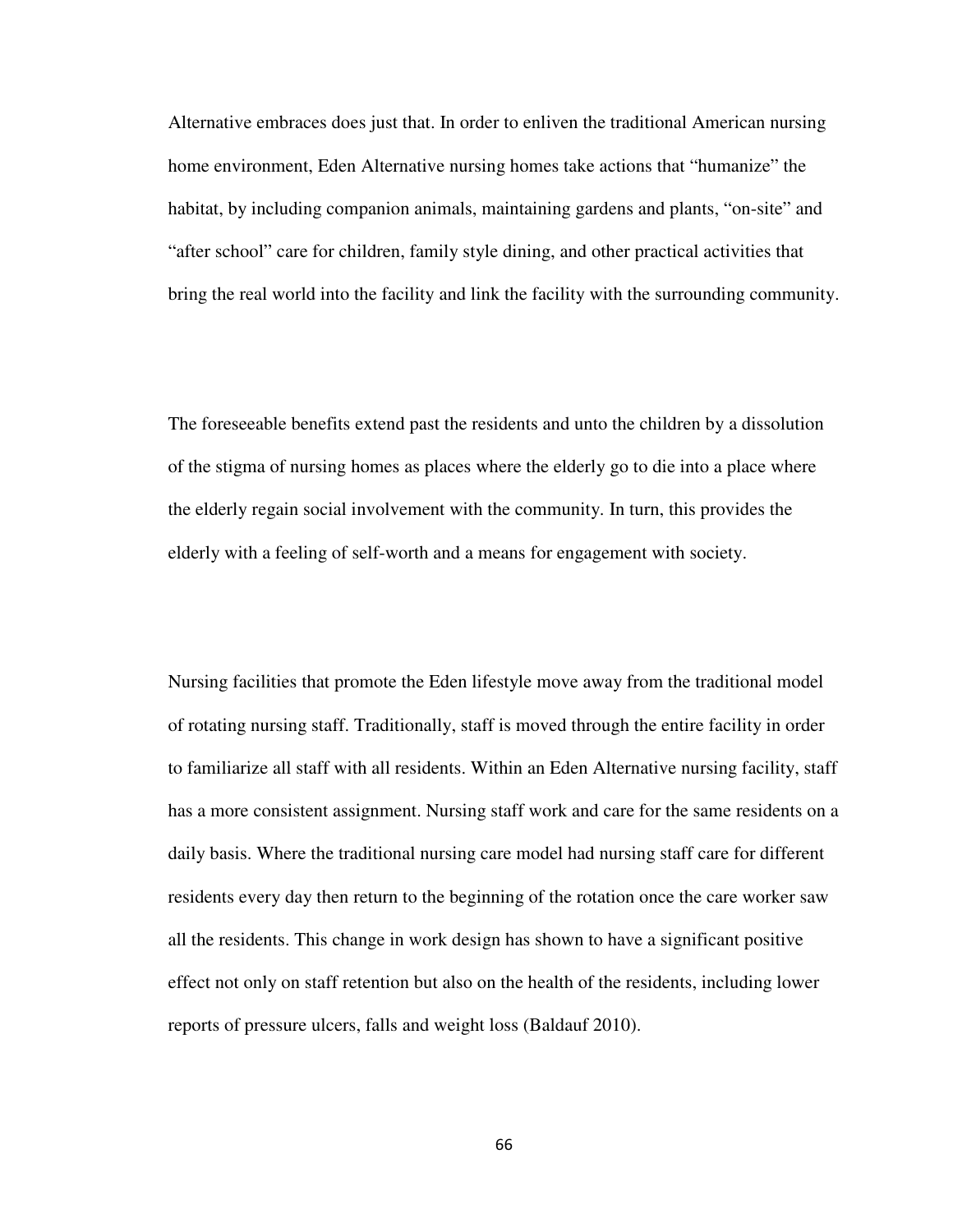The Eden Alternative employs teams made up of nurses' aides who take on greater responsibility in decision making regarding residents daily care. This change moves the power of decision making away from the top managers-hierarchical position, to one more closely related to the lives of the residents. The shift of power also gives the residents a feeling that they are being heard, that their voice does matter and that they still have some control over their life.

Another change that has been made within the culture of the traditional nursing home is the elimination of a large nursing station in exchange for a more home-like appearance and feel. The elimination of a single meal for all is replaced with buffet style dining and personalized meals made in advance and stored for the residents so they can eat when they want and not on a set schedule. Nursing staff also assist residents in determining their own daily schedule. This move provides the nursing staff with the power to design daily schedules with the residents. The move not only gives residents power but also leads to promotion of staff development, empowerment and a continued change in the top down management philosophy to a bottom-up philosophy.

The Eden Alternative also creates additional public and private space. This enhances a sense of place, and a sense of ownership and provides the users identification with the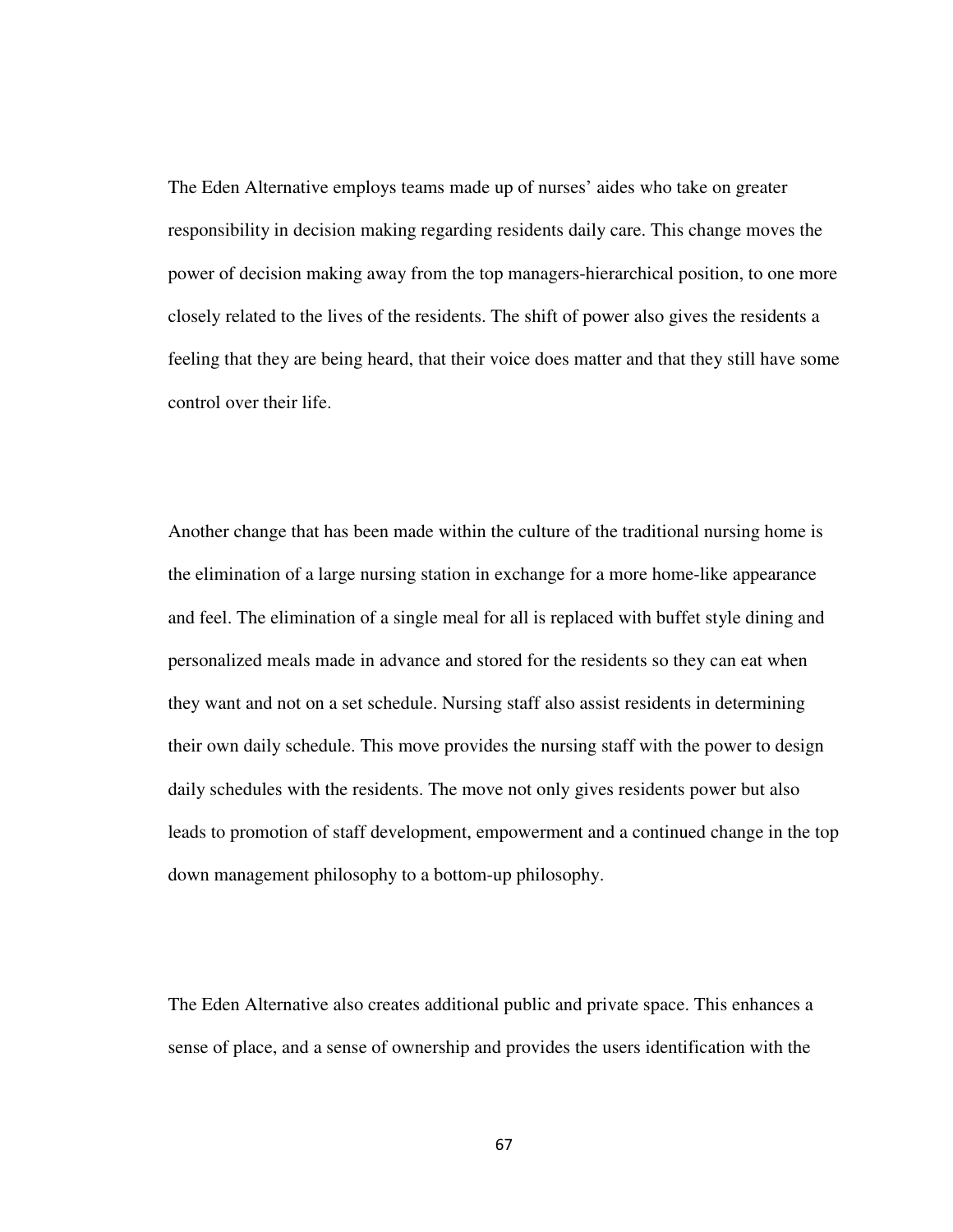preferred public spaces. In a sense, public space begins to belong to the permanent user. Without this feeling of connectedness, the lack of attachment makes one feel as though they do not belong. Public space is also provided in the Eden Alternative to promote interaction among residents (Lofland, 1998). These public spaces meet five goals – comfort, relaxation, passive engagement with the environment, active engagement with the environment, and discovery (Carr et al.1992):

- Comfort a function of the length of time people remain in the space, and is related with a person's sense of security and safety.
- Relaxation a developed state of comfort of the body and mind.
- Passive engagement performing activities within an environment such as watching others (people gazing), looking at views, reading, or resting with the environment that leads to a sense of relaxation.
- Active engagement a direct experience with a place, and or with the people within the space.
- Discovery represents the desire for stimulation through exploration as well as observing how others use the space.

Research on residents of nursing homes has shown that some of the disabilities among the residents of nursing home facilities is due to the lack of opportunities for exercise and social interaction (Fiatarone, 1996). By providing opportunity for physical activity that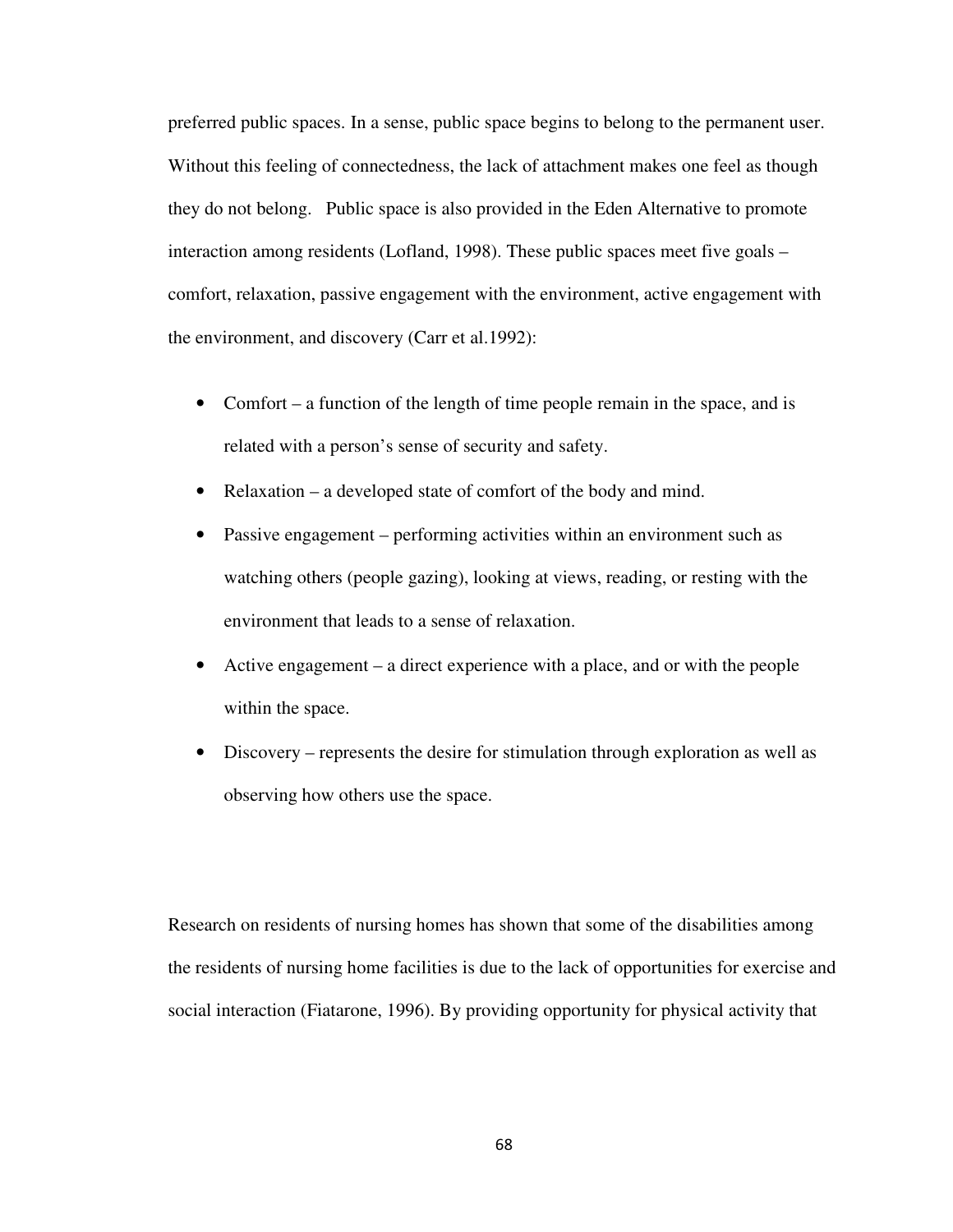promotes social interaction and exercise, a higher healthy living standard can be achieved within nursing homes.

Exercise among the elderly population can help relieve arthritis pain and disability, control type 2 diabetes, lower the risk of coronary heart disease, and lower blood pressure and the risk of hypertension by up to 50% (Rowe, Kahn 1997). It can also improve morale, confidence, enhance agility and mobility (Harber, 2003).

A current shortfall in determining the benefits of the Eden Alternative model of nursing care over the traditional model is the lack of actual scientific empirical data (Mueller 2008; Rahman 2008). Regardless of the lack of scientific research, there is an abundance of anecdotal evidence that praises Eden Alternative facilities. For example, Canadian Union of Public Employees (CUPE), the largest health care union in Saskatchewan states that "the Eden Alternative appears excellent in theory and is widely promoted as the solution for improving the quality of life for residents in long-term care." Also noted in the report are the benefits for the workers within the Eden Alternative model of health care facilities: "better paid and like the increased autonomy and the opportunity to work with fewer residents" (CUPE, 2000). Coleman et al. (2002) also report of qualitative observations of a traditional run nursing home that was changed to the Eden Alternative model that showed both staff and residents had a positive reaction.

69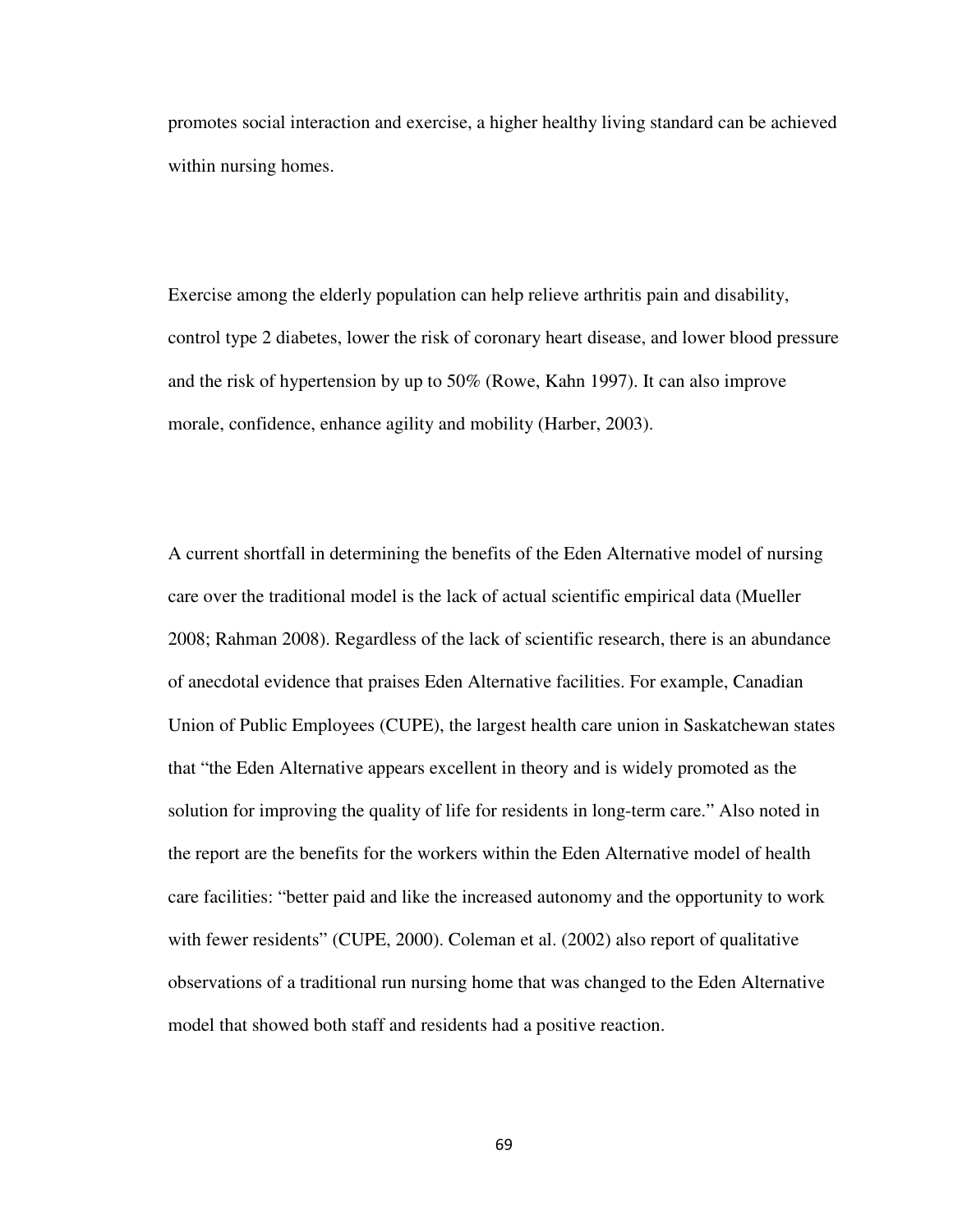Older persons seldom wish to live with individuals that are unrelated to them. The elderly often have never experienced group living conditions such as the dormitory lifestyle provided in the traditional nursing home. Most of their lives have emphasized individuality and independence. As society has developed a stigma towards old age, the association with group living often reminds the aging population of their mortality.

Figure 8 shows one of the many traditional nursing home hallways; they look, feel and smell much like a typical hospital. Floors are linoleum for ease of cleaning; walls are painted white to create an image of a sterile environment.

Figure 8: Traditional US nursing home Source: http://www.nursinghomeabuselawyerblog.com/southern\_california\_elder\_abus/

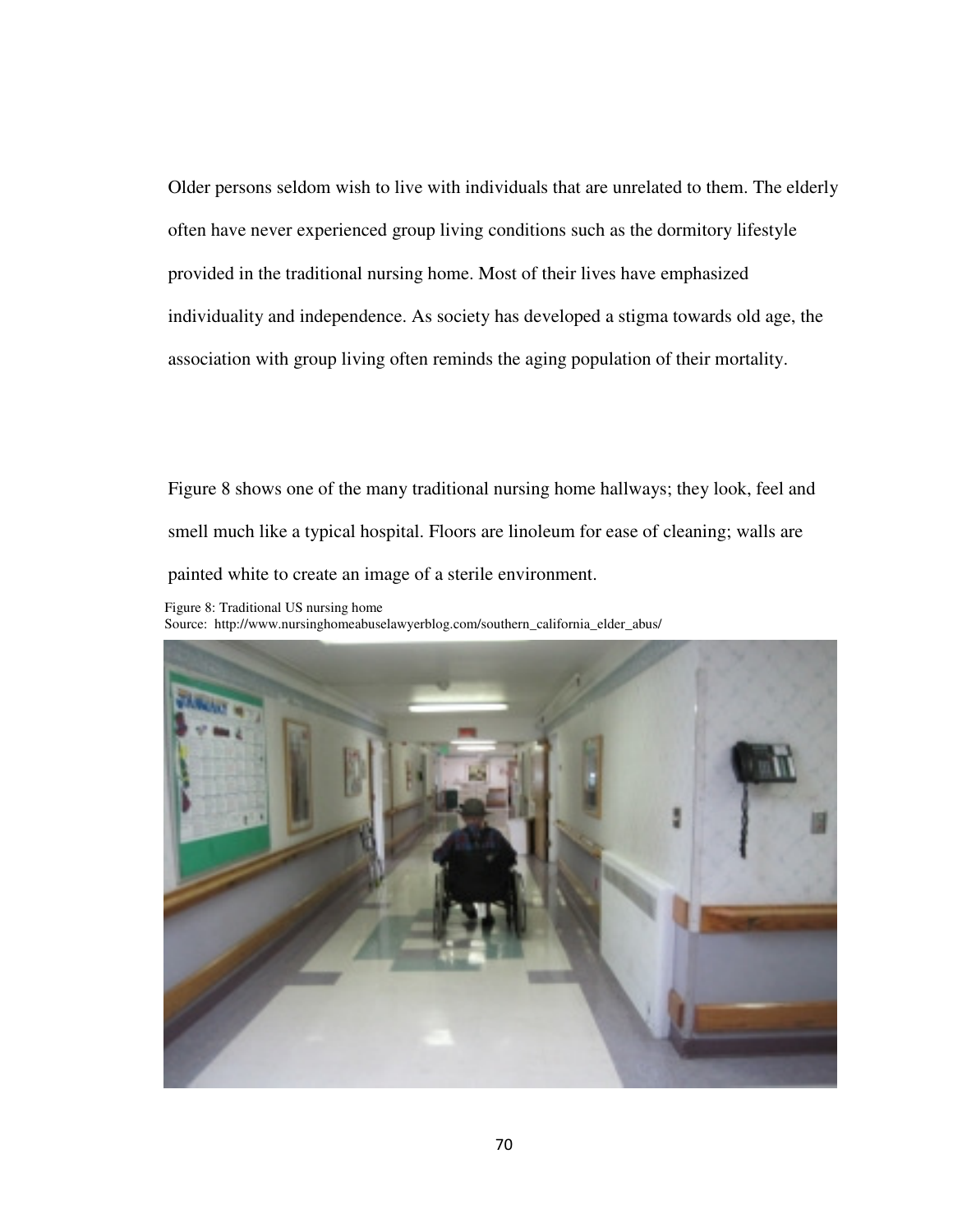Figure 9 depicts a more home like environment with the introduction of animals, kids, and carpeted floors. The hallways are usually filled with plants and carpeted for a homelike feel. Although there is additional work needed to maintain the animals, carpets and plants, this adds to the wellness and happiness of the residents and staff.

Figure 9: Eden Alternative nursing care facility Source: http://www.indiana.edu/~nca/ncpad/eden.shtml



The nursing homes that we all envision in our mind have created a loss of control; a model of care that has provided too much assistance has led to a lack of autonomy which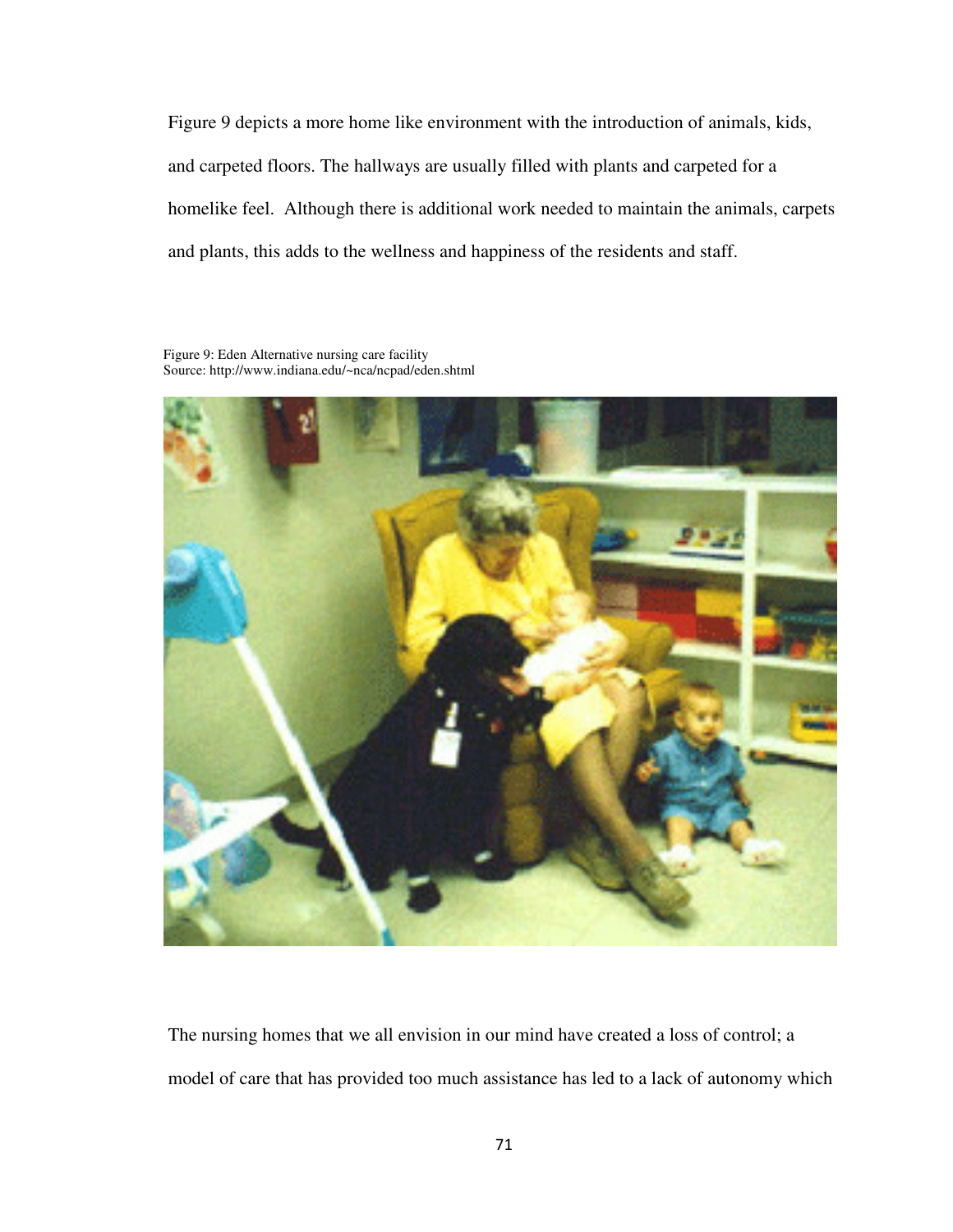produces a learned helplessness amongst the residents. Sandra Wright, an administrator of Somerset Patriot Manor in Somerset County Pennsylvania is quoted saying; "The problem with a nursing home is that everything is so traditional. There's a time to shower, a time for medicine, a time for bingo. Is that what we really want for ourselves?" (Rotstein 2002).

In the Eden Alternative houses, residents bring their own furniture to give a more comfortable and home-like personal touch to their rooms. This provides a feeling of belonging and ownership and eases the transition into a new home. The nurse's station is placed within a large kitchen style area, where residents hang out and watch food being prepared. The Eden housing is also kept small and intimate, about 30 residents, as a home-like feeling is lost with 80 people to a floor.

Many elderly care facilities such as The Mission Care Group in Visalia, California and the Rochester Presbyterian Home in Rochester, New York that have adopted the Eden Alternative model conclude that, "The Eden Alternative has the potential of remaking the experience of aging and disability across America and around the world, with the dedication to help others create living environments and the elimination of the plagues of Loneliness, Helplessness, and Boredom".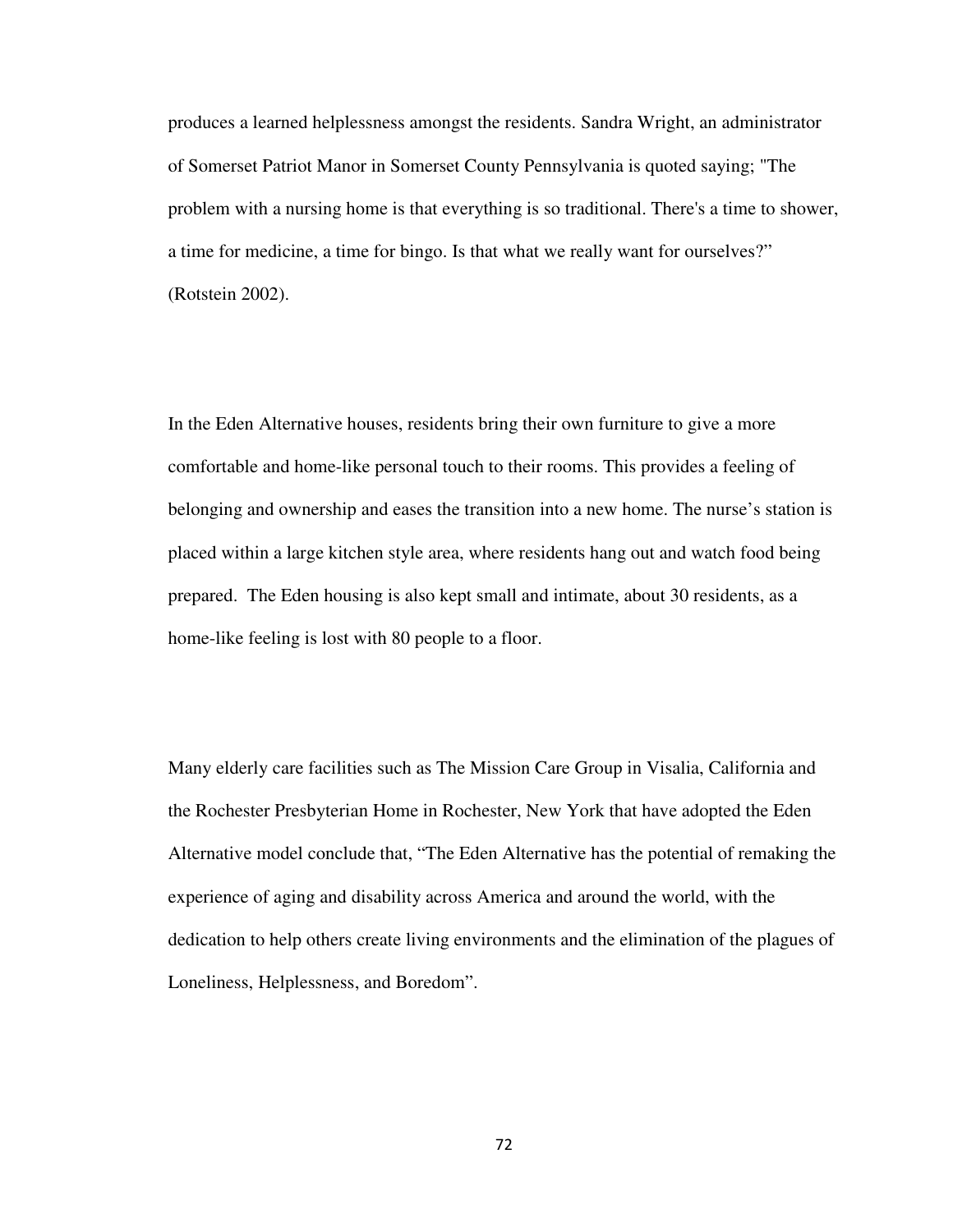The concept is really simple. Change the perception of what elderly care is from a habitat of the frail, to one that is more caring and nurturing. A habitat in which human beings learn, enjoy life and live! The Eden Alternative creates an Elder-centered community in which the elderly are capable to give as well as receive care, and provide the chance to create loving companionship through the use of animals and the opportunity for chance encounters.

Interactive alternative programs such as pet, music, art, and exercise therapies add stimulation to daily routine and create more home-like feelings, while easing the transition period for residents moving into long term care facilities. Lopez notes that, "the theory behind alternative therapies is that such treatments balance the human mind and body, restoring the body's protective immune system and relieving symptoms of illness and pain" (1996, p.51). As employees become active participants in these programs, the results are not only good for the residents but also can increase job satisfaction for the employees (Kongable, et al., 1990). Stimulation from alternative therapies and changing the internal culture of a long term care facility may help reduce the high turnover in healthcare and improve patients' quality of care.

The Eden Alternative program leads to improved quality of care for the majority of the residents. This alternative program may also help the organization and the individual employees by focusing on employee participation, empowerment, the team approach, and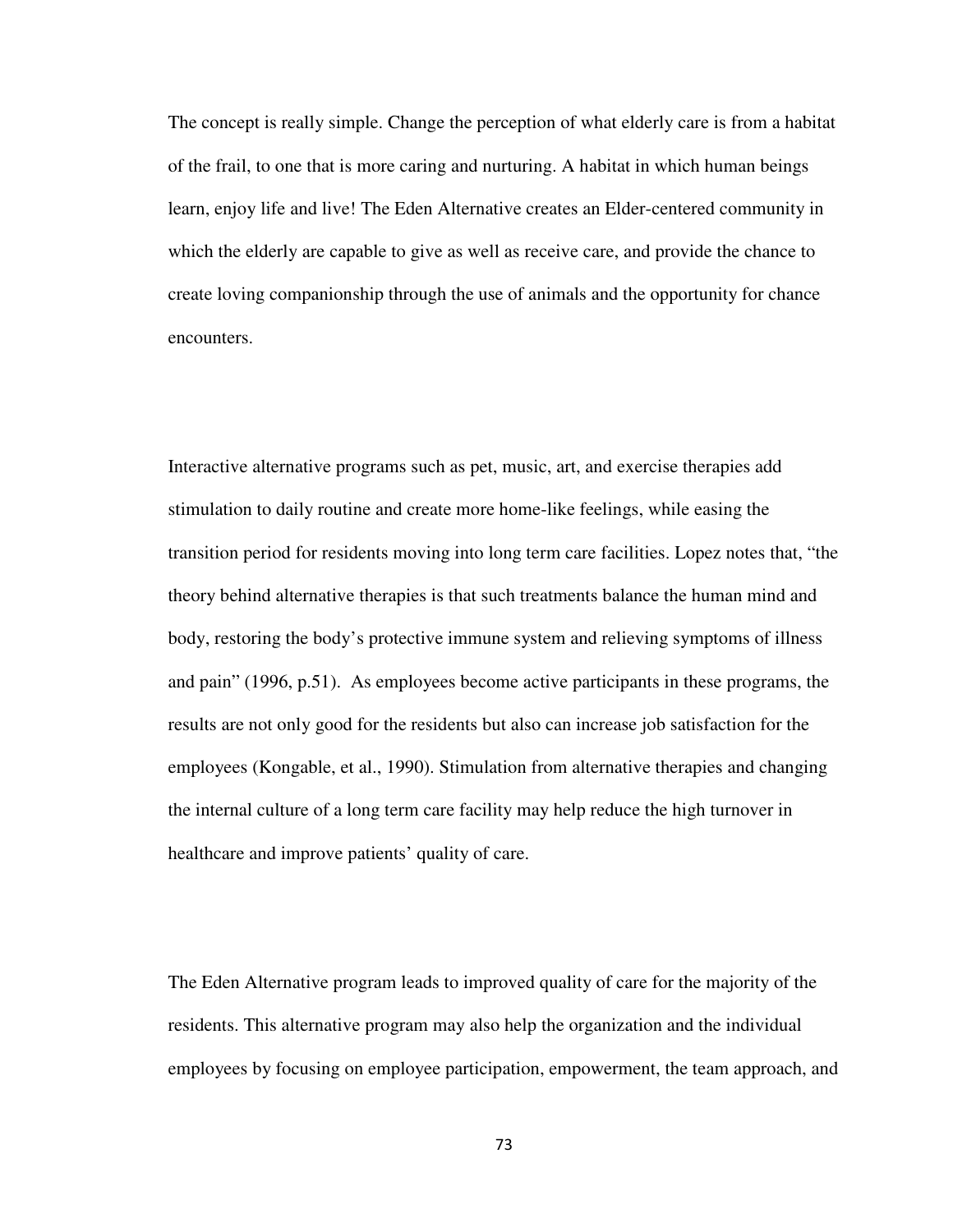continuous training. These management approaches positively influence the morale, attitude, productivity, job satisfaction, and ultimately, the quality of resident care.

Changing the culture of long term care facilities is a never-ending process. Using shortterm stimulation to enhance residents' lives only allows for short-term improvement. Our elderly deserve continuous stimulation in their lives. Shutting them off from animal, plant, and human stimuli is a cruel and debilitating life-style. Boredom, loneliness, and helplessness is not a pleasant way to end one's life. Elderly people in long-term care facilities deserve more. Residents have spent most of their lives caring for husbands, wives, children, grandchildren, gardens, pets and then suddenly, this stimulation is removed. When a "habitat for living" is added to high quality care, the residents' remaining years can be more fulfilling and rewarding.

The Eden Alternative, and other similar programs, hopefully brings that bio-diversity culture back into the residents' lives. With a well-trained staff, participating teams, residents and their families, and interaction with the community, the quality of care and overall well-being of the individual flourishes. Most would agree that adding stimulation to resident's daily activities is an improvement. At the same time, employees' attitudes and production improve. Employees gain self-management and team-building skills while becoming more self fulfilled in such a program.

74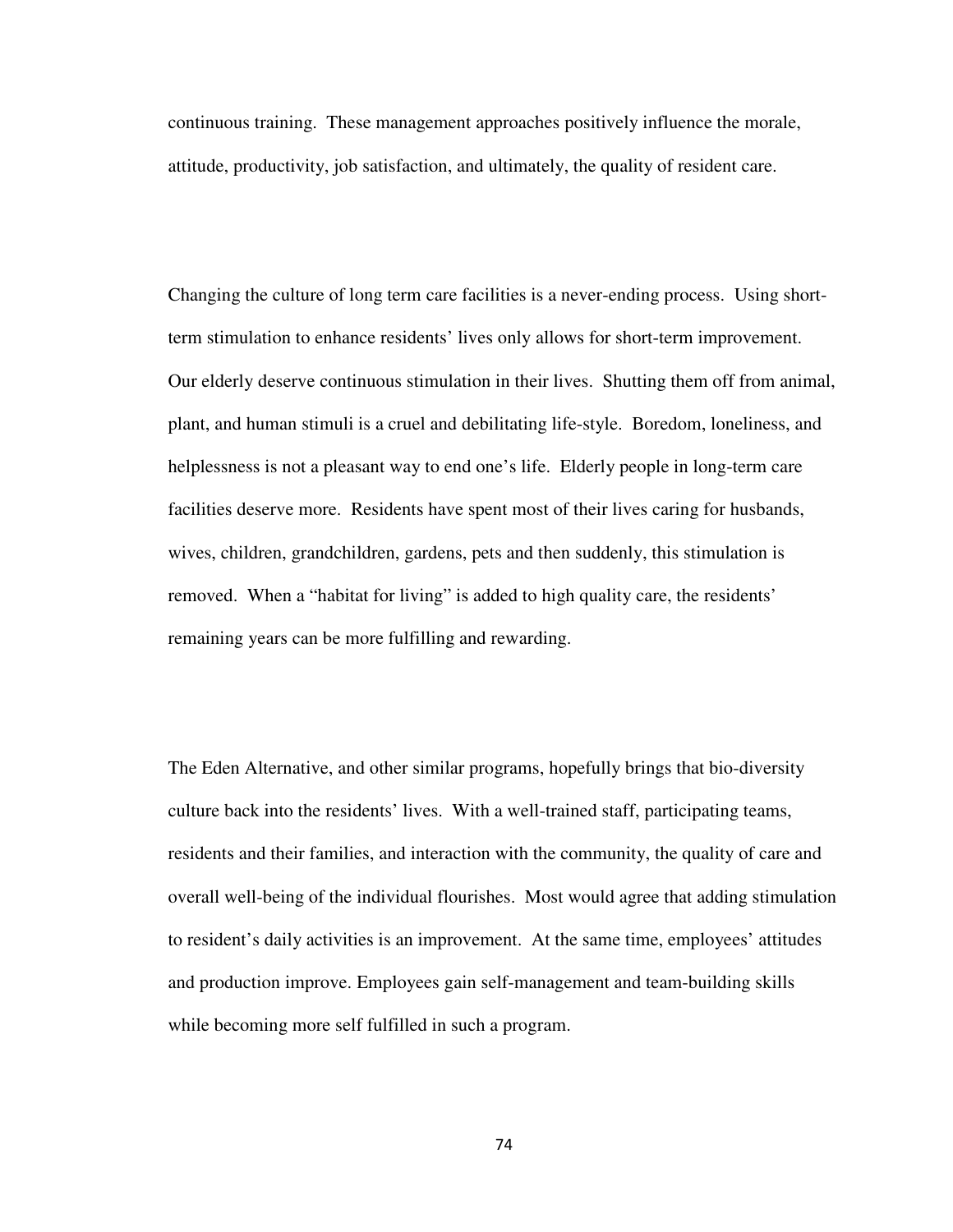The need for sensitivity to the transition from home to nursing care needs to be more prominent within society. The Eden Alternative provides a way to respond to the needs of the elderly and to ensure a high quality of care in their later years.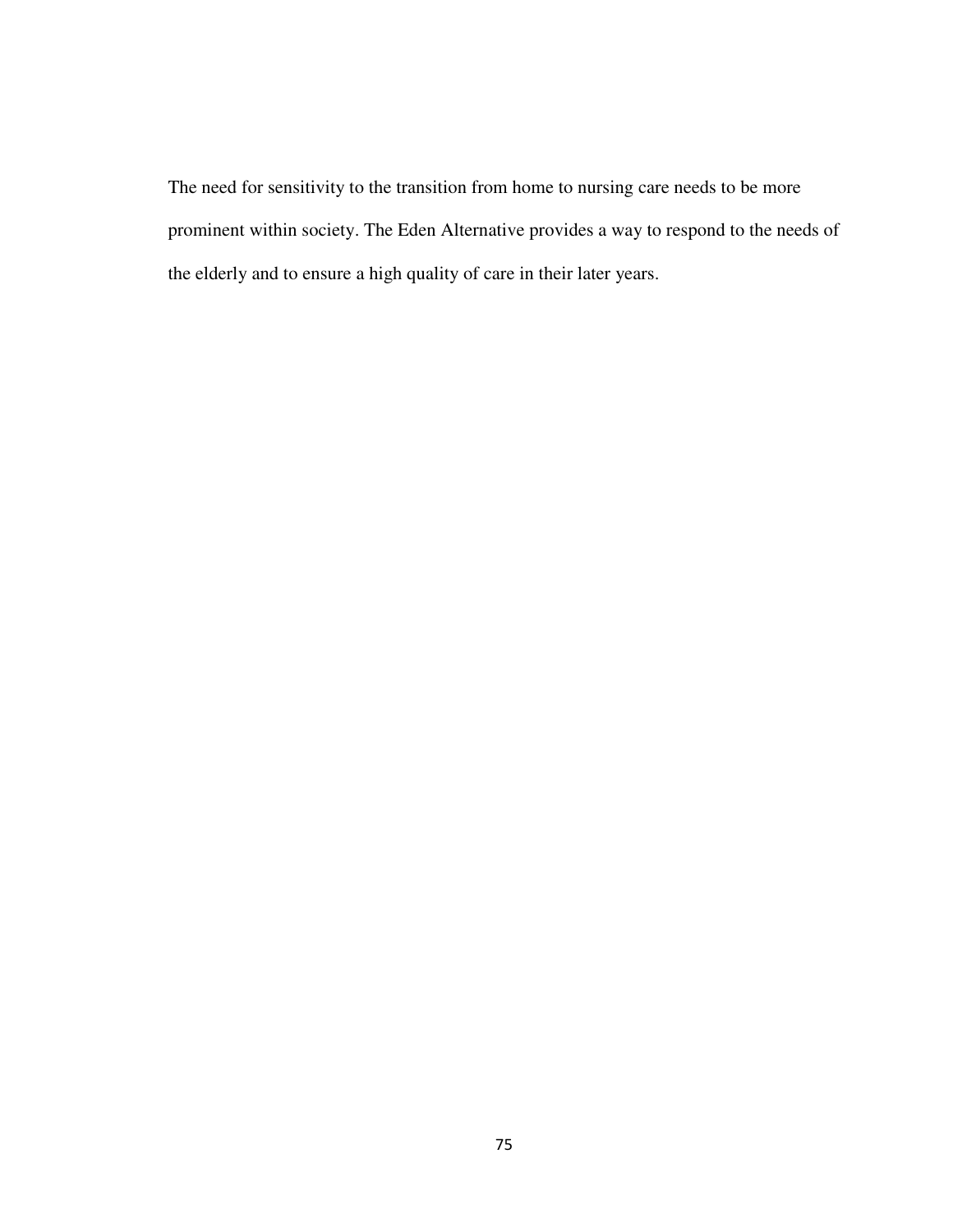## Chapter Five:

## Conclusion

It has been suggested that the availability of nursing home beds will fall far short of possible needs in the near future. As the baby boom generation begins to turn 65 by the thousands starting in 2012, implementation of various elderly housing care options needs to be promoted.

Beginning with the Greek, Roman and Egyptian cultures, the care of the elderly was the responsibility of the children. There was no formal need for elderly care facilities, as the child was the care provider for the parent. But not all care was equal. Egyptian children would take in the mother while the father was given a stipend for food. Within the Greek and Roman cultures, little care was provided towards the elderly, what was provided was influenced by the Christian church, where it became the moral duty of the children to provide care for the parent.

Community hospitals which cared for the sick and the elderly were first seen in 369 CE and are credited with having begun in Byzantine society. Other institutions include hospitals, poor houses, orphanages and old people's homes. The beginning of modern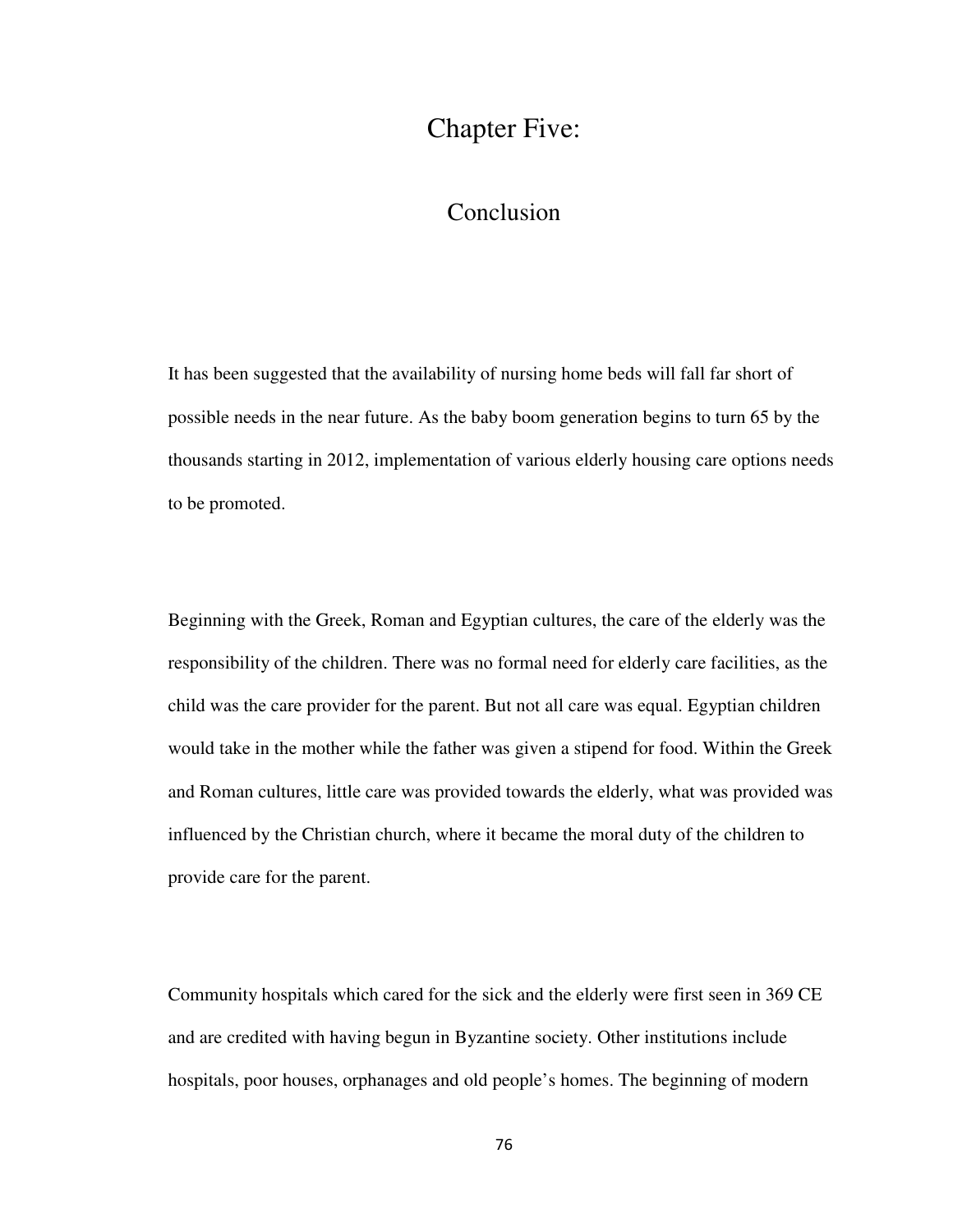care started during the Renaissance which established the almshouses beginning in 1368 when Mr. John Stodie, Lord Mayor of London donated thirteen buildings to be used to alleviate the hardships and sufferings of the aged poor.

In the early years of America, families lived almost completely in self-sufficiency. Family members worked together to provide for the family as a whole. As family members got older, the children were expected to take over the tasks and responsibilities of the elderly and provide them with care. If the children were unable to care for the elderly, they could set up the elderly with a surrogate family to provide the care for a cost. If the elderly had no children or family then they became dependent on charity or public welfare by moving into a poorhouse in order to receive any needed care.

Concern over the attractiveness of public welfare for the indigent elderly led to making the life in a poorhouse as unappealing as possible to discourage its use. This ranged from referring to the inhabitants as inmates, requiring them to wear a uniform instead of their own clothes and a restriction from leaving the facility grounds. To further restrict interaction between those living within the poorhouse and the rest of society, poorhouses were built in the country and away from the rest of society. The inmates were required to work on the poorhouse farm for food and do other chores such as cook, sew and to maintain the facility to a livable standard.

77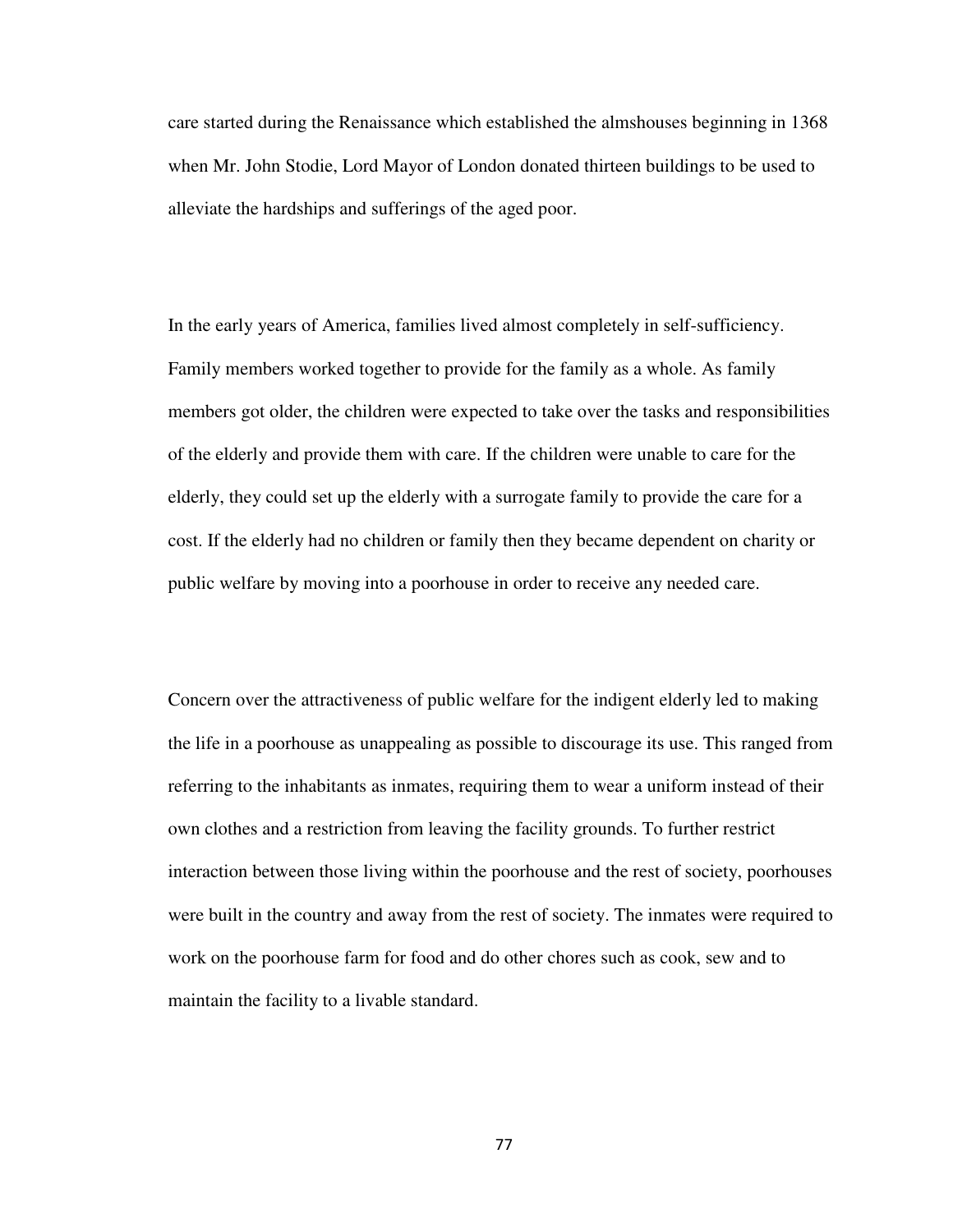With the westward migration to the west, families began to disperse and become scattered across America. This scattered migration toward the west made it less likely that many, if any children were around to provide care for the aging parent. In the  $19<sup>th</sup>$ century, and in response to the poor conditions of poorhouses, numerous nonprofit organizations began building homes for the aged to provide respectable care and to avoid the degradation of the poorhouse. The homes that were set up by the nonprofit organizations were the beginning of "assisted living" care.

Aside from the poor elderly that needed care, those that had the financial means also needed care. The non-indigent frail lived in "proprietary" or privately-owned facilities called "rest houses" or "convalescent homes" that were no more than rented rooms in a family home that provided care for the aged. By the late  $19<sup>th</sup>$  century, nursing emerged as a profession along with home health care. As the nursing profession continued to grow, so did the need and desire from wealthier families to employ them as live-in care providers. Convalescent homes progressed as an institution furnishing care for the aged and sick of all ages and was the forerunner of the modern nursing home.

The term nursing home formally gained the name in the late 1930's to early 1940's as the 1935 Social Security Act created the Old Age Assistance (OAA) program which gave cash payments to the poor elderly. The OAA later spawned the Medicaid program, which has now become the primary funding source for long term care today. Due to the Great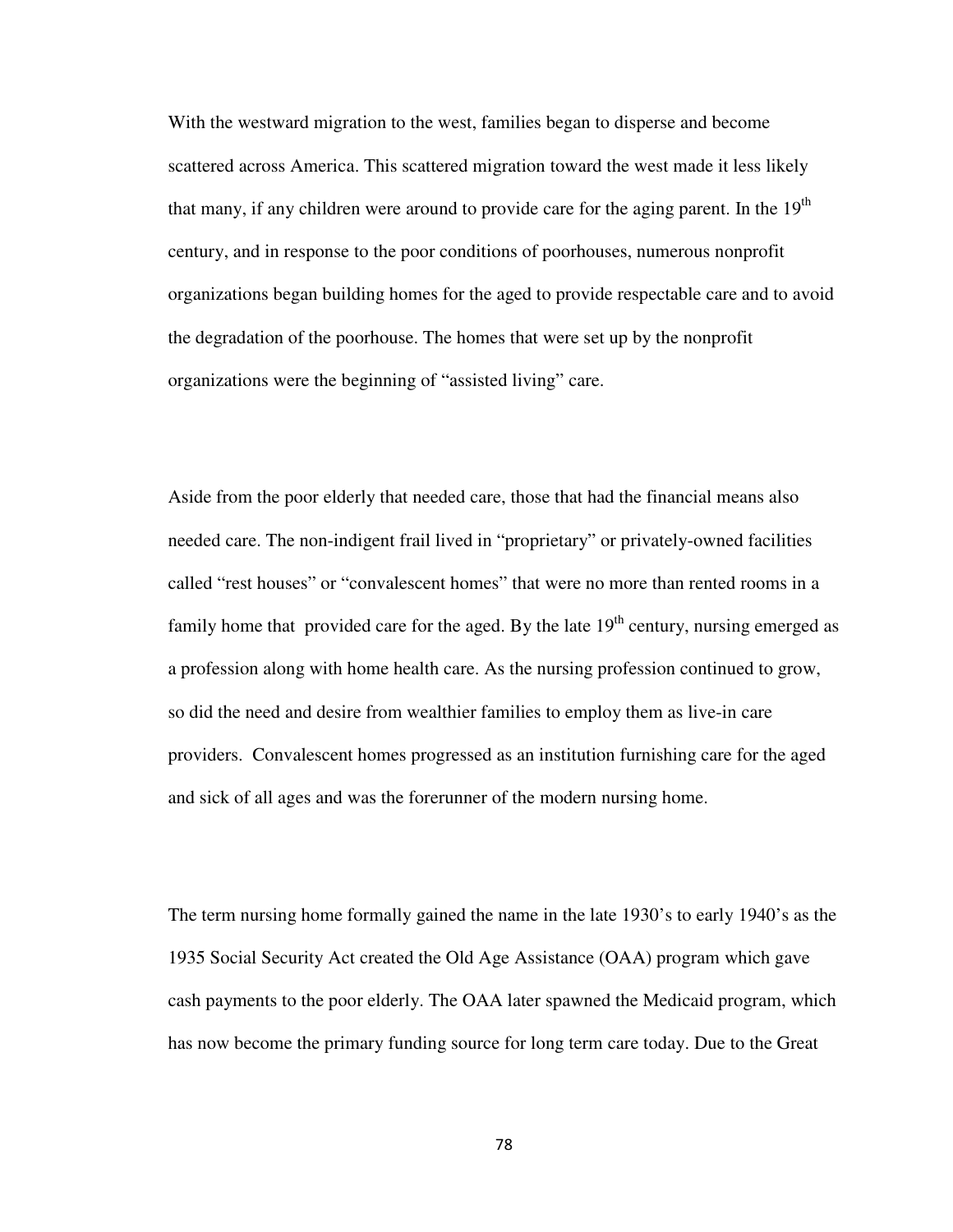Depression, little real money circulated, and coupled with the fact that the OAA paid out cash, old age homes became a perfect "cottage" industry. Many of the care homes were "mom and pop" set-ups in order to make some financial gains in the desperate times. Some of the homes were run by unemployed nurses who provided basic care, and this gave rise to the term "nursing home".

The surge in the development of long-term care in the recent years has been attributed to several factors, from the increasing elderly population due to medical advances to the changing attitudes of society towards institutionalized elderly care. While attitudes towards elderly care were changing, so were the restrictions on where care facilities could be built. Starting in 1899 and reaching the bases for American city planning in 1926 in the Euclid versus Ambler court case which separates land uses, group homes have been pushed to the outer limits of cities.

From the beginnings rooted in Egyptian, Roman and Greek care to America in the 1930's, formal institutional nursing care became the primary provider of elderly care. After World War II development of Accessory Dwelling Units of the early  $20<sup>th</sup>$  century became a commonly seen feature on most properties, not only as a way for homeowners to supplement their income but also as a way to encourage aging in place.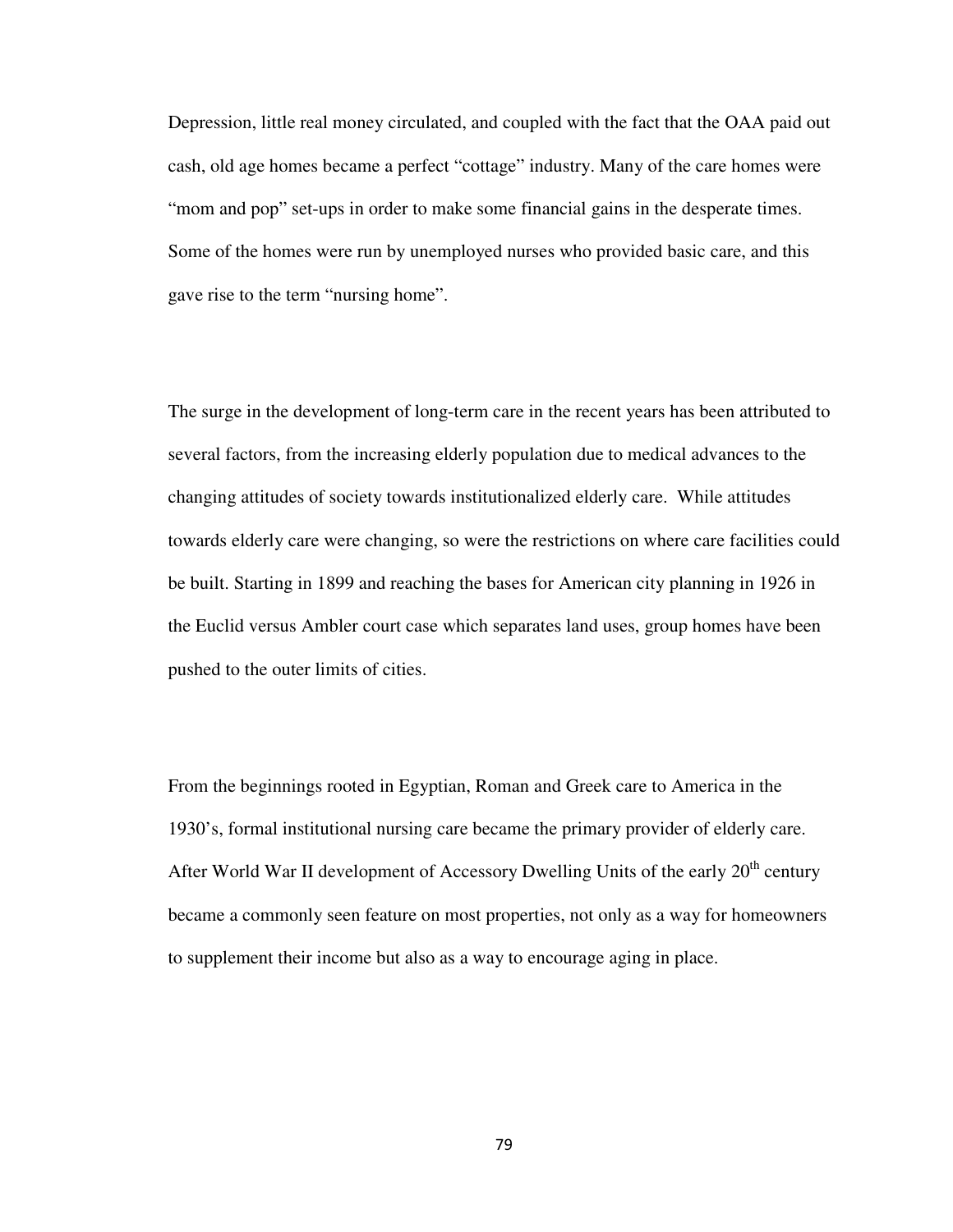Elder Cottage Housing Opportunity (ECHO) units or Accessory Dwelling Units (ADUs) offer a different option than moving into a nursing facility. ECHO units and ADUs offer the chance to age in place and maintain a sense of independence while having nearby support from either a healthcare professional living within the ADU, or by the elderly themselves taking residence within the unit on a family member's property.

The benefits of the ADU range from maintaining social ties, independence, and ability to supplement income, to the opportunity it provides the elderly to down size from a home that is too large for their needs. By providing alternative housing options within the community economic, social and health benefits are provided.

Accessory dwelling units are a viable option that provide the elderly with the opportunity to age in place, and also have the potential to slow gentrification and increase population density. Since the peak of ADU development after WWII, a steady decline of ADU and ECHO development coupled with zoning restrictions have almost killed off this living option, though the options are making a resurgence in California.

In 2001, California enacted Bill AB 1866 which changed local law to allow ADU and ECHO homes to be built if certain restrictions are met. The goal is to ultimately increase the housing stock but in the process will also lower property taxes – relieving financial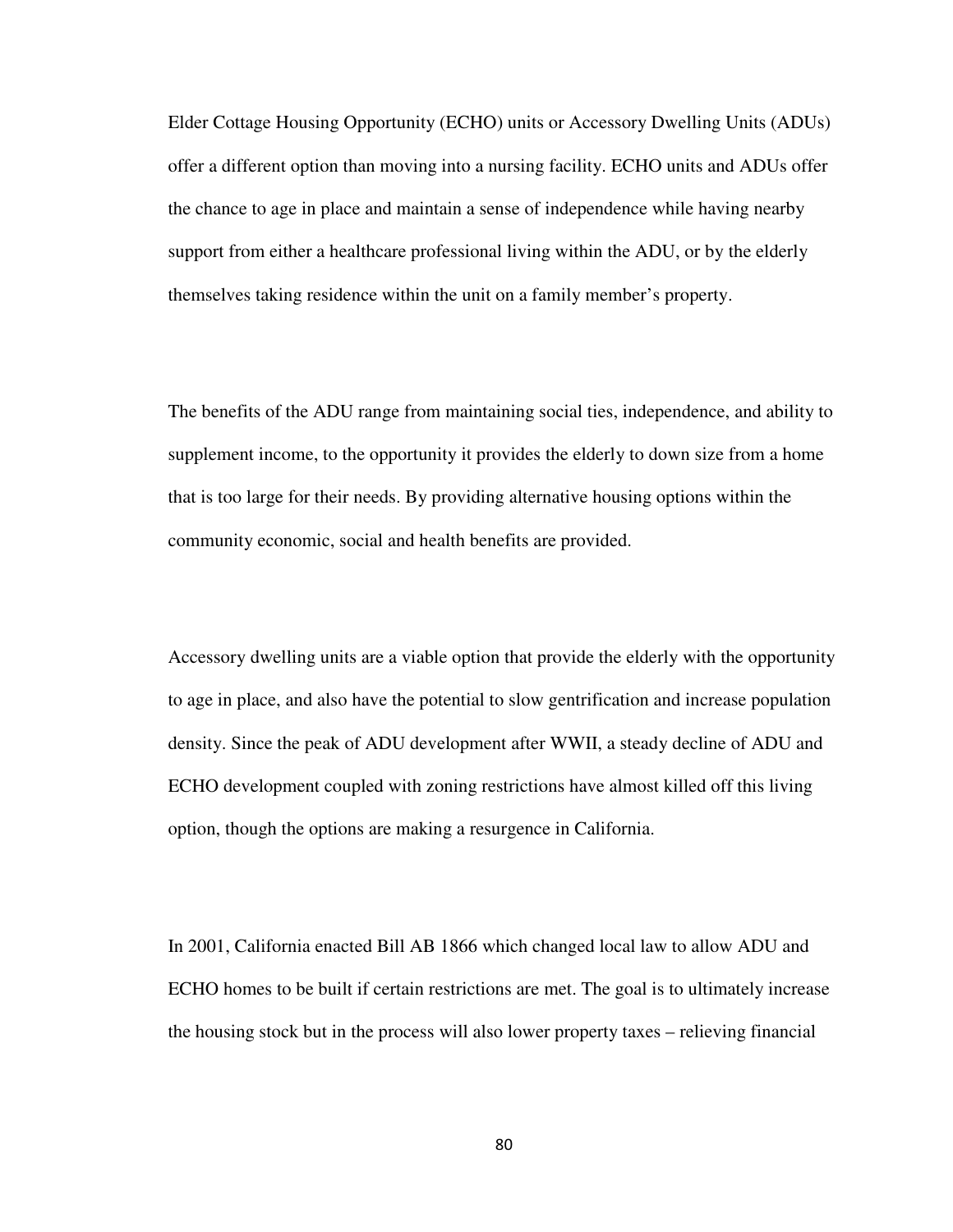burden on many elderly homeowners, and prolong the often un-needed move into a nursing home to name but a few benefits.

Through this enactment of land use policy change, the exclusionary planning practice of rigid land use zoning is changing to a more inclusive, more neighborhood friendly practice. The elderly who choose to age in place can keep the social ties they have formed over the years, make neighborhoods more age-diverse, and still offer a valuable service to the community and neighborhood.

The benefit of ADUs allows for a continued bonding between older and younger generations within the community setting. If ADUs are considered as a housing alternative, they must be designed or rehabilitated to accommodate the present and future needs of the aging person(s). Through the use and incorporation of Universal Design into ADU housing, an easier, more affordable living option becomes available as an alternative to the traditional nursing home.

The basic concept of Universal Design is that the environment is designed to work for all possible users of the space, and to reduce the physical and attitudinal barriers between people with and without disabilities. Disabilities are defined through the prism of design, not by failing health. As advances in medicine and healthcare continue, the aging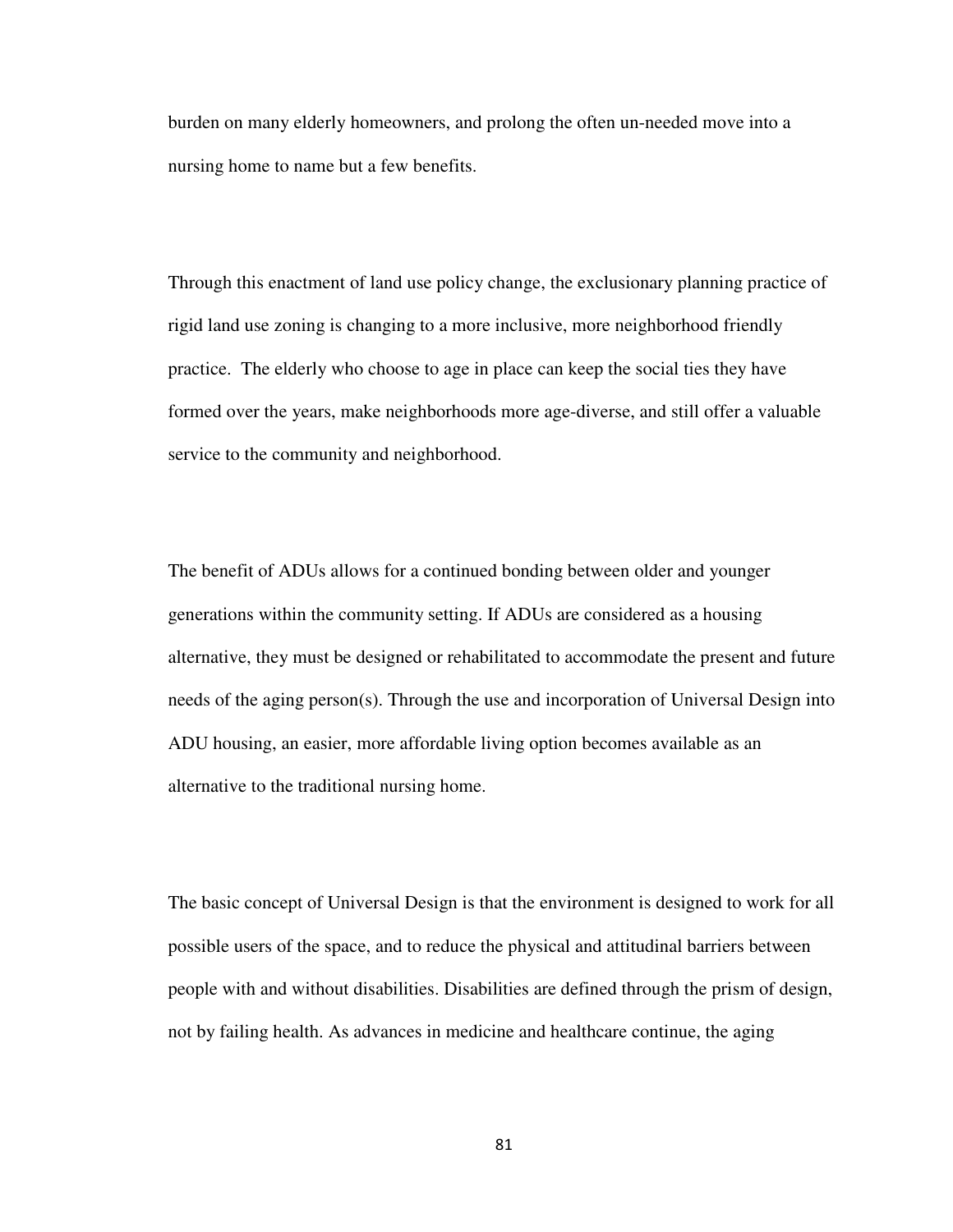population will continue to grow, which can lead to a larger population requiring assistance in activities of daily living from mobility assistance to bathing.

Universal Design started as the barrier-free movement around the 1950's, in response to demands by disabled veterans and advocates for people with disabilities. By the 1970's, parts of Europe and the United States began moving away from tailored solutions for specific problems to the idea of total integration of the disabled into society. In 1990, the Americans with Disabilities Act established the most extensive legal requirements pertaining to accessible design.

By incorporating Universal Design within the private home, the home that once worked against the elderly homeowner now becomes a home in which they can continue to age in place and retain social network and community ties. But home modifications are costly; very few public dollars are available for private home modification, as most public programs are aimed at new construction.

The ability to age in place successfully (through home modification) is feasible only to those with the financial means to incorporate the necessary home renovations. In the mid 1970's, the reverse mortgage program was created. By unlocking the equity in a homeowners' home, a line of credit becomes available to make such improvements or renovations to the home or to supplement one's income. Through the use of reverse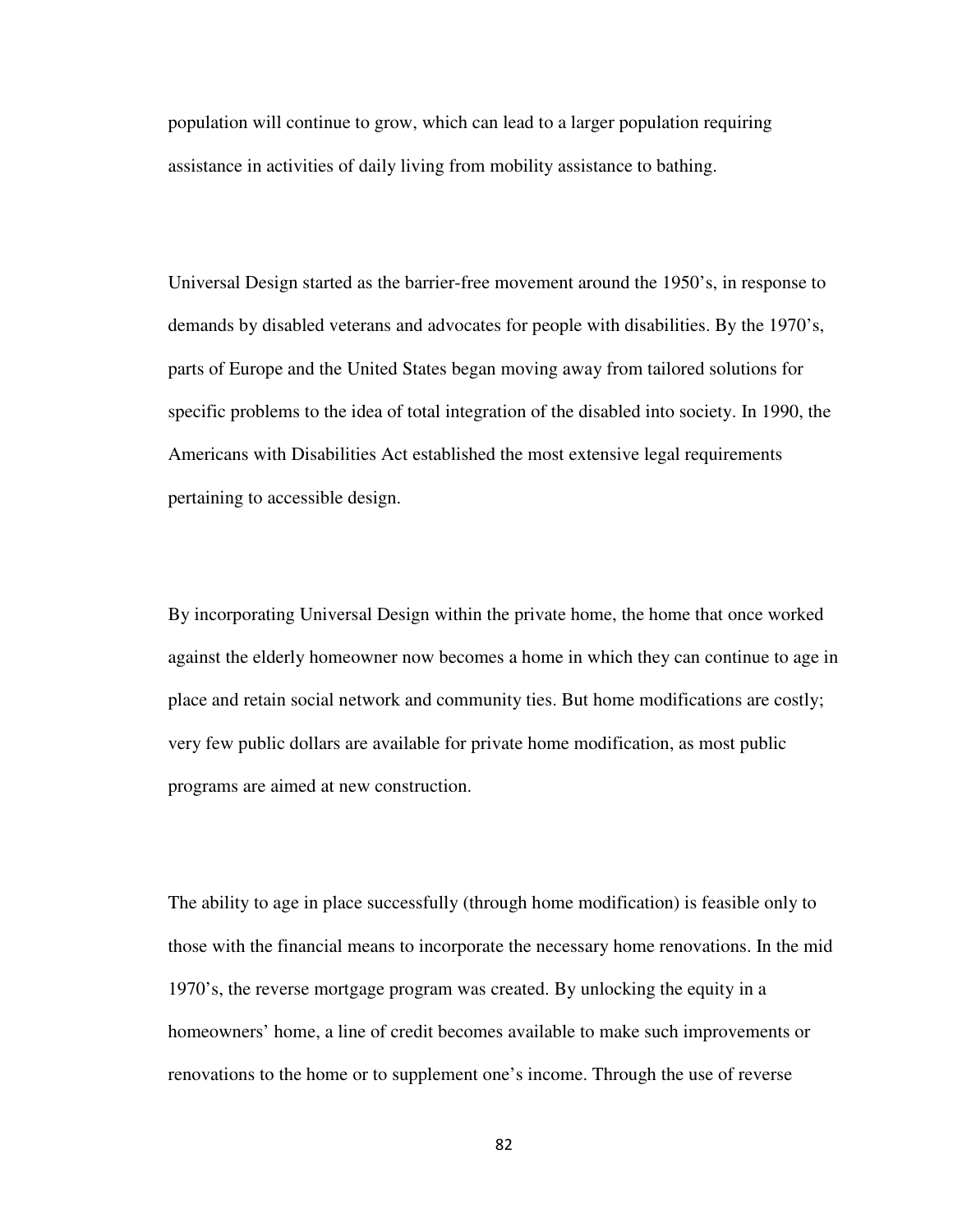mortgages for home modifications, neighborhoods have a chance to retain their elderly population and forgo gentrification.

But when modifying the home is still not enough and the need to move into a nursing care facility is the only option, the option should be a move to one where the elderly are treated like persons and not patients. There is no telling as to when nursing home culture began to change, but the Eden Alternative is noted as one of the most recognized facilities that lead the change. Within the Eden Alternative, individuals are treated not only for their physical ailments, but are also helped to cope with the changes in their life, from the anxiety of having to move out of their home and into a new one to the depression of knowing they need more attentive care.

The Eden Alternative nursing design is a change of the entire traditional nursing home set-up. Nursing staff no longer rotate throughout the entire facility, spending limited time with all the inhabitants. Within Eden homes, nursing staff maintain daily contact with a smaller number of individuals and form closer relationships between the cared for and the care taker.

The power dynamics also changes. There is a dismantling of the top-down order of power. Nurses are given greater responsibility in decision making on day to day care. Residents also gain a voice in how they are cared for, and how they live their lives. The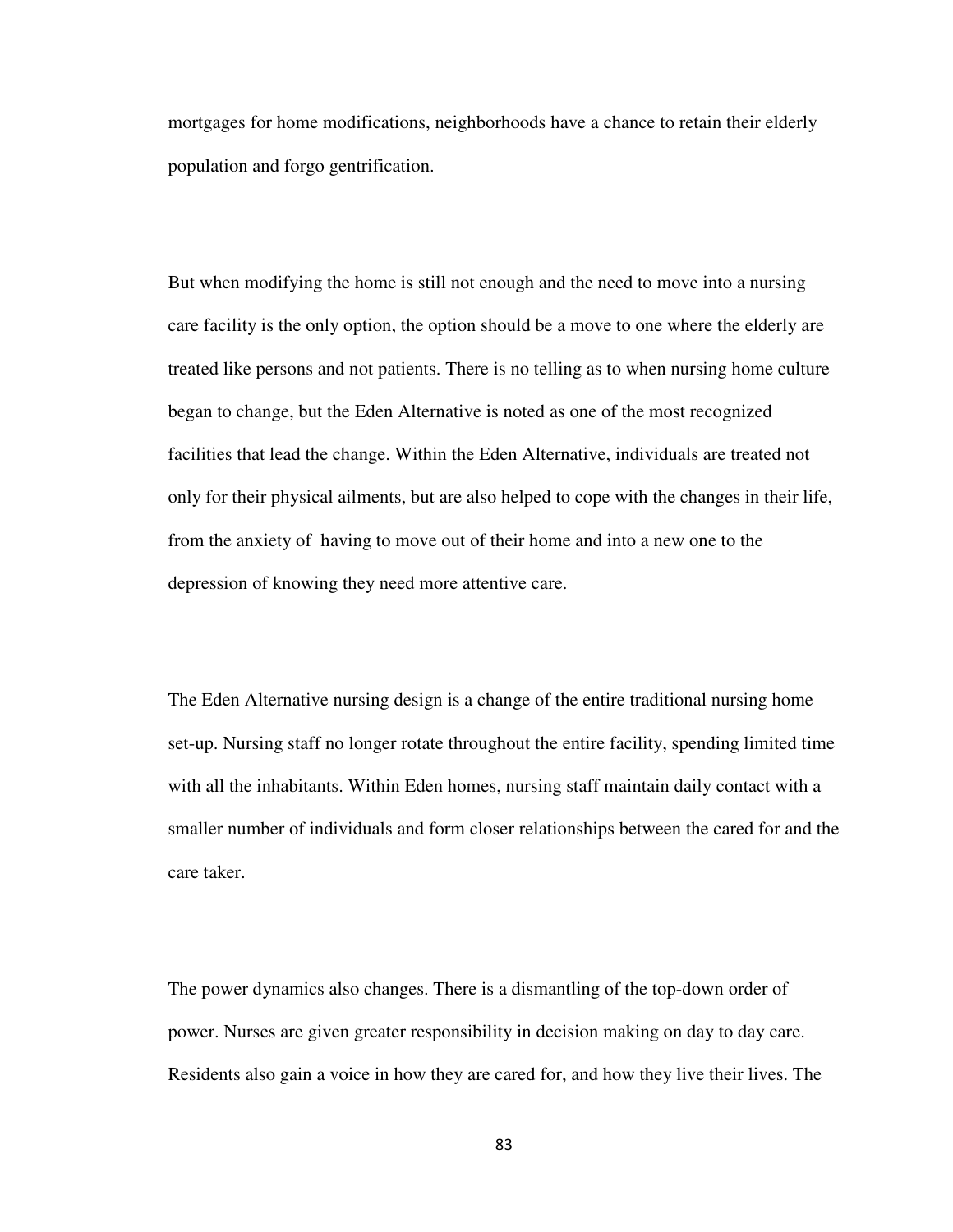Eden Alternative lifestyle moves away from the learned helplessness that is associated with traditional nursing care homes. No longer are there strict wake times, eating schedules, and rigidly organized group social events where the nursing staff tell the patients where they need to be at specified times during social hours.

The Eden Alternative core principles lie in relieving loneliness, helplessness and boredom. By incorporating pet therapy, music, art, and a more home like environment, residents adjust to the move into the care facility easier. The residents make their own schedules and are encouraged to live life, and to continue the life they led before moving into an Eden facility.

 The benefits don't end with the residents, but also extend to the nursing staff. Children are brought to the facilities to mingle with the elderly. As a result of their exposure to the elderly the traditional concept of what it is like to live in a nursing home begins to dissolve to one where people regain social interactions, and continue engaging with life. Job satisfaction amongst the nursing staff is also increased from morale boost to productivity. Positive benefits are experienced all around through the change of nursing care culture.

 In closing, changes need to begin happening from zoning to building practices to the perceptions of what nursing homes are. As Benjamin Franklin said, the only thing we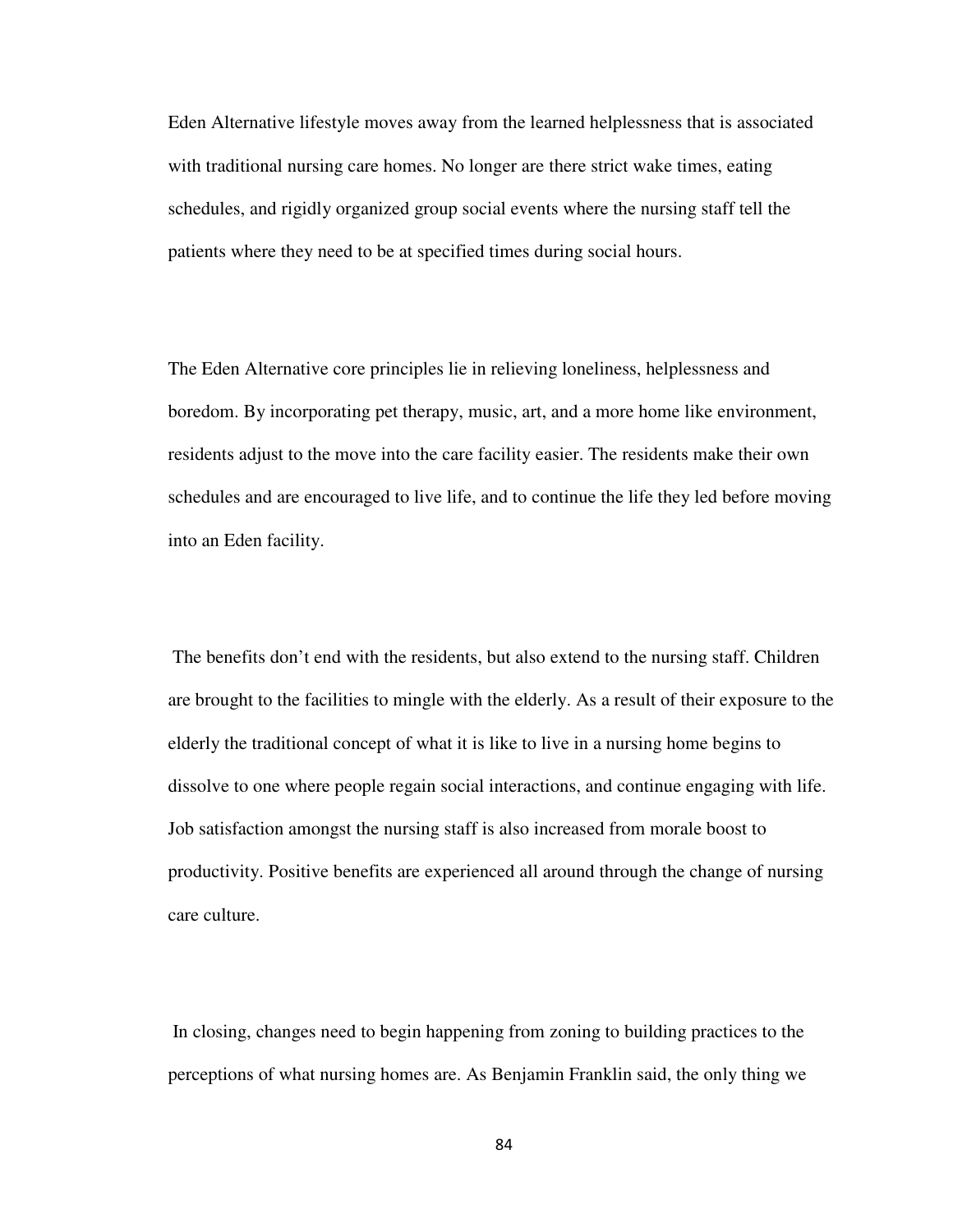know for sure is death and taxes but death does not have to happen as soon as we begin to decline in health. The elderly can maintain semi active lifestyles by participating in public life through improved facility design and programming within these elderly facilities. The baby boom generation is here and will lead the charge for change, but change is an ever evolving, living thing. Taking appropriate measures to address the demographic shifts through more humane institutional care and modification of planning and zoning regulations is a first step in providing better care for the elderly.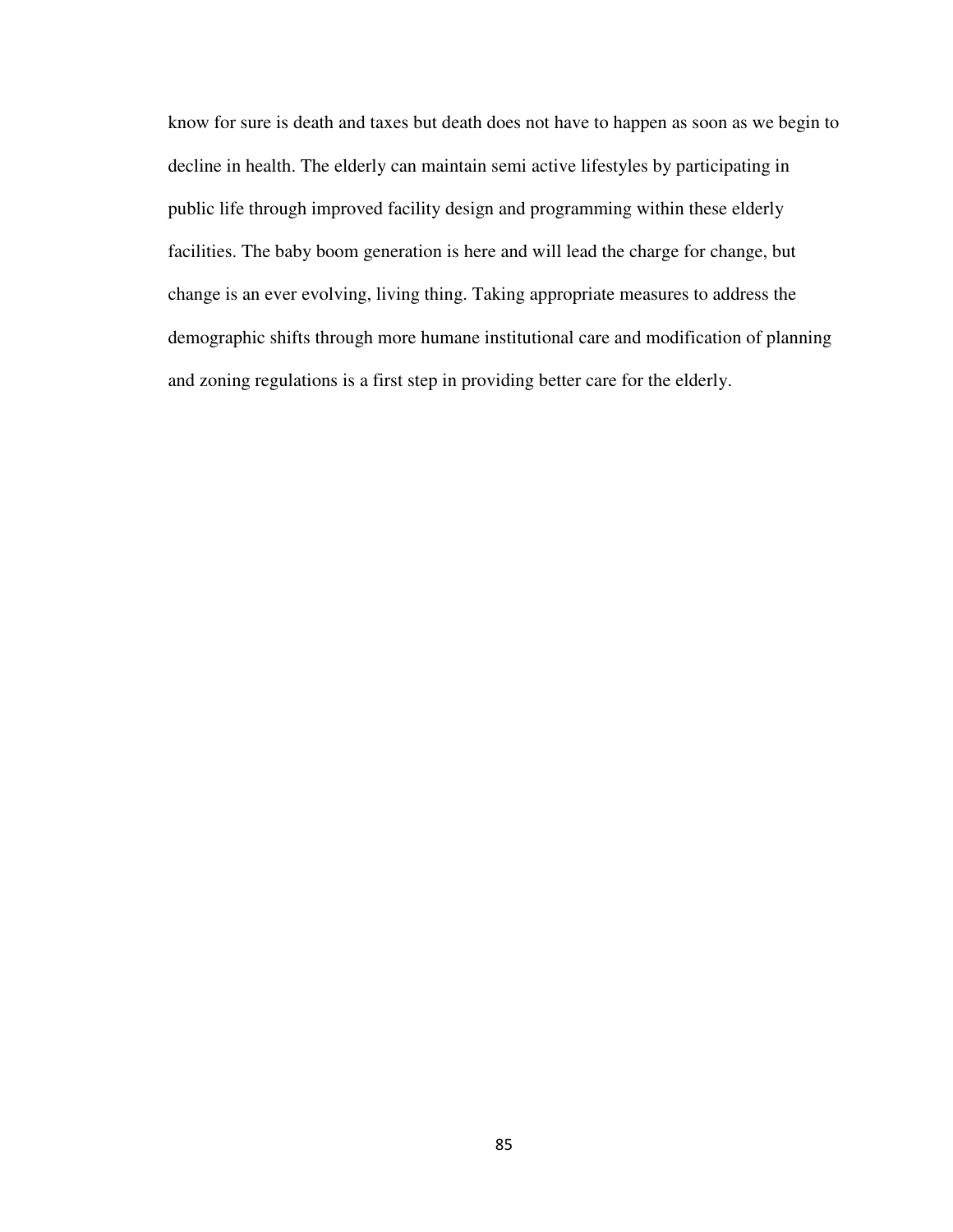## Footnotes

- 1. U.S. Department of Health and Human Services http://www.longtermcare.gov/LTC/Main\_Site/Understanding\_Long\_Term\_Care/Basics/ Basics.aspx accessed on - 6/9/2010
- 2. At the very highest levels of the Egyptian administration, officials had the option of never retiring or relinquishing their official incomes at all; instead an assistant was appointed to over take many of the duties associated with the office.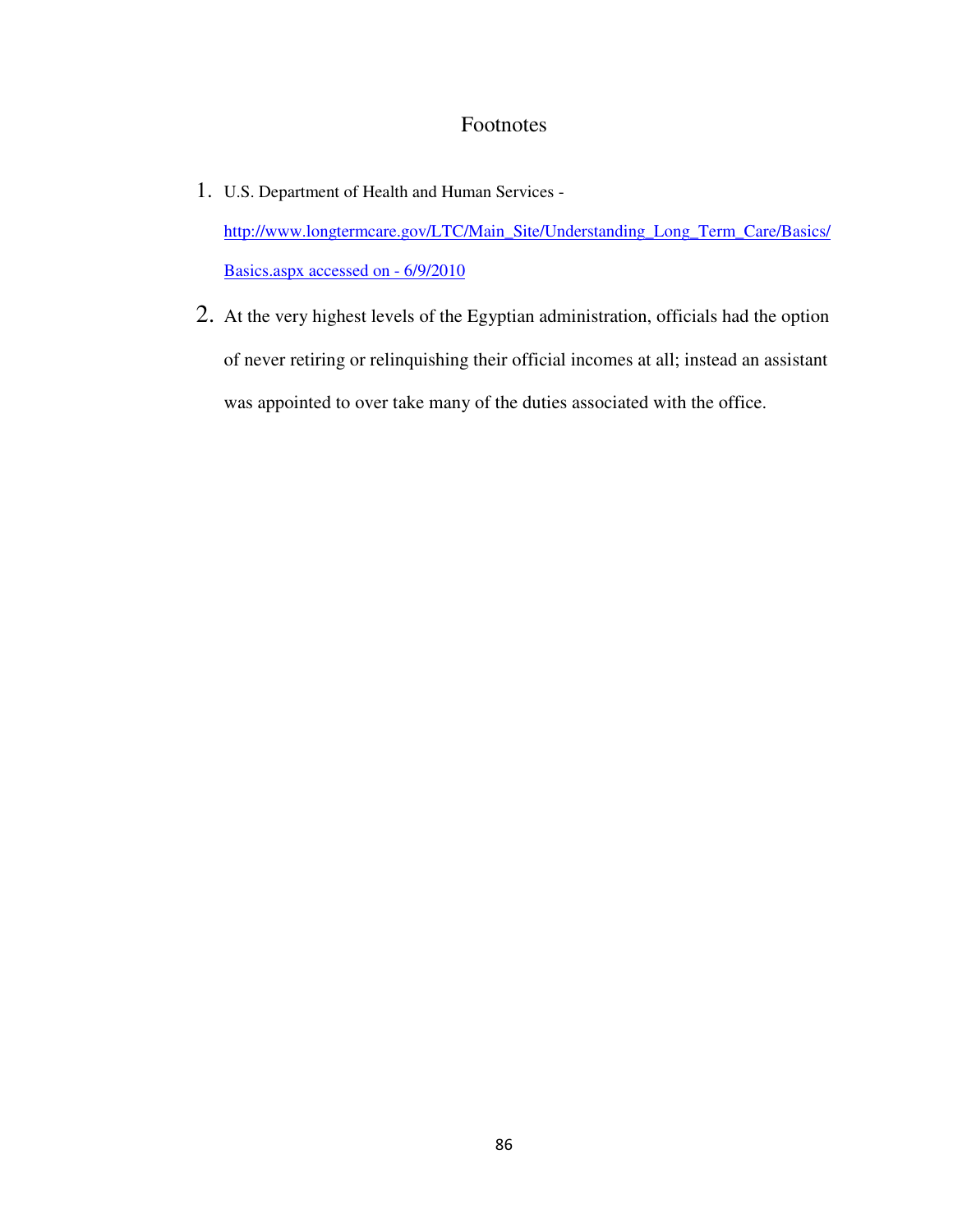## Biblography

- 1. Alpert, J., Powers, P., (June 2007), Who will care for the frail elderly?, *American Journal of Medicine*, 120(6), 469-471
- 2. Altus, D.E., Xaverius, P.K., Mathews, R.M., Kosloski, K.D. (2002). Evaluating the impacts of elderly cottage housing on residents and their hosts. *Journal of Clinical Geropsychology*, 8, 117-137.
- 3. American Geriatric Society, (2005, March) Trends in the elderly population. Retrieved from: http://www.healthinaging.org/agingintheknow/chapters\_ch\_trial.asp?ch=2
- 4. Baldauf, S. (2010). Nursing Homes' New Face. *U.S. News & World Report*, *147*(2), 62-68. Retrieved from Academic Search Premier database.
- 5. Baltes, P.B., & Smith, J. (2003). New frontiers in the future of aging: From successful aging of the young old to the dilemmas of the Fourth Age. Gerontology, 49(2), 123-135.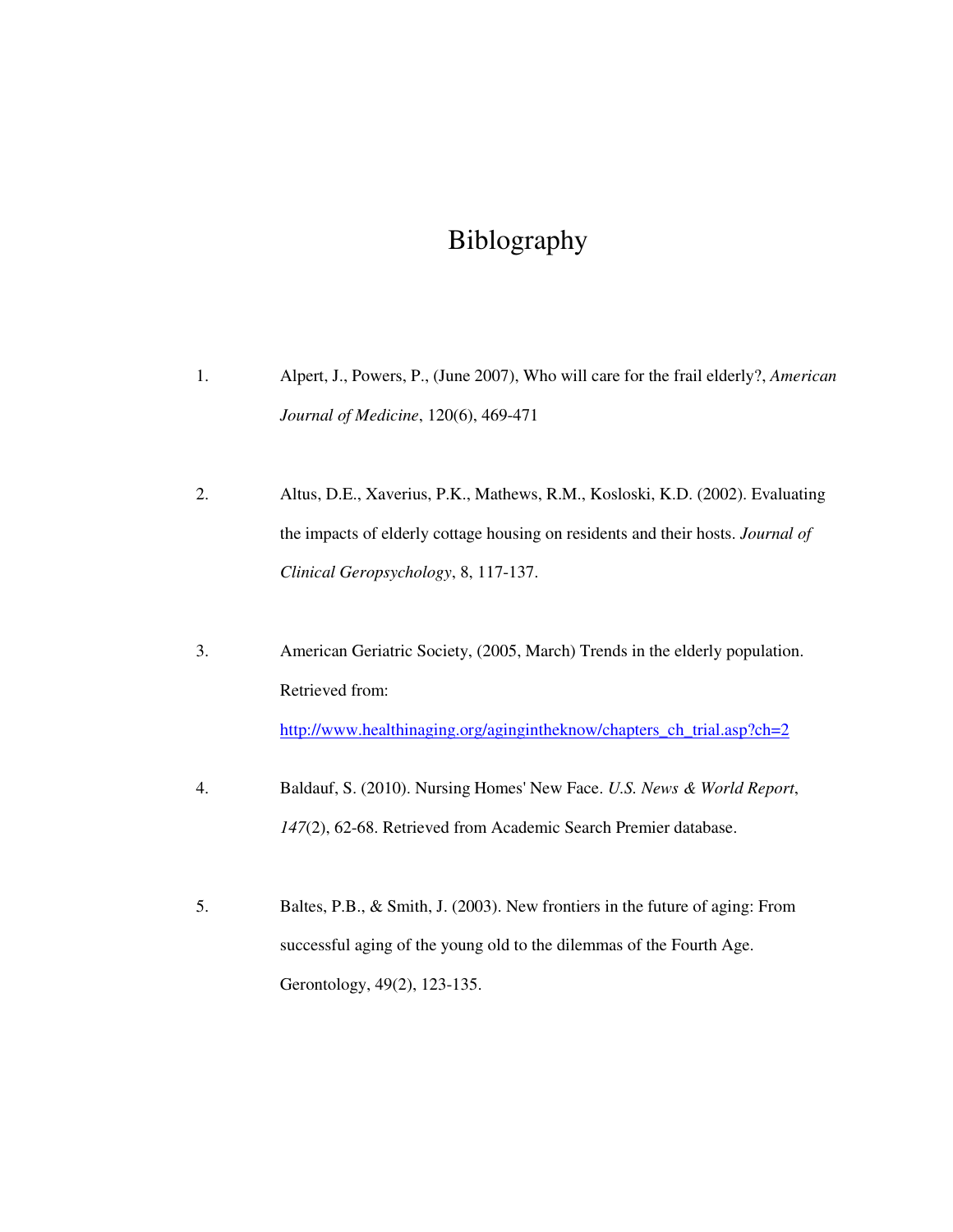- 6. Bartel H., Daly, M. (Autumn, 1980). Reverse Annuity Mortgages as a Source of Retirement Income., *Canadian Public Policy / Analyse de Politiques*. (Vol. 6, No. 4), pp. 584-590. Published by: University of Toronto Press on behalf of Canadian Public Policy Accessed on: 8-31-2010 from: http://www.jstor.org/stable/3549757
- 7. Beigel, D.E., Farkas, K.J., Wadsworth, N. (1994). Social services programs for older adults and their families. In P.K.H. Kim (Ed.), *Services to the aging and aged: Public policies and programs.* New York: Garland.
- 8. Bergman-Evans, B., (2004). Beyond the Basics: Effects of the Eden Alternative Model on Quality of Life Issues. Journal of Gerontological Nursing, 30(6), 27- 34. Retrieved October 8, 2010, from ProQuest Nursing & Allied Health Source. (Document ID: 651291511)
- 9. Bhushan, S., (January, 2010), Why the "high-rise" concept might be the answer., *Long-Term Living*., 59(1), 20-23.
- 10. Biegel, D., Shore, B., Gordon, E., (1984). *Building Support Network for the Elderly: Theory and Applications.* Beverly Hills: Sage Publications
- 11. Biggar, J., Longino, C., & Flynn, C. (1980). Elderly Interstate Migration: Impact on Sending and Receiving States, 1965 to 1970. *Research on Aging*, *2*(2), 217- 232.
- 12. **Birnholtz, J.,** Jones-Rounds, M., (2010), Independence and Interaction:Understanding Seniors' Privacy and Awareness Needs For Aging in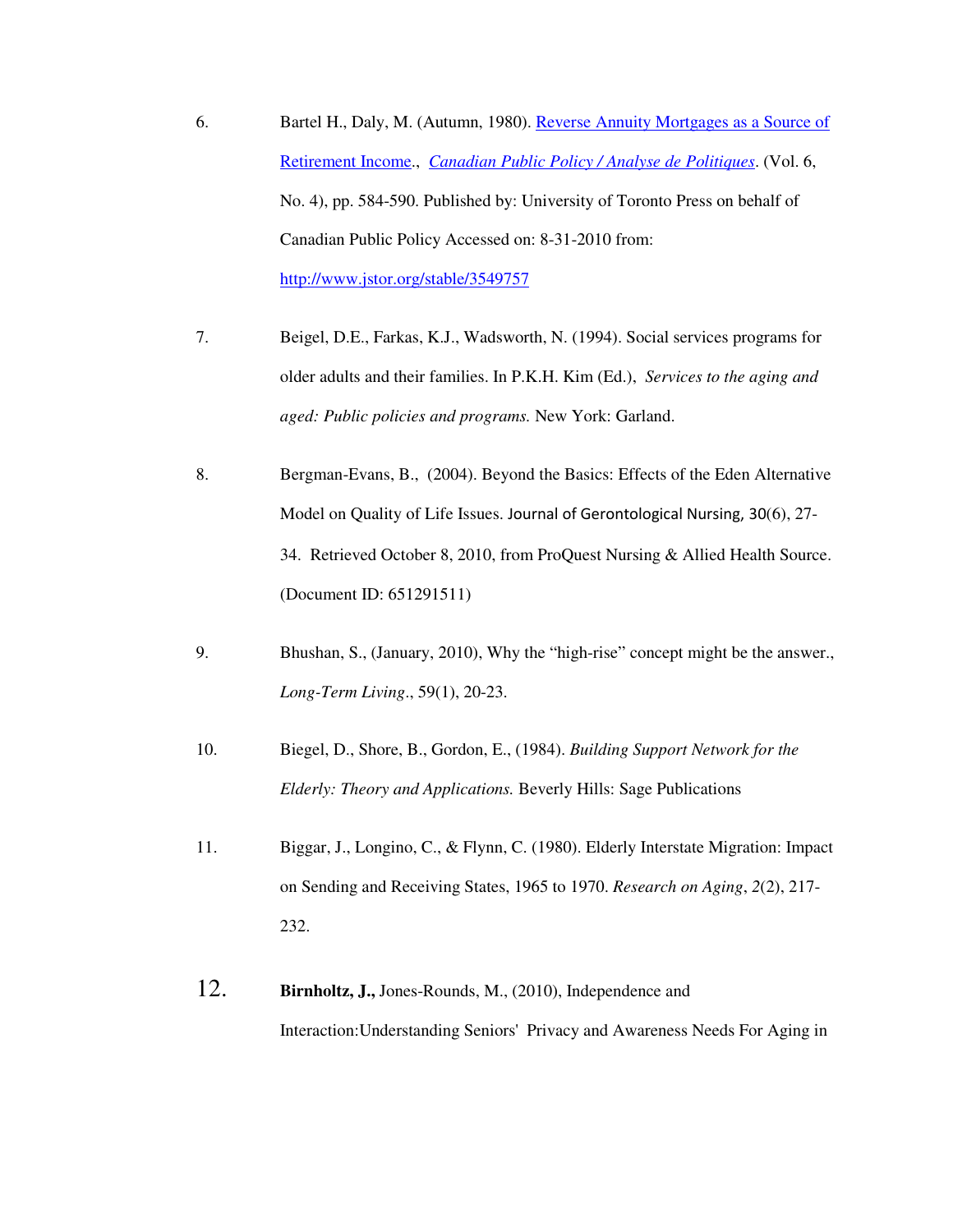Place, (in press) to appear in the Proceedings of the ACM Conference on Human Factors in Computing Systems (CHI '10), Atlanta, GA, April 10-15

- 13. Boersch-Supan, A., (1989). A Dynamic Analysis of Household Dissolution and Living Arrangement Transitions by Elderly Americans. Working Paper No. 2808. Cambridge, Mass.: National Bureau of Economic Research, January.
- 14. Bowly, D. (1978). The poorhouse: subsidized housing in Chicago, 1895-1976. Carbondale. Southern Illinois University Press.
- 15. Brault, M., (2008). Disability Prevalence and the Need for Assistance by Age: 2005 [Figure ]. In Brault, M., *Americans With Disabilities: 2005*. U.S. Department of Commerce Economic and Statistics Administration, U.S. Census Bureau
- 16. Brown, B.B., & Perkins, D. (1992). Disruptions in place attachment. In S. Low & I. Altman (Eds.) *Place attachment* (279-304). New York: Plenum
- 17. Burrough, D.J. "The New Golden Years, Shuffleboard and ceramics are not cutting it anymore." *Urban Land*, March 2000, 50-53
- 18. Butler R.N, Davis, R., Lewis, C.B., Nelson, M.E., and Strauss, E. (1998). Physical fitness: Benefits of exercise for the older patient. *Geriatrics* 53 (10), 46- 62
- 19. California Department of Housing and Community Development (hcd). 2005. State of California 200S-2010 Consolidated Plan. Sacramento, Calif: Division of Housing Policy Development, hdc.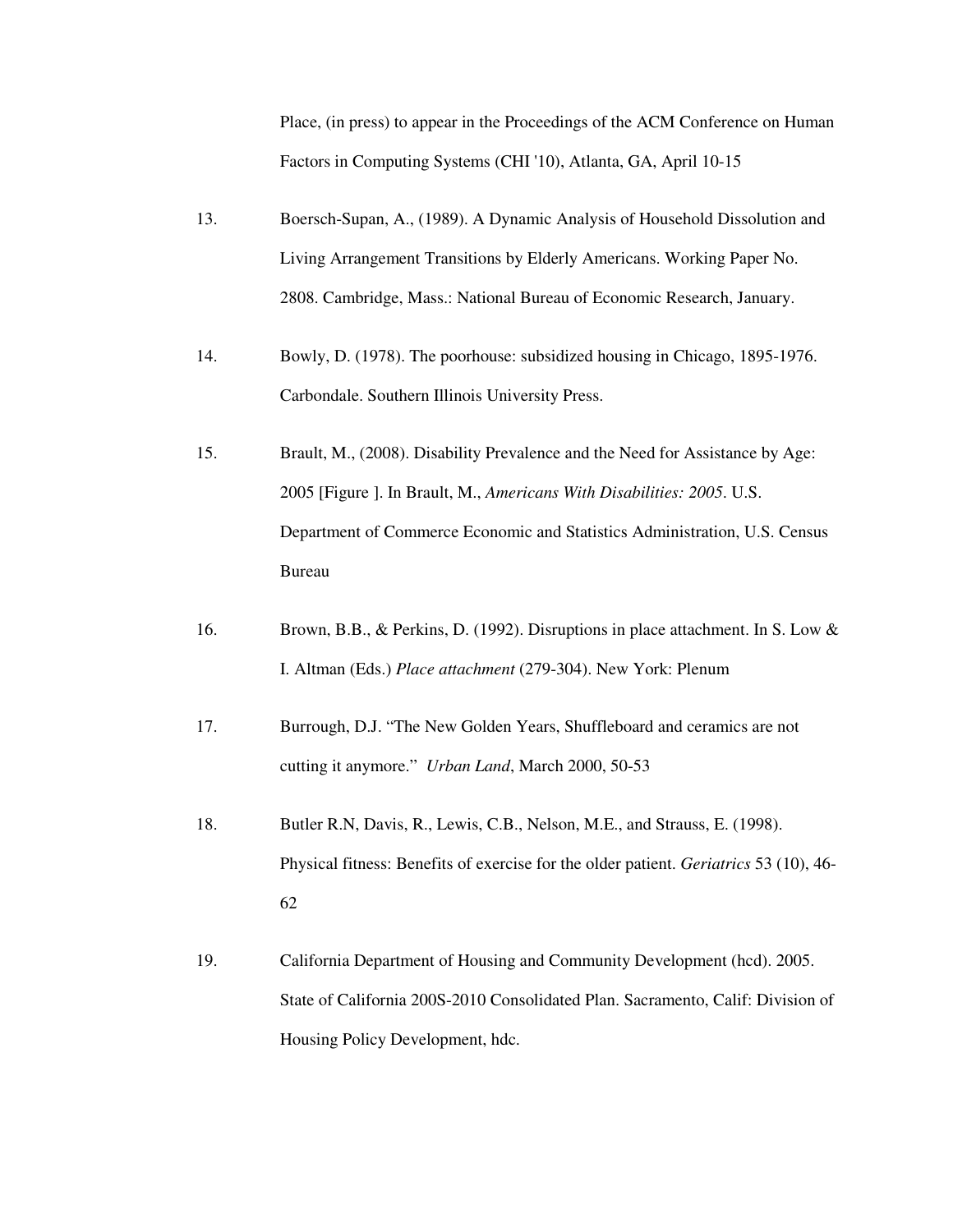20. Canadian Union of Public Employees. (December 2000). The Eden Alternative A Background Paper Prepared for the CUPE Health Care Council. Retrieved November 8, 2010.

http://cupe.ca/updir/The\_Eden\_Alternative\_-\_Final\_%28Web%29.pdf

- 21. Carr, Robert F.; Whole Building Design Guide; "Nursing Homes"; Web address accessed on April 17, 2006; http://www.wbdg.org/design/nursing\_home.php
- 22. Carr, S., Francis, M., Rivlin, R., and Stone. (1992)., *Public Space* Cambridge University Press. Cambridge
- 23. Center for Disease Control and Prevention. (2009). *Injury Prevention & Control: Home and Recreational Safety*. Accessed on 9-1-2010 from: http://www.cdc.gov/HomeandRecreationalSafety/Falls/fallcost.html
- 24. Centers for Medicare & Medicaid Services. *2007 Action Plan for (Further Improvement of) Nursing Home Quality*. Accessed on: 6-5-2010. (www.cms.hhs.gov/SurveyCertificationGenInfo/downloads/2007ActionPlan.pdf
- 25. Center For Universal Design, (1997), *The Principles of Universal Design*. Accessed on 9-3-2010 from: http://www.ncsu.edu/www/ncsu/design/sod5/cud/about\_ud/udprinciplestext.htm
- 26. Center For Universal Design, The. (2000). *Affordable and universal homes: A plan book.* Raleigh, NC: The Center for Universal Design.
- 27. Chen C, Schilling L & Lyder C (2001) A concept analysis of malnutrition in the elderly. Journal of Advanced Nursing 36, 131–142.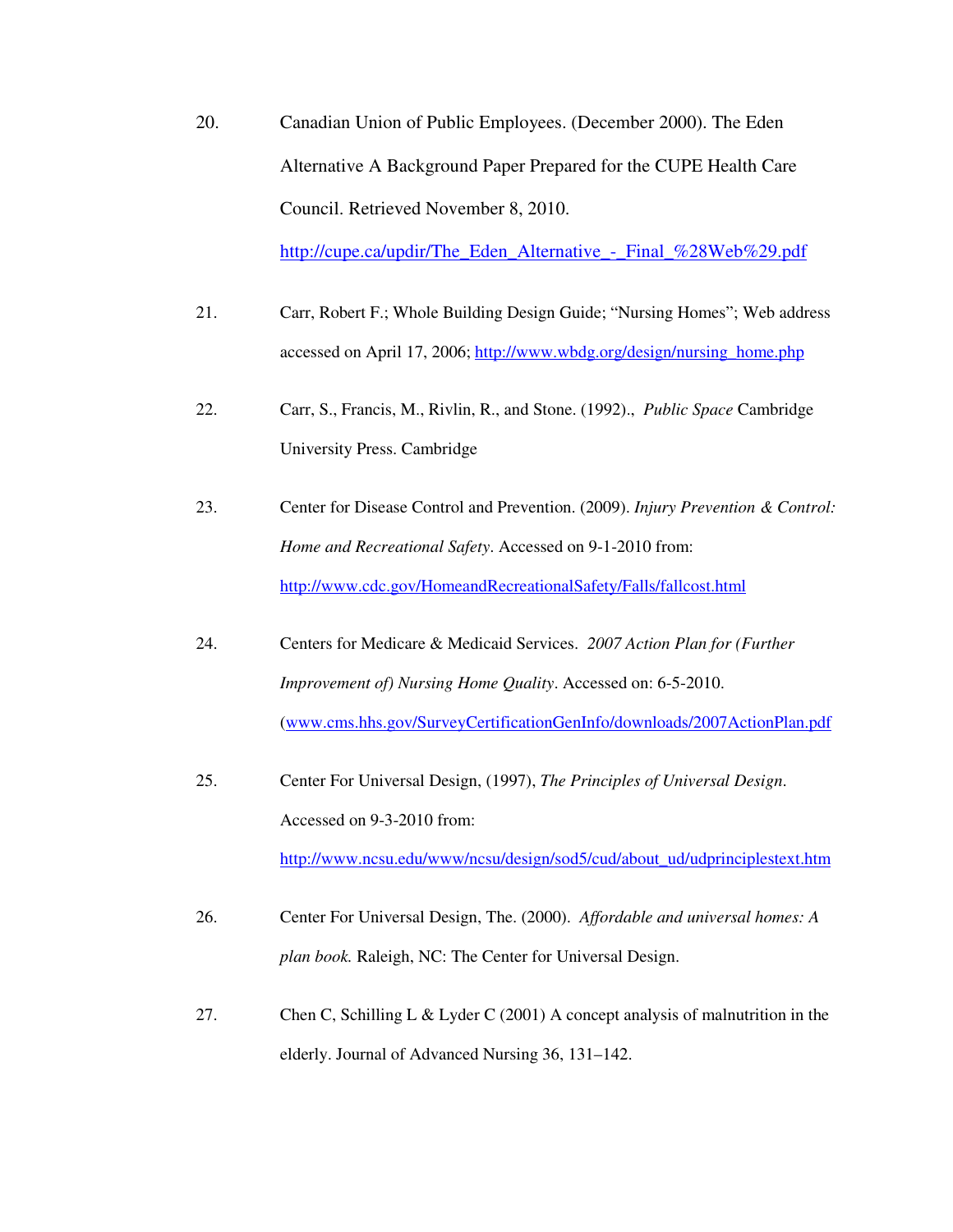- 28. City of Buffalo New York, Charter Commission. (2000, July 1). *City Charter*. Retrieved on June 1, 2010 from: http://www.ecode360.com/?custId=BU1237
- 29. Clark, C. (2006), *Culture Change In Nursing Homes*. Unpublished Masters Degree Thesis. Miami University
- 30. Clark, W., & Davies, S. (1990). Elderly mobility and mobility outcomes. *Research on Aging*, *12*(4), 430
- 31. Cohen, M., Tell, E., Wallack, S.. (Dec. 1986). The Lifetime Risks and Costs of Nursing Home Use among the Elderly. *Medical Care*, Vol. 24, No. 12 (Dec., 1986), pp. 1161-1172 Published by: Lippincott Williams & Wilkins. Stable URL: http://www.jstor.org/stable/3764893
- 32. Coleman, M., Looney, S., O'Brien, J., et al (2002), The Eden Alternative Findings After 1 Year of Implementation. The Journal of Gerontology: Biological Sciences. (2002) 57 (7). Doi: 10.1093/gerona/57.7.M422
- 33. Colsher, P., Wallace, R. (1990). Health and Social Antecedents of Relocation in Rural Elderly. Journal of Gerontology, 45(1), S32. Retrieved April 17, 2006, from ProQuest Nursing & Allied Health Source.
- 34. Consumer Union. (1998). *Reverse Mortgage Consumer Tip Sheet*. Accessed on 8-31-2010 from: http://www.consumersunion.org/finance/revconwc899.htm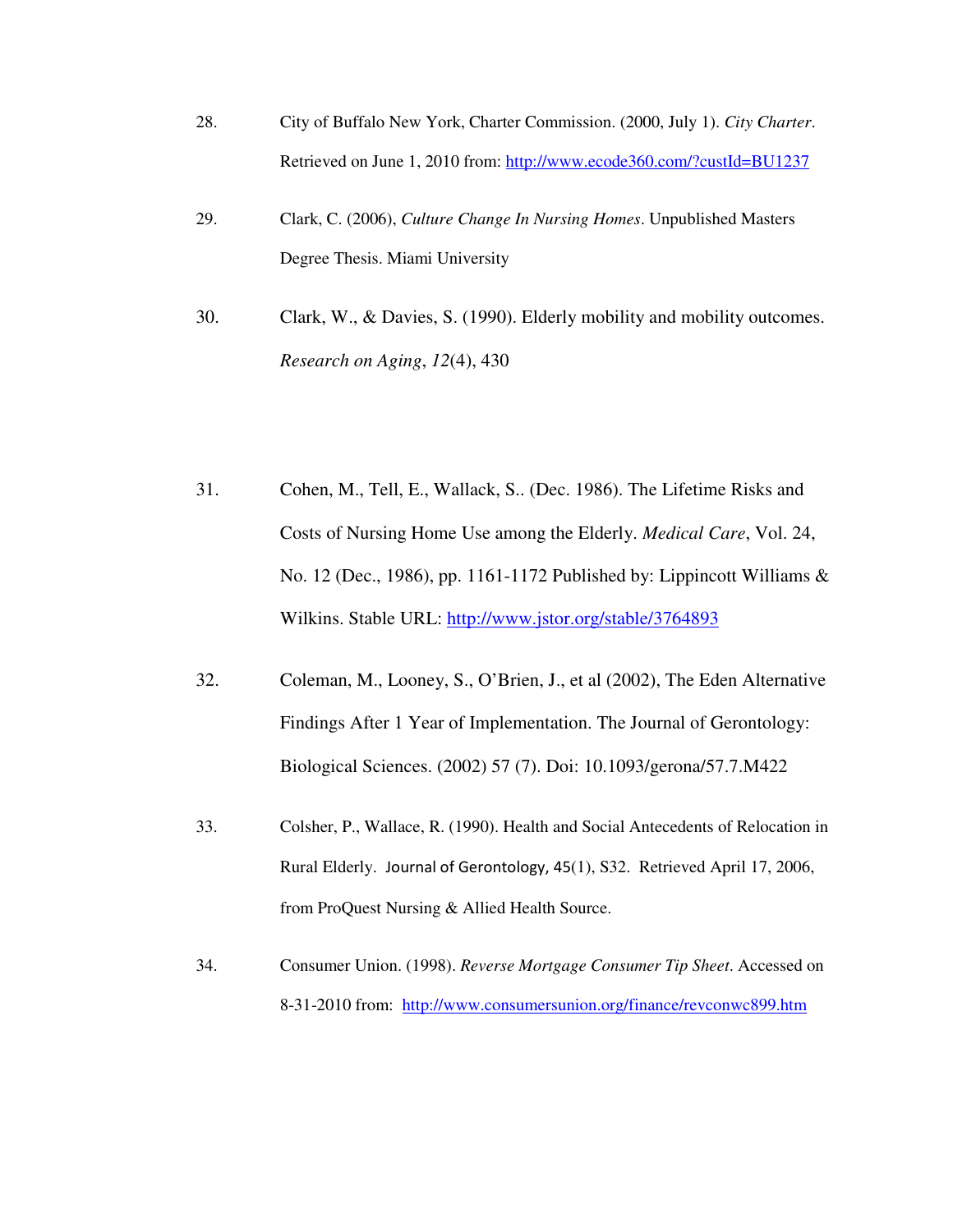- 35. *Costa, D. (1997). A House of Her Own: Old Age Assistance and the Living Arrangements of Older Nonmarried Women. NBER Working Paper No. 6217*
- 36. Crislip, A., (2005). *From Monastery to Hospital : Christian Monasticism and the Transformation of Healthcare in Late Antiquity*. University of Michigan Press, Ann Arbor, Michigan.
- 37. de Carvaiho Bastone, A. (2004). Effect of an exercise program on functional performance of institutionalized elderly. *Journal of Rehabilitation Research & Development*, *41*(5), 1. Retrieved from Health Source: Nursing/Academic Edition database.
- 38. Dollard, J., Hodlewsky, R. (2001). Facts And Trends: The Assisted Living Sourcebook 2001. *National Center For Assisted Living*
- 39. Drake, S.G. (1857)., *The History and Antiquities of Boston*. Boston: Samuel G. Drake.
- 40. Donald, I. (2009). Housing and health care for older people. Age and Ageing, 38(4), 364-7. Retrieved April 3, 2010, from ProQuest Nursing & Allied Health Source. (Document ID: 1760715501).
- 41. Doty, P., U.S. Department of Health and Human Services. (1996) Caring for Frail Elderly People: Policies in Evolution. Retrieved on May 2010. Web page: http://aspe.hhs.gov/daltcp/reports/chap14.htm
- 42. Drummet, A. R., Coleman, M., & Cable, S. (2003). Military families under stress: Implications for family life education. Family Relations, 52, 279-287.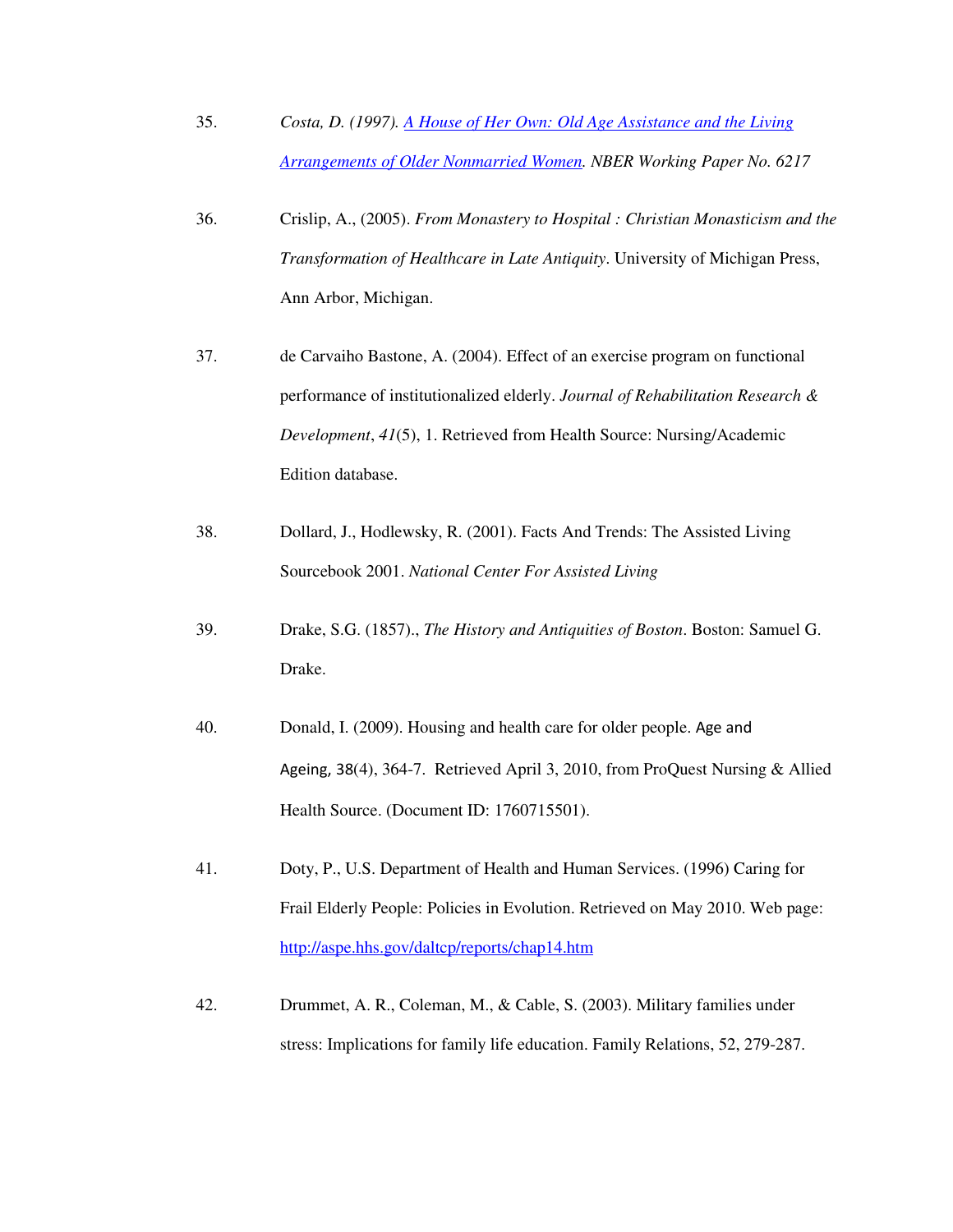- 43. eCode360. (November, 1999). *The Charter of the City of Buffalo, New York.*  Retrieved from http://www.ecode360.com/?custId=BU1237. Accessed on April, 2010.
- 44. Eden Alternative. (September 13, 2010). *The Eden Alternative Philosophy*. Accessed on 9-13-2010 from: http://www.edenalt.org/about-us
- 45. Fiatarone, M.A. (1996) Physical activity and functional independence in aging. *Research Exercise Sport,* 67(Suppl.) S70
- 46. Fischel, WA., (Feb. 2004). An economic history of zoning and a cure for its exclusionary effects. *Urban Studies*. 41(2), 317-340
- 47. Garland, R.,(1998)., *Daily Life of the Ancient Greeks*. Westport, Conn. ,Greenwood Press
- 48. Gellen, M. (1985), *Accessory Apartments in Single-Family Housing*. Center for Urban Research. New Brunswick, NJ.
- 49. Gilleard, C. (2007). Old age in Byzantine society. *Ageing and Society,* **27** , pp 623-642
- 50. Gordon, B.L. (1949), *Medicine Throughout Antiquity*. Philadelphia: F.A. Davis Co..
- 51. Gore, S., Mangione, T. (Dec. 1983). Social Roles, Sex Roles and Psychological Distress: Addictive and Interactive Models of Sex Differences. *Journal of Health and Social Behavior.* 24(4), 300-312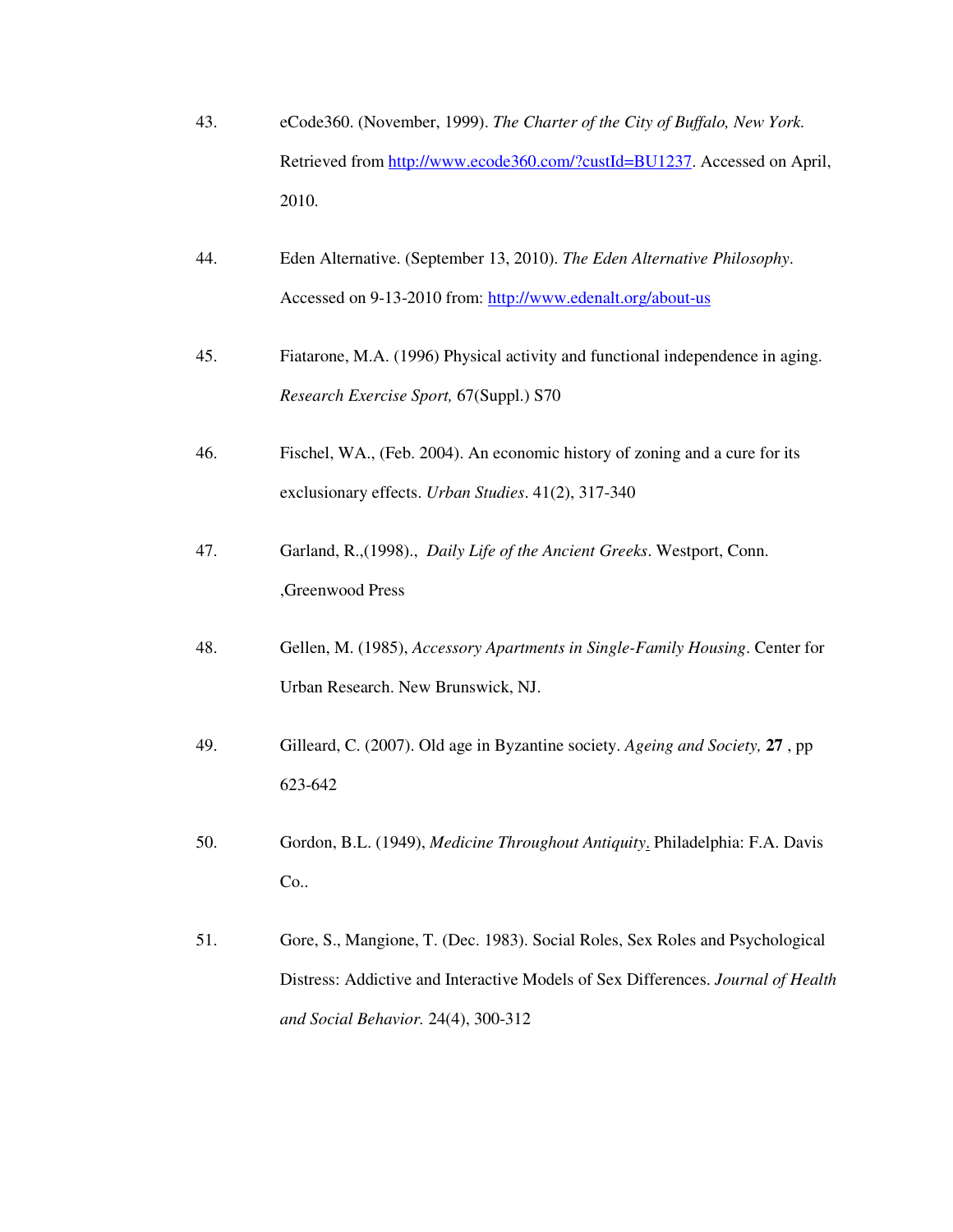- 52. Governor's Office of Planning and Research for the state of California. (August 1997). *The Conditional UsePermit* Retrieved on July 1, 2010 from: http://ceres.ca.gov/planning/cup/condition.htm
- 53. Haber, D., (2003)., *Health Promotion and Aging: Practical Applications for Health Professionals*., New York: Springer Pub. Third edition
- 54. Hare, P., Danbury, J. (October 1995). Accessory Units: An Increasing Source of Affordable Housing. *Municipal Research and Service Center of Washington.* Report No. 33, 5-6. Retrieved from http://www.mrsc.org/Publications/textadu.aspx Accessed on April 2010.
- 55. Hare, P. H., & Hollis, L. E. (1983). *E.C.H.O. housing: A review of zoning issues and other considerations*. Washington, DC (1909 K St., N.W., Washington 20049: Housing Program, Program Dept., American Association of Retired Persons.
- 56. Hernandez, M. (2006). Assisted Living in All of Its Guises. *Generations*, *29*(4), 16-23. Retrieved from Academic Search Premier database.
- 57. Holmes, H., Krout, J. A., Wolle, S., (2003)., Residential Choices and Experiences of Older Adults: Pathways to Life Quality; *Utilization of Community-Based Services*. Springer Publishing Company, Inc
- 58. Horden, P. (2005)., The earliest hospitals in Byzantium, Western Europe and Islam. Journal of Interdisciplinary History, 35, 3, 361–89.
- 59. Jaffe, D.J., Pawasarat, P., & Howe, E., (1994). Homesharing for the elderly: an option for independent living. In E.F. Folts & D.E. Yeatts (Eds.), Housing and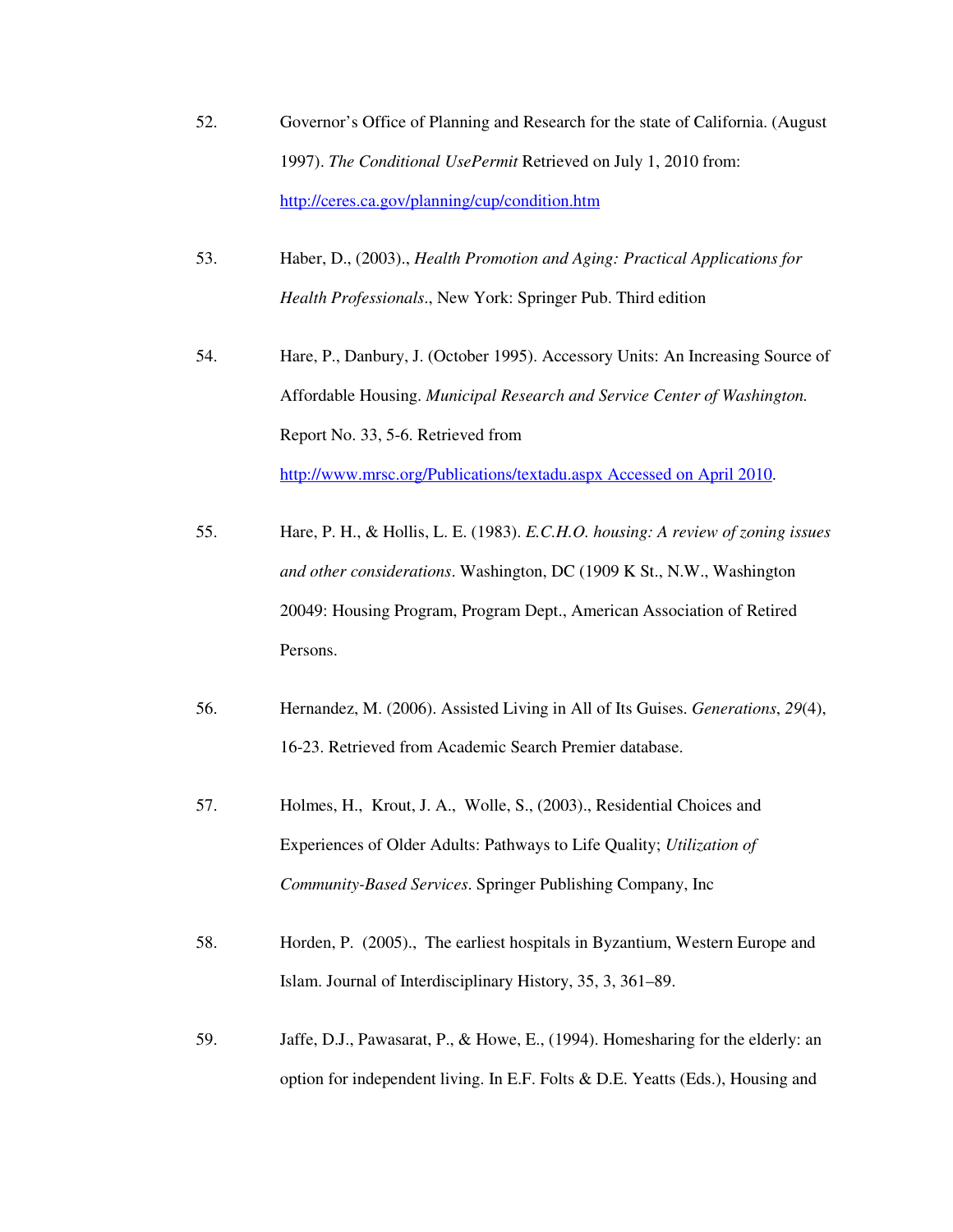the aging population: options for the new century (pp. 245-256). New York, NY: Garland

- 60. Jungers, C.. (2010). Leaving Home: An Examination of Late-Life Relocation Among Older Adults. Journal of Counseling and Development : JCD, 88(4), 416- 423. Retrieved September 16, 2010, from ProQuest Nursing & Allied Health Source
- 61. Katsura, H., Struyk, R., Newman. S., (July 1989)., *Housing For the Elderly In 2010*. The Urban Institute Press, Washington, D.C.
- 62. Katz, M. (1986). *In the shadow of the poorhouse: a social history of welfare in America*. New York: Basic Books
- 63. Kelly, B.M. (1993). Expanding the American Dream: Building and Rebuilding Levittown. Albany, NY: SUNY Press.
- 64. Kendel, DB., Davies, M., Raveis, VH. (1985). *The stressfulness of daily social roles for women: marital, occupational and household roles.*  Journal of Health and social behavior. March 26(1), 64-78.
- 65. Knecht, B. (2004). Accessibility Regulations and a Universal Design PhilosophyInspire the Design Process. *Architectural Record*, *192*(1), 145-150. Retrieved from Academic Search Premier database
- 66. Kongable, M., Stolley, J., & Buckwalter, K. C. (1990). Pet therapy for Alzheimer's patients: A survey. The Journal of Long-term Care Administration, Fall, 17-21.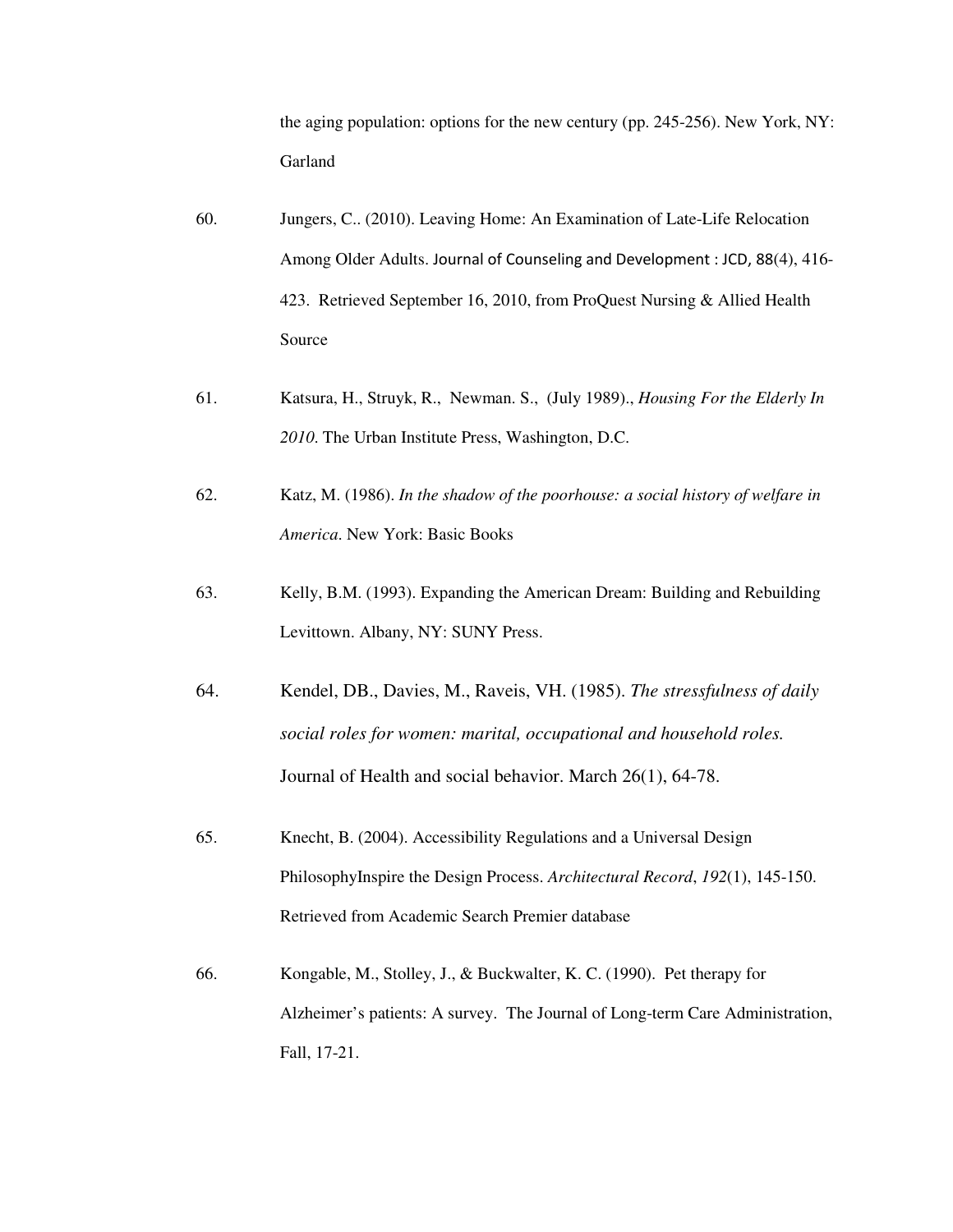- 67. Krout, J., Cutler, S.J., Coward, R.T., (1990). Correlates of senior center participation: A national analysis. *The Gerontologist*, 30(1), 72-79.
- 68. Krout, J., Pillemer, K., Wethington, E.. (2003, November). PATHWAYS STUDY YIELDS LESSONS. Aging Today, 24(6), 7,10. Retrieved August 26, 2010, from ProQuest Nursing & Allied Health
- 69. Krout, J., & Wethington, E. (2003). Residential choices and experiences of older adults. New York, NY: Springer
- 70. Larson, D. (1995). Faith: the forgotten factor in health care. *American Journal of Natural Medicine*
- 71. Leith, K. (2006). Home is where the heart is ... or is it?: A phenomenological exploration of the meaning of home for women living in congregate housing. Journal of Aging Studies, 20, 317-333
- 72. Litwak, E. ; Longino, C.F. Jr. (1987) Migration Patterns Among The Elderly: A Developmental Perspective. *The Gerontologist, 27,* 266-272
- 73. Lofland, Lyn H., (1998)., *The Public Realm- Exploring the city's quintessential social territory*. Aldine De Gruyter. Hawthorn, New York
- 74. Logan, J.R., Spitze, G.. (1994). Informal support and the use of formal services by older Americans. *Journals of Gerontology: Social Sciences*, 49(1), S25-S34.
- 75. Lopez, L. (1996). Providers try out alternative therapies. *Provider (Washington, D.C.)*, 22(7), 50. Retrieved from EBSCO*host*.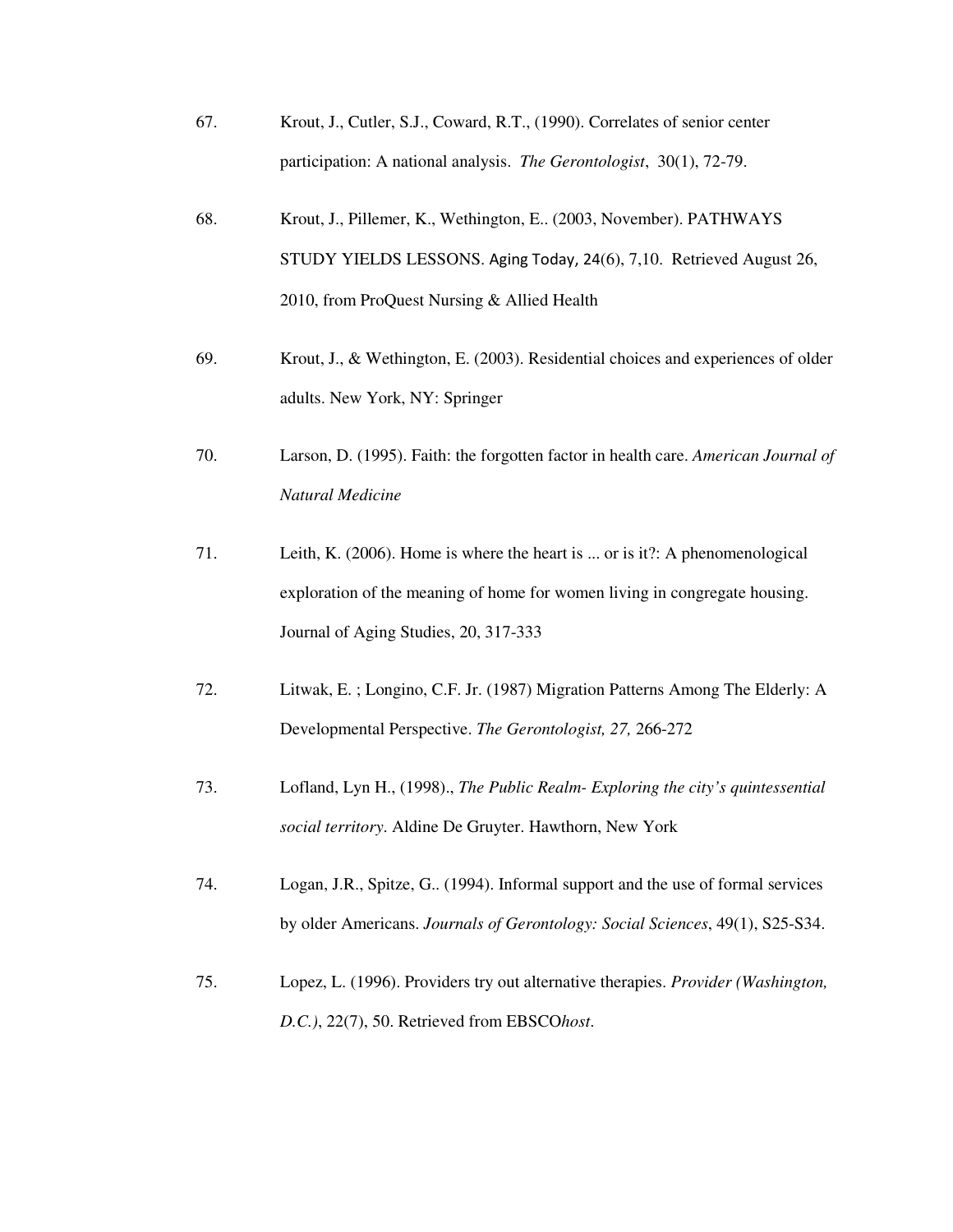- 76. MacEachern, M.,(1962)., *Hospital Organization and Management*. Berwyn, Ill.: Physicians' record Company
- 77. MacNeil, R., Michael L. Teague *Aging and Leisure: Vitality in Later Life.* Prentice Hall Inc. Englewood Cliffs, New Jersey 1987
- 78. Majerovitz, S., Mollott, R., & Rudder, C. (2009). We're on the Same Side: Improving Communication Between Nursing Home and Family. *Health Communication*, *24*(1), 12-20. doi:10.1080/10410230802606950.
- 79. McClure, E., (1968*) More Than A Roof: The Development Of Minnesota Poor Farms And Homes For The Aged.* St. Paul: Minnesota Historical Society.
- 80. Mead, L. C, Eckert, J. K, Zimmerman, S., & Schumacher, J. G. (2005). Sociocultural aspects of transitions from assisted living for residents with dementia. The Gerontologist, 45, 1 15-123
- 81. Medicare.gov., (2005)., *Long-Term Care*. Accessed on 3-14-2005 from: http://www.medicare.gov/longtermcare/static/home.asp
- 82. Medicare.gov. (2007). *Paying For Long-Term Care, Home Equity Conversions (Reverse Mortgages)*. Accessed on 9-1-2010 from: http://www.medicare.gov/LongTermCare/Static/HomeEquityConv.asp
- 83. Miller, C., *Health Status of the Aged: Implications of the Coming 'Elderly Boom'.* In Marie S. Seabrook. 2002. Elderly Americans: Issues and Programs. Nova Science Publisher, Inc. New York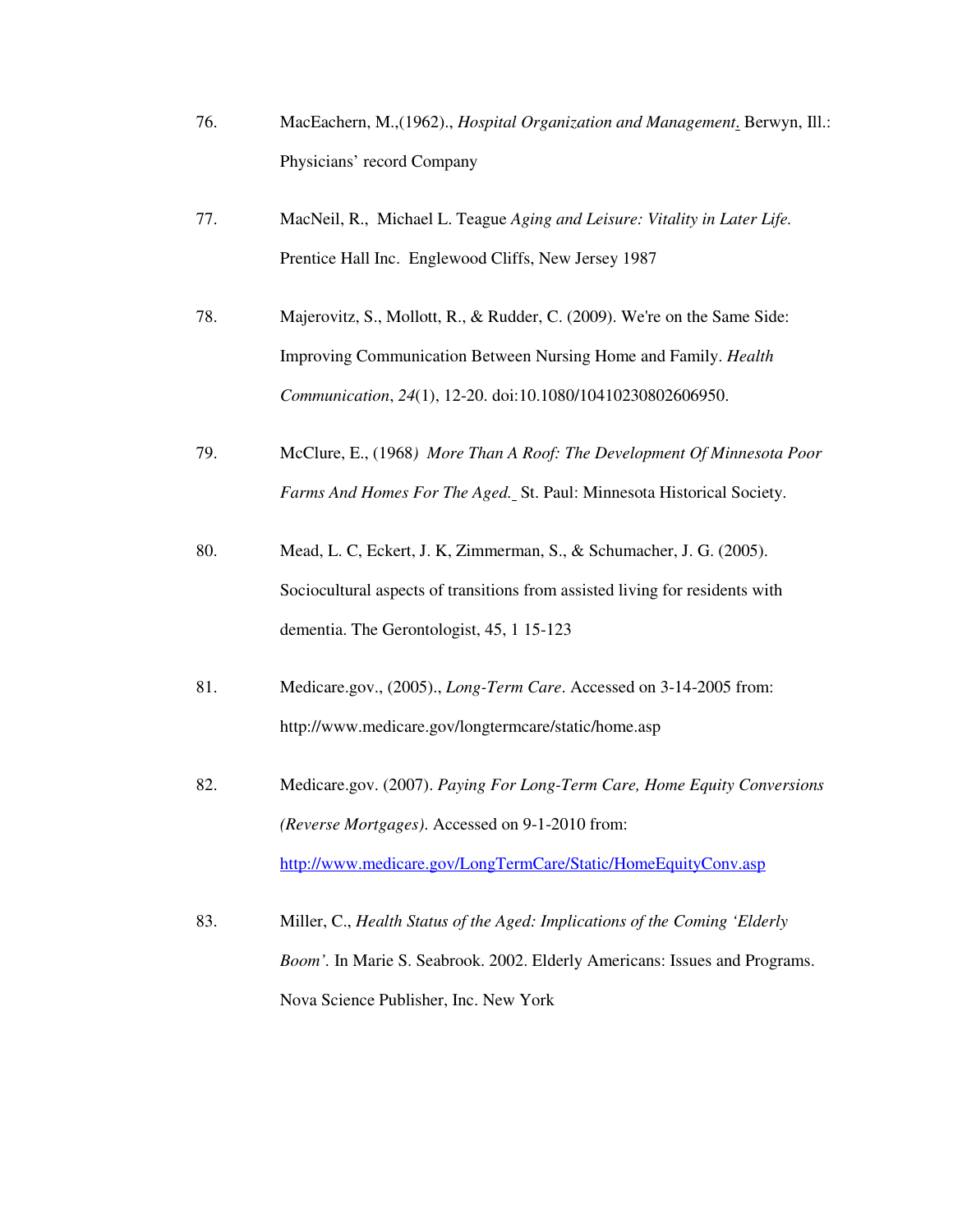- 84. Morris, K., (1997). Health in US nursing homes improves, but could still do better. The Lancet, 350(9075), 420. Retrieved September 27, 2010, from ProQuest Nursing & Allied Health Source. (Document ID: 13647959).
- 85. Moen, P. (1996), Change age trends: the pyramid upside down?. In *The state of Americans: this generation and the next.* New York: Free Press. 208-245
- 86. Morley, H.(1890)., London *Under Elizabeth: A survey by John Stow.*  Carisbrooke Library Edition, vol. 8. London: George Routledge and sons, Ltd.,
- 87. Municipal Research and Services Center of Washington (MRSC), October 1995, Report No. 33, Accessory Dwelling Units. Accessed on July 5, 2010, http://www.mrsc.org/Publications/textadu.aspx#references
- 88. Murtagh, C., Kemper, P., Spillman, B., (Oct. 1990). The Risk Of Nursing Home Use In Later Life. *Medical Care*, Vol. 28, No. 10 (Oct., 1990), pp. 952-962 Published by: Lippincott Williams & Wilkins. Stable URL: http://www.jstor.org/stable/3765581
- 89. Nishita, C., Wilber, K., Matsumoto, S., & Schnelle, J. (2008). Transitioning Residents from Nursing Facilities to Community Living: Who Wants to Leave?. *Journal of the American Geriatrics Society*, *56*(1), 1-7.
- 90. Nursing Home Magazine, "Creating the nursing home of the future." Web address accessed on: April 17, 2006 http://www.nursinghomesmagazine.com/Current\_Issue.htm?CD=954&ID=4929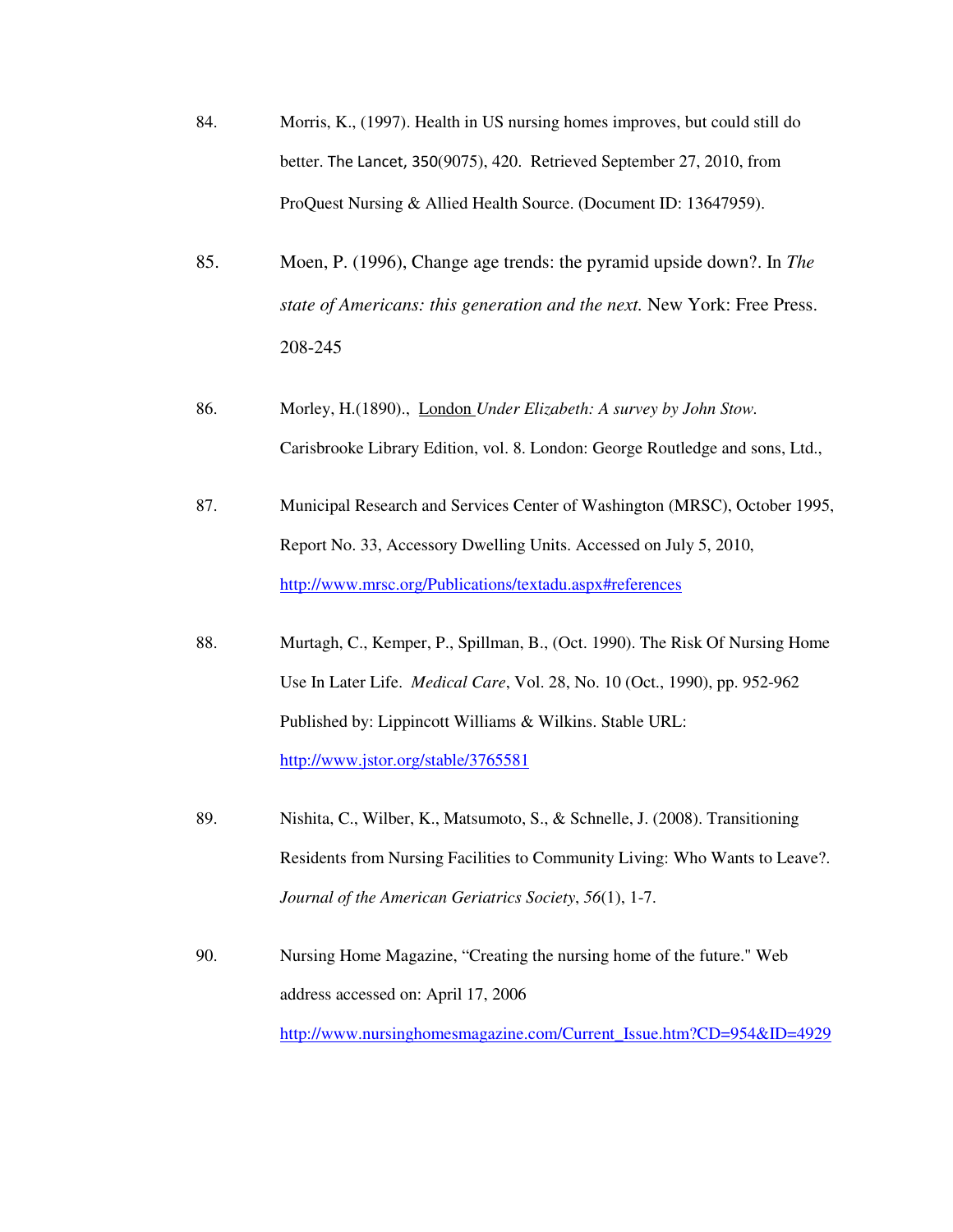- 91. Olson, L.K. (1994), "Public policy and privatization: long-term care in the United States", in L.K. Olson (ed.). *The Graving of the World: Who Will Care for the Frail Elderly?*, The Haworth Press, New York.
- 92. Oswald, F., Wahl, H.-W., Mollenkolf, H., & Schilling, O. (2000).Ageing in place in rural areas: Similarities and differences of two settings in East and West Germany. Conference ''Housing in the 21st Century: Fragmentation and reorientation. Gavle: Sweden.
- 93. PBS. http://www.pbs.org/newshour/health/nursinghomes/timeline.html accessed on 2/13/2006).
- 94. *Pollak., Gorman. (1989)., Community-Based Housing for the Elderly: A Zoning Guide for Planners and Municipal Officials, American Planning Association, PAS Report #420*
- 95. Pollak, P, (1994). Rethinking Zoning to Accommodate the Elderly in Single Family Housing. *Journal of the American Planning Association*. 60(4), 521-531.
- 96. Pynoos, J., Liebig, P. (1995). *Housing frail elders: international policies, perspectives, and prospects*. John Hopkins University Press
- 97. Ragsdale, V., & McDougall, G. (2008). The Changing Face of Long-Term Care: Looking at the Past Decade. *Issues in Mental Health Nursing*, *29*(9), 992-1001. doi:10.1080/01612840802274818.
- 98. Rahman, A., Schnelle, J.. (2008). The Nursing Home Culture-Change Movement: Recent Past, Present, and Future Directions for Research. The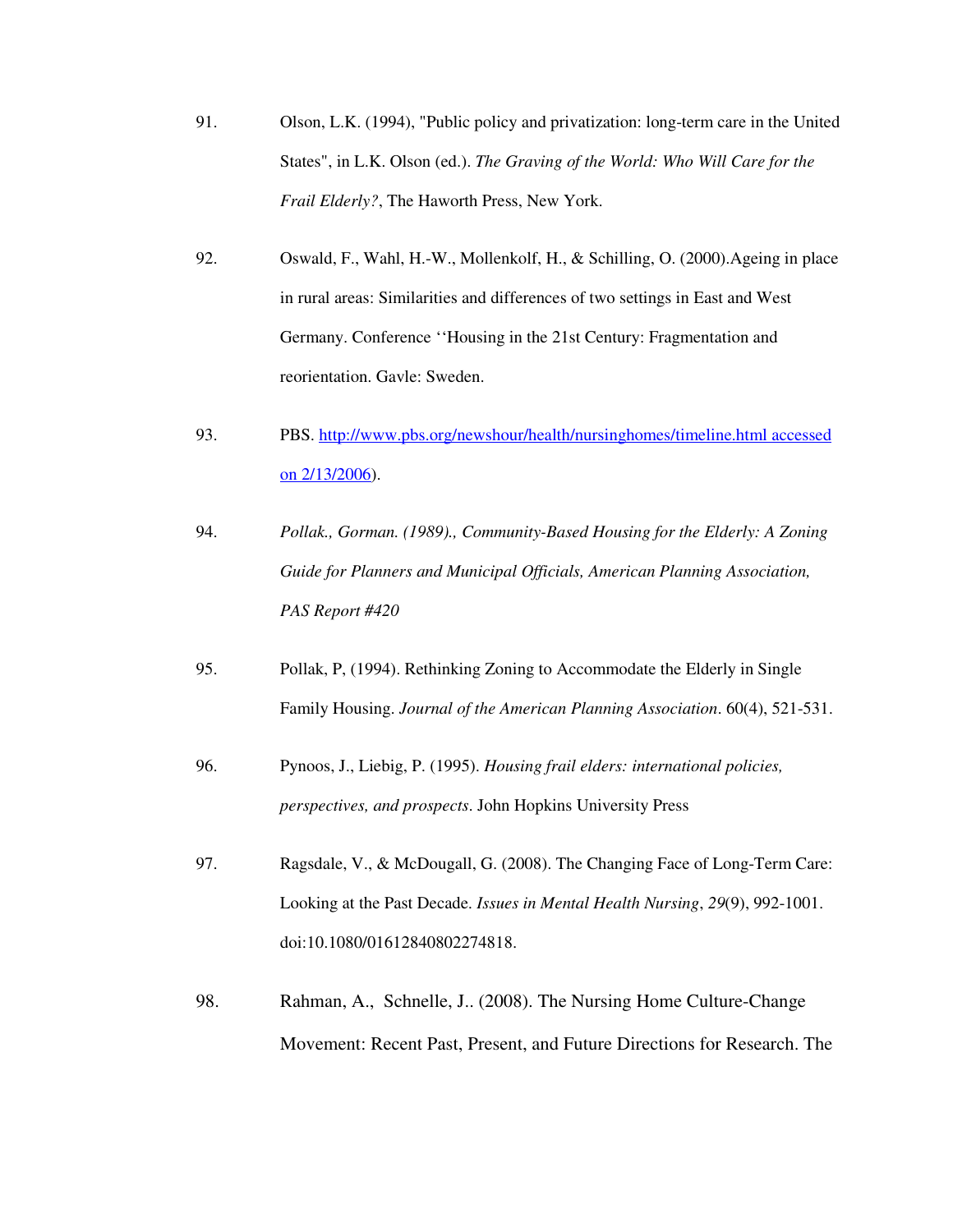Gerontologist, 48(2), 142-8. Retrieved October 7, 2010, from ProQuest Nursing & Allied Health Source. (Document ID: 1484090241)

- 99. Regnier, V., (2002). Design for assisted living: guidelines for housing the physically and mentally frail. New York: John Wiley & Sons.
- 100. Rose, D. H., & Meyer, A. (2002). *Teaching every student in the Digital Age: Universal design for learning*. Alexandria, Va: Association for Supervision and Curriculum Development.
- 101. Ross, M., (1937), *Why Social Security?* Accessed on February 18, 2010. From Social Security Online History website: http://www.ssa.gov/history/whybook.html
- 102. Rotstein, G., (September 24, 2002), No Place Like Home: Nursing homes find "culture change" necessary to make patients happier, healthier., Post-Gazette.com Health & Science, Website: http://www.postgazette.com/healthscience/20020924culturechange0924p1.asp Accessed on: 11/22/2010
- 103. Rubin, A., Rubin H. (2009). "Statistics on Nursing Homes and Their Residents". Accessed on: 6-5-2010 http://www.therubins.com/homes/stathome.htm
- 104. Sarafino, E. (1990). *Health psychology: Biopsychosocial interactions.* New York: Wiley
- 105. Sime, J., (1988)., *Safety In The Built Environment* E.&F.N. Spon Ltd.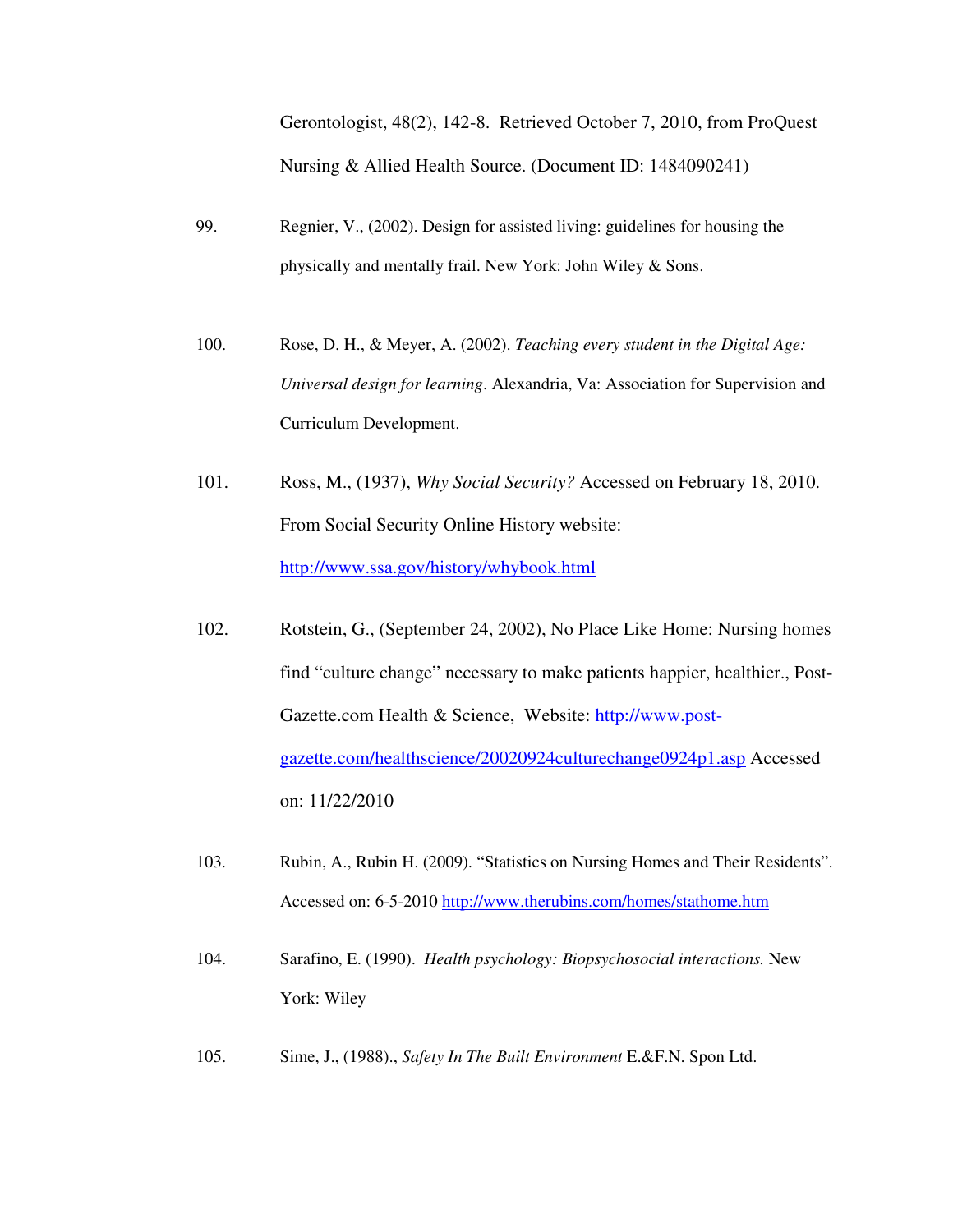- 106. Smith, D., & Feng, Z.. (2010). The Accumulated Challenges Of Long-Term Care. Health Affairs, 29(1), 29-34. Retrieved October 7, 2010, from ProQuest Nursing & Allied Health Source. (Document ID: 1949829991)
- 107. Social Security Online. (1956). Retrieved on May 2010. Web page: http://www.ssa.gov/history/tally56.html
- 108. Spillman, B., Lubitz, J., (Oct. 2002). New Estimates of Lifetime Nursing Home Use: Have Patterns of se Changed? *Medical Care*, Vol. 40, No. 10 (Oct., 2002), pp. 965-975 Published by: Lippincott Williams & Wilkins. Stable URL: http://www.jstor.org/stable/3767584
- 109. Spradling, M., (Nov., 1979). Reverse Annuity Mortgages and the Due-on-Sale Clause, *Stanford Law Review*, Vol. 32, No. 1 pp. 143-165., Published by: Stanford Law Review., Accessed on 8-31-2010 from: http://www.jstor.org/stable/1228443
- 110. Statehealthfacts.org. *Average nurse hours per resident day in all certified nursing facilities, 2008.* Accessed on: 6-5-2010. http://www.statehealthfacts.org/comparebar.jsp?yr=63&typ=1&ind=417&cat=8  $⊂=97$
- 111. Stathi, A., & Simey, P. (2007). Quality of Life in the Fourth Age: Exercise Experiences of Nursing Home Residents. *Journal of Aging & Physical Activity*, *15*(3), 272-286. Retrieved from SPORTDiscus with Full Text database.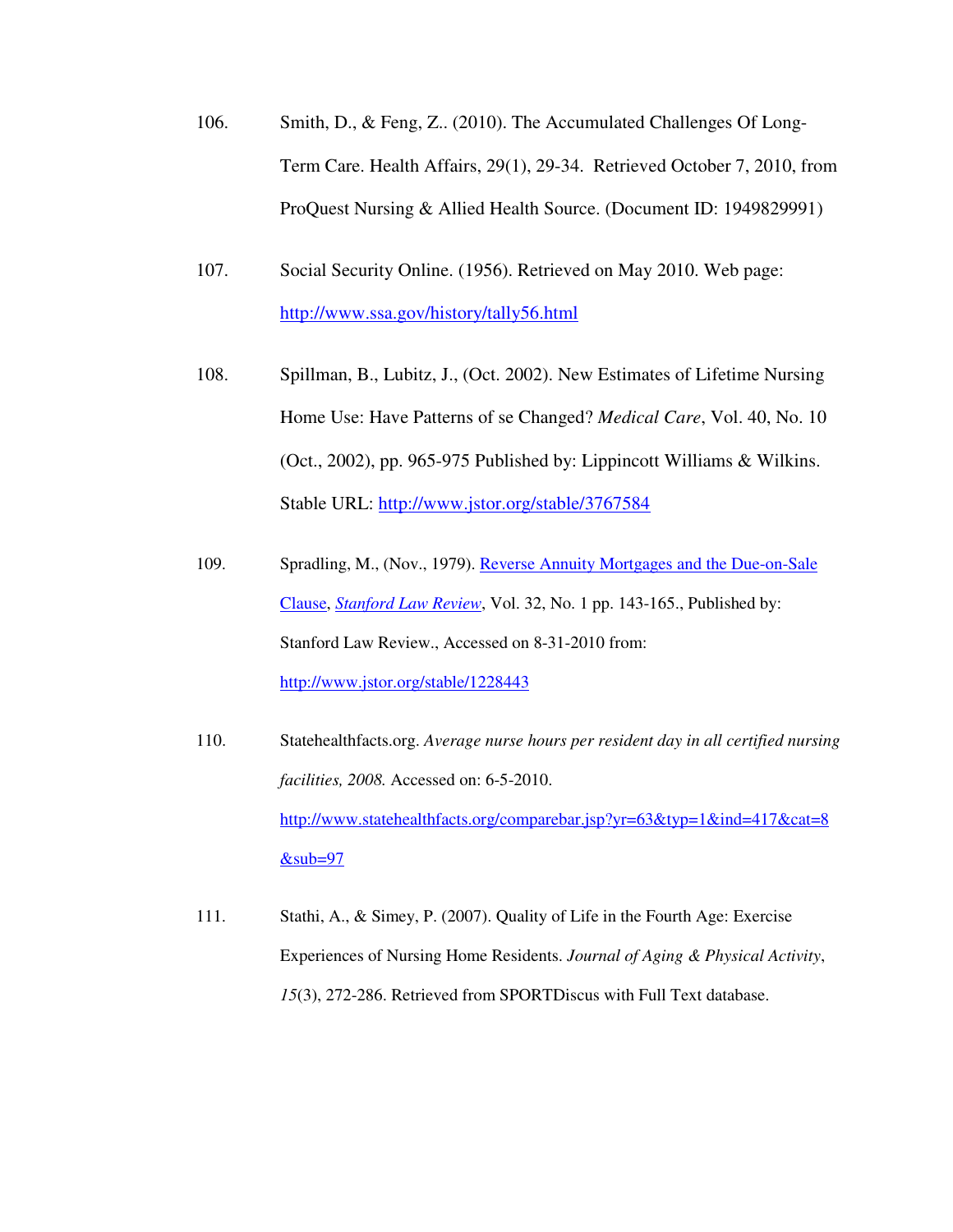- 112. Stewart, E., (1925)., *The cost of American almshouses*., Baker and Taylor (BTCP)
- 113. Stol, M., Vleeming, S.P. (1998). *The care of the elderly in the ancient Near East*. Leiden: Boston: Brill
- 114. Tibbits, C. (1960). *Handbook of social gerontology: Societal aspects of aging*. Oxford England: University of Chicago Press.
- 115. Thane, P., (2005), *A History of Old Age*. Los Angeles: J. Paul Getty Museum.
- 116. U.S. Census Bureau. (2005) 1997 *Population profile of the United States: Current population reports special studies* P23-194. U.S. Department of Commerce, Economic and Statistics Administration. Washington DC: U.S. Census Bureau
- 117. U.S. Department of Health, Education, and Welfare. Design and Methodology of the 1967 Master Facility Inventory Survey. *DHEW Publication No. (HSM) 73- 1260* Retrieved on: May 2010. Web page: http://books.google.com/books?id=q3bZZjvBzxkC&pg=PA1&lpg=PA1&dq=ma ster+facility+inventory+survey&source=bl&ots=iePNT9DguK&sig=XvMf5A95 kj8Fpm26pbGENuKQg08&hl=en&ei=JDIATP76KYHYNdmOkTw&sa=X&oi= book\_result&ct=result&resnum=2&ved=0CB0Q6AEwAQ#v=onepage&q&f=fal se
- 118. U.S. Federal Government. Social Security Online. (1937). Retrieved on: May 2010. Web page: http://www.ssa.gov/history/whybook.html